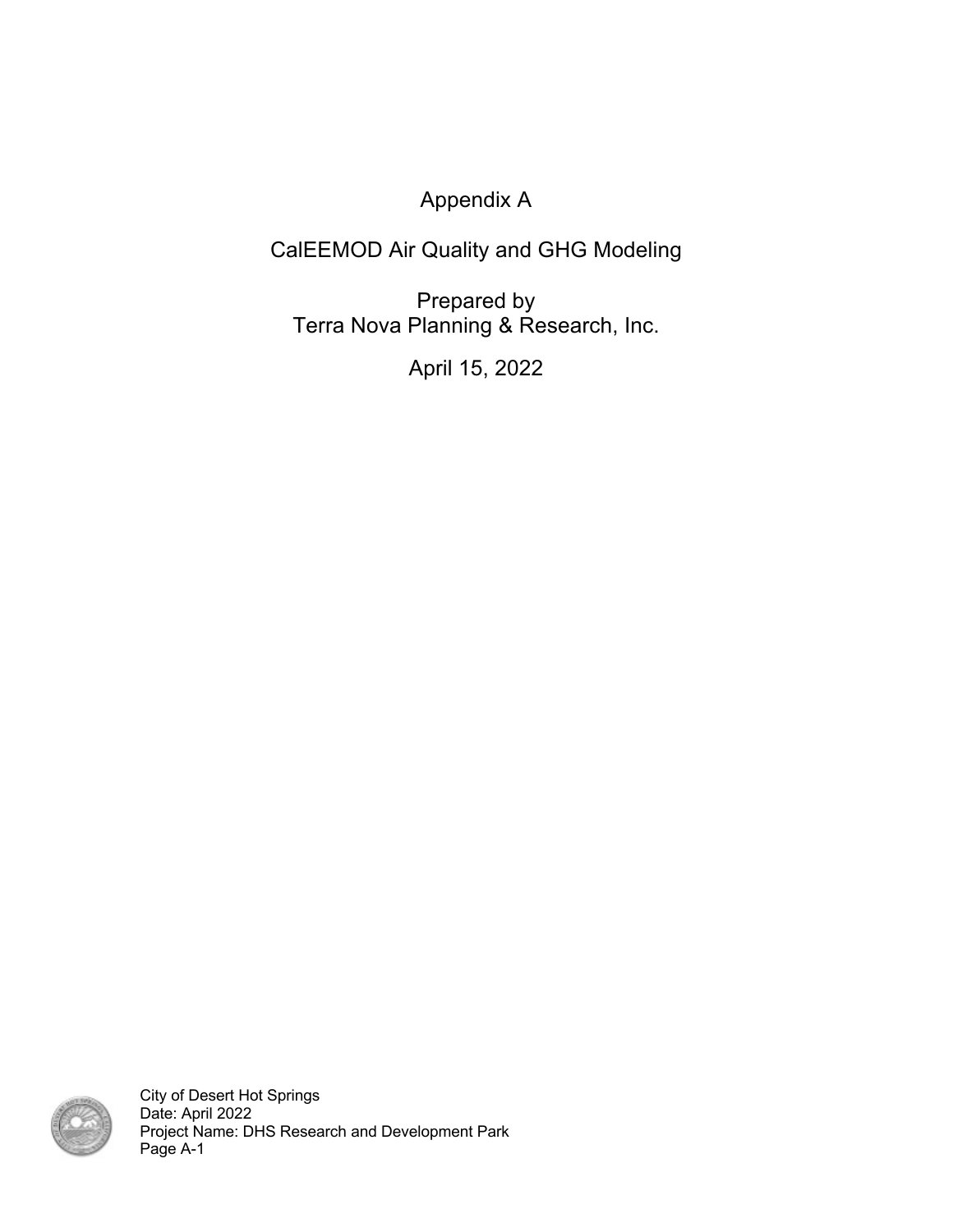**EMFAC Off-Model Adjustment Factors for Gasoline Light Duty Vehicle to Account for the SAFE Vehicle Rule Applied**

### **DHS Development**

**Salton Sea Air Basin, Annual**

# **1.0 Project Characteristics**

### **1.1 Land Usage**

| Land Uses              | Size   | <b>Metric</b>                                  | Lot Acreage                                    | <b>Floor Surface Area</b> | Population                      |
|------------------------|--------|------------------------------------------------|------------------------------------------------|---------------------------|---------------------------------|
| <b>Industrial Park</b> | 122.81 | 1000sqft<br>----------<br>-------------------- | 2.82                                           | 122,811.00                | - - - - - - - - - - - - - - - - |
| Parking Lot            | 153.36 | 1000sqft                                       | ---------------------<br>$\sim$ $\sim$<br>3.52 | 153,360.00                |                                 |

### **1.2 Other Project Characteristics**

| <b>Urbanization</b>               | Urban                      | Wind Speed (m/s)                  | 3.4   | <b>Precipitation Freg (Days)</b>        | 20    |
|-----------------------------------|----------------------------|-----------------------------------|-------|-----------------------------------------|-------|
| <b>Climate Zone</b>               | 10                         |                                   |       | <b>Operational Year</b>                 | 2024  |
| <b>Utility Company</b>            | Southern California Edison |                                   |       |                                         |       |
| <b>CO2 Intensity</b><br>(lb/MWhr) | 390.98                     | <b>CH4 Intensity</b><br>(lb/MWhr) | 0.033 | N <sub>2</sub> O Intensity<br>(lb/MWhr) | 0.004 |

### **1.3 User Entered Comments & Non-Default Data**

Project Characteristics -

Land Use - Development of cannabis cultivation facility on the east side of Little Morongo Road.

Construction Phase - Assumes a 2 year buildout from 2022-2024. Assumes paving, building, and arch coating will occur simultaneously and/or gradually as buildings are completed.

On-road Fugitive Dust - All roadways accessing the site are paved.

Grading - Per preliminary grading plans. cut = 10,571CY and fill=17,040CY for net import of 6,469CY.

Vehicle Trips - Trip rate of 6.08 TSF used per project specific Traffic Impact Analysis.

Road Dust - All roads will be paved at operation.

Water And Wastewater - Per project ISMND, total annual water use is expected to be 16.3 AFY which equals 5,311,370 gallons per year.

Construction Off-road Equipment Mitigation - Assumes compliance with SCAQMD Rule 403.1 Dust Control Plan for Coachella Valley.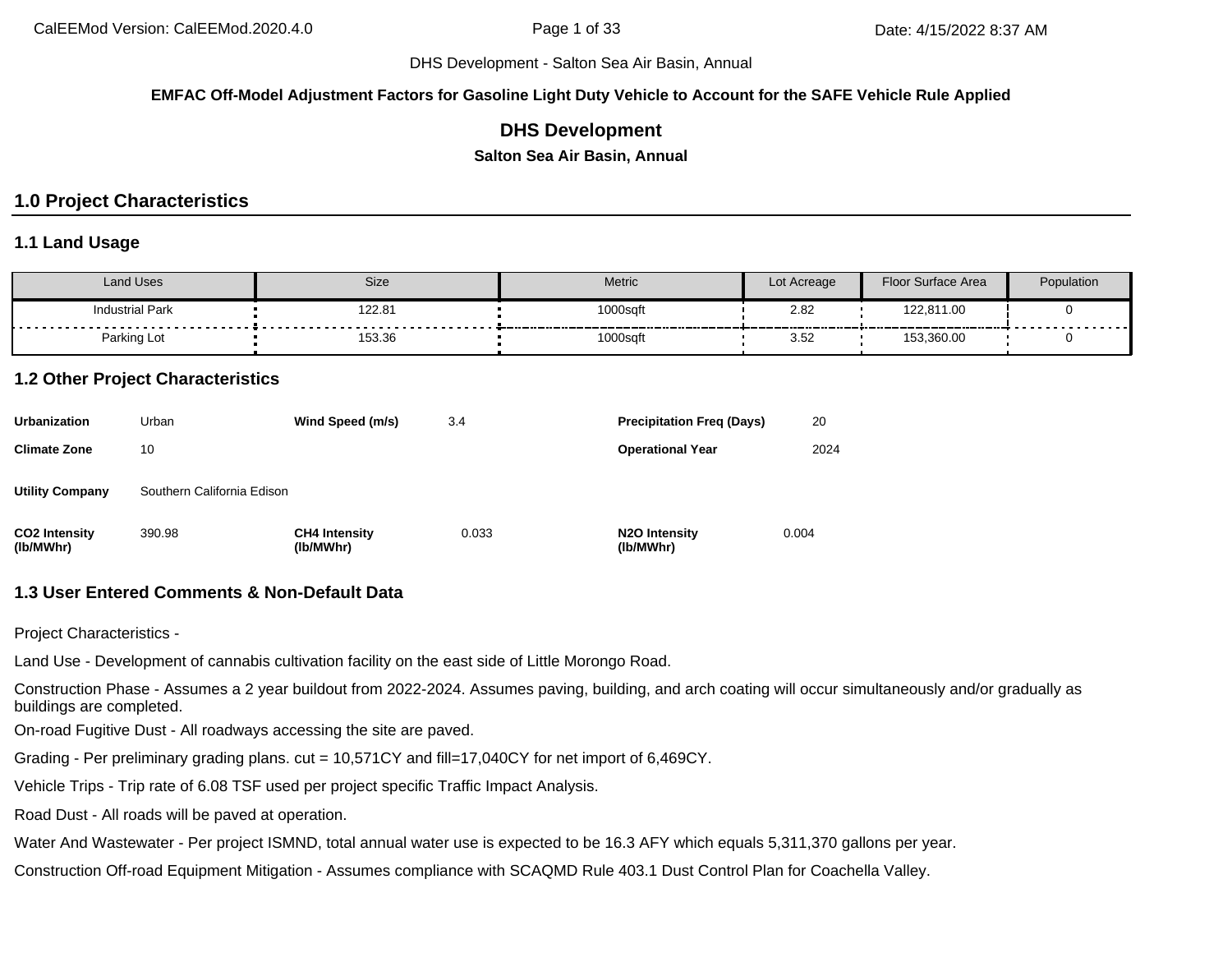### **EMFAC Off-Model Adjustment Factors for Gasoline Light Duty Vehicle to Account for the SAFE Vehicle Rule Applied**

| <b>Table Name</b>      | Column Name                     | Default Value | New Value  |
|------------------------|---------------------------------|---------------|------------|
| tblConstDustMitigation | WaterUnpavedRoadMoistureContent | 0             | 0.5        |
| tblConstDustMitigation | WaterUnpavedRoadVehicleSpeed    | $\mathbf 0$   | 40         |
| tblConstructionPhase   | NumDays                         | 20.00         | 87.00      |
| tblConstructionPhase   | <b>NumDays</b>                  | 230.00        | 400.00     |
| tblConstructionPhase   | NumDays                         | 20.00         | 60.00      |
| tblConstructionPhase   | NumDays                         | 20.00         | 30.00      |
| tblConstructionPhase   | <b>NumDays</b>                  | 10.00         | 30.00      |
| tblGrading             | AcresOfGrading                  | 60.00         | 8.50       |
| tblGrading             | AcresOfGrading                  | 45.00         | 8.50       |
| tblGrading             | MaterialImported                | 0.00          | 6,469.00   |
| tblLandUse             | LandUseSquareFeet               | 122,810.00    | 122,811.00 |
| tblOnRoadDust          | HaulingPercentPave              | 50.00         | 100.00     |
| tblOnRoadDust          | <b>HaulingPercentPave</b>       | 50.00         | 100.00     |
| tblOnRoadDust          | <b>HaulingPercentPave</b>       | 50.00         | 100.00     |
| tblOnRoadDust          | HaulingPercentPave              | 50.00         | 100.00     |
| tblOnRoadDust          | HaulingPercentPave              | 50.00         | 100.00     |
| tblOnRoadDust          | VendorPercentPave               | 50.00         | 100.00     |
| tblOnRoadDust          | VendorPercentPave               | 50.00         | 100.00     |
| tblOnRoadDust          | VendorPercentPave               | 50.00         | 100.00     |
| tblOnRoadDust          | VendorPercentPave               | 50.00         | 100.00     |
| tblOnRoadDust          | VendorPercentPave               | 50.00         | 100.00     |
| tblOnRoadDust          | <b>WorkerPercentPave</b>        | 50.00         | 100.00     |
| tblOnRoadDust          | <b>WorkerPercentPave</b>        | 50.00         | 100.00     |
| tblOnRoadDust          | <b>WorkerPercentPave</b>        | 50.00         | 100.00     |
| tblOnRoadDust          | <b>WorkerPercentPave</b>        | 50.00         | 100.00     |
| tblOnRoadDust          | <b>WorkerPercentPave</b>        | 50.00         | 100.00     |
| tblRoadDust            | <b>RoadPercentPave</b>          | 50            | 100        |
| tblVehicleTrips        | ST_TR                           | 2.54          | 6.08       |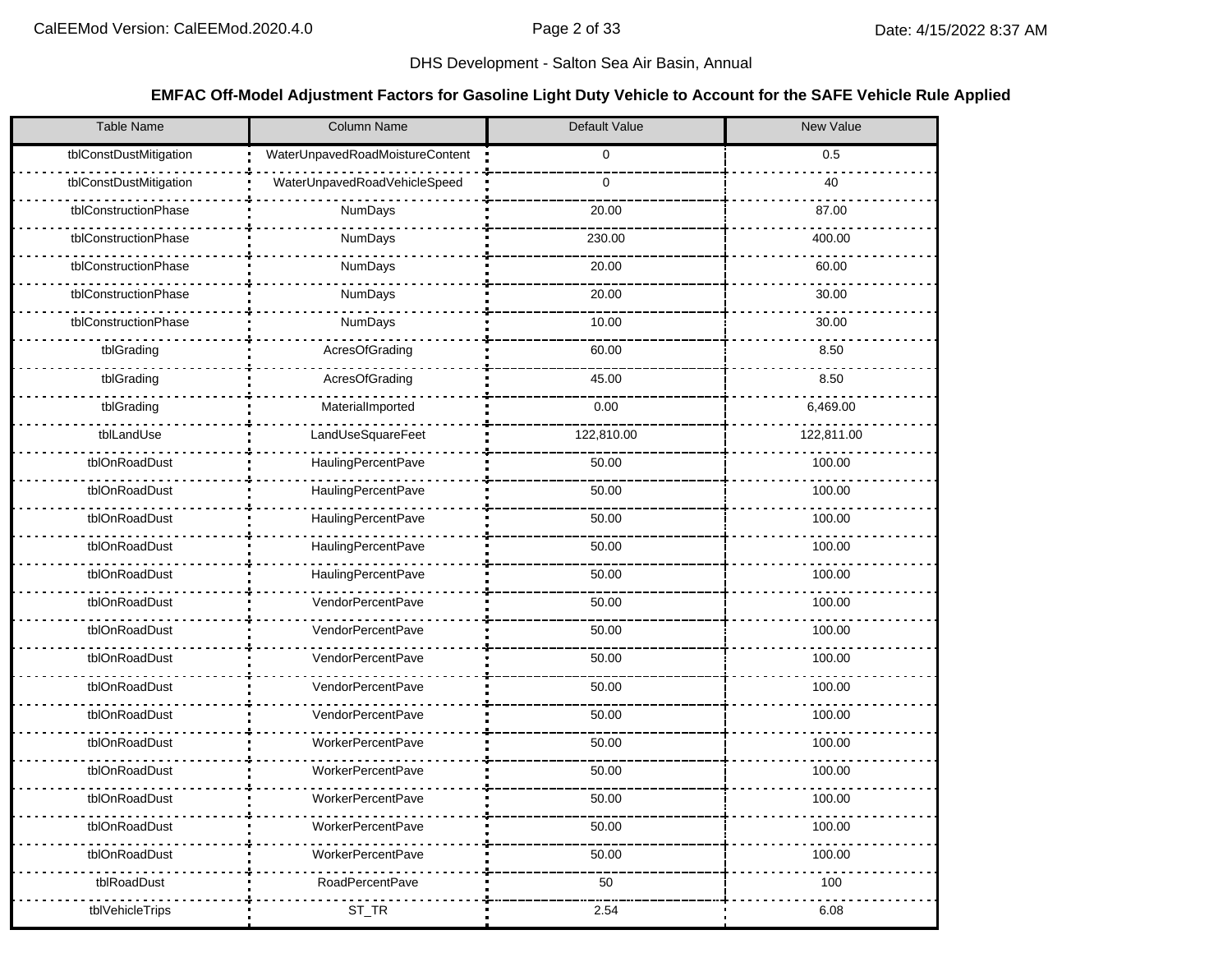### **EMFAC Off-Model Adjustment Factors for Gasoline Light Duty Vehicle to Account for the SAFE Vehicle Rule Applied**

| tblVehicleTrips | ∕_TR_<br>SU        | . 24          | 6.08             |
|-----------------|--------------------|---------------|------------------|
| tblVehicleTrips | WD TR              | 3.37          | 6.08             |
| .plWater        | IndoorWaterUseRate | 28.399.812.50 | 1,370.00<br>5.31 |

# **2.0 Emissions Summary**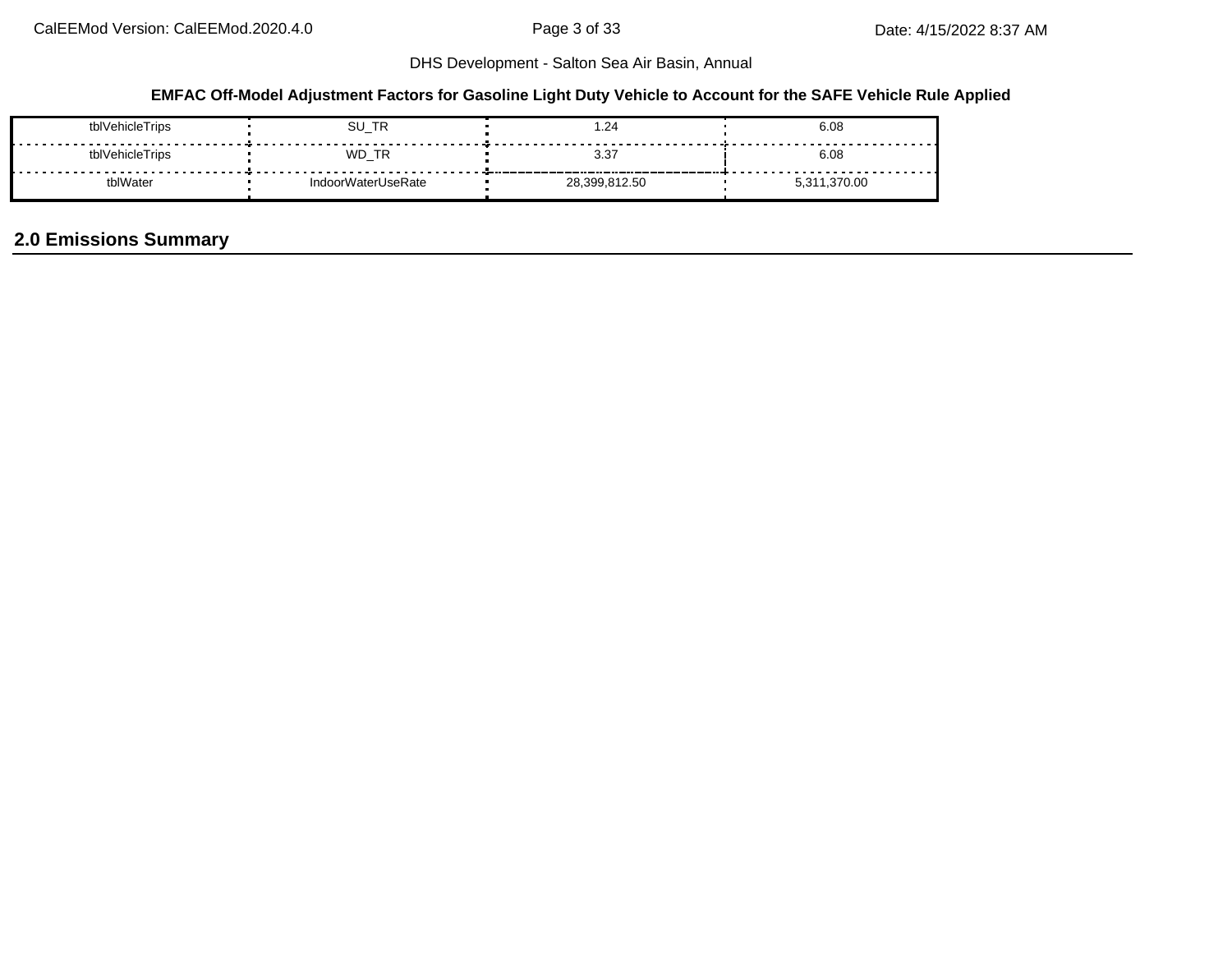#### **EMFAC Off-Model Adjustment Factors for Gasoline Light Duty Vehicle to Account for the SAFE Vehicle Rule Applied**

### **2.1 Overall Construction**

### **Unmitigated Construction**

|                | <b>ROG</b> | <b>NO<sub>x</sub></b> | CO     | SO <sub>2</sub> | Fugitive<br><b>PM10</b> | Exhaust<br><b>PM10</b> | <b>PM10</b><br>Total | Fugitive<br><b>PM2.5</b> | Exhaust<br>PM2.5 | <b>PM2.5</b><br>Total |        | Bio- CO2   NBio- CO2   Total CO2 |          | CH <sub>4</sub> | <b>N2O</b>      | CO <sub>2e</sub> |
|----------------|------------|-----------------------|--------|-----------------|-------------------------|------------------------|----------------------|--------------------------|------------------|-----------------------|--------|----------------------------------|----------|-----------------|-----------------|------------------|
| Year           |            |                       |        |                 |                         | tons/yr                |                      |                          |                  |                       |        |                                  | MT/yr    |                 |                 |                  |
| 2022           | 0.1802     | 1.7289                | 1.4429 | 3.0700e-<br>003 | 0.5116                  | 0.0793                 | 0.5908               | 0.2629                   | 0.0735           | 0.3364                | 0.0000 | $-273.4318 - 273.4318$           |          | 0.0603          | 7.3100e-<br>003 | $\cdot$ 277.1159 |
| 2023           | 0.2871     | 2.2359                | 2.8657 | 5.7900e-<br>003 | 0.1556                  | 0.1006                 | 0.2562               | 0.0420                   | 0.0945           | 0.1365                | 0.0000 | $-513.9987 - 513.9987$           |          | 0.0850          | 0.0145          | .520.4539        |
| 2024           | 0.9708     | 0.6346                | 0.8756 | 1.7900e-<br>003 | 0.0538                  | 0.0269                 | 0.0807               | 0.0145                   | 0.0254           | 0.0399                | 0.0000 | 159.4998 159.4998                |          | 0.0229          | 4.3500e-<br>003 | $+161.3678$      |
| <b>Maximum</b> | 0.9708     | 2.2359                | 2.8657 | 5.7900e-<br>003 | 0.5116                  | 0.1006                 | 0.5908               | 0.2629                   | 0.0945           | 0.3364                | 0.0000 | 513.9987                         | 513.9987 | 0.0850          | 0.0145          | 520.4539         |

#### **Mitigated Construction**

|                   | <b>ROG</b>                 | <b>NO<sub>x</sub></b> | CO     | SO <sub>2</sub> | Fugitive<br><b>PM10</b> | Exhaust<br><b>PM10</b> | <b>PM10</b><br>Total | Fugitive<br>PM2.5 | Exhaust<br>PM2.5 | PM2.5<br>Total |        |          | Bio- CO2 NBio- CO2 Total CO2 | CH <sub>4</sub> | <b>N2O</b>      | CO <sub>2e</sub> |
|-------------------|----------------------------|-----------------------|--------|-----------------|-------------------------|------------------------|----------------------|-------------------|------------------|----------------|--------|----------|------------------------------|-----------------|-----------------|------------------|
| Year              |                            |                       |        |                 | tons/yr                 |                        |                      |                   |                  |                |        |          | MT/yr                        |                 |                 |                  |
| 2022<br>$\bullet$ | 0.1802                     | 1.7289                | 1.4429 | 3.0700e-<br>003 | 0.2578                  | 0.0793                 | 0.3371               | 0.1258            | 0.0735           | 0.1993         | 0.0000 |          | $-273.4315 - 273.4315$       | 0.0603          | 7.3100e-<br>003 | $\cdot$ 277.1157 |
| 2023<br>$\bullet$ | 0.2871                     | 2.2359                | 2.8657 | 5.7900e-<br>003 | 0.1556                  | 0.1006                 | 0.2562               | 0.0420            | 0.0945           | 0.1365         | 0.0000 |          | $-513.9983 - 513.9983$       | 0.0850          | 0.0145          | $+520.4535$      |
| 2024              | 0.9708<br>$\bullet\bullet$ | 0.6346                | 0.8756 | 1.7900e-<br>003 | 0.0538                  | 0.0269                 | 0.0807               | 0.0145            | 0.0254           | 0.0399         | 0.0000 |          | 159.4997 159.4997            | 0.0229          | 4.3500e-<br>003 | $+161.3677$      |
| <b>Maximum</b>    | 0.9708                     | 2.2359                | 2.8657 | 5.7900e-<br>003 | 0.2578                  | 0.1006                 | 0.3371               | 0.1258            | 0.0945           | 0.1993         | 0.0000 | 513.9983 | 513.9983                     | 0.0850          | 0.0145          | 520.4535         |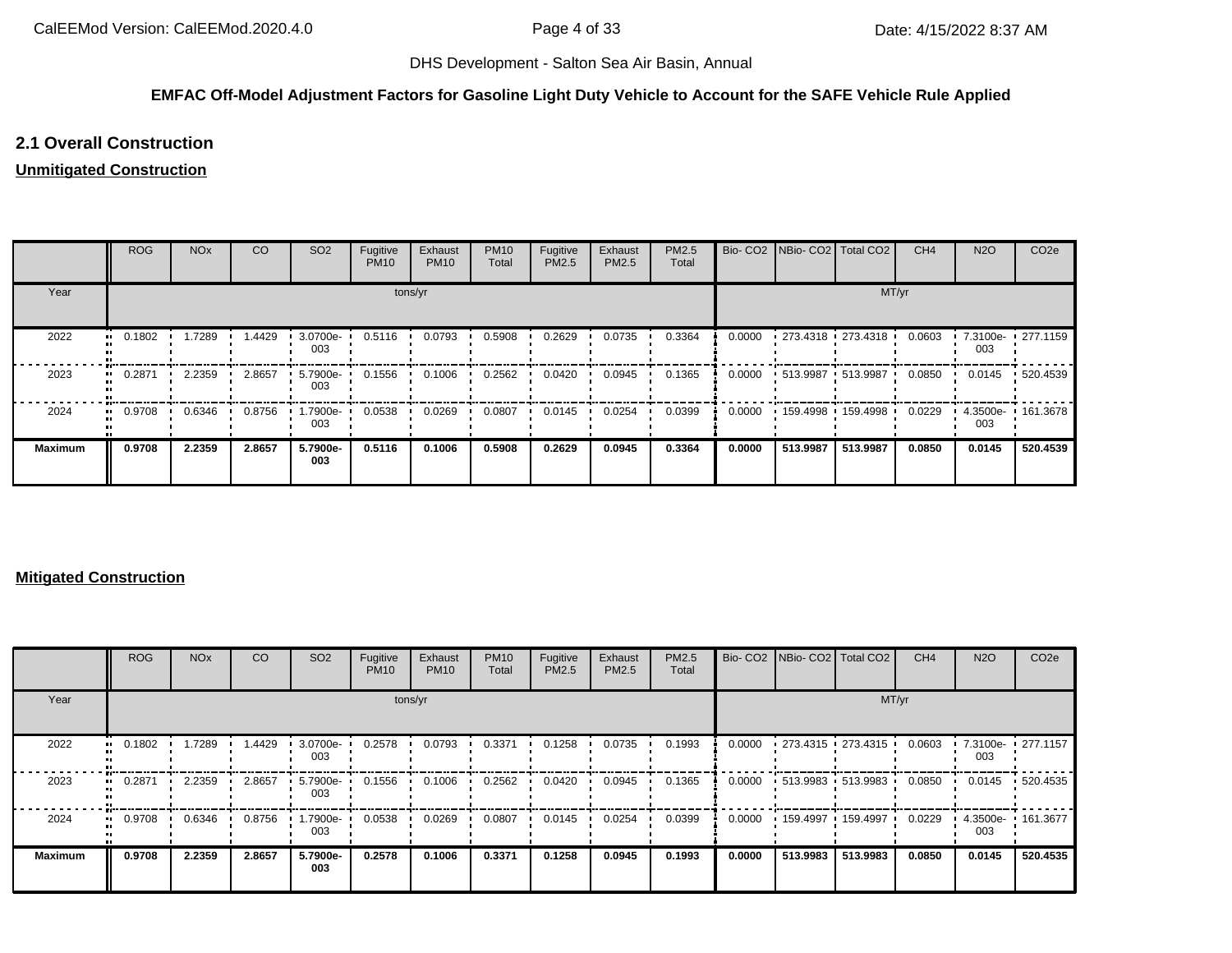### **EMFAC Off-Model Adjustment Factors for Gasoline Light Duty Vehicle to Account for the SAFE Vehicle Rule Applied**

|                             | <b>ROG</b> | <b>NO<sub>x</sub></b> | co   | <b>SO2</b> | <b>Fugitive</b><br><b>PM10</b> | <b>Exhaust</b><br><b>PM10</b> | <b>PM10</b><br><b>Total</b> | <b>Fugitive</b><br><b>PM2.5</b> | <b>Exhaust</b><br><b>PM2.5</b> | <b>PM2.5</b><br><b>Total</b> | Bio- CO2   NBio-CO2   Total CO2 |      |      | CH <sub>4</sub> | <b>N20</b> | CO <sub>2e</sub> |
|-----------------------------|------------|-----------------------|------|------------|--------------------------------|-------------------------------|-----------------------------|---------------------------------|--------------------------------|------------------------------|---------------------------------|------|------|-----------------|------------|------------------|
| Percent<br><b>Reduction</b> | 0.00       | 0.00                  | 0.00 | 0.00       | 35.19                          | 0.00                          | 27.35                       | 42.94                           | 0.00                           | 26.74                        | 0.00                            | 0.00 | 0.00 | 0.00            | 0.00       | 0.00             |

| Quarter      | <b>Start Date</b> | <b>End Date</b> | Maximum Unmitigated ROG + NOX (tons/quarter) | Maximum Mitigated ROG + NOX (tons/quarter) |
|--------------|-------------------|-----------------|----------------------------------------------|--------------------------------------------|
|              | $6 - 1 - 2022$    | 8-31-2022       | 0.9844                                       | 0.9844                                     |
| $\mathbf{2}$ | $9 - 1 - 2022$    | 11-30-2022      | 0.7020                                       | 0.7020                                     |
| 3            | 12-1-2022         | 2-28-2023       | 0.6006                                       | 0.6006                                     |
| 4            | 3-1-2023          | 5-31-2023       | 0.5944                                       | 0.5944                                     |
| 5            | $6 - 1 - 2023$    | 8-31-2023       | 0.5945                                       | 0.5945                                     |
| 6            | $9 - 1 - 2023$    | 11-30-2023      | 0.7621                                       | 0.7621                                     |
| 7            | 12-1-2023         | 2-29-2024       | 0.7910                                       | 0.7910                                     |
| 8            | 3-1-2024          | 5-31-2024       | 1.0047                                       | 1.0047                                     |
| 9            | 6-1-2024          | 8-31-2024       | 0.0078                                       | 0.0078                                     |
|              |                   | Highest         | 1.0047                                       | 1.0047                                     |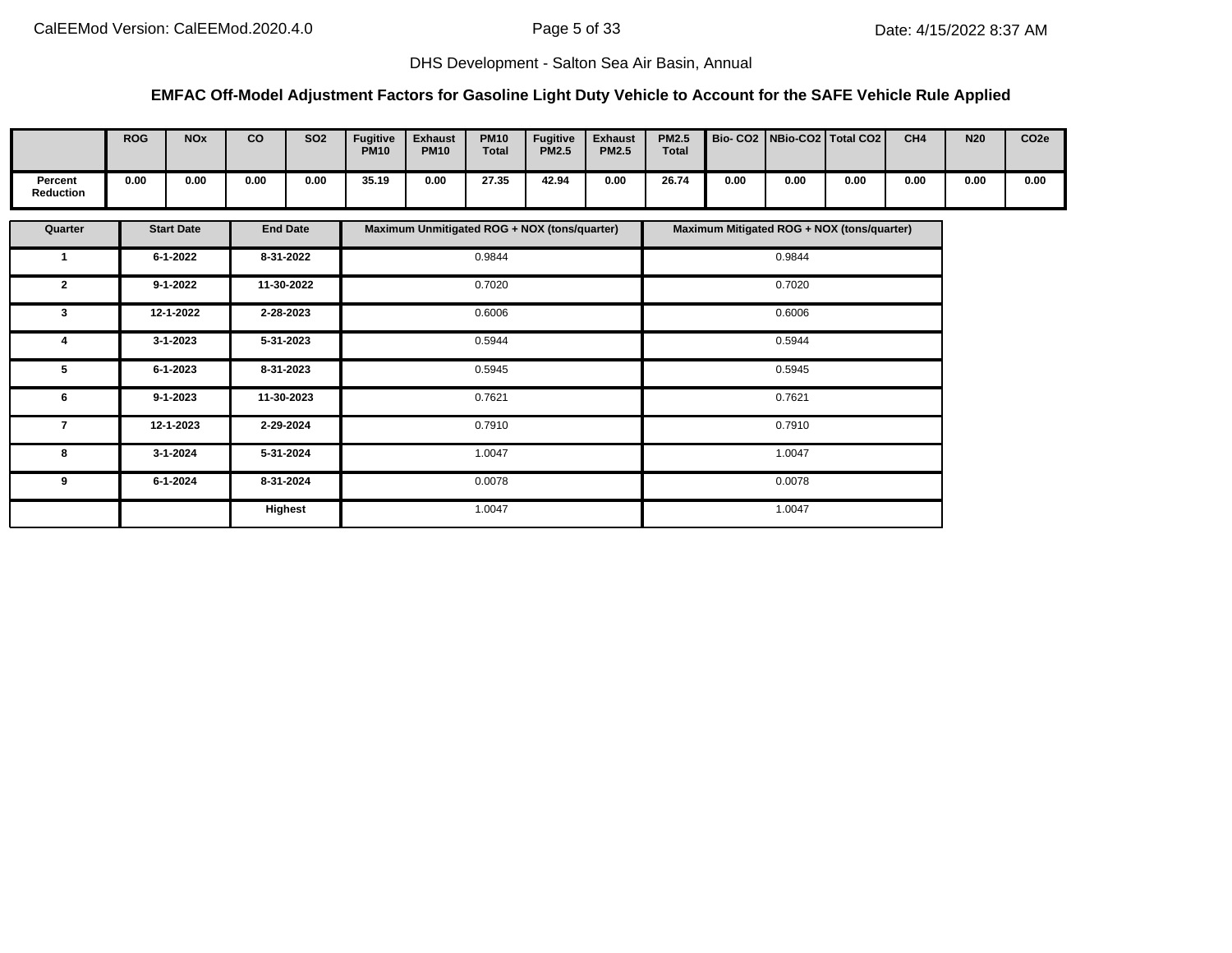### **EMFAC Off-Model Adjustment Factors for Gasoline Light Duty Vehicle to Account for the SAFE Vehicle Rule Applied**

## **2.2 Overall Operational**

### **Unmitigated Operational**

|              | <b>ROG</b>          | <b>NO<sub>x</sub></b> | CO              | SO <sub>2</sub>         | Fugitive<br><b>PM10</b> | Exhaust<br><b>PM10</b> | <b>PM10</b><br>Total | Fugitive<br>PM2.5 | Exhaust<br>PM2.5 | PM2.5<br>Total  | Bio-CO <sub>2</sub> | NBio- CO2   Total CO2 |                   | CH <sub>4</sub> | <b>N2O</b>         | CO <sub>2e</sub> |
|--------------|---------------------|-----------------------|-----------------|-------------------------|-------------------------|------------------------|----------------------|-------------------|------------------|-----------------|---------------------|-----------------------|-------------------|-----------------|--------------------|------------------|
| Category     |                     |                       |                 |                         |                         | tons/yr                |                      |                   |                  |                 |                     |                       | MT/yr             |                 |                    |                  |
| Area         | 0.5784<br>          | 2.0000e-<br>005       | 2.5300e-<br>003 | 0.0000                  |                         | .0000e-<br>005         | $.0000e-$<br>005     |                   | -:0000e<br>005   | 1.0000e-<br>005 | 0.0000              | 4.9300e-<br>003       | 4.9300e-<br>003   | 1.0000e-<br>005 | 0.0000             | 5.2600e-<br>003  |
| Energy       | 2.2700e-<br><br>003 | 0.0207                | 0.0174          | $\cdot$ 1.2000e-<br>004 |                         | 1.5700e-<br>003        | l.5700e-<br>003      |                   | .5700e-<br>003   | 1.5700e-<br>003 | 0.0000              |                       | 232.1563 232.1563 | 0.0181          | 2.5600e-<br>003    | 233.3716         |
| Mobile       | 0.3794<br>          | 0.5212                | 3.4377          | 7.7700e-<br>003         | 0.8001                  | 6.0600e-<br>003        | 0.8062               | 0.2136            | 5.6700e-<br>003  | 0.2193          | 0.0000              |                       | 729.0356 729.0356 | 0.0368          | 0.0366             | .740.8525        |
| Waste        |                     |                       |                 |                         |                         | 0.0000                 | 0.0000               |                   | 0.0000           | 0.0000          | 30.9115             | 0.0000                | 30.9115           | 1.8268          | 0.0000             | 76.5818          |
| Water        |                     |                       |                 |                         |                         | 0.0000                 | 0.0000               |                   | 0.0000           | 0.0000          | 1.6851              | 12.2651  13.9502      |                   | 0.1741          | $4.2100e -$<br>003 | 19.5580          |
| <b>Total</b> | 0.9601              | 0.5419                | 3.4576          | 7.8900e-<br>003         | 0.8001                  | 7.6400e-<br>003        | 0.8078               | 0.2136            | 7.2500e-<br>003  | 0.2208          | 32.5965             | 973.4620              | 1,006.058         | 2.0559          | 0.0433             | 1,070.369        |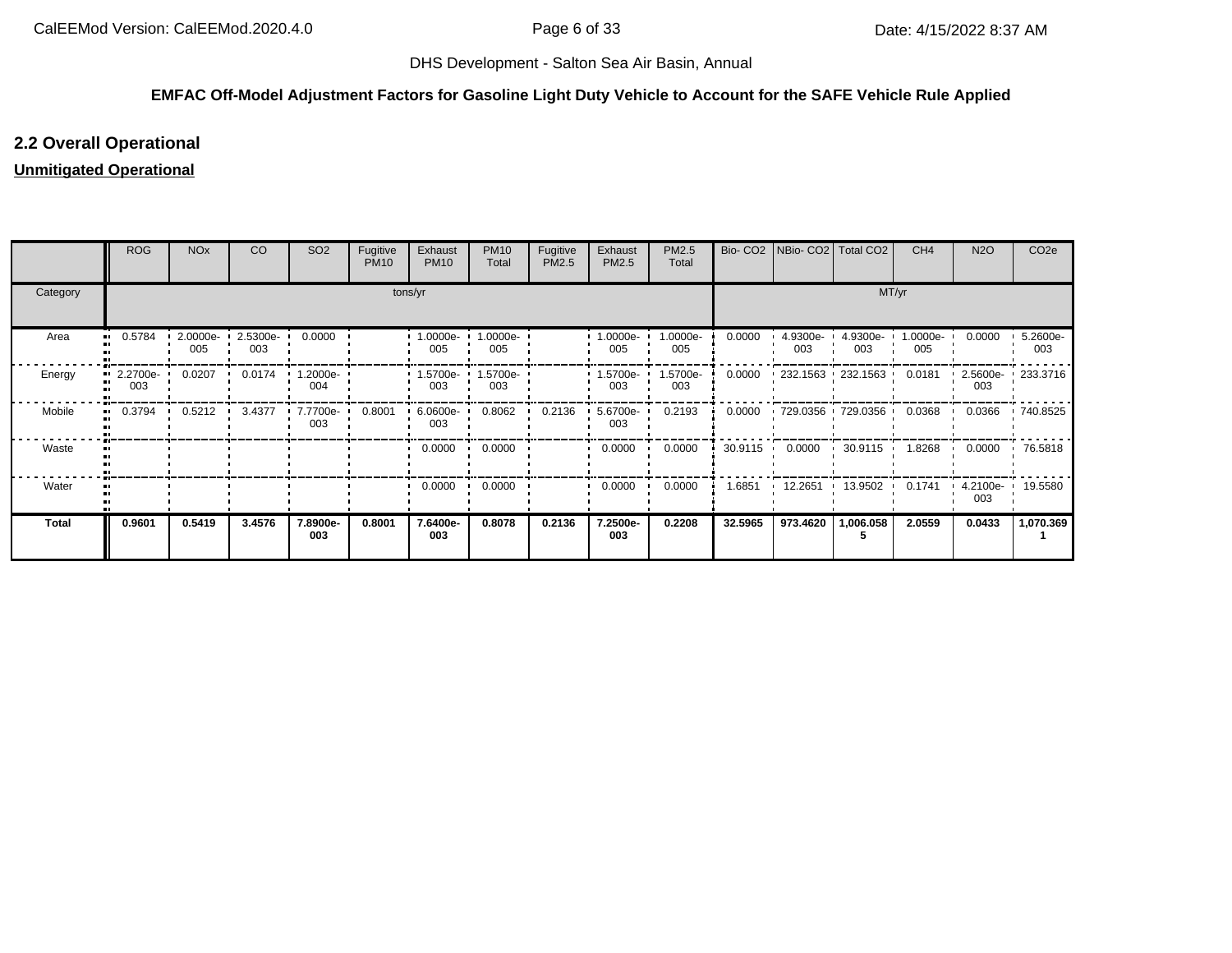#### **EMFAC Off-Model Adjustment Factors for Gasoline Light Duty Vehicle to Account for the SAFE Vehicle Rule Applied**

### **2.2 Overall Operational**

### **Mitigated Operational**

|              | <b>ROG</b>      | <b>NO<sub>x</sub></b> | CO                | SO <sub>2</sub>         | Fugitive<br><b>PM10</b> | Exhaust<br><b>PM10</b> | <b>PM10</b><br>Total | Fugitive<br>PM2.5 | Exhaust<br>PM2.5 | PM2.5<br>Total  |         | Bio- CO2   NBio- CO2   Total CO2 |                         | CH <sub>4</sub> | <b>N2O</b>      | CO <sub>2e</sub> |
|--------------|-----------------|-----------------------|-------------------|-------------------------|-------------------------|------------------------|----------------------|-------------------|------------------|-----------------|---------|----------------------------------|-------------------------|-----------------|-----------------|------------------|
| Category     |                 |                       |                   |                         |                         | tons/yr                |                      |                   |                  |                 |         |                                  | MT/yr                   |                 |                 |                  |
| Area         | 0.5784          | $2.0000e-$<br>005     | $2.5300e-$<br>003 | 0.0000                  |                         | 1.0000e-<br>005        | 1.0000e-<br>005      |                   | 1.0000e-<br>005  | 1.0000e-<br>005 | 0.0000  | 4.9300e-<br>003                  | 4.9300e-<br>003         | 1.0000e-<br>005 | 0.0000          | 5.2600e-<br>003  |
| Energy       | 2.2700e-<br>003 | 0.0207                | 0.0174<br>$\cdot$ | 1.2000e-<br>004         |                         | l.5700e-<br>003        | 1.5700e-<br>003      |                   | .5700e-<br>003   | 1.5700e-<br>003 | 0.0000  |                                  | 232.1563 232.1563       | 0.0181          | 2.5600e-<br>003 | 233.3716         |
| Mobile       | 0.3794          | 0.5212                | 3.4377            | $\cdot$ 7.7700e-<br>003 | 0.8001                  | 6.0600e-<br>003        | 0.8062               | 0.2136            | 5.6700e-<br>003  | 0.2193          | 0.0000  |                                  | 729.0356 729.0356       | 0.0368          | 0.0366          | 740.8525         |
| Waste        |                 |                       |                   |                         |                         | 0.0000                 | 0.0000               |                   | 0.0000           | 0.0000          | 30.9115 | 0.0000                           | 30.9115<br><b>COLLA</b> | 1.8268          | 0.0000          | 76.5818          |
| Water        |                 |                       |                   |                         |                         | 0.0000                 | 0.0000               |                   | 0.0000           | 0.0000          | 1.6851  | 12.2651                          | 13.9502 ·               | 0.1741          | 4.2100e-<br>003 | 19.5580          |
| <b>Total</b> | 0.9601          | 0.5419                | 3.4576            | 7.8900e-<br>003         | 0.8001                  | 7.6400e-<br>003        | 0.8078               | 0.2136            | 7.2500e-<br>003  | 0.2208          | 32.5965 | 973.4620                         | 1,006.058               | 2.0559          | 0.0433          | 1,070.369        |

|                      | <b>ROG</b> | <b>NOx</b> | CO   | <b>SO2</b> | <b>Fugitive</b><br><b>PM10</b> | <b>Exhaust</b><br><b>PM10</b> | <b>PM10</b><br><b>Total</b> | <b>Fugitive</b><br><b>PM2.5</b> | <b>Exhaust</b><br><b>PM2.5</b> | <b>PM2.5</b><br><b>Total</b> |      |      | Bio-CO2   NBio-CO2   Total CO2 | CH <sub>4</sub> | <b>N20</b> | CO <sub>2e</sub> |
|----------------------|------------|------------|------|------------|--------------------------------|-------------------------------|-----------------------------|---------------------------------|--------------------------------|------------------------------|------|------|--------------------------------|-----------------|------------|------------------|
| Percent<br>Reduction | 0.00       | 0.00       | 0.00 | 0.00       | 0.00                           | 0.00                          | 0.00                        | 0.00                            | 0.00                           | 0.00                         | 0.00 | 0.00 | 0.00                           | 0.00            | 0.00       | 0.00             |

# **3.0 Construction Detail**

### **Construction Phase**

| Phase<br>Number | Phase Name                   | Phase Type                   | <b>Start Date</b> | <b>End Date</b> | Week | Num Days Num Days | <b>Phase Description</b> |
|-----------------|------------------------------|------------------------------|-------------------|-----------------|------|-------------------|--------------------------|
|                 | Site Preparation             | •Site Preparation            | 6/1/2022          | '7/12/2022      |      | 30                |                          |
|                 | •Grading                     | •Grading                     | 17/13/2022        | !10/4/2022      |      | 60                |                          |
|                 | <b>Building Construction</b> | <b>Building Construction</b> | 10/5/2022         | 4/16/2024       |      | 400               |                          |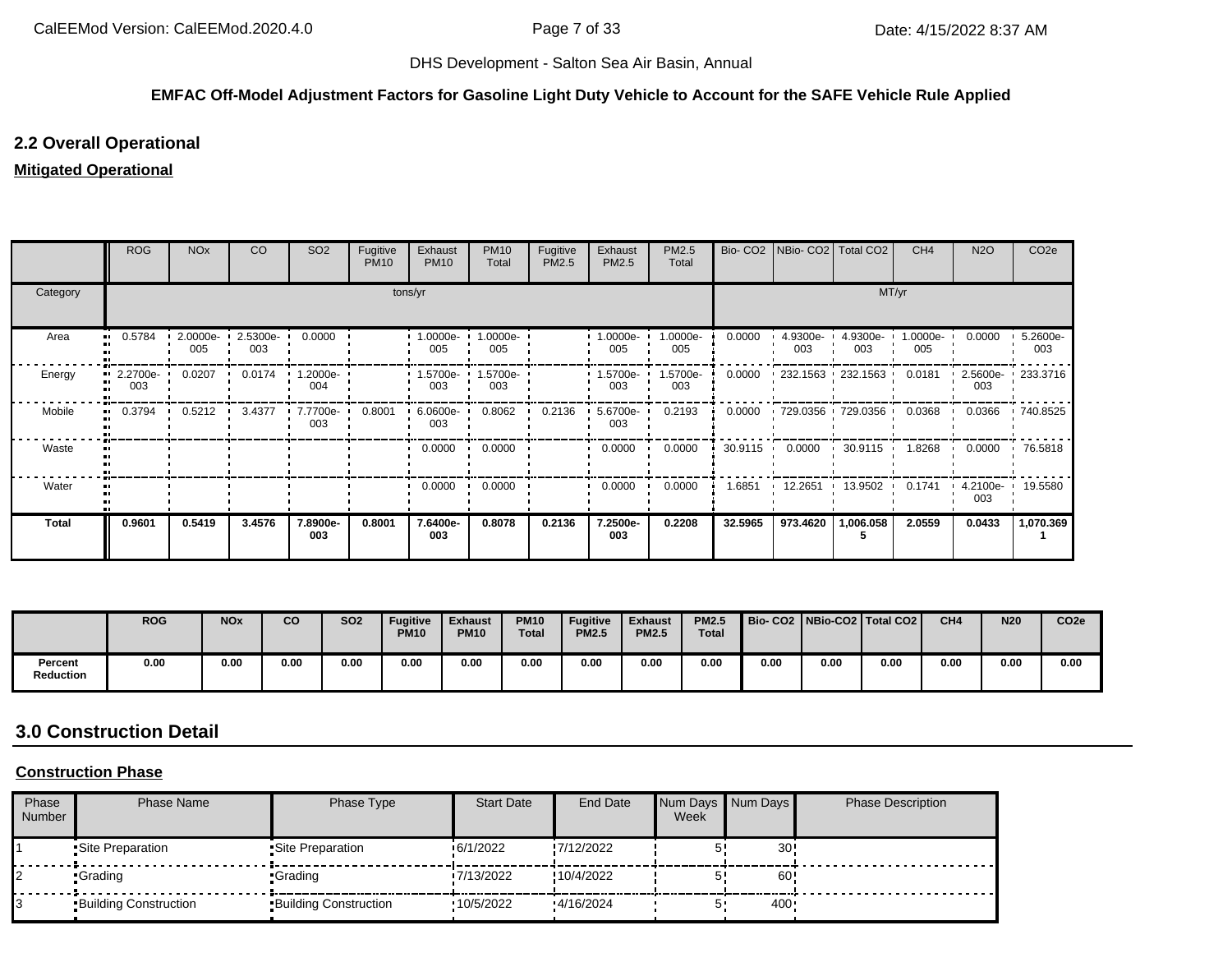#### **EMFAC Off-Model Adjustment Factors for Gasoline Light Duty Vehicle to Account for the SAFE Vehicle Rule Applied**

| Paving                | Paving                 | 10/10/2023 | /20/2023<br><b>LUILUL</b> | 20<br>ັບ |  |
|-----------------------|------------------------|------------|---------------------------|----------|--|
| Architectural Coating | "Architectural Coating | 2/1/2024   | 6/1/2024                  | 87       |  |

**Acres of Grading (Site Preparation Phase): 8.5**

**Acres of Grading (Grading Phase): 8.5**

#### **Acres of Paving: 3.52**

**Residential Indoor: 0; Residential Outdoor: 0; Non-Residential Indoor: 184,217; Non-Residential Outdoor: 61,406; Striped Parking Area: 9,202 (Architectural Coating – sqft)**

#### **OffRoad Equipment**

| <b>Phase Name</b>            | <b>Offroad Equipment Type</b> | Amount | <b>Usage Hours</b> | Horse Power     | Load Factor |
|------------------------------|-------------------------------|--------|--------------------|-----------------|-------------|
| Site Preparation             | Rubber Tired Dozers           | З      | $8.00$ !           | 247!            | 0.40        |
| Site Preparation             | -Tractors/Loaders/Backhoes    |        | 8.00               | 97'             | 0.37        |
| Grading                      | <b>Excavators</b>             |        | 8.00               | 158             | 0.38        |
| Grading                      | -Graders                      |        | 8.00               | 187             | 0.41        |
| Grading                      | -Rubber Tired Dozers          |        | 8.00               | 247             | 0.40        |
| Grading                      | •Tractors/Loaders/Backhoes    | 3      | 8.00               | 97              | 0.37        |
| <b>Building Construction</b> | -Cranes                       |        | 7.00               | 231             | 0.29        |
| <b>Building Construction</b> | - Forklifts                   | ß      | 8.00               | 89              | 0.20        |
| <b>Building Construction</b> | -Generator Sets               |        | 8.00               | 84 <sub>1</sub> | 0.74        |
| <b>Building Construction</b> | -Tractors/Loaders/Backhoes    | 3      | 7.00               | 97'             | 0.37        |
| <b>Building Construction</b> | · Welders                     |        | 8.00               | 46              | 0.45        |
| Paving                       | Pavers                        |        | 8.00               | 130             | 0.42        |
| Paving                       | Paving Equipment              |        | 8.00               | 132             | 0.36        |
| Paving                       | -Rollers                      |        | 8.00               | 80 <sub>1</sub> | 0.38        |
| <b>Architectural Coating</b> | -Air Compressors              |        | 6.00:              | 78.             | 0.48        |

**Trips and VMT**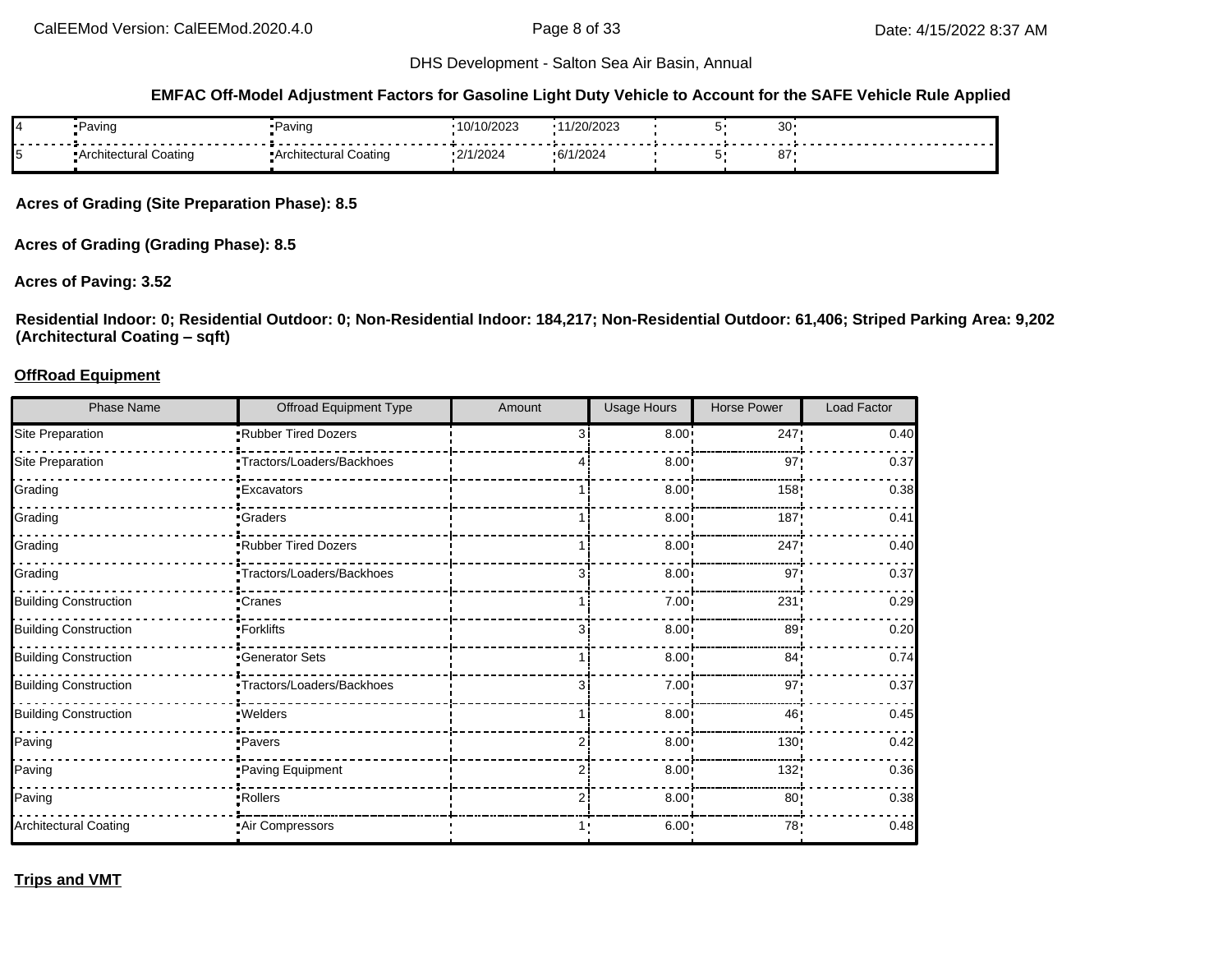#### **EMFAC Off-Model Adjustment Factors for Gasoline Light Duty Vehicle to Account for the SAFE Vehicle Rule Applied**

| <b>Phase Name</b>            | <b>Offroad Equipment</b><br>Count | <b>Worker Trip</b><br><b>Number</b> | Vendor Trip<br><b>Number</b> | <b>Hauling Trip</b><br><b>Number</b> | <b>Worker Trip</b><br>Length | Vendor Trip<br>Length | <b>Hauling Trip</b><br>Length | <b>Worker Vehicle</b><br>Class | Vendor         | Hauling<br>Vehicle Class Vehicle Class |
|------------------------------|-----------------------------------|-------------------------------------|------------------------------|--------------------------------------|------------------------------|-----------------------|-------------------------------|--------------------------------|----------------|----------------------------------------|
| Site Preparation             |                                   | $18.00 \cdot$                       | 0.00!                        | $0.00 \cdot$                         | 11.00i                       | $5.40$ !              |                               | 20.00 LD Mix                   | <b>HDT Mix</b> | !HHDT                                  |
| Grading                      | hI                                | 15.00                               | 0.00!                        | 809.00                               | 11.00i                       | $5.40$ !              |                               | 20.00 LD Mix                   | <b>HDT Mix</b> | !ННDТ                                  |
| <b>Building Construction</b> | 91                                | 116.00                              | 45.00!                       | $0.00 \cdot$                         | 11.00i                       | 5.40!                 |                               | 20.00 LD Mix                   | <b>HDT Mix</b> | !HHDT                                  |
| Paving                       | 61                                | 15.00                               | 0.00!                        | $0.00 \cdot$                         | 11.00i                       | 5.40!                 |                               | 20.00 LD Mix                   | <b>HDT Mix</b> | !HHDT                                  |
| Architectural Coating        |                                   | 23.00                               | $0.00 \cdot$                 | $0.00 -$                             | $11.00 \cdot$                | $5.40 \cdot$          |                               | 20.00 LD Mix                   | <b>HDT Mix</b> | <b>HHDT</b>                            |

### **3.1 Mitigation Measures Construction**

Water Exposed Area

### **3.2 Site Preparation - 2022**

### **Unmitigated Construction On-Site**

|                      | <b>ROG</b> | <b>NO<sub>x</sub></b> | CO     | SO <sub>2</sub> | Fugitive<br><b>PM10</b> | Exhaust<br><b>PM10</b> | <b>PM10</b><br>Total | Fugitive<br>PM2.5 | Exhaust<br>PM2.5 | PM2.5<br>Total |        |         | Bio- CO2   NBio- CO2   Total CO2 | CH <sub>4</sub> | <b>N2O</b> | CO <sub>2e</sub> |
|----------------------|------------|-----------------------|--------|-----------------|-------------------------|------------------------|----------------------|-------------------|------------------|----------------|--------|---------|----------------------------------|-----------------|------------|------------------|
| Category             |            |                       |        |                 |                         | tons/yr                |                      |                   |                  |                |        |         | MT/yr                            |                 |            |                  |
| <b>Fugitive Dust</b> |            |                       |        |                 | 0.2755                  | 0.0000                 | 0.2755               | 0.1495            | 0.0000           | 0.1495         | 0.0000 | 0.0000  | 0.0000                           | 0.0000          | 0.0000     | 0.0000           |
| Off-Road             | 0.0476     | 0.4963                | 0.2955 | 5.7000e-<br>004 |                         | 0.0242                 | 0.0242               |                   | 0.0223           | 0.0223         | 0.0000 | 50.1591 | 50.1591                          | 0.0162          | 0.0000     | 50.5647          |
| <b>Total</b>         | 0.0476     | 0.4963                | 0.2955 | 5.7000e-<br>004 | 0.2755                  | 0.0242                 | 0.2997               | 0.1495            | 0.0223           | 0.1717         | 0.0000 | 50.1591 | 50.1591                          | 0.0162          | 0.0000     | 50.5647          |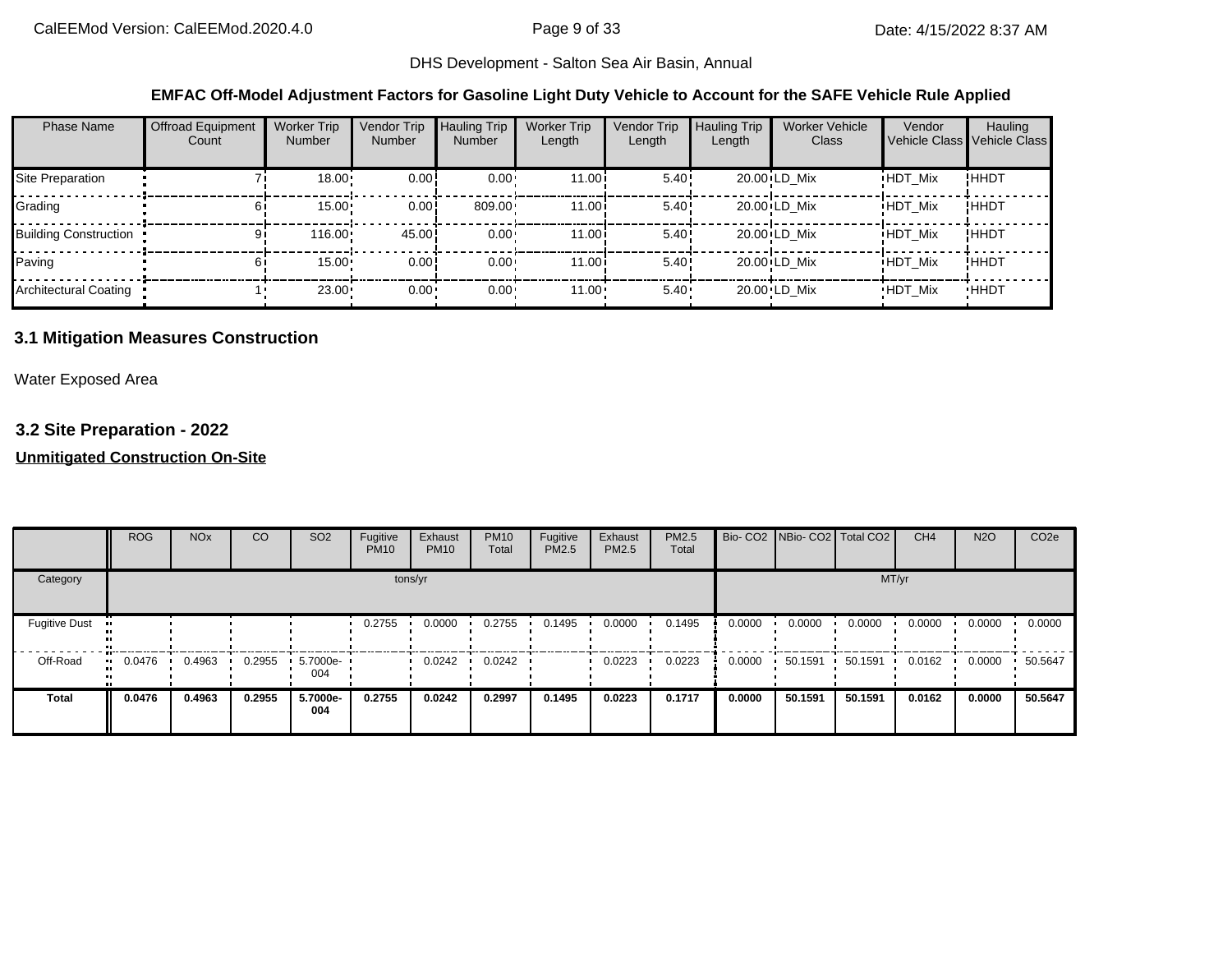#### **EMFAC Off-Model Adjustment Factors for Gasoline Light Duty Vehicle to Account for the SAFE Vehicle Rule Applied**

### **3.2 Site Preparation - 2022**

### **Unmitigated Construction Off-Site**

|              | <b>ROG</b>                     | <b>NO<sub>x</sub></b> | CO              | SO <sub>2</sub> | Fugitive<br><b>PM10</b> | Exhaust<br><b>PM10</b> | <b>PM10</b><br>Total | Fugitive<br>PM2.5 | Exhaust<br>PM2.5 | PM2.5<br>Total  | Bio-CO <sub>2</sub> | NBio-CO2 Total CO2 |        | CH <sub>4</sub> | <b>N2O</b>      | CO <sub>2e</sub> |
|--------------|--------------------------------|-----------------------|-----------------|-----------------|-------------------------|------------------------|----------------------|-------------------|------------------|-----------------|---------------------|--------------------|--------|-----------------|-----------------|------------------|
| Category     |                                |                       |                 |                 |                         | tons/yr                |                      |                   |                  |                 |                     |                    |        | MT/yr           |                 |                  |
| Hauling      | 0.0000                         | 0.0000                | 0.0000          | 0.0000          | 0.0000                  | 0.0000                 | 0.0000               | 0.0000            | 0.0000           | 0.0000          | 0.0000              | 0.0000             | 0.0000 | 0.0000          | 0.0000          | 0.0000           |
| Vendor       | 0.0000                         | 0.0000                | 0.0000          | 0.0000          | 0.0000                  | 0.0000                 | 0.0000               | 0.0000            | 0.0000           | 0.0000          | 0.0000              | 0.0000             | 0.0000 | 0.0000          | 0.0000          | 0.0000           |
| Worker       | $\blacksquare$ 1.0300e-<br>003 | 6.9000e-<br>004       | 8.4100e-<br>003 | 2.0000e-<br>005 | 2.2300e-<br>003         | --0000e.l<br>005       | 2.2400e-<br>003      | 5.9000e-<br>004   | 1.0000e-<br>005  | 6.0000e-<br>004 | 0.0000              | 1.8181             | 1.8181 | 6.0000e-<br>005 | 6.0000e-<br>005 | 1.8366           |
| <b>Total</b> | 1.0300e-<br>003                | 6.9000e-<br>004       | 8.4100e-<br>003 | 2.0000e-<br>005 | 2.2300e-<br>003         | 1.0000e-<br>005        | 2.2400e-<br>003      | 5.9000e-<br>004   | 1.0000e-<br>005  | 6.0000e-<br>004 | 0.0000              | 1.8181             | 1.8181 | 6.0000e-<br>005 | 6.0000e-<br>005 | 1.8366           |

### **Mitigated Construction On-Site**

|                      | <b>ROG</b>            | <b>NO<sub>x</sub></b> | CO     | SO <sub>2</sub> | Fugitive<br><b>PM10</b> | Exhaust<br><b>PM10</b> | <b>PM10</b><br>Total | Fugitive<br>PM2.5 | Exhaust<br><b>PM2.5</b> | PM2.5<br>Total |        | Bio- CO2 NBio- CO2 Total CO2 |         | CH <sub>4</sub> | <b>N2O</b> | CO <sub>2e</sub> |
|----------------------|-----------------------|-----------------------|--------|-----------------|-------------------------|------------------------|----------------------|-------------------|-------------------------|----------------|--------|------------------------------|---------|-----------------|------------|------------------|
| Category             |                       |                       |        |                 |                         | tons/yr                |                      |                   |                         |                |        |                              | MT/yr   |                 |            |                  |
| <b>Fugitive Dust</b> |                       |                       |        |                 | 0.1240                  | 0.0000                 | 0.1240               | 0.0673            | 0.0000                  | 0.0673         | 0.0000 | 0.0000                       | 0.0000  | 0.0000          | 0.0000     | 0.0000           |
| Off-Road             | $\blacksquare$ 0.0476 | 0.4963                | 0.2955 | 5.7000e-<br>004 |                         | 0.0242                 | 0.0242               |                   | 0.0223                  | 0.0223         | 0.0000 | 50.1590                      | 50.1590 | 0.0162          | 0.0000     | 50.5646          |
| Total                | 0.0476                | 0.4963                | 0.2955 | 5.7000e-<br>004 | 0.1240                  | 0.0242                 | 0.1482               | 0.0673            | 0.0223                  | 0.0895         | 0.0000 | 50.1590                      | 50.1590 | 0.0162          | 0.0000     | 50.5646          |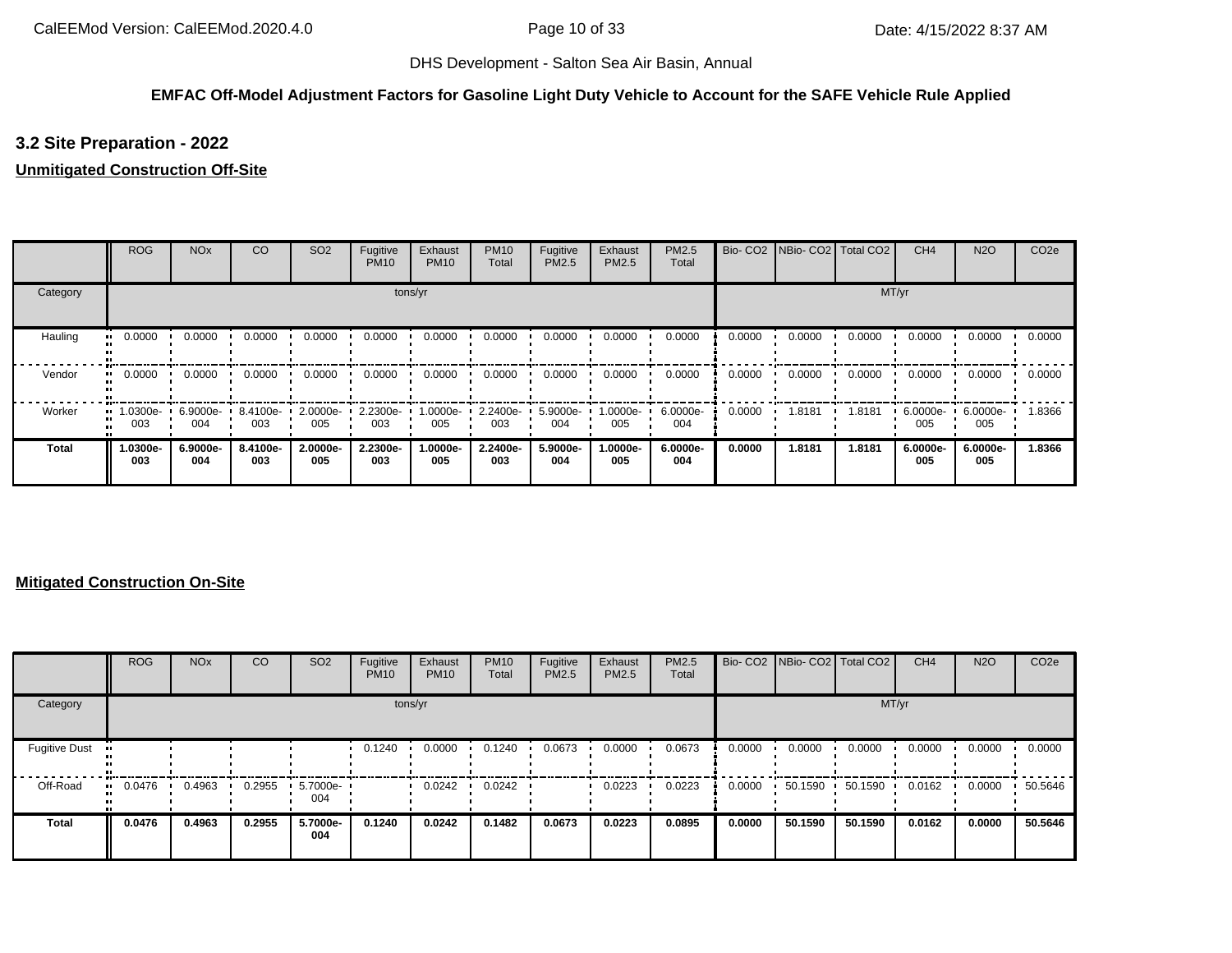#### **EMFAC Off-Model Adjustment Factors for Gasoline Light Duty Vehicle to Account for the SAFE Vehicle Rule Applied**

### **3.2 Site Preparation - 2022**

### **Mitigated Construction Off-Site**

|          | <b>ROG</b>      | <b>NO<sub>x</sub></b> | CO              | SO <sub>2</sub> | Fugitive<br><b>PM10</b> | Exhaust<br><b>PM10</b> | <b>PM10</b><br>Total | Fugitive<br>PM2.5 | Exhaust<br>PM2.5 | PM2.5<br>Total  | Bio-CO <sub>2</sub> | NBio-CO2   Total CO2 |        | CH <sub>4</sub> | <b>N2O</b>      | CO <sub>2e</sub> |
|----------|-----------------|-----------------------|-----------------|-----------------|-------------------------|------------------------|----------------------|-------------------|------------------|-----------------|---------------------|----------------------|--------|-----------------|-----------------|------------------|
| Category |                 |                       |                 |                 |                         | tons/yr                |                      |                   |                  |                 |                     |                      | MT/yr  |                 |                 |                  |
| Hauling  | 0.0000          | 0.0000                | 0.0000          | 0.0000          | 0.0000                  | 0.0000                 | 0.0000               | 0.0000            | 0.0000           | 0.0000          | 0.0000              | 0.0000               | 0.0000 | 0.0000          | 0.0000          | 0.0000           |
| Vendor   | 0.0000          | 0.0000                | 0.0000          | 0.0000          | 0.0000                  | 0.0000                 | 0.0000               | 0.0000            | 0.0000           | 0.0000          | 0.0000              | 0.0000               | 0.0000 | 0.0000          | 0.0000          | 0.0000           |
| Worker   | 1.0300e-<br>003 | 6.9000e-<br>004       | 8.4100e-<br>003 | 2.0000e-<br>005 | 2.2300e-<br>003         | 1.0000e-<br>005        | 2.2400e-<br>003      | 5.9000e-<br>004   | 1.0000e-<br>005  | 6.0000e-<br>004 | 0.0000              | 1.8181               | 1.8181 | 6.0000e-<br>005 | 6.0000e-<br>005 | 1.8366           |
| Total    | 1.0300e-<br>003 | 6.9000e-<br>004       | 8.4100e-<br>003 | 2.0000e-<br>005 | 2.2300e-<br>003         | 1.0000e-<br>005        | 2.2400e-<br>003      | 5.9000e-<br>004   | 1.0000e-<br>005  | 6.0000e-<br>004 | 0.0000              | 1.8181               | 1.8181 | 6.0000e-<br>005 | 6.0000e-<br>005 | 1.8366           |

### **3.3 Grading - 2022**

### **Unmitigated Construction On-Site**

|                      | <b>ROG</b> | <b>NO<sub>x</sub></b> | CO     | SO <sub>2</sub> | Fugitive<br><b>PM10</b> | Exhaust<br><b>PM10</b> | <b>PM10</b><br>Total | Fugitive<br>PM2.5 | Exhaust<br><b>PM2.5</b> | PM2.5<br>Total |        | Bio- CO2 NBio- CO2 Total CO2 |         | CH <sub>4</sub> | <b>N2O</b> | CO <sub>2e</sub> |
|----------------------|------------|-----------------------|--------|-----------------|-------------------------|------------------------|----------------------|-------------------|-------------------------|----------------|--------|------------------------------|---------|-----------------|------------|------------------|
| Category             |            |                       |        |                 |                         | tons/yr                |                      |                   |                         |                |        |                              | MT/yr   |                 |            |                  |
| <b>Fugitive Dust</b> |            |                       |        |                 | 0.1858                  | 0.0000                 | 0.1858               | 0.0999            | 0.0000                  | 0.0999         | 0.0000 | 0.0000                       | 0.0000  | 0.0000          | 0.0000     | 0.0000           |
| Off-Road             | 0.0585<br> | 0.6257                | 0.4582 | 8.9000e-<br>004 |                         | 0.0282                 | 0.0282               |                   | 0.0260                  | 0.0260         | 0.0000 | 78.1643                      | 78.1643 | 0.0253          | 0.0000     | 78.7963          |
| <b>Total</b>         | 0.0585     | 0.6257                | 0.4582 | 8.9000e-<br>004 | 0.1858                  | 0.0282                 | 0.2140               | 0.0999            | 0.0260                  | 0.1259         | 0.0000 | 78.1643                      | 78.1643 | 0.0253          | 0.0000     | 78.7963          |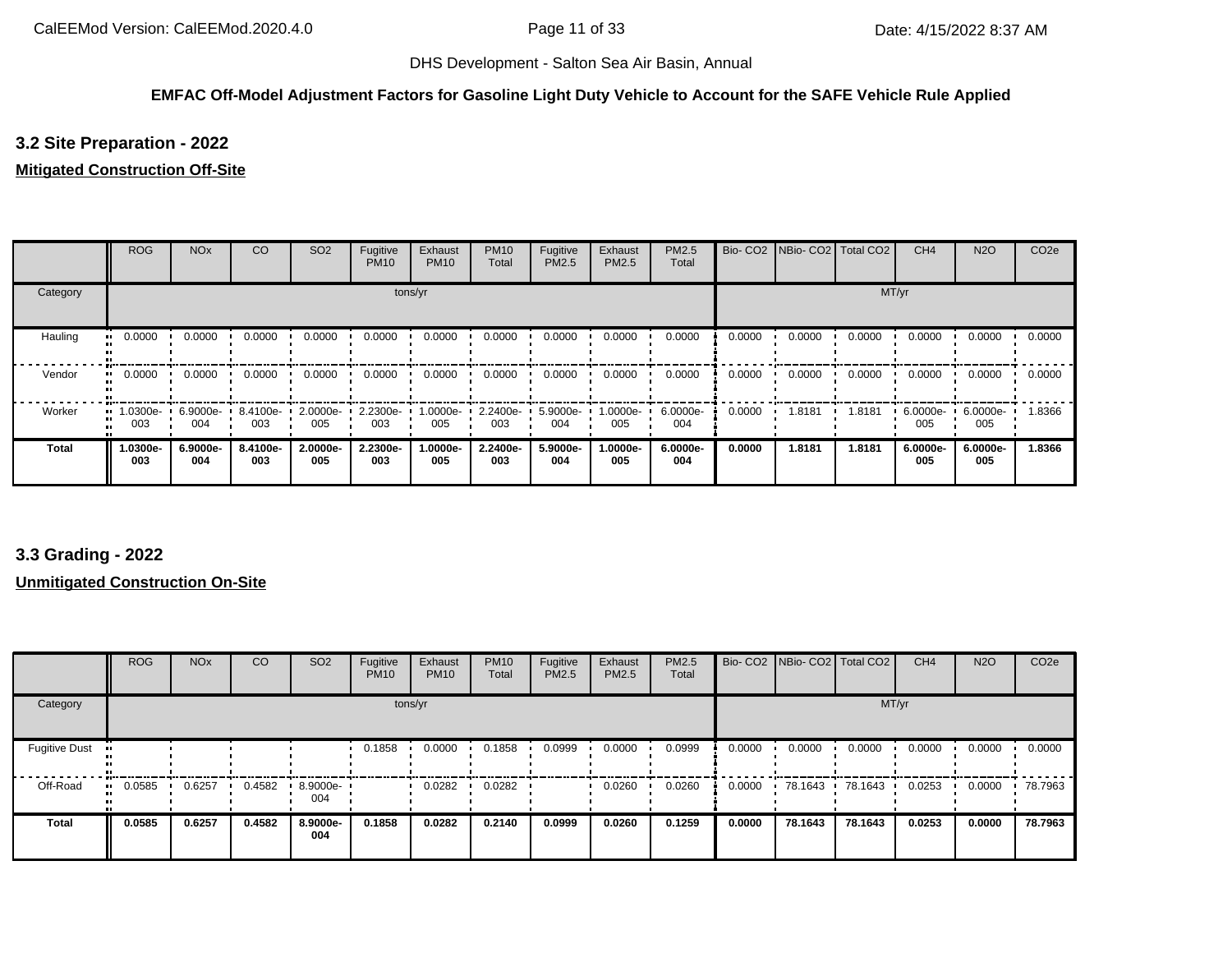#### **EMFAC Off-Model Adjustment Factors for Gasoline Light Duty Vehicle to Account for the SAFE Vehicle Rule Applied**

**3.3 Grading - 2022**

**Unmitigated Construction Off-Site**

|          | <b>ROG</b>      | <b>NO<sub>x</sub></b> | CO     | SO <sub>2</sub> | Fugitive<br><b>PM10</b> | Exhaust<br><b>PM10</b> | <b>PM10</b><br>Total | Fugitive<br>PM2.5 | Exhaust<br><b>PM2.5</b> | PM2.5<br>Total  |        | Bio- CO2 NBio- CO2 Total CO2 |         | CH <sub>4</sub> | <b>N2O</b>      | CO <sub>2e</sub> |
|----------|-----------------|-----------------------|--------|-----------------|-------------------------|------------------------|----------------------|-------------------|-------------------------|-----------------|--------|------------------------------|---------|-----------------|-----------------|------------------|
| Category |                 |                       |        |                 |                         | tons/yr                |                      |                   |                         |                 |        |                              | MT/yr   |                 |                 |                  |
| Hauling  | 1.2300e-<br>003 | 0.0514                | 0.0124 | 2.3000e-<br>004 | 7.0200e-<br>003         | 5.7000e-<br>004        | 7.5900e-<br>003      | 1.9300e-<br>003   | 5.5000e-<br>004         | 2.4800e-<br>003 | 0.0000 | 22.0411                      | 22.0411 | 1.5000e-<br>004 | 3.4700e-<br>003 | 23.0782          |
| Vendor   | 0.0000<br>      | 0.0000                | 0.0000 | 0.0000          | 0.0000                  | 0.0000                 | 0.0000               | 0.0000            | 0.0000                  | 0.0000          | 0.0000 | 0.0000                       | 0.0000  | 0.0000          | 0.0000          | 0.0000           |
| Worker   | 1.7200e-<br>003 | i.1500e-<br>003       | 0.0140 | 3.0000e-<br>005 | 3.7200e-<br>003         | 2.0000e-<br>005        | 3.7400e-<br>003      | 9.9000e-<br>004   | $2.0000e -$<br>005      | 1.0100e-<br>003 | 0.0000 | 3.0302                       | 3.0302  | 1.0000e-<br>004 | -.0000e<br>004  | 3.0610           |
| Total    | 2.9500e-<br>003 | 0.0525                | 0.0264 | 2.6000e-<br>004 | 0.0107                  | 5.9000e-<br>004        | 0.0113               | 2.9200e-<br>003   | 5.7000e-<br>004         | 3.4900e-<br>003 | 0.0000 | 25.0713                      | 25.0713 | 2.5000e-<br>004 | 3.5700e-<br>003 | 26.1392          |

### **Mitigated Construction On-Site**

|                      | <b>ROG</b> | <b>NO<sub>x</sub></b> | CO     | SO <sub>2</sub> | Fugitive<br><b>PM10</b> | Exhaust<br><b>PM10</b> | <b>PM10</b><br>Total | Fugitive<br>PM2.5 | Exhaust<br><b>PM2.5</b> | <b>PM2.5</b><br>Total |        | Bio- CO2   NBio- CO2   Total CO2 |         | CH <sub>4</sub> | <b>N2O</b> | CO <sub>2e</sub> |
|----------------------|------------|-----------------------|--------|-----------------|-------------------------|------------------------|----------------------|-------------------|-------------------------|-----------------------|--------|----------------------------------|---------|-----------------|------------|------------------|
| Category             |            |                       |        |                 | tons/yr                 |                        |                      |                   |                         |                       |        |                                  | MT/yr   |                 |            |                  |
| <b>Fugitive Dust</b> |            |                       |        |                 | 0.0836                  | 0.0000                 | 0.0836               | 0.0450            | 0.0000                  | 0.0450                | 0.0000 | 0.0000                           | 0.0000  | 0.0000          | 0.0000     | 0.0000           |
| Off-Road             | 0.0585     | 0.6257                | 0.4582 | 8.9000e-<br>004 |                         | 0.0282                 | 0.0282               |                   | 0.0260                  | 0.0260                | 0.0000 | 78.1642                          | 78.1642 | 0.0253          | 0.0000     | 78.7962          |
| <b>Total</b>         | 0.0585     | 0.6257                | 0.4582 | 8.9000e-<br>004 | 0.0836                  | 0.0282                 | 0.1119               | 0.0450            | 0.0260                  | 0.0709                | 0.0000 | 78.1642                          | 78.1642 | 0.0253          | 0.0000     | 78.7962          |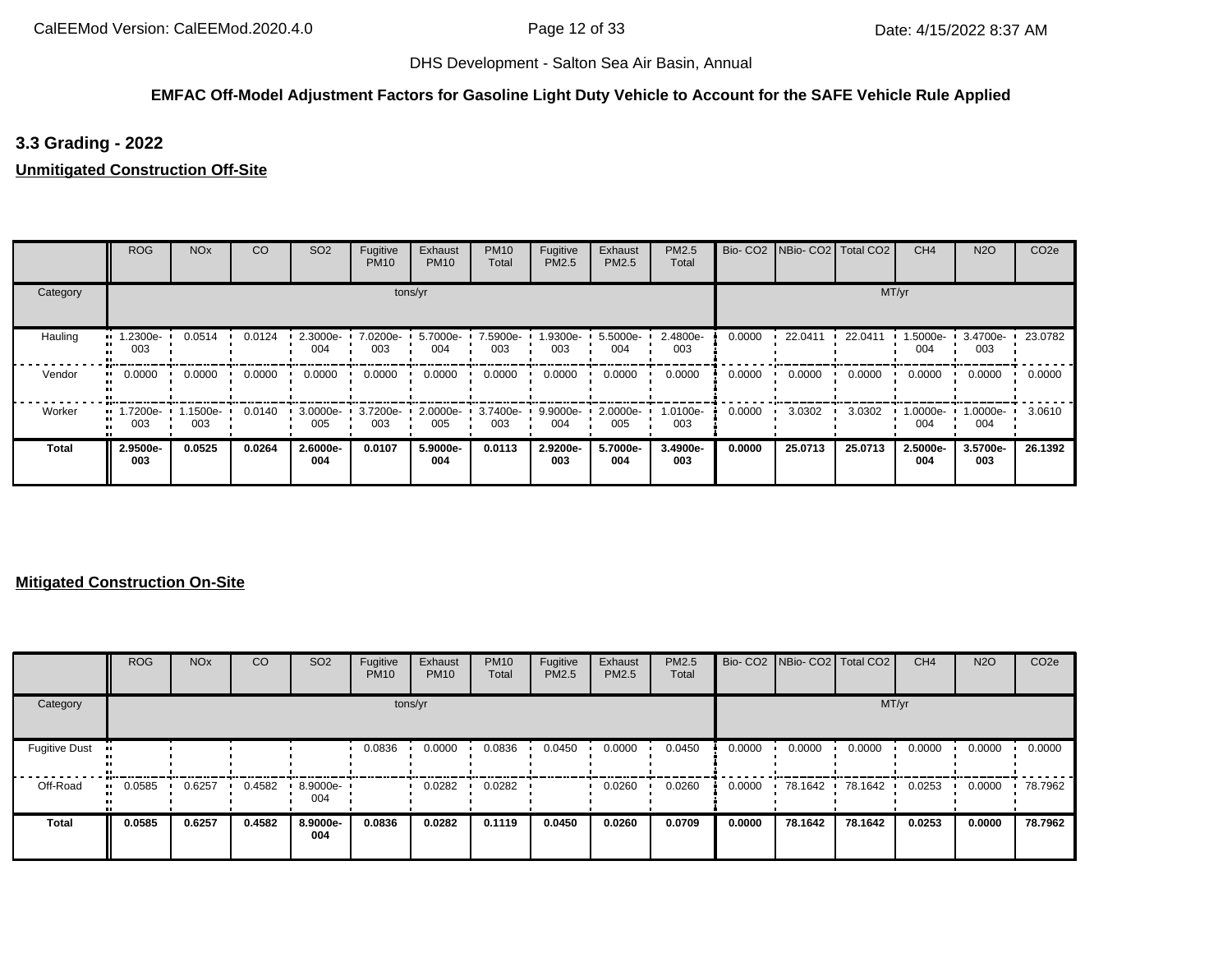#### **EMFAC Off-Model Adjustment Factors for Gasoline Light Duty Vehicle to Account for the SAFE Vehicle Rule Applied**

**3.3 Grading - 2022**

**Mitigated Construction Off-Site**

|          | <b>ROG</b>                     | <b>NO<sub>x</sub></b> | CO     | SO <sub>2</sub> | Fugitive<br><b>PM10</b> | Exhaust<br><b>PM10</b> | <b>PM10</b><br>Total | Fugitive<br>PM2.5 | Exhaust<br><b>PM2.5</b> | PM2.5<br>Total  |        | Bio- CO2   NBio- CO2   Total CO2 |         | CH <sub>4</sub> | <b>N2O</b>        | CO <sub>2e</sub> |
|----------|--------------------------------|-----------------------|--------|-----------------|-------------------------|------------------------|----------------------|-------------------|-------------------------|-----------------|--------|----------------------------------|---------|-----------------|-------------------|------------------|
| Category |                                |                       |        |                 |                         | tons/yr                |                      |                   |                         |                 |        |                                  |         | MT/yr           |                   |                  |
| Hauling  | $\blacksquare$ 1.2300e-<br>003 | 0.0514                | 0.0124 | 2.3000e-<br>004 | 7.0200e-<br>003         | 5.7000e-<br>004        | 7.5900e-<br>003      | 1.9300e-<br>003   | 5.5000e-<br>004         | 2.4800e-<br>003 | 0.0000 | 22.0411                          | 22.0411 | 1.5000e-<br>004 | 3.4700e-<br>003   | 23.0782          |
| Vendor   | 0.0000<br>                     | 0.0000                | 0.0000 | 0.0000          | 0.0000                  | 0.0000                 | 0.0000               | 0.0000            | 0.0000                  | 0.0000          | 0.0000 | 0.0000                           | 0.0000  | 0.0000          | 0.0000            | 0.0000           |
| Worker   | $\blacksquare$ 1.7200e-<br>003 | 1.1500e-<br>003       | 0.0140 | 3.0000e-<br>005 | 3.7200e-<br>003         | 2.0000e-<br>005        | 3.7400e-<br>003      | 9.9000e-<br>004   | $2.0000e-$<br>005       | 1.0100e-<br>003 | 0.0000 | 3.0302                           | 3.0302  | 1.0000e-<br>004 | $1.0000e-$<br>004 | 3.0610           |
| Total    | 2.9500e-<br>003                | 0.0525                | 0.0264 | 2.6000e-<br>004 | 0.0107                  | 5.9000e-<br>004        | 0.0113               | 2.9200e-<br>003   | 5.7000e-<br>004         | 3.4900e-<br>003 | 0.0000 | 25.0713                          | 25.0713 | 2.5000e-<br>004 | 3.5700e-<br>003   | 26.1392          |

### **3.4 Building Construction - 2022**

**Unmitigated Construction On-Site**

|          | <b>ROG</b>            | <b>NO<sub>x</sub></b> | CO     | SO <sub>2</sub> | Fugitive<br><b>PM10</b> | Exhaust<br><b>PM10</b> | <b>PM10</b><br><b>Total</b> | Fugitive<br><b>PM2.5</b> | Exhaust<br><b>PM2.5</b> | <b>PM2.5</b><br>Total |        | Bio- CO2   NBio- CO2   Total CO2 |         | CH <sub>4</sub> | <b>N2O</b> | CO <sub>2e</sub> |
|----------|-----------------------|-----------------------|--------|-----------------|-------------------------|------------------------|-----------------------------|--------------------------|-------------------------|-----------------------|--------|----------------------------------|---------|-----------------|------------|------------------|
| Category |                       |                       |        |                 | tons/yr                 |                        |                             |                          |                         |                       |        |                                  | MT/yr   |                 |            |                  |
| Off-Road | $\blacksquare$ 0.0538 | 0.4919                | 0.5155 | 8.5000e-<br>004 |                         | 0.0255                 | 0.0255                      |                          | 0.0240                  | 0.0240                | 0.0000 | 72.9935                          | 72.9935 | 0.0175          | 0.0000     | 73.4306          |
| Total    | 0.0538                | 0.4919                | 0.5155 | 8.5000e-<br>004 |                         | 0.0255                 | 0.0255                      |                          | 0.0240                  | 0.0240                | 0.0000 | 72.9935                          | 72.9935 | 0.0175          | 0.0000     | 73.4306          |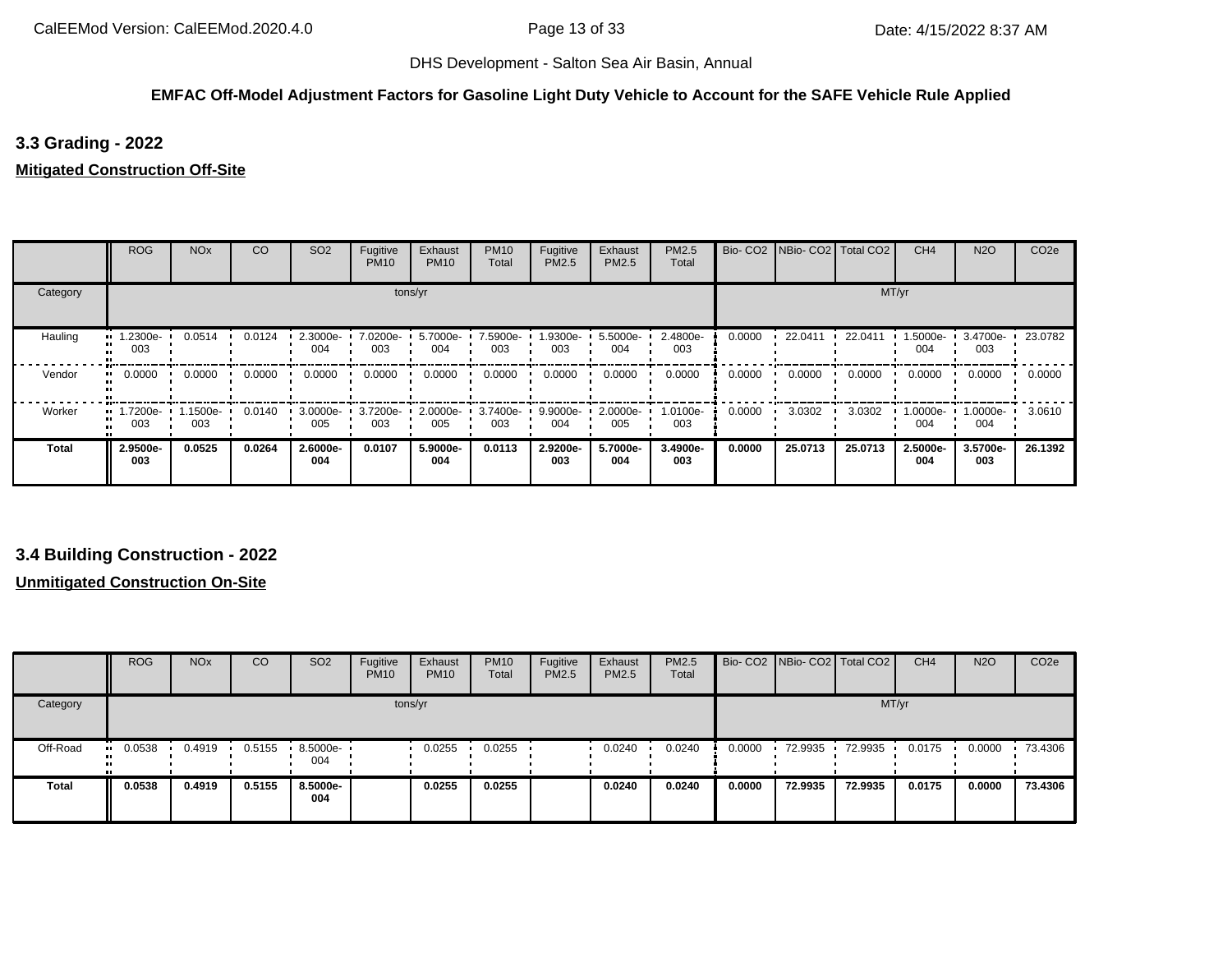#### **EMFAC Off-Model Adjustment Factors for Gasoline Light Duty Vehicle to Account for the SAFE Vehicle Rule Applied**

# **3.4 Building Construction - 2022**

### **Unmitigated Construction Off-Site**

|          | <b>ROG</b>              | <b>NO<sub>x</sub></b> | CO     | SO <sub>2</sub> | Fugitive<br><b>PM10</b> | Exhaust<br><b>PM10</b> | <b>PM10</b><br>Total | Fugitive<br>PM2.5 | Exhaust<br>PM2.5 | <b>PM2.5</b><br>Total | Bio-CO <sub>2</sub> | NBio-CO2 Total CO2 |         | CH <sub>4</sub> | <b>N2O</b>      | CO <sub>2e</sub> |
|----------|-------------------------|-----------------------|--------|-----------------|-------------------------|------------------------|----------------------|-------------------|------------------|-----------------------|---------------------|--------------------|---------|-----------------|-----------------|------------------|
| Category |                         |                       |        |                 |                         | tons/yr                |                      |                   |                  |                       |                     |                    | MT/yr   |                 |                 |                  |
| Hauling  | 0.0000<br>              | 0.0000                | 0.0000 | 0.0000          | 0.0000                  | 0.0000                 | 0.0000               | 0.0000            | 0.0000           | 0.0000                | 0.0000              | 0.0000             | 0.0000  | 0.0000          | 0.0000          | 0.0000           |
| Vendor   | $\cdot$ 2.4500e-<br>003 | 0.0525                | 0.0251 | 2.2000e-<br>004 | 7.0500e-<br>003         | 6.2000e-<br>004        | 7.6700e-<br>003      | 2.0300e-<br>003   | 5.9000e-<br>004  | 2.6200e-<br>003       | 0.0000              | 20.6206            | 20.6206 | 1.7000e-<br>004 | 2.9100e-<br>003 | 21.4931          |
| Worker   | 0.0140<br>              | 9.3300e-<br>003       | 0.1139 | 2.7000e-<br>004 | 0.0302                  | 1.6000e-<br>004        | 0.0304               | 8.0200e-<br>003   | -5000e-<br>004   | 8.1700e-<br>003       | 0.0000              | 24.6050            | 24.6050 | 8.0000e-<br>004 | 7.7000e-<br>004 | 24.8555          |
| Total    | 0.0164                  | 0.0618                | 0.1390 | 4.9000e-<br>004 | 0.0373                  | 7.8000e-<br>004        | 0.0380               | 0.0101            | 7.4000e-<br>004  | 0.0108                | 0.0000              | 45.2256            | 45.2256 | 9.7000e-<br>004 | 3.6800e-<br>003 | 46.3486          |

### **Mitigated Construction On-Site**

|              | <b>ROG</b> | <b>NO<sub>x</sub></b> | CO     | SO <sub>2</sub>    | Fugitive<br><b>PM10</b> | Exhaust<br><b>PM10</b> | <b>PM10</b><br>Total | Fugitive<br>PM2.5 | Exhaust<br><b>PM2.5</b> | <b>PM2.5</b><br>Total |        | Bio- CO2   NBio- CO2   Total CO2 |         | CH <sub>4</sub> | <b>N2O</b> | CO <sub>2e</sub> |
|--------------|------------|-----------------------|--------|--------------------|-------------------------|------------------------|----------------------|-------------------|-------------------------|-----------------------|--------|----------------------------------|---------|-----------------|------------|------------------|
| Category     |            |                       |        |                    |                         | tons/yr                |                      |                   |                         |                       |        |                                  |         | MT/yr           |            |                  |
| Off-Road     | 0.0538     | 0.4919                | 0.5155 | $8.5000e -$<br>004 |                         | 0.0255                 | 0.0255               |                   | 0.0240                  | 0.0240                | 0.0000 | 72.9934                          | 72.9934 | 0.0175          | 0.0000     | 73.4305          |
| <b>Total</b> | 0.0538     | 0.4919                | 0.5155 | 8.5000e-<br>004    |                         | 0.0255                 | 0.0255               |                   | 0.0240                  | 0.0240                | 0.0000 | 72.9934                          | 72.9934 | 0.0175          | 0.0000     | 73.4305          |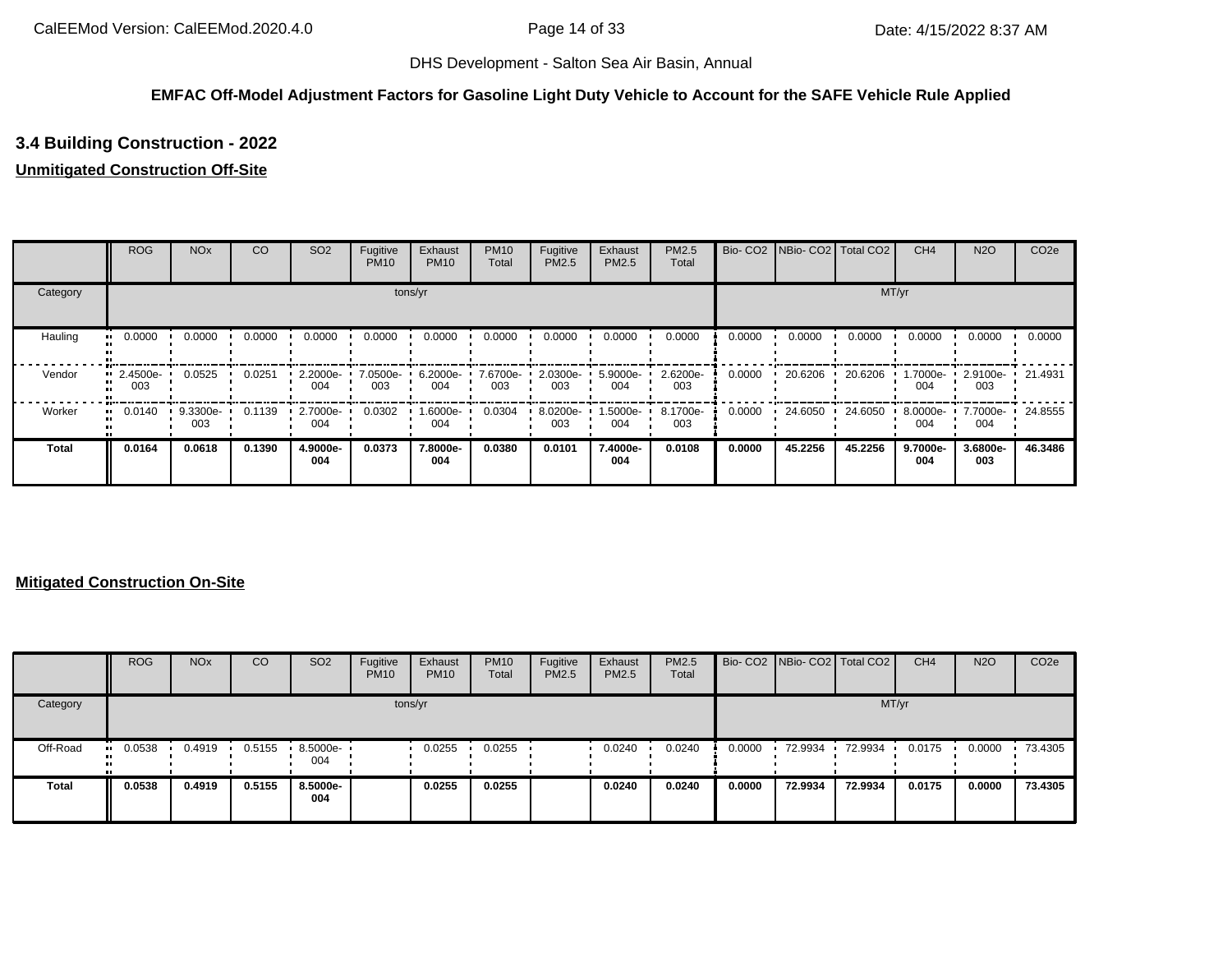#### **EMFAC Off-Model Adjustment Factors for Gasoline Light Duty Vehicle to Account for the SAFE Vehicle Rule Applied**

# **3.4 Building Construction - 2022**

### **Mitigated Construction Off-Site**

|              | <b>ROG</b>              | <b>NO<sub>x</sub></b> | CO     | SO <sub>2</sub> | Fugitive<br><b>PM10</b> | Exhaust<br><b>PM10</b> | <b>PM10</b><br>Total | Fugitive<br><b>PM2.5</b> | Exhaust<br>PM2.5 | <b>PM2.5</b><br>Total |        | Bio- CO2   NBio- CO2   Total CO2 |         | CH <sub>4</sub>   | <b>N2O</b>      | CO <sub>2e</sub> |
|--------------|-------------------------|-----------------------|--------|-----------------|-------------------------|------------------------|----------------------|--------------------------|------------------|-----------------------|--------|----------------------------------|---------|-------------------|-----------------|------------------|
| Category     |                         |                       |        |                 |                         | tons/yr                |                      |                          |                  |                       |        |                                  | MT/yr   |                   |                 |                  |
| Hauling      | 0.0000                  | 0.0000                | 0.0000 | 0.0000          | 0.0000                  | 0.0000                 | 0.0000               | 0.0000                   | 0.0000           | 0.0000                | 0.0000 | 0.0000                           | 0.0000  | 0.0000            | 0.0000          | 0.0000           |
| Vendor       | $\cdot$ 2.4500e-<br>003 | 0.0525                | 0.0251 | 2.2000e-<br>004 | 7.0500e-<br>003         | 6.2000e-<br>004        | 7.6700e-<br>003      | 2.0300e-<br>003          | 5.9000e-<br>004  | 2.6200e-<br>003       | 0.0000 | 20.6206                          | 20.6206 | 1.7000e- ∙<br>004 | 2.9100e-<br>003 | 21.4931          |
| Worker       | 0.0140<br>$\mathbf{u}$  | 9.3300e-<br>003       | 0.1139 | 2.7000e-<br>004 | 0.0302                  | 1.6000e-<br>004        | 0.0304               | 8.0200e-<br>003          | -5000e-<br>004   | 8.1700e-<br>003       | 0.0000 | 24.6050                          | 24.6050 | 8.0000e-<br>004   | 7.7000e-<br>004 | 24.8555          |
| <b>Total</b> | 0.0164                  | 0.0618                | 0.1390 | 4.9000e-<br>004 | 0.0373                  | 7.8000e-<br>004        | 0.0380               | 0.0101                   | 7.4000e-<br>004  | 0.0108                | 0.0000 | 45.2256                          | 45.2256 | 9.7000e-<br>004   | 3.6800e-<br>003 | 46.3486          |

### **3.4 Building Construction - 2023**

### **Unmitigated Construction On-Site**

|              | <b>ROG</b>     | <b>NO<sub>x</sub></b> | CO     | SO <sub>2</sub>                 | Fugitive<br><b>PM10</b> | Exhaust<br><b>PM10</b> | <b>PM10</b><br>Total | Fugitive<br>PM2.5 | Exhaust<br><b>PM2.5</b> | <b>PM2.5</b><br>Total |        |                   | Bio- CO2 NBio- CO2 Total CO2 | CH <sub>4</sub> | <b>N2O</b> | CO <sub>2e</sub> |
|--------------|----------------|-----------------------|--------|---------------------------------|-------------------------|------------------------|----------------------|-------------------|-------------------------|-----------------------|--------|-------------------|------------------------------|-----------------|------------|------------------|
| Category     |                |                       |        |                                 |                         | tons/yr                |                      |                   |                         |                       |        |                   | MT/yr                        |                 |            |                  |
| Off-Road     | $\cdot$ 0.2045 | 1.8700                | 2.1117 | $\cdot$ 3.5000e- $\cdot$<br>003 |                         | 0.0910                 | 0.0910               |                   | 0.0856                  | 0.0856                | 0.0000 | 301.3462 301.3462 |                              | 0.0717          | 0.0000     | 303.1383         |
| <b>Total</b> | 0.2045         | 1.8700                | 2.1117 | 3.5000e-<br>003                 |                         | 0.0910                 | 0.0910               |                   | 0.0856                  | 0.0856                | 0.0000 | 301.3462          | 301.3462                     | 0.0717          | 0.0000     | 303.1383         |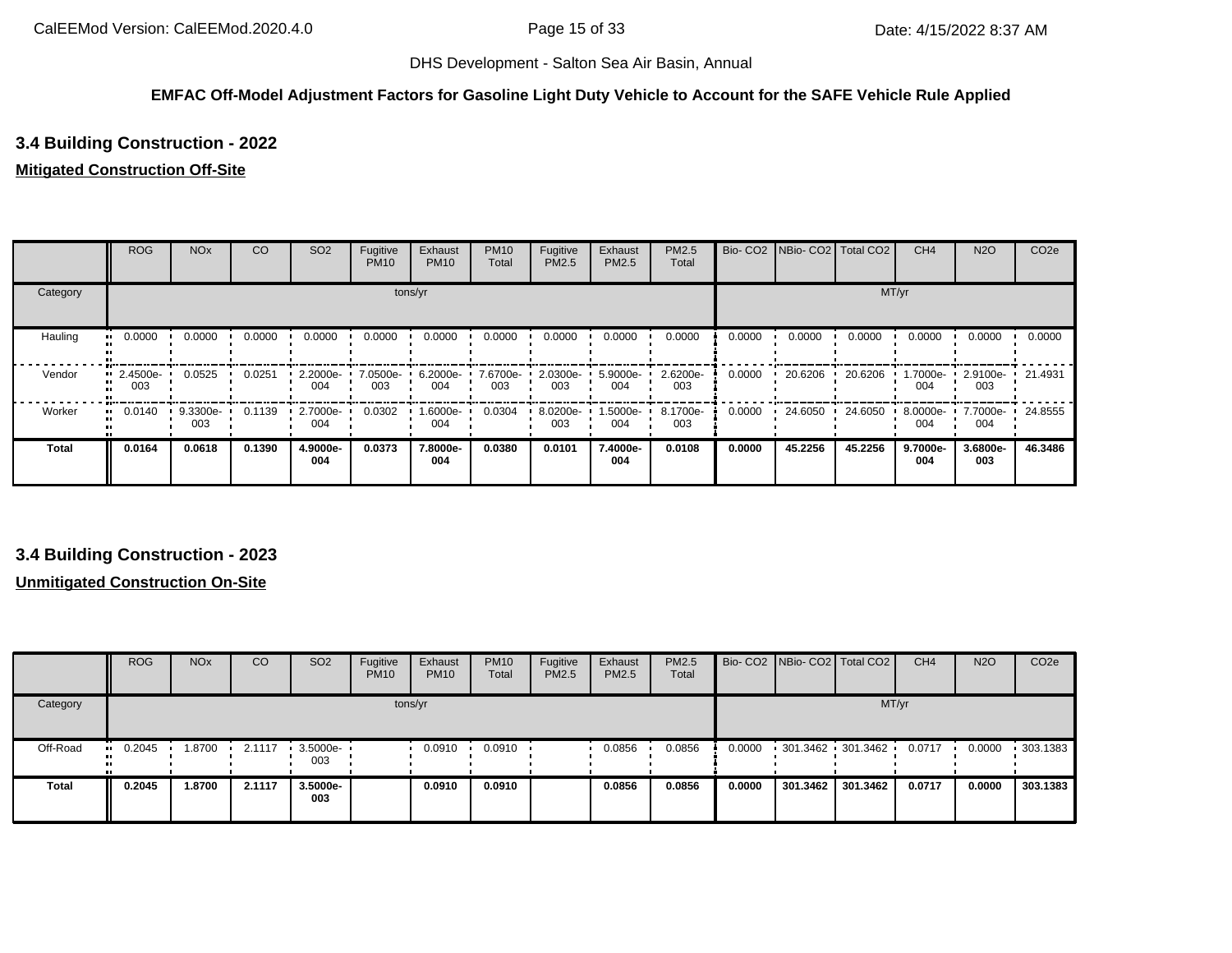#### **EMFAC Off-Model Adjustment Factors for Gasoline Light Duty Vehicle to Account for the SAFE Vehicle Rule Applied**

# **3.4 Building Construction - 2023**

### **Unmitigated Construction Off-Site**

|          | <b>ROG</b>                     | <b>NO<sub>x</sub></b> | CO     | SO <sub>2</sub> | Fugitive<br><b>PM10</b> | Exhaust<br><b>PM10</b> | <b>PM10</b><br>Total | Fugitive<br>PM2.5 | Exhaust<br>PM2.5 | PM2.5<br>Total  | Bio-CO <sub>2</sub> | NBio-CO2 Total CO2 |          | CH <sub>4</sub> | <b>N2O</b>      | CO <sub>2e</sub> |
|----------|--------------------------------|-----------------------|--------|-----------------|-------------------------|------------------------|----------------------|-------------------|------------------|-----------------|---------------------|--------------------|----------|-----------------|-----------------|------------------|
| Category |                                |                       |        |                 |                         | tons/yr                |                      |                   |                  |                 |                     |                    | MT/yr    |                 |                 |                  |
| Hauling  | 0.0000<br>                     | 0.0000                | 0.0000 | 0.0000          | 0.0000                  | 0.0000                 | 0.0000               | 0.0000            | 0.0000           | 0.0000          | 0.0000              | 0.0000             | 0.0000   | 0.0000          | 0.0000          | 0.0000           |
| Vendor   | $\blacksquare$ 8.2300e-<br>003 | 0.1785                | 0.0988 | 8.6000e-<br>004 | 0.0291                  | 1.3100e-<br>003        | 0.0304               | 8.4000e-<br>003   | .2600e-<br>003   | 9.6500e-<br>003 | 0.0000              | 82.2858            | 82.2858  | 6.3000e-<br>004 | 0.0116          | 85.7423          |
| Worker   | 0.0535<br>                     | 0.0340                | 0.4300 | 1.0600e-<br>003 | 0.1247                  | 6.2000e-<br>004        | 0.1253               | 0.0331            | 5.7000e-<br>004  | 0.0337          | 0.0000              | 98.8515            | 98.8515  | 2.9600e-<br>003 | 2.9400e-<br>003 | 99.8011          |
| Total    | 0.0617                         | 0.2125                | 0.5288 | 1.9200e-<br>003 | 0.1538                  | 1.9300e-<br>003        | 0.1557               | 0.0415            | 1.8300e-<br>003  | 0.0433          | 0.0000              | 181.1373           | 181.1373 | 3.5900e-<br>003 | 0.0145          | 185.5433         |

### **Mitigated Construction On-Site**

|              | <b>ROG</b> | <b>NO<sub>x</sub></b> | CO     | SO <sub>2</sub>                 | Fugitive<br><b>PM10</b> | Exhaust<br><b>PM10</b> | <b>PM10</b><br>Total | Fugitive<br>PM2.5 | Exhaust<br><b>PM2.5</b> | <b>PM2.5</b><br>Total |        | Bio- CO2   NBio- CO2   Total CO2 |          | CH <sub>4</sub> | <b>N2O</b> | CO <sub>2e</sub> |
|--------------|------------|-----------------------|--------|---------------------------------|-------------------------|------------------------|----------------------|-------------------|-------------------------|-----------------------|--------|----------------------------------|----------|-----------------|------------|------------------|
| Category     |            |                       |        |                                 |                         | tons/yr                |                      |                   |                         |                       |        |                                  | MT/yr    |                 |            |                  |
| Off-Road     | 0.2045     | .8700                 | 2.1117 | $\cdot$ 3.5000e- $\cdot$<br>003 |                         | 0.0910                 | 0.0910               |                   | 0.0856                  | 0.0856                | 0.0000 | 301.3458 301.3458                |          | 0.0717          | 0.0000     | 303.1380         |
| <b>Total</b> | 0.2045     | .8700                 | 2.1117 | 3.5000e-<br>003                 |                         | 0.0910                 | 0.0910               |                   | 0.0856                  | 0.0856                | 0.0000 | 301.3458                         | 301.3458 | 0.0717          | 0.0000     | 303.1380         |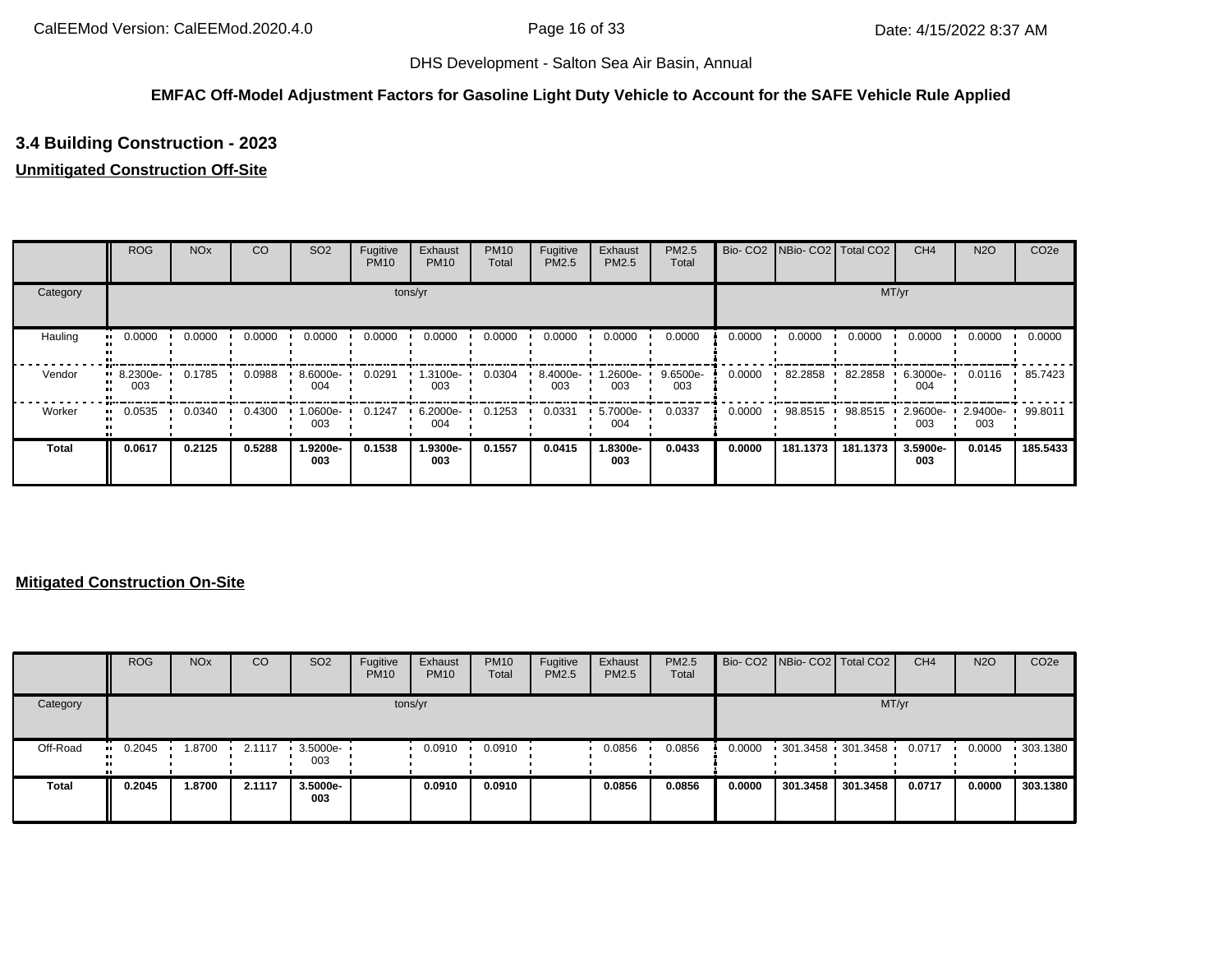#### **EMFAC Off-Model Adjustment Factors for Gasoline Light Duty Vehicle to Account for the SAFE Vehicle Rule Applied**

# **3.4 Building Construction - 2023**

### **Mitigated Construction Off-Site**

|              | <b>ROG</b>                     | <b>NO<sub>x</sub></b> | CO     | SO <sub>2</sub>  | Fugitive<br><b>PM10</b> | Exhaust<br><b>PM10</b> | <b>PM10</b><br>Total | Fugitive<br>PM2.5 | Exhaust<br>PM2.5 | PM2.5<br>Total    |        | Bio- CO2   NBio- CO2   Total CO2 |          | CH <sub>4</sub>    | <b>N2O</b>      | CO <sub>2e</sub> |
|--------------|--------------------------------|-----------------------|--------|------------------|-------------------------|------------------------|----------------------|-------------------|------------------|-------------------|--------|----------------------------------|----------|--------------------|-----------------|------------------|
| Category     |                                |                       |        |                  |                         | tons/yr                |                      |                   |                  |                   |        |                                  |          | MT/yr              |                 |                  |
| Hauling      | 0.0000<br>                     | 0.0000                | 0.0000 | 0.0000           | 0.0000                  | 0.0000                 | 0.0000               | 0.0000            | 0.0000           | 0.0000            | 0.0000 | 0.0000                           | 0.0000   | 0.0000             | 0.0000          | 0.0000           |
| Vendor       | $\blacksquare$ 8.2300e-<br>003 | 0.1785                | 0.0988 | 8.6000e-<br>004  | 0.0291                  | 1.3100e-<br>003        | 0.0304               | 8.4000e-<br>003   | 1.2600e-<br>003  | $9.6500e-$<br>003 | 0.0000 | 82.2858                          | 82.2858  | $6.3000e -$<br>004 | 0.0116          | 85.7423          |
| Worker       | 0.0535<br>                     | 0.0340                | 0.4300 | $.0600e-$<br>003 | 0.1247                  | 6.2000e-<br>004        | 0.1253               | 0.0331            | 5.7000e-<br>004  | 0.0337            | 0.0000 | 98.8515                          | 98.8515  | 2.9600e-<br>003    | 2.9400e-<br>003 | 99.8011          |
| <b>Total</b> | 0.0617                         | 0.2125                | 0.5288 | 1.9200e-<br>003  | 0.1538                  | 1.9300e-<br>003        | 0.1557               | 0.0415            | 1.8300e-<br>003  | 0.0433            | 0.0000 | 181.1373                         | 181.1373 | 3.5900e-<br>003    | 0.0145          | 185.5433         |

### **3.4 Building Construction - 2024**

### **Unmitigated Construction On-Site**

|              | <b>ROG</b> | <b>NO<sub>x</sub></b> | <sub>CO</sub> | SO <sub>2</sub> | Fugitive<br><b>PM10</b> | Exhaust<br><b>PM10</b> | <b>PM10</b><br>Total | Fugitive<br>PM2.5 | Exhaust<br><b>PM2.5</b> | PM2.5<br>Total |        | Bio- CO2 NBio- CO2   Total CO2 |         | CH <sub>4</sub> | <b>N2O</b> | CO <sub>2e</sub> |
|--------------|------------|-----------------------|---------------|-----------------|-------------------------|------------------------|----------------------|-------------------|-------------------------|----------------|--------|--------------------------------|---------|-----------------|------------|------------------|
| Category     |            |                       |               |                 | tons/yr                 |                        |                      |                   |                         |                |        |                                |         | MT/yr           |            |                  |
| Off-Road     | 0.0567     | 0.5176                | 0.6224        | 1.0400e-<br>003 |                         | 0.0236                 | 0.0236               |                   | 0.0222                  | 0.0222         | 0.0000 | 89.2619                        | 89.2619 | 0.0211          | 0.0000     | 89.7896          |
| <b>Total</b> | 0.0567     | 0.5176                | 0.6224        | -0400e-<br>003  |                         | 0.0236                 | 0.0236               |                   | 0.0222                  | 0.0222         | 0.0000 | 89.2619                        | 89.2619 | 0.0211          | 0.0000     | 89.7896          |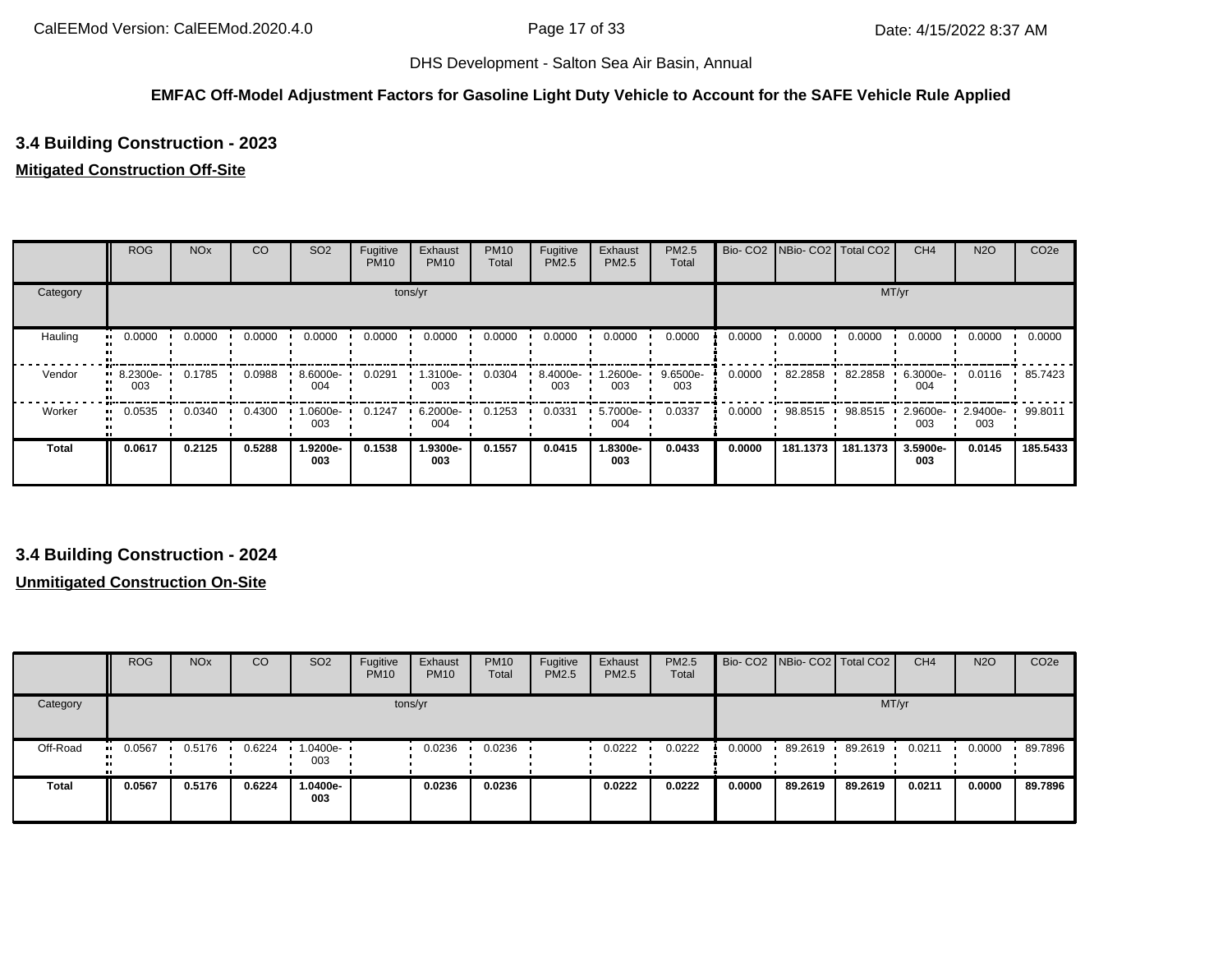#### **EMFAC Off-Model Adjustment Factors for Gasoline Light Duty Vehicle to Account for the SAFE Vehicle Rule Applied**

# **3.4 Building Construction - 2024**

### **Unmitigated Construction Off-Site**

|          | <b>ROG</b>         | <b>NO<sub>x</sub></b> | CO     | SO <sub>2</sub> | Fugitive<br><b>PM10</b> | Exhaust<br><b>PM10</b> | <b>PM10</b><br>Total | Fugitive<br>PM2.5 | Exhaust<br>PM2.5 | PM2.5<br>Total  |        | Bio- CO2 NBio- CO2 Total CO2 |         | CH <sub>4</sub> | <b>N2O</b>      | CO <sub>2e</sub> |
|----------|--------------------|-----------------------|--------|-----------------|-------------------------|------------------------|----------------------|-------------------|------------------|-----------------|--------|------------------------------|---------|-----------------|-----------------|------------------|
| Category |                    |                       |        |                 |                         | tons/yr                |                      |                   |                  |                 |        |                              |         | MT/yr           |                 |                  |
| Hauling  | 0.0000<br>         | 0.0000                | 0.0000 | 0.0000          | 0.0000                  | 0.0000                 | 0.0000               | 0.0000            | 0.0000           | 0.0000          | 0.0000 | 0.0000                       | 0.0000  | 0.0000          | 0.0000          | 0.0000           |
| Vendor   | $-2.3900e-$<br>003 | 0.0530                | 0.0287 | 2.5000e-<br>004 | 8.6200e-<br>003         | 3.8000e-<br>004        | 9.0000e-<br>003      | 2.4900e-<br>003   | 3.7000e-<br>004  | 2.8500e-<br>003 | 0.0000 | 24.0400                      | 24.0400 | 1.8000e-<br>004 | 3.3600e-<br>003 | 25.0459          |
| Worker   | 0.0148<br>         | 8.9700e-<br>003       | 0.1190 | 3.1000e-<br>004 | 0.0369                  | 1.8000e-<br>004        | 0.0371               | 9.8000e-<br>003   | 1.6000e-<br>004  | 9.9700e-<br>003 | 0.0000 | 28.6687                      | 28.6687 | 8.0000e-<br>004 | 8.1000e-<br>004 | 28.9292          |
| Total    | 0.0172             | 0.0620                | 0.1477 | 5.6000e-<br>004 | 0.0455                  | 5.6000e-<br>004        | 0.0461               | 0.0123            | 5.3000e-<br>004  | 0.0128          | 0.0000 | 52.7087                      | 52.7087 | 9.8000e-<br>004 | 4.1700e-<br>003 | 53.9751          |

### **Mitigated Construction On-Site**

|              | <b>ROG</b> | <b>NO<sub>x</sub></b> | CO     | SO <sub>2</sub>   | Fugitive<br><b>PM10</b> | Exhaust<br><b>PM10</b> | <b>PM10</b><br>Total | Fugitive<br>PM2.5 | Exhaust<br><b>PM2.5</b> | PM2.5<br>Total |        | Bio- CO2   NBio- CO2   Total CO2 |         | CH <sub>4</sub> | <b>N2O</b> | CO <sub>2e</sub> |
|--------------|------------|-----------------------|--------|-------------------|-------------------------|------------------------|----------------------|-------------------|-------------------------|----------------|--------|----------------------------------|---------|-----------------|------------|------------------|
| Category     |            |                       |        |                   |                         | tons/yr                |                      |                   |                         |                |        |                                  | MT/yr   |                 |            |                  |
| Off-Road     | 0.0567     | 0.5176                | 0.6224 | 1.0400e- •<br>003 |                         | 0.0236                 | 0.0236               |                   | 0.0222                  | 0.0222         | 0.0000 | 89.2618                          | 89.2618 | 0.0211          | 0.0000     | 89.7895          |
| <b>Total</b> | 0.0567     | 0.5176                | 0.6224 | 1.0400e-<br>003   |                         | 0.0236                 | 0.0236               |                   | 0.0222                  | 0.0222         | 0.0000 | 89.2618                          | 89.2618 | 0.0211          | 0.0000     | 89.7895          |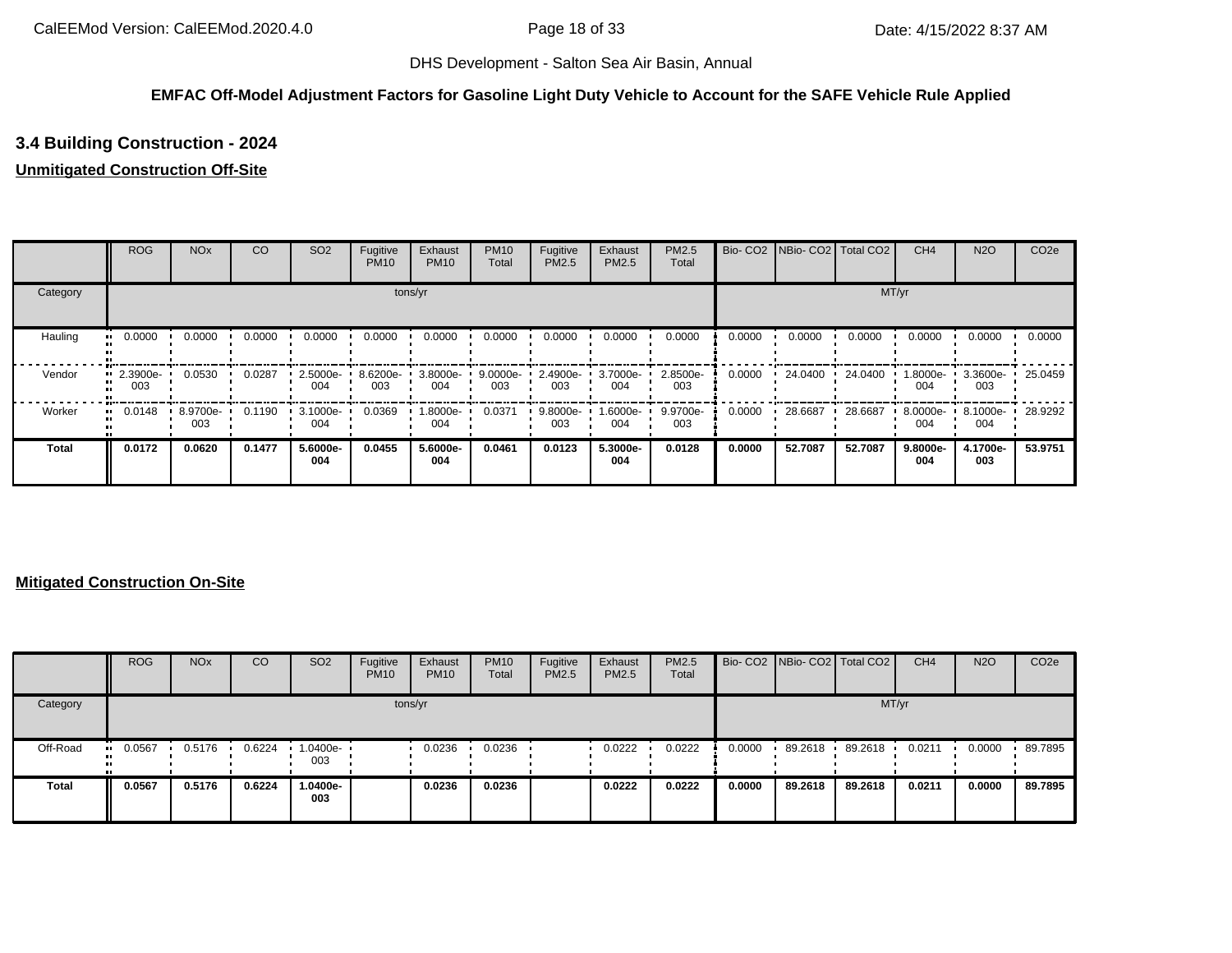#### **EMFAC Off-Model Adjustment Factors for Gasoline Light Duty Vehicle to Account for the SAFE Vehicle Rule Applied**

# **3.4 Building Construction - 2024**

### **Mitigated Construction Off-Site**

|              | <b>ROG</b>      | <b>NO<sub>x</sub></b> | CO     | SO <sub>2</sub> | Fugitive<br><b>PM10</b> | Exhaust<br><b>PM10</b> | <b>PM10</b><br>Total | Fugitive<br>PM2.5 | Exhaust<br>PM2.5 | <b>PM2.5</b><br>Total |        | Bio- CO2   NBio- CO2   Total CO2 |         | CH <sub>4</sub> | <b>N2O</b>         | CO <sub>2e</sub> |
|--------------|-----------------|-----------------------|--------|-----------------|-------------------------|------------------------|----------------------|-------------------|------------------|-----------------------|--------|----------------------------------|---------|-----------------|--------------------|------------------|
| Category     |                 |                       |        |                 |                         | tons/yr                |                      |                   |                  |                       |        |                                  | MT/yr   |                 |                    |                  |
| Hauling      | 0.0000          | 0.0000                | 0.0000 | 0.0000          | 0.0000                  | 0.0000                 | 0.0000               | 0.0000            | 0.0000           | 0.0000                | 0.0000 | 0.0000                           | 0.0000  | 0.0000          | 0.0000             | 0.0000           |
| Vendor       | 2.3900e-<br>003 | 0.0530                | 0.0287 | 2.5000e-<br>004 | 8.6200e-<br>003         | 3.8000e-<br>004        | $9.0000e -$<br>003   | 2.4900e-<br>003   | 3.7000e-<br>004  | 2.8500e-<br>003       | 0.0000 | 24.0400                          | 24.0400 | 1.8000e-<br>004 | $3.3600e -$<br>003 | 25.0459          |
| Worker       | 0.0148          | 8.9700e-<br>003       | 0.1190 | 3.1000e-<br>004 | 0.0369                  | 1.8000e-<br>004        | 0.0371               | 9.8000e-<br>003   | -:6000e<br>004   | 9.9700e-<br>003       | 0.0000 | 28.6687                          | 28.6687 | 8.0000e-<br>004 | 8.1000e-<br>004    | 28.9292          |
| <b>Total</b> | 0.0172          | 0.0620                | 0.1477 | 5.6000e-<br>004 | 0.0455                  | 5.6000e-<br>004        | 0.0461               | 0.0123            | 5.3000e-<br>004  | 0.0128                | 0.0000 | 52.7087                          | 52.7087 | 9.8000e-<br>004 | 4.1700e-<br>003    | 53.9751          |

### **3.5 Paving - 2023**

### **Unmitigated Construction On-Site**

|              | <b>ROG</b>         | <b>NO<sub>x</sub></b> | CO     | SO <sub>2</sub> | Fugitive<br><b>PM10</b> | Exhaust<br><b>PM10</b> | <b>PM10</b><br>Total | Fugitive<br>PM2.5 | Exhaust<br>PM2.5 | PM2.5<br>Total  |        | Bio- CO2   NBio- CO2   Total CO2 |         | CH <sub>4</sub> | <b>N2O</b> | CO <sub>2e</sub> |
|--------------|--------------------|-----------------------|--------|-----------------|-------------------------|------------------------|----------------------|-------------------|------------------|-----------------|--------|----------------------------------|---------|-----------------|------------|------------------|
| Category     |                    |                       |        |                 | tons/yr                 |                        |                      |                   |                  |                 |        |                                  | MT/yr   |                 |            |                  |
| Off-Road     | 0.0155<br>         | 0.1529                | 0.2188 | 3.4000e-<br>004 |                         | 7.6500e-<br>003        | 7.6500e-<br>003      |                   | 7.0400e-<br>003  | 7.0400e-<br>003 | 0.0000 | 30.0403                          | 30.0403 | 9.7200e-<br>003 | 0.0000     | 30.2832          |
| Paving       | $-4.6100e-$<br>003 |                       |        |                 |                         | 0.0000                 | 0.0000               |                   | 0.0000           | 0.0000          | 0.0000 | 0.0000                           | 0.0000  | 0.0000          | 0.0000     | 0.0000           |
| <b>Total</b> | 0.0201             | 0.1529                | 0.2188 | 3.4000e-<br>004 |                         | 7.6500e-<br>003        | 7.6500e-<br>003      |                   | 7.0400e-<br>003  | 7.0400e-<br>003 | 0.0000 | 30.0403                          | 30.0403 | 9.7200e-<br>003 | 0.0000     | 30.2832          |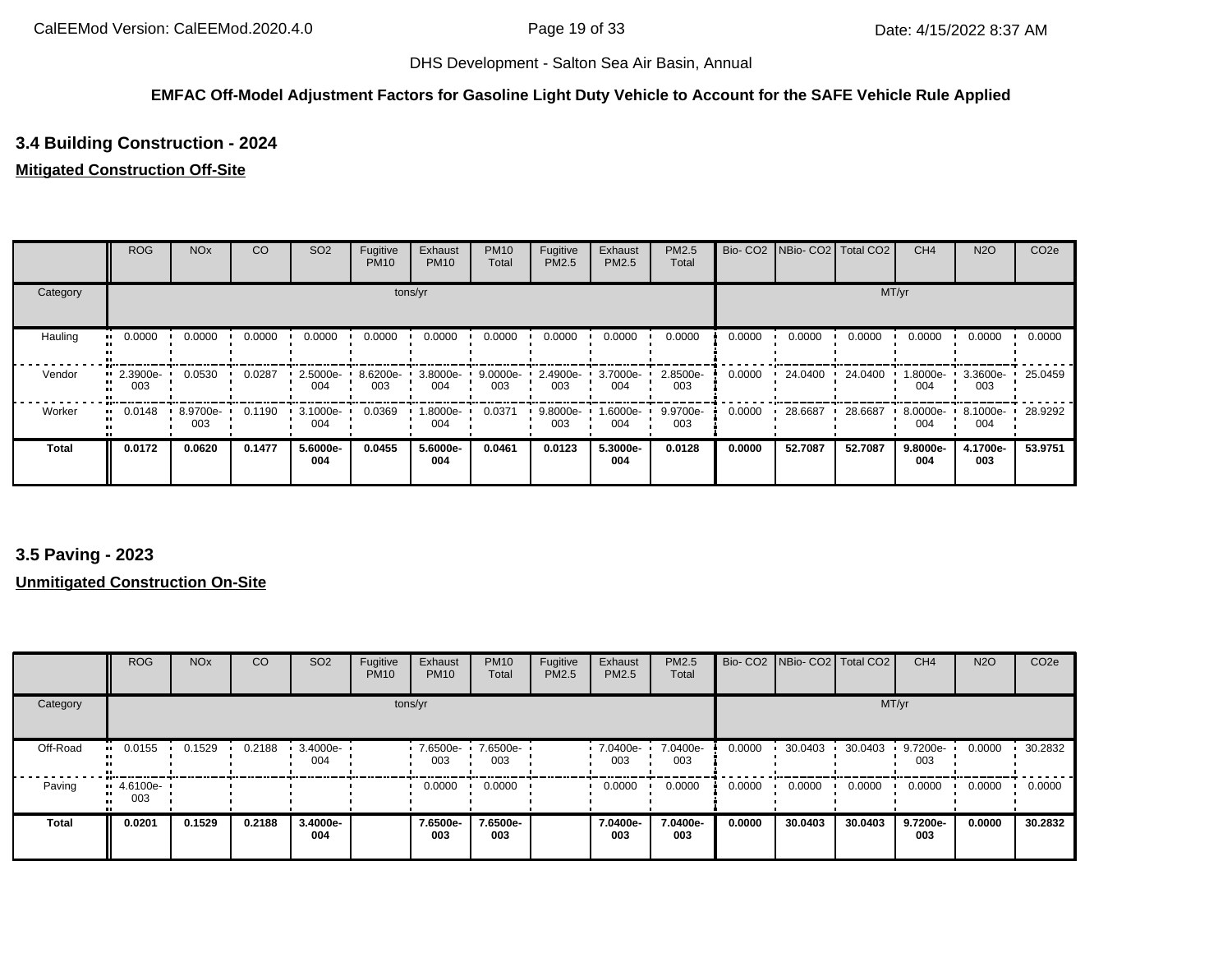### **EMFAC Off-Model Adjustment Factors for Gasoline Light Duty Vehicle to Account for the SAFE Vehicle Rule Applied**

**3.5 Paving - 2023**

**Unmitigated Construction Off-Site**

|          | <b>ROG</b>                     | <b>NO<sub>x</sub></b> | CO              | SO <sub>2</sub> | Fugitive<br><b>PM10</b> | Exhaust<br><b>PM10</b> | <b>PM10</b><br>Total | Fugitive<br>PM2.5 | Exhaust<br><b>PM2.5</b> | PM2.5<br>Total  |        | Bio- CO2 NBio- CO2 Total CO2 |        | CH <sub>4</sub> | <b>N2O</b>      | CO <sub>2e</sub> |
|----------|--------------------------------|-----------------------|-----------------|-----------------|-------------------------|------------------------|----------------------|-------------------|-------------------------|-----------------|--------|------------------------------|--------|-----------------|-----------------|------------------|
| Category |                                |                       |                 |                 |                         | tons/yr                |                      |                   |                         |                 |        |                              | MT/yr  |                 |                 |                  |
| Hauling  | 0.0000                         | 0.0000                | 0.0000          | 0.0000          | 0.0000                  | 0.0000                 | 0.0000               | 0.0000            | 0.0000                  | 0.0000          | 0.0000 | 0.0000                       | 0.0000 | 0.0000          | 0.0000          | 0.0000           |
| Vendor   | 0.0000                         | 0.0000                | 0.0000          | 0.0000          | 0.0000                  | 0.0000                 | 0.0000               | 0.0000            | 0.0000                  | 0.0000          | 0.0000 | 0.0000                       | 0.0000 | 0.0000          | 0.0000          | 0.0000           |
| Worker   | $\blacksquare$ 8.0000e-<br>004 | 5.1000e-<br>004       | 6.4200e-<br>003 | 2.0000e-<br>005 | -9000e-<br>003          | 1.0000e-<br>005        | -8700e.<br>003       | 4.9000e-<br>004   | $1.0000e -$<br>005      | 5.0000e-<br>004 | 0.0000 | 1.4749                       | 1.4749 | 4.0000e-<br>005 | 4.0000e-<br>005 | 1.4891           |
| Total    | 8.0000e-<br>004                | 5.1000e-<br>004       | 6.4200e-<br>003 | 2.0000e-<br>005 | 1.8600e-<br>003         | 1.0000e-<br>005        | 1.8700e-<br>003      | 4.9000e-<br>004   | 1.0000e-<br>005         | 5.0000e-<br>004 | 0.0000 | 1.4749                       | 1.4749 | 4.0000e-<br>005 | 4.0000e-<br>005 | 1.4891           |

### **Mitigated Construction On-Site**

|          | <b>ROG</b>      | <b>NO<sub>x</sub></b> | <sub>CO</sub> | SO <sub>2</sub> | Fugitive<br><b>PM10</b> | Exhaust<br><b>PM10</b> | <b>PM10</b><br>Total | Fugitive<br>PM2.5 | Exhaust<br>PM2.5 | <b>PM2.5</b><br>Total |        | Bio- CO2   NBio- CO2   Total CO2 |         | CH <sub>4</sub> | <b>N2O</b> | CO <sub>2e</sub> |
|----------|-----------------|-----------------------|---------------|-----------------|-------------------------|------------------------|----------------------|-------------------|------------------|-----------------------|--------|----------------------------------|---------|-----------------|------------|------------------|
| Category |                 |                       |               |                 | tons/yr                 |                        |                      |                   |                  |                       |        |                                  | MT/yr   |                 |            |                  |
| Off-Road | 0.0155          | 0.1529                | 0.2188        | 3.4000e-<br>004 |                         | 7.6500e-<br>003        | 7.6500e-<br>003      |                   | 7.0400e-<br>003  | 7.0400e-<br>003       | 0.0000 | 30.0403                          | 30.0403 | 9.7200e-<br>003 | 0.0000     | 30.2832          |
| Paving   | 4.6100e-<br>003 |                       |               |                 |                         | 0.0000                 | 0.0000               |                   | 0.0000           | 0.0000                | 0.0000 | 0.0000                           | 0.0000  | 0.0000          | 0.0000     | 0.0000           |
| Total    | 0.0201          | 0.1529                | 0.2188        | 3.4000e-<br>004 |                         | 7.6500e-<br>003        | 7.6500e-<br>003      |                   | 7.0400e-<br>003  | 7.0400e-<br>003       | 0.0000 | 30.0403                          | 30.0403 | 9.7200e-<br>003 | 0.0000     | 30.2832          |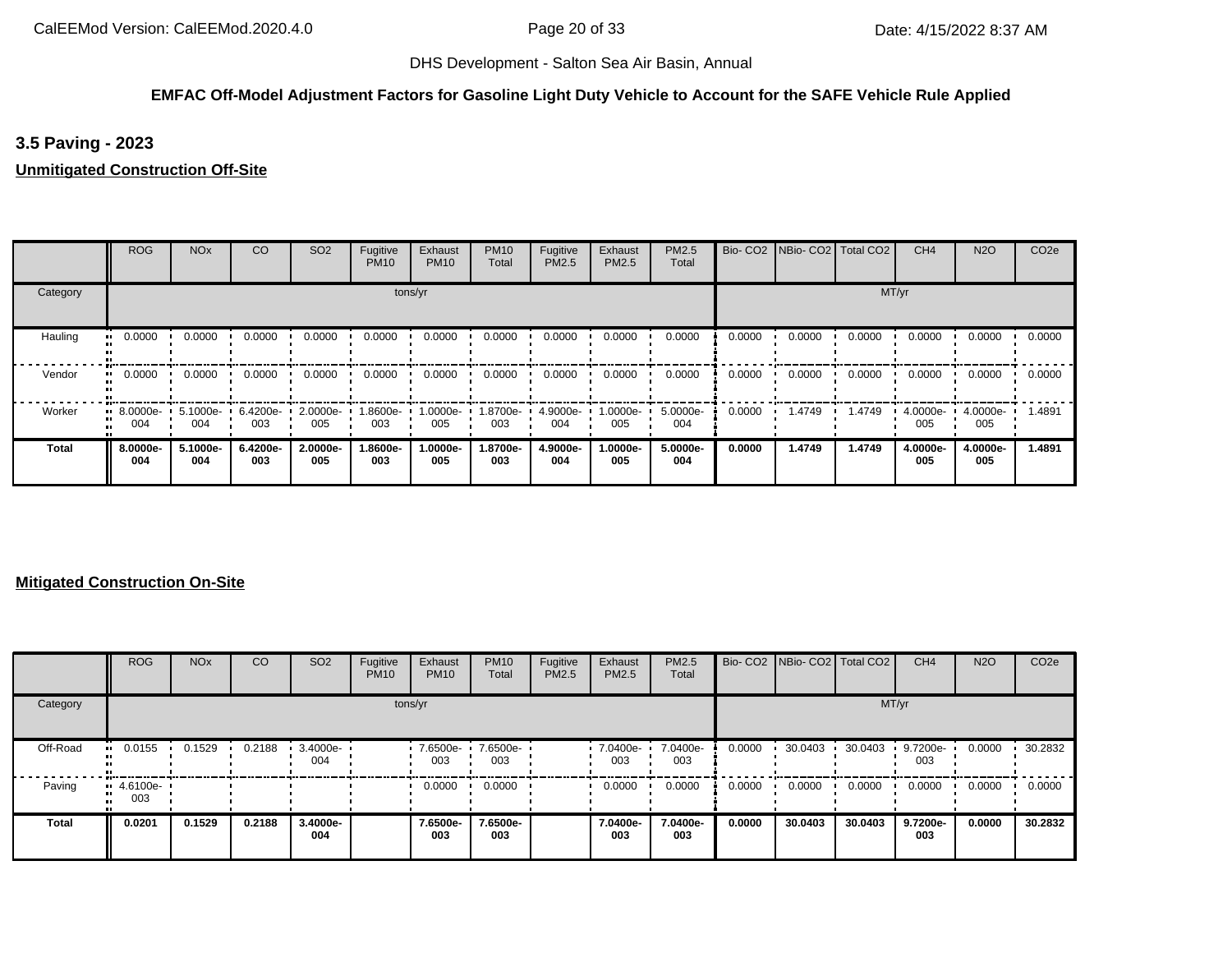#### **EMFAC Off-Model Adjustment Factors for Gasoline Light Duty Vehicle to Account for the SAFE Vehicle Rule Applied**

**3.5 Paving - 2023**

**Mitigated Construction Off-Site**

|              | <b>ROG</b>                     | <b>NO<sub>x</sub></b> | CO              | SO <sub>2</sub> | Fugitive<br><b>PM10</b> | Exhaust<br><b>PM10</b> | <b>PM10</b><br>Total | Fugitive<br><b>PM2.5</b> | Exhaust<br>PM2.5   | PM2.5<br>Total  |        | Bio- CO2   NBio- CO2   Total CO2 |        | CH <sub>4</sub> | <b>N2O</b>      | CO <sub>2e</sub> |
|--------------|--------------------------------|-----------------------|-----------------|-----------------|-------------------------|------------------------|----------------------|--------------------------|--------------------|-----------------|--------|----------------------------------|--------|-----------------|-----------------|------------------|
| Category     |                                |                       |                 |                 |                         | tons/yr                |                      |                          |                    |                 |        |                                  |        | MT/yr           |                 |                  |
| Hauling      | 0.0000                         | 0.0000                | 0.0000          | 0.0000          | 0.0000                  | 0.0000                 | 0.0000               | 0.0000                   | 0.0000             | 0.0000          | 0.0000 | 0.0000                           | 0.0000 | 0.0000          | 0.0000          | 0.0000           |
| Vendor       | 0.0000                         | 0.0000                | 0.0000          | 0.0000          | 0.0000                  | 0.0000                 | 0.0000               | 0.0000                   | 0.0000             | 0.0000          | 0.0000 | 0.0000                           | 0.0000 | 0.0000          | 0.0000          | 0.0000           |
| Worker       | $\blacksquare$ 8.0000e-<br>004 | 5.1000e-<br>004       | 6.4200e-<br>003 | 2.0000e-<br>005 | 1.8600e-<br>003         | --0000e.l<br>005       | 1.8700e-<br>003      | 4.9000e-<br>004          | $1.0000e -$<br>005 | 5.0000e-<br>004 | 0.0000 | 1.4749                           | 1.4749 | 4.0000e-<br>005 | 4.0000e-<br>005 | 1.4891           |
| <b>Total</b> | 8.0000e-<br>004                | 5.1000e-<br>004       | 6.4200e-<br>003 | 2.0000e-<br>005 | 1.8600e-<br>003         | 1.0000e-<br>005        | 1.8700e-<br>003      | 4.9000e-<br>004          | 1.0000e-<br>005    | 5.0000e-<br>004 | 0.0000 | 1.4749                           | 1.4749 | 4.0000e-<br>005 | 4.0000e-<br>005 | 1.4891           |

### **3.6 Architectural Coating - 2024**

**Unmitigated Construction On-Site**

|                 | <b>ROG</b>         | <b>NO<sub>x</sub></b> | <b>CO</b> | SO <sub>2</sub> | Fugitive<br><b>PM10</b> | Exhaust<br><b>PM10</b> | <b>PM10</b><br>Total | Fugitive<br><b>PM2.5</b> | Exhaust<br>PM2.5 | PM2.5<br>Total  |        | Bio- CO2   NBio- CO2   Total CO2 |         | CH <sub>4</sub> | <b>N2O</b> | CO <sub>2</sub> e |
|-----------------|--------------------|-----------------------|-----------|-----------------|-------------------------|------------------------|----------------------|--------------------------|------------------|-----------------|--------|----------------------------------|---------|-----------------|------------|-------------------|
| Category        |                    |                       |           |                 | tons/yr                 |                        |                      |                          |                  |                 |        |                                  | MT/yr   |                 |            |                   |
| Archit. Coating | 0.8858<br>         |                       |           |                 |                         | 0.0000                 | 0.0000               |                          | 0.0000           | 0.0000          | 0.0000 | 0.0000                           | 0.0000  | 0.0000          | 0.0000     | 0.0000            |
| Off-Road        | $-7.8600e-$<br>003 | 0.0530                | 0.0787    | 1.3000e-<br>004 |                         | $2.6500e-$<br>003      | 2.6500e-<br>003      |                          | 2.6500e-<br>003  | 2.6500e-<br>003 | 0.0000 | 11.1067                          | 11.1067 | 6.3000e-<br>004 | 0.0000     | 11.1223           |
| <b>Total</b>    | 0.8937             | 0.0530                | 0.0787    | -.3000e<br>004  |                         | 2.6500e-<br>003        | 2.6500e-<br>003      |                          | 2.6500e-<br>003  | 2.6500e-<br>003 | 0.0000 | 11.1067                          | 11.1067 | 6.3000e-<br>004 | 0.0000     | 11.1223           |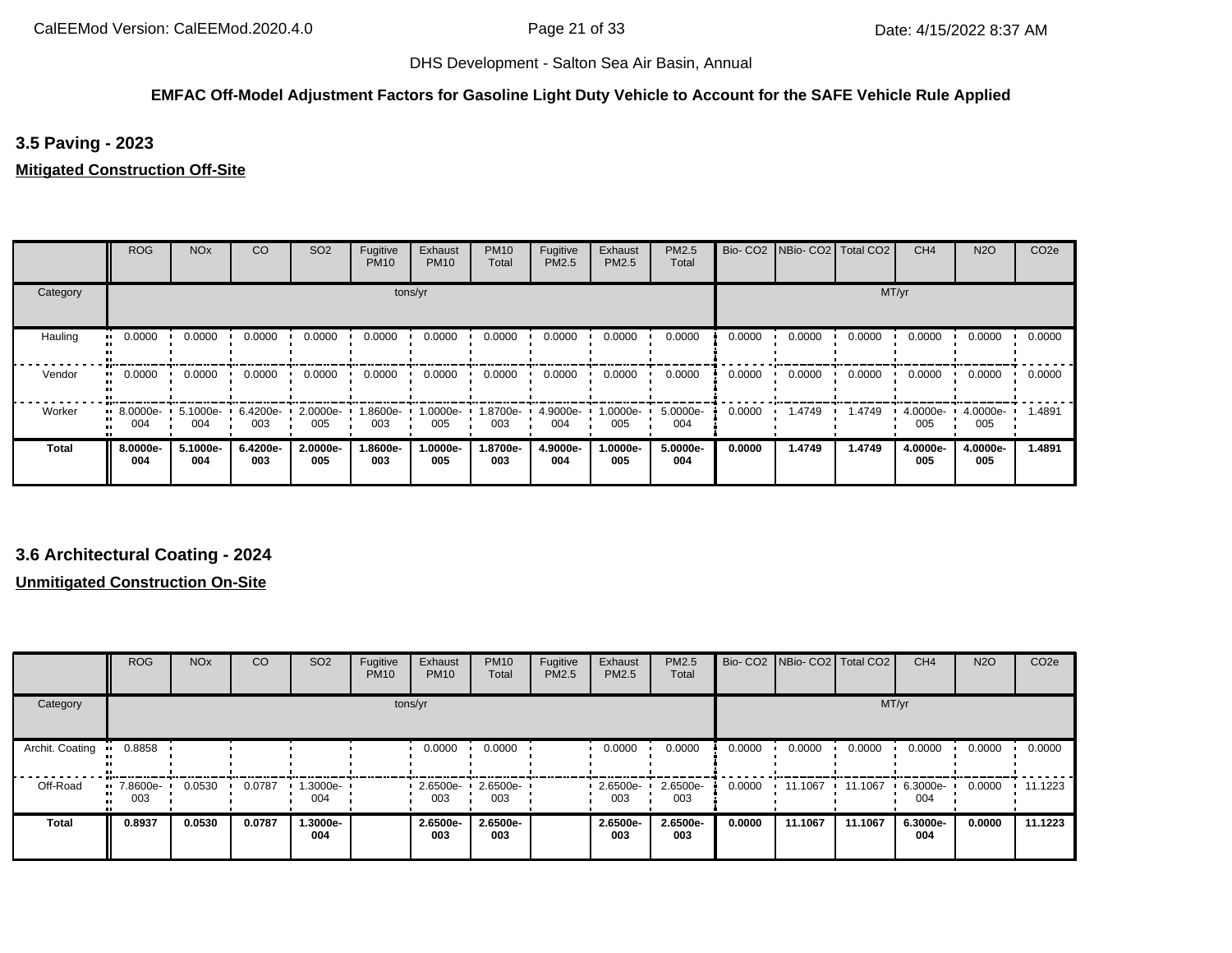### **EMFAC Off-Model Adjustment Factors for Gasoline Light Duty Vehicle to Account for the SAFE Vehicle Rule Applied**

# **3.6 Architectural Coating - 2024**

### **Unmitigated Construction Off-Site**

|          | <b>ROG</b>                     | <b>NO<sub>x</sub></b> | CO     | SO <sub>2</sub> | Fugitive<br><b>PM10</b> | Exhaust<br><b>PM10</b> | <b>PM10</b><br>Total | Fugitive<br>PM2.5 | Exhaust<br>PM2.5 | <b>PM2.5</b><br>Total |        | Bio- CO2   NBio- CO2   Total CO2 |        | CH <sub>4</sub> | <b>N2O</b>      | CO <sub>2e</sub> |
|----------|--------------------------------|-----------------------|--------|-----------------|-------------------------|------------------------|----------------------|-------------------|------------------|-----------------------|--------|----------------------------------|--------|-----------------|-----------------|------------------|
| Category |                                |                       |        |                 |                         | tons/yr                |                      |                   |                  |                       |        |                                  |        | MT/yr           |                 |                  |
| Hauling  | 0.0000<br>                     | 0.0000                | 0.0000 | 0.0000          | 0.0000                  | 0.0000                 | 0.0000               | 0.0000            | 0.0000           | 0.0000                | 0.0000 | 0.0000                           | 0.0000 | 0.0000          | 0.0000          | 0.0000           |
| Vendor   | 0.0000<br>                     | 0.0000                | 0.0000 | 0.0000          | 0.0000                  | 0.0000                 | 0.0000               | 0.0000            | 0.0000           | 0.0000                | 0.0000 | 0.0000                           | 0.0000 | 0.0000          | 0.0000          | 0.0000           |
| Worker   | $\blacksquare$ 3.3100e-<br>003 | 2.0100e-<br>003       | 0.0267 | 7.0000e-<br>005 | 8.2700e-<br>003         | 4.0000e-<br>005        | 8.3100e-<br>003      | 2.2000e-<br>003   | 4.0000e-<br>005  | 2.2300e-<br>003       | 0.0000 | 6.4225                           | 6.4225 | --8000e.<br>004 | -8000e.<br>004  | 6.4809           |
| Total    | 3.3100e-<br>003                | 2.0100e-<br>003       | 0.0267 | 7.0000e-<br>005 | 8.2700e-<br>003         | 4.0000e-<br>005        | 8.3100e-<br>003      | 2.2000e-<br>003   | 4.0000e-<br>005  | 2.2300e-<br>003       | 0.0000 | 6.4225                           | 6.4225 | 1.8000e-<br>004 | 1.8000e-<br>004 | 6.4809           |

### **Mitigated Construction On-Site**

|                 | <b>ROG</b>         | <b>NO<sub>x</sub></b> | CO     | SO <sub>2</sub> | Fugitive<br><b>PM10</b> | Exhaust<br><b>PM10</b> | <b>PM10</b><br>Total | Fugitive<br>PM2.5 | Exhaust<br><b>PM2.5</b> | <b>PM2.5</b><br>Total |        | Bio- CO2   NBio- CO2   Total CO2 |         | CH <sub>4</sub> | <b>N2O</b> | CO <sub>2e</sub> |
|-----------------|--------------------|-----------------------|--------|-----------------|-------------------------|------------------------|----------------------|-------------------|-------------------------|-----------------------|--------|----------------------------------|---------|-----------------|------------|------------------|
| Category        |                    |                       |        |                 |                         | tons/yr                |                      |                   |                         |                       |        |                                  | MT/yr   |                 |            |                  |
| Archit. Coating | 0.8858<br>         |                       |        |                 |                         | 0.0000                 | 0.0000               |                   | 0.0000                  | 0.0000                | 0.0000 | 0.0000                           | 0.0000  | 0.0000          | 0.0000     | 0.0000           |
| Off-Road        | $-7.8600e-$<br>003 | 0.0530                | 0.0787 | 1.3000e-<br>004 |                         | 2.6500e-<br>003        | 2.6500e-<br>003      |                   | 2.6500e-<br>003         | 2.6500e-<br>003       | 0.0000 | 11.1066                          | 11.1066 | 6.3000e-<br>004 | 0.0000     | $-11.1223$       |
| Total           | 0.8937             | 0.0530                | 0.0787 | 1.3000e-<br>004 |                         | 2.6500e-<br>003        | 2.6500e-<br>003      |                   | 2.6500e-<br>003         | 2.6500e-<br>003       | 0.0000 | 11.1066                          | 11.1066 | 6.3000e-<br>004 | 0.0000     | 11.1223          |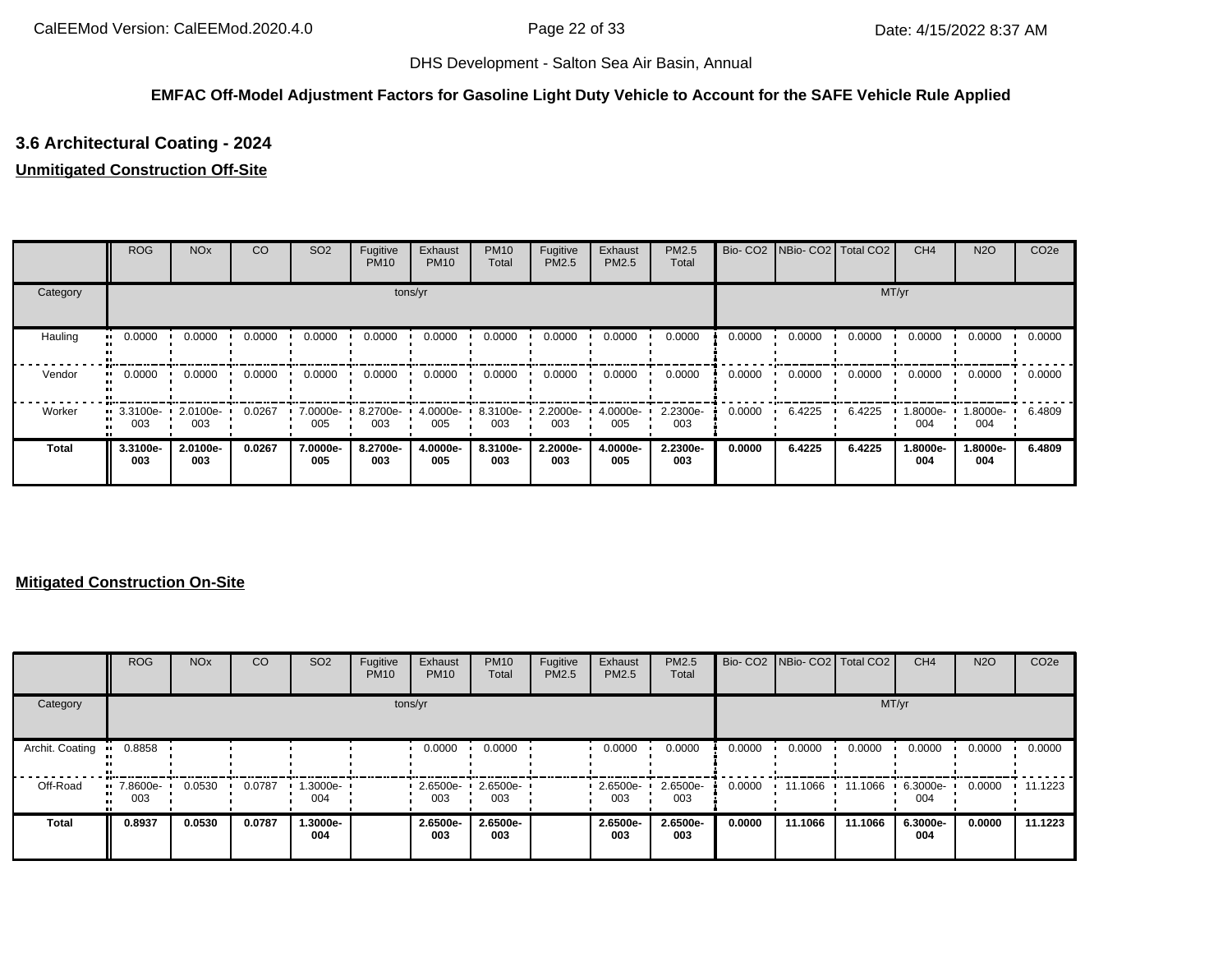#### **EMFAC Off-Model Adjustment Factors for Gasoline Light Duty Vehicle to Account for the SAFE Vehicle Rule Applied**

# **3.6 Architectural Coating - 2024**

### **Mitigated Construction Off-Site**

|              | <b>ROG</b>                     | <b>NO<sub>x</sub></b> | CO     | SO <sub>2</sub> | Fugitive<br><b>PM10</b> | Exhaust<br><b>PM10</b> | <b>PM10</b><br>Total | Fugitive<br>PM2.5 | Exhaust<br><b>PM2.5</b> | PM2.5<br>Total  |        | Bio- CO2 NBio- CO2 Total CO2 |        | CH <sub>4</sub> | <b>N2O</b>      | CO <sub>2e</sub> |
|--------------|--------------------------------|-----------------------|--------|-----------------|-------------------------|------------------------|----------------------|-------------------|-------------------------|-----------------|--------|------------------------------|--------|-----------------|-----------------|------------------|
| Category     |                                |                       |        |                 |                         | tons/yr                |                      |                   |                         |                 |        |                              |        | MT/yr           |                 |                  |
| Hauling      | 0.0000                         | 0.0000                | 0.0000 | 0.0000          | 0.0000                  | 0.0000                 | 0.0000               | 0.0000            | 0.0000                  | 0.0000          | 0.0000 | 0.0000                       | 0.0000 | 0.0000          | 0.0000          | 0.0000           |
| Vendor       | 0.0000                         | 0.0000                | 0.0000 | 0.0000          | 0.0000                  | 0.0000                 | 0.0000               | 0.0000            | 0.0000                  | 0.0000          | 0.0000 | 0.0000                       | 0.0000 | 0.0000          | 0.0000          | 0.0000           |
| Worker       | $\blacksquare$ 3.3100e-<br>003 | 2.0100e-<br>003       | 0.0267 | 7.0000e-<br>005 | 8.2700e-<br>003         | 4.0000e-<br>005        | 8.3100e-<br>003      | 2.2000e-<br>003   | 4.0000e-<br>005         | 2.2300e-<br>003 | 0.0000 | 6.4225                       | 6.4225 | 1.8000e-<br>004 | .8000e-<br>004  | 6.4809           |
| <b>Total</b> | 3.3100e-<br>003                | 2.0100e-<br>003       | 0.0267 | 7.0000e-<br>005 | 8.2700e-<br>003         | 4.0000e-<br>005        | 8.3100e-<br>003      | 2.2000e-<br>003   | 4.0000e-<br>005         | 2.2300e-<br>003 | 0.0000 | 6.4225                       | 6.4225 | 1.8000e-<br>004 | 1.8000e-<br>004 | 6.4809           |

## **4.0 Operational Detail - Mobile**

**4.1 Mitigation Measures Mobile**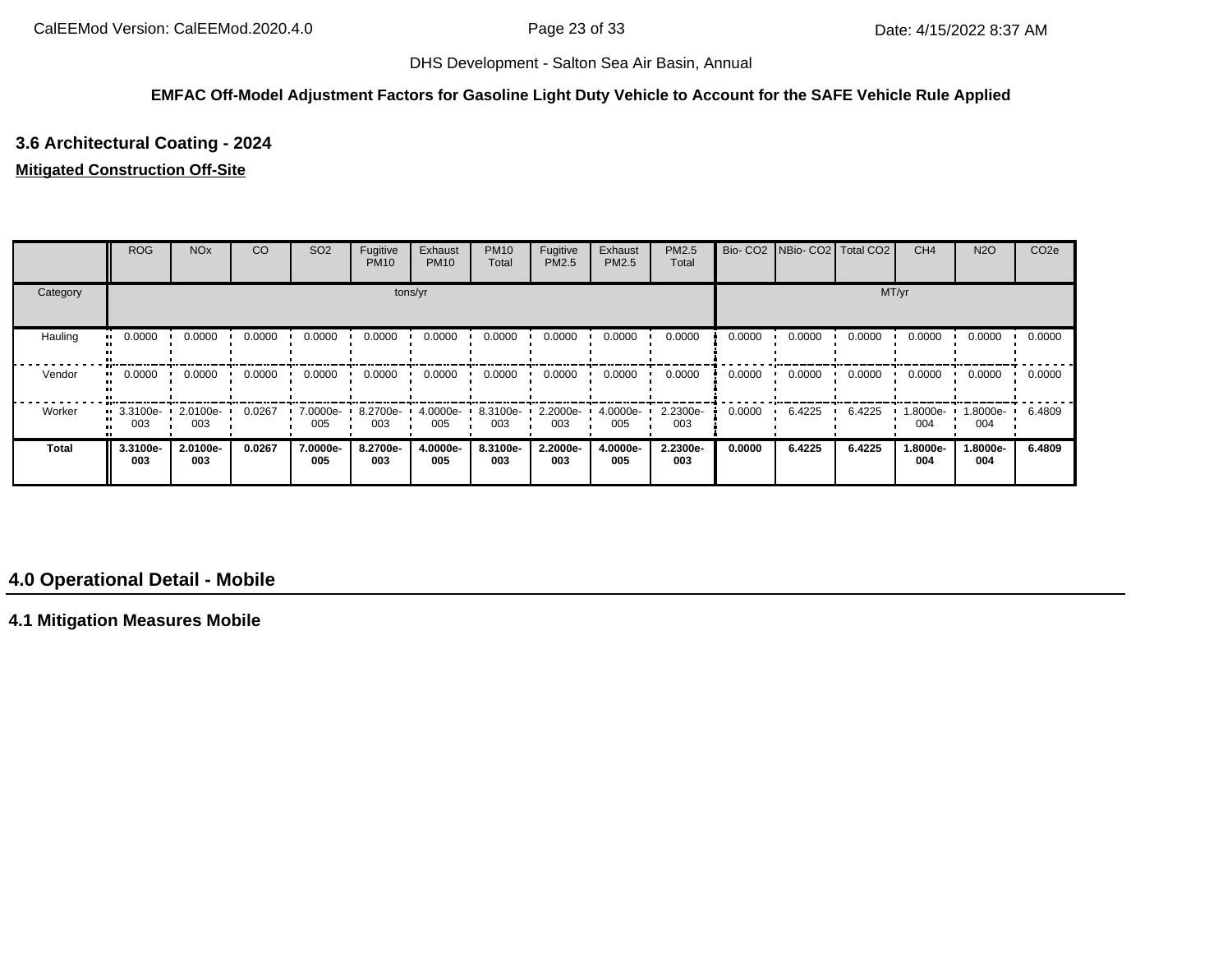#### **EMFAC Off-Model Adjustment Factors for Gasoline Light Duty Vehicle to Account for the SAFE Vehicle Rule Applied**

|             | <b>ROG</b> | <b>NO<sub>x</sub></b> | <sub>CO</sub> | SO <sub>2</sub> | Fugitive<br><b>PM10</b> | Exhaust<br><b>PM10</b> | <b>PM10</b><br>Total | Fugitive<br><b>PM2.5</b> | Exhaust<br><b>PM2.5</b> | PM2.5<br>Total |        | Bio- CO2 NBio- CO2 Total CO2 | CH <sub>4</sub> | <b>N2O</b> | CO <sub>2e</sub> |
|-------------|------------|-----------------------|---------------|-----------------|-------------------------|------------------------|----------------------|--------------------------|-------------------------|----------------|--------|------------------------------|-----------------|------------|------------------|
| Category    |            |                       |               |                 |                         | tons/yr                |                      |                          |                         |                |        | MT/yr                        |                 |            |                  |
| Mitigated   | 0.3794     | 0.5212                | 3.4377        | 7.7700e-<br>003 | 0.8001                  | 6.0600e-<br>003        | 0.8062               | 0.2136                   | 5.6700e-<br>003         | 0.2193         | 0.0000 | 729.0356 729.0356            | 0.0368          | 0.0366     | 740.8525         |
| Unmitigated | 0.3794     | 0.5212                | 3.4377        | 7.7700e-<br>003 | 0.8001                  | 6.0600e-<br>003        | 0.8062               | 0.2136                   | 5.6700e-<br>003         | 0.2193         | 0.0000 | 729.0356 729.0356            | 0.0368          | 0.0366     | 740.8525         |

# **4.2 Trip Summary Information**

|                        |         | Average Daily Trip Rate |        | Unmitigated       | Mitigated         |
|------------------------|---------|-------------------------|--------|-------------------|-------------------|
| Land Use               | Weekday | Saturdav                | Sunday | <b>Annual VMT</b> | <b>Annual VMT</b> |
| <b>Industrial Park</b> | 746.68  | 746.68                  | 746.68 | 2,106,775         | 2,106,775         |
| Parking Lot            | 0.00    | 0.00                    | 0.00   |                   |                   |
| Total                  | 746.68  | 746.68                  | 746.68 | 2,106,775         | 2,106,775         |

# **4.3 Trip Type Information**

|                             |            | <b>Miles</b>             |                                       |       | Trip % |             |         | Trip Purpose %  |         |
|-----------------------------|------------|--------------------------|---------------------------------------|-------|--------|-------------|---------|-----------------|---------|
| Land Use                    | H-W or C-W | $H-S$ or C-C $\parallel$ | H-O or C-NW IH-W or C-WI H-S or C-C I |       |        | H-O or C-NW | Primary | <b>Diverted</b> | Pass-by |
| <b>Industrial Park</b><br>. | 12.50      | 4.20                     | 5.40                                  | 59.00 | 28.00  | 13.00       | 79      | 19              |         |
| Parking Lot                 | 12.50      | 4.20                     | 5.40                                  | 0.00  | 0.00   | 0.00        |         |                 |         |

# **4.4 Fleet Mix**

| Land Use               | LDA      | LDT1     | LDT <sub>2</sub> | <b>MDV</b> | LHD1     | LHD <sub>2</sub> | <b>MHD</b> | HHD      | OBUS     | UBUS     | <b>MCY</b> | <b>SBUS</b> | MH       |
|------------------------|----------|----------|------------------|------------|----------|------------------|------------|----------|----------|----------|------------|-------------|----------|
| <b>Industrial Park</b> | 0.517338 | 0.060386 | 0.185787         | 145354     | 0.024998 | 0.006973         | 0.010710   | 0.020387 | 0.000864 | 0.000234 | 0.022051   | 0.000914    | 0.004004 |
| Parking Lot            | 0.517338 | 0.060386 | 0.185787         | 145354.    | 0.024998 | 0.006973         | 0.010710   | 0.020387 | 0.000864 | 0.000234 | 0.022051   | 0.000914    | 0.004004 |

# **5.0 Energy Detail**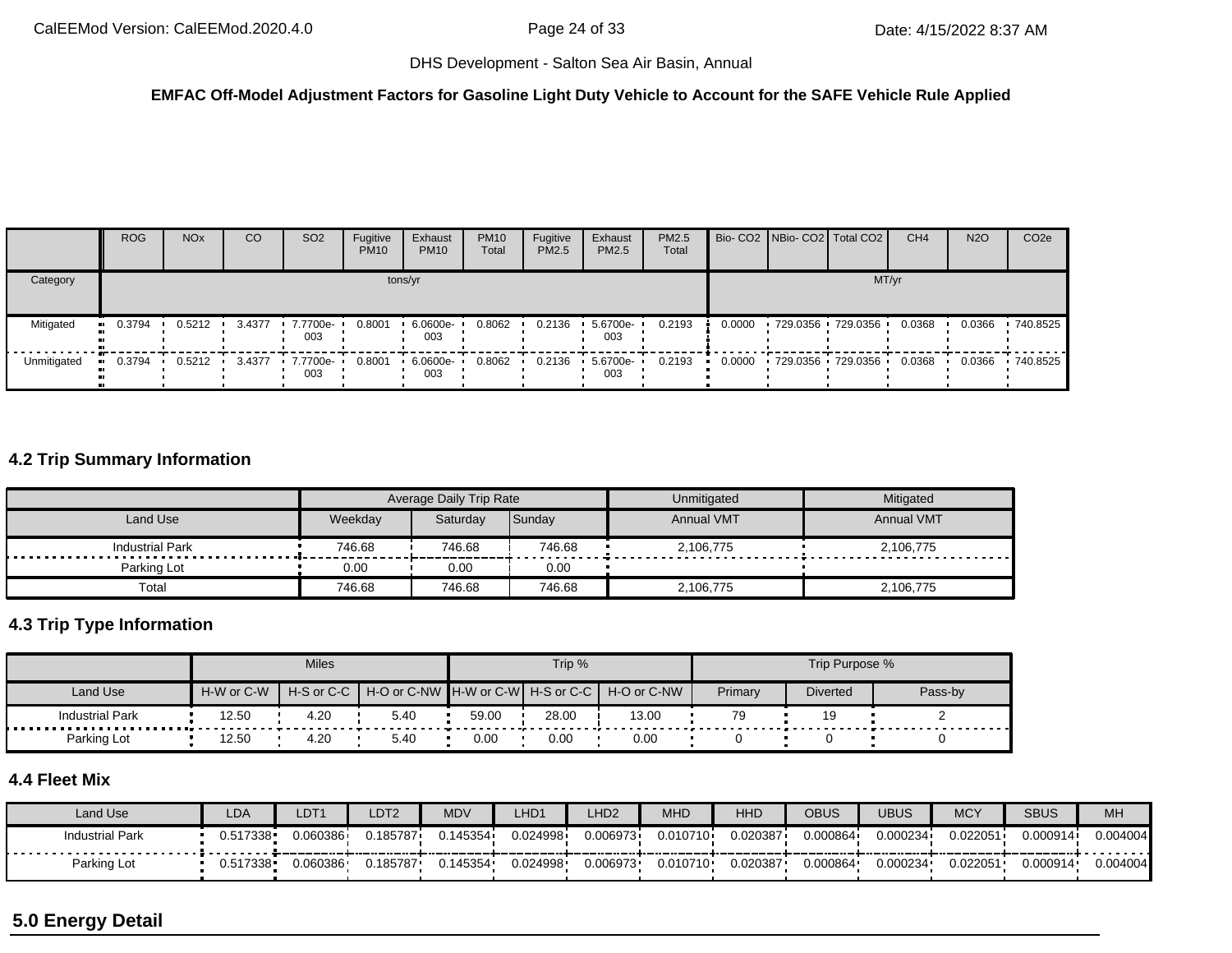### **EMFAC Off-Model Adjustment Factors for Gasoline Light Duty Vehicle to Account for the SAFE Vehicle Rule Applied**

Historical Energy Use: N

# **5.1 Mitigation Measures Energy**

|                                  | <b>ROG</b>      | <b>NO<sub>x</sub></b> | CO     | SO <sub>2</sub> | Fugitive<br><b>PM10</b> | Exhaust<br><b>PM10</b> | <b>PM10</b><br>Total | Fugitive<br><b>PM2.5</b> | Exhaust<br><b>PM2.5</b> | <b>PM2.5</b><br>Total |        | Bio- CO2   NBio- CO2   Total CO2 |                       | CH <sub>4</sub> | <b>N2O</b>      | CO <sub>2e</sub> |
|----------------------------------|-----------------|-----------------------|--------|-----------------|-------------------------|------------------------|----------------------|--------------------------|-------------------------|-----------------------|--------|----------------------------------|-----------------------|-----------------|-----------------|------------------|
| Category                         |                 |                       |        |                 |                         | tons/yr                |                      |                          |                         |                       |        |                                  |                       | MT/yr           |                 |                  |
| Electricity<br>Mitigated         |                 |                       |        |                 |                         | 0.0000                 | 0.0000               |                          | 0.0000                  | 0.0000                | 0.0000 |                                  | 209.6773 1 209.6773 1 | 0.0177          | 2.1500e-<br>003 | 210.7589         |
| Electricity<br>Unmitigated       |                 |                       |        |                 |                         | 0.0000                 | 0.0000               |                          | 0.0000                  | 0.0000                | 0.0000 | $-209.6773 - 209.6773$           |                       | 0.0177          | 2.1500e-<br>003 | $-210.7589$      |
| <b>NaturalGas</b><br>Mitigated   | 2.2700e-<br>003 | 0.0207                | 0.0174 | .2000e-<br>004  |                         | 1.5700e-<br>003        | 1.5700e-<br>003      |                          | .5700e-<br>003          | 1.5700e-<br>003       | 0.0000 | 22.4791                          | 22.4791               | 4.3000e-<br>004 | 4.1000e-<br>004 | 22.6126          |
| <b>NaturalGas</b><br>Unmitigated | 2.2700e-<br>003 | 0.0207                | 0.0174 | 1.2000e-<br>004 |                         | 1.5700e-<br>003        | 1.5700e-<br>003      |                          | .5700e-<br>003          | 1.5700e-<br>003       | 0.0000 | 22.4791                          | 22.4791               | 4.3000e-<br>004 | 4.1000e-<br>004 | 22.6126          |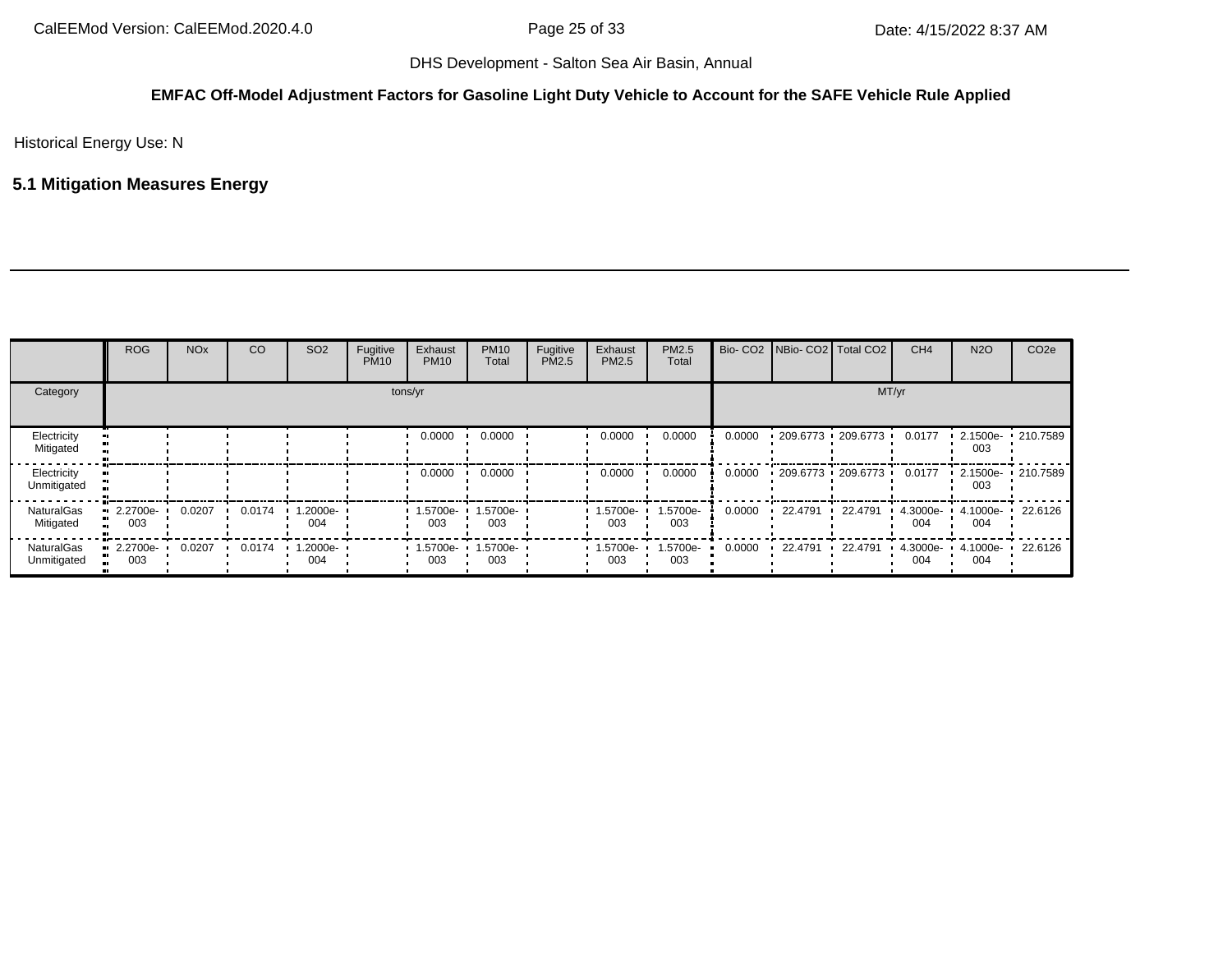### **EMFAC Off-Model Adjustment Factors for Gasoline Light Duty Vehicle to Account for the SAFE Vehicle Rule Applied**

### **5.2 Energy by Land Use - NaturalGas**

**Unmitigated**

|                        | NaturalGa<br>s Use | <b>ROG</b>      | <b>NO<sub>x</sub></b> | <sub>CO</sub> | SO <sub>2</sub> | Fugitive<br><b>PM10</b> | Exhaust<br><b>PM10</b> | <b>PM10</b><br>Total | Fugitive<br>PM2.5 | Exhaust<br>PM2.5 | PM2.5<br>Total  |        | Bio- CO2 NBio- CO2 Total CO2 |         | CH <sub>4</sub> | <b>N2O</b>      | CO <sub>2e</sub> |
|------------------------|--------------------|-----------------|-----------------------|---------------|-----------------|-------------------------|------------------------|----------------------|-------------------|------------------|-----------------|--------|------------------------------|---------|-----------------|-----------------|------------------|
| Land Use               | kBTU/yr            |                 |                       |               |                 |                         | tons/yr                |                      |                   |                  |                 |        |                              |         | MT/yr           |                 |                  |
| <b>Industrial Park</b> | 421242             | 2.2700e-<br>003 | 0.0207                | 0.0174        | 1.2000e-<br>004 |                         | 1.5700e-<br>003        | -5700e-<br>003       |                   | -5700e<br>003    | 1.5700e-<br>003 | 0.0000 | 22.4791                      | 22.4791 | 4.3000e-<br>004 | 4.1000e-<br>004 | 22.6126          |
| Parking Lot            | $\Omega$           | 0.0000          | 0.0000                | 0.0000        | 0.0000          |                         | 0.0000                 | 0.0000               |                   | 0.0000           | 0.0000          | 0.0000 | 0.0000                       | 0.0000  | 0.0000          | 0.0000          | 0.0000           |
| <b>Total</b>           |                    | 2.2700e-<br>003 | 0.0207                | 0.0174        | 1.2000e-<br>004 |                         | 1.5700e-<br>003        | -5700e<br>003        |                   | 1.5700e-<br>003  | 1.5700e-<br>003 | 0.0000 | 22.4791                      | 22.4791 | 4.3000e-<br>004 | 4.1000e-<br>004 | 22.6126          |

#### **Mitigated**

|                        | NaturalGa<br>s Use | <b>ROG</b>      | <b>NO<sub>x</sub></b> | CO     | SO <sub>2</sub> | Fugitive<br><b>PM10</b> | Exhaust<br><b>PM10</b> | <b>PM10</b><br>Total | Fugitive<br>PM2.5 | Exhaust<br>PM2.5 | PM2.5<br>Total  |        | Bio- CO2   NBio- CO2   Total CO2 |         | CH <sub>4</sub> | <b>N2O</b>      | CO <sub>2e</sub> |
|------------------------|--------------------|-----------------|-----------------------|--------|-----------------|-------------------------|------------------------|----------------------|-------------------|------------------|-----------------|--------|----------------------------------|---------|-----------------|-----------------|------------------|
| Land Use               | kBTU/yr            |                 |                       |        |                 |                         | tons/yr                |                      |                   |                  |                 |        |                                  | MT/yr   |                 |                 |                  |
| <b>Industrial Park</b> | 421242             | 2.2700e-<br>003 | 0.0207                | 0.0174 | 1.2000e-<br>004 |                         | 1.5700e-<br>003        | 1.5700e-<br>003      |                   | 1.5700e-<br>003  | .5700e-<br>003  | 0.0000 | 22.4791                          | 22.4791 | 4.3000e-<br>004 | 4.1000e-<br>004 | .22.6126         |
| Parking Lot            | $\Omega$           | 0.0000          | 0.0000                | 0.0000 | 0.0000          |                         | 0.0000                 | 0.0000               |                   | 0.0000           | 0.0000          | 0.0000 | 0.0000                           | 0.0000  | 0.0000          | 0.0000          | 0.0000           |
| <b>Total</b>           |                    | 2.2700e-<br>003 | 0.0207                | 0.0174 | 1.2000e-<br>004 |                         | 1.5700e-<br>003        | 1.5700e-<br>003      |                   | 1.5700e-<br>003  | 1.5700e-<br>003 | 0.0000 | 22.4791                          | 22.4791 | 4.3000e-<br>004 | 4.1000e-<br>004 | 22.6126          |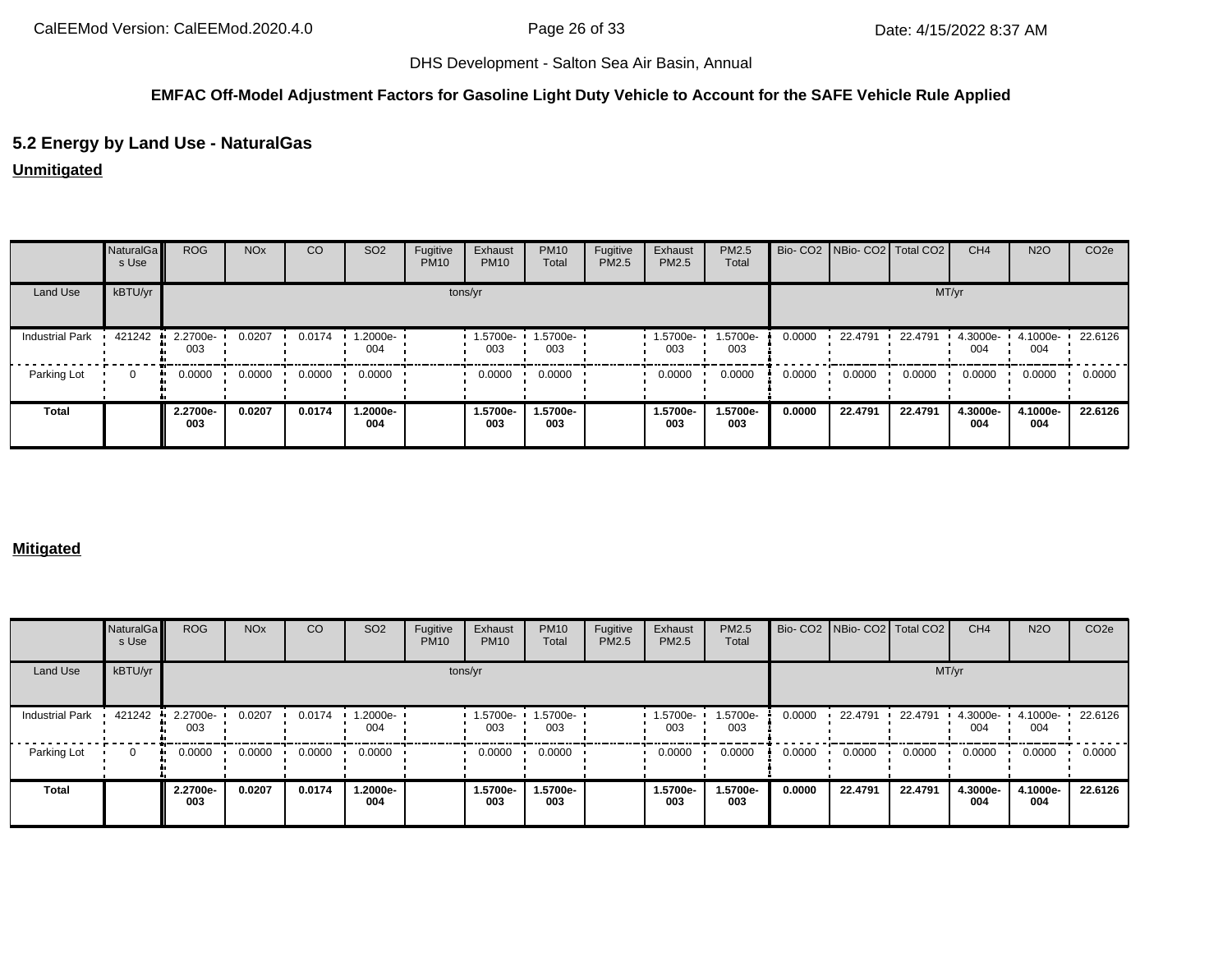#### **EMFAC Off-Model Adjustment Factors for Gasoline Light Duty Vehicle to Account for the SAFE Vehicle Rule Applied**

# **5.3 Energy by Land Use - Electricity**

### **Unmitigated**

|                        | Electricity<br><b>Use</b> | Total CO <sub>2</sub> | CH <sub>4</sub> | <b>N2O</b>      | CO <sub>2e</sub> |
|------------------------|---------------------------|-----------------------|-----------------|-----------------|------------------|
| <b>Land Use</b>        | kWh/yr                    |                       |                 | MT/yr           |                  |
| <b>Industrial Park</b> | $+006$                    | 1.12863e 200.1581     | 0.0169          | 2.0500e-<br>003 | 201.1906<br>٠    |
| Parking Lot            | 53676                     | 9.5192                | 8.0000e-<br>004 | 1.0000e-<br>004 | 9.5683           |
| <b>Total</b>           |                           | 209.6773              | 0.0177          | 2.1500e-<br>003 | 210.7589         |

#### **Mitigated**

|                        | Electricity<br><b>Use</b> | <b>Total CO2</b>    | CH <sub>4</sub> | <b>N2O</b>      | CO <sub>2e</sub>         |
|------------------------|---------------------------|---------------------|-----------------|-----------------|--------------------------|
| <b>Land Use</b>        | kWh/yr                    |                     | MT/yr           |                 |                          |
| <b>Industrial Park</b> | $+006$                    | 1.12863e 1 200.1581 | 0.0169          | 2.0500e-<br>003 | 201.1906<br>$\mathbf{I}$ |
| Parking Lot            | 53676                     | 9.5192              | 8.0000e-<br>004 | 1.0000e-<br>004 | 9.5683                   |
| <b>Total</b>           |                           | 209.6773            | 0.0177          | 2.1500e-<br>003 | 210.7589                 |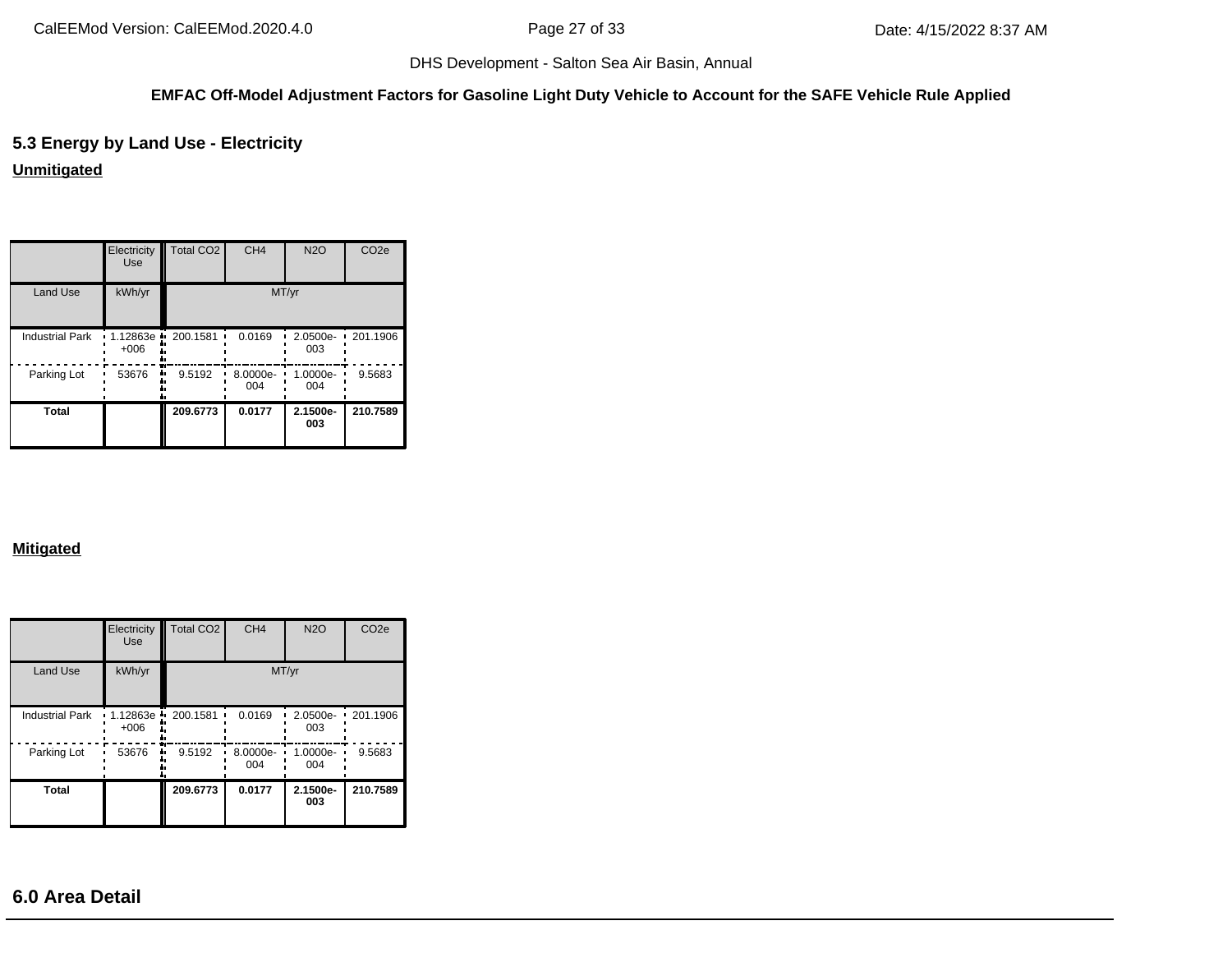# **EMFAC Off-Model Adjustment Factors for Gasoline Light Duty Vehicle to Account for the SAFE Vehicle Rule Applied**

### **6.1 Mitigation Measures Area**

|             | <b>ROG</b> | <b>NO<sub>x</sub></b> | CO                       | SO <sub>2</sub> | Fugitive<br><b>PM10</b> | Exhaust<br><b>PM10</b> | <b>PM10</b><br>Total | Fugitive<br>PM2.5 | Exhaust<br>PM2.5 | <b>PM2.5</b><br>Total |        | Bio- CO2   NBio- CO2   Total CO2 |                 | CH <sub>4</sub> | <b>N2O</b> | CO <sub>2</sub> e |
|-------------|------------|-----------------------|--------------------------|-----------------|-------------------------|------------------------|----------------------|-------------------|------------------|-----------------------|--------|----------------------------------|-----------------|-----------------|------------|-------------------|
| Category    |            |                       |                          |                 |                         | tons/yr                |                      |                   |                  |                       |        |                                  | MT/yr           |                 |            |                   |
| Mitigated   | 0.5784     | 2.0000e-<br>005       | 2.5300e-<br>003          | 0.0000          |                         | 1.0000e-<br>005        | 1.0000e-<br>005      |                   | 1.0000e-<br>005  | 1.0000e-<br>005       | 0.0000 | 4.9300e-<br>003                  | 4.9300e-<br>003 | 1.0000e-<br>005 | 0.0000     | 5.2600e-<br>003   |
| Unmitigated | 0.5784     | 005                   | 2.0000e- 2.5300e-<br>003 | 0.0000          |                         | $1.0000e -$<br>005     | $1.0000e -$<br>005   |                   | 1.0000e-<br>005  | 1.0000e-<br>005       | 0.0000 | 4.9300e-<br>003                  | 4.9300e-<br>003 | 1.0000e-<br>005 | 0.0000     | 5.2600e-<br>003   |

### **6.2 Area by SubCategory**

### **Unmitigated**

|                          | <b>ROG</b>      | <b>NO<sub>x</sub></b> | CO              | SO <sub>2</sub> | Fugitive<br><b>PM10</b> | Exhaust<br><b>PM10</b> | <b>PM10</b><br>Total | Fugitive<br>PM2.5 | Exhaust<br><b>PM2.5</b> | PM2.5<br>Total  |        |                 | Bio- CO2 NBio- CO2 Total CO2 | CH <sub>4</sub>    | <b>N2O</b> | CO <sub>2e</sub> |
|--------------------------|-----------------|-----------------------|-----------------|-----------------|-------------------------|------------------------|----------------------|-------------------|-------------------------|-----------------|--------|-----------------|------------------------------|--------------------|------------|------------------|
| SubCategory              |                 |                       |                 |                 |                         | tons/yr                |                      |                   |                         |                 |        |                 |                              | MT/yr              |            |                  |
| Architectural<br>Coating | 0.0886          |                       |                 |                 |                         | 0.0000                 | 0.0000               |                   | 0.0000                  | 0.0000          | 0.0000 | 0.0000          | 0.0000                       | 0.0000             | 0.0000     | 0.0000           |
| Consumer<br>Products     | 0.4896<br>      |                       |                 |                 |                         | 0.0000                 | 0.0000               |                   | 0.0000                  | 0.0000          | 0.0000 | 0.0000          | 0.0000                       | 0.0000             | 0.0000     | 0.0000           |
| Landscaping              | 2.3000e-<br>004 | 2.0000e-<br>005       | 2.5300e-<br>003 | 0.0000          |                         | 1.0000e-<br>005        | 1.0000e-<br>005      |                   | --0000e-1<br>005        | 1.0000e-<br>005 | 0.0000 | 4.9300e-<br>003 | 4.9300e-<br>003              | $1.0000e -$<br>005 | 0.0000     | 5.2600e-<br>003  |
| <b>Total</b>             | 0.5784          | 2.0000e-<br>005       | 2.5300e-<br>003 | 0.0000          |                         | 1.0000e-<br>005        | 1.0000e-<br>005      |                   | 1.0000e-<br>005         | 1.0000e-<br>005 | 0.0000 | 4.9300e-<br>003 | 4.9300e-<br>003              | 1.0000e-<br>005    | 0.0000     | 5.2600e-<br>003  |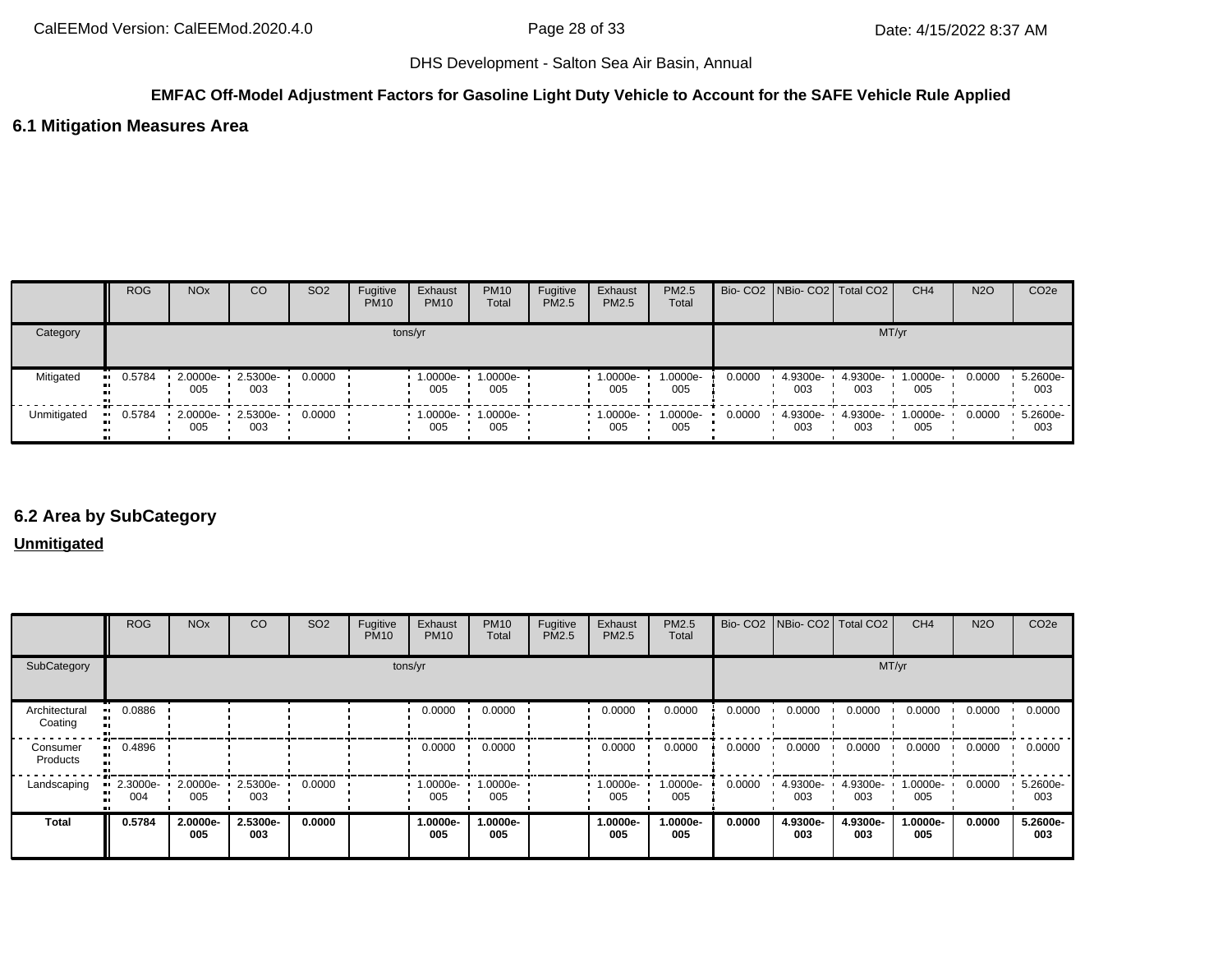#### **EMFAC Off-Model Adjustment Factors for Gasoline Light Duty Vehicle to Account for the SAFE Vehicle Rule Applied**

## **6.2 Area by SubCategory**

#### **Mitigated**

|                          | ROG             | <b>NO<sub>x</sub></b> | CO              | SO <sub>2</sub> | Fugitive<br><b>PM10</b> | Exhaust<br><b>PM10</b> | <b>PM10</b><br>Total | Fugitive<br>PM2.5 | Exhaust<br>PM2.5 | PM2.5<br>Total  |        |                   | Bio- CO2 NBio- CO2 Total CO2 | CH <sub>4</sub> | <b>N2O</b> | CO <sub>2e</sub> |
|--------------------------|-----------------|-----------------------|-----------------|-----------------|-------------------------|------------------------|----------------------|-------------------|------------------|-----------------|--------|-------------------|------------------------------|-----------------|------------|------------------|
| SubCategory              |                 |                       |                 |                 |                         | tons/yr                |                      |                   |                  |                 |        |                   | MT/yr                        |                 |            |                  |
| Architectural<br>Coating | 0.0886          |                       |                 |                 |                         | 0.0000                 | 0.0000               |                   | 0.0000           | 0.0000          | 0.0000 | 0.0000            | 0.0000                       | 0.0000          | 0.0000     | 0.0000           |
| Consumer<br>Products     | 0.4896          |                       |                 |                 |                         | 0.0000                 | 0.0000               |                   | 0.0000           | 0.0000          | 0.0000 | 0.0000            | 0.0000                       | 0.0000          | 0.0000     | 0.0000           |
| Landscaping              | 2.3000e-<br>004 | 2.0000e-<br>005       | 2.5300e-<br>003 | 0.0000          |                         | 1.0000e-<br>005        | 1.0000e-<br>005      |                   | 1.0000e-<br>005  | 1.0000e-<br>005 | 0.0000 | $4.9300e-$<br>003 | 4.9300e-<br>003              | 1.0000e-<br>005 | 0.0000     | 5.2600e-<br>003  |
| <b>Total</b>             | 0.5784          | 2.0000e-<br>005       | 2.5300e-<br>003 | 0.0000          |                         | 1.0000e-<br>005        | 1.0000e-<br>005      |                   | 1.0000e-<br>005  | 1.0000e-<br>005 | 0.0000 | 4.9300e-<br>003   | 4.9300e-<br>003              | 1.0000e-<br>005 | 0.0000     | 5.2600e-<br>003  |

# **7.0 Water Detail**

**7.1 Mitigation Measures Water**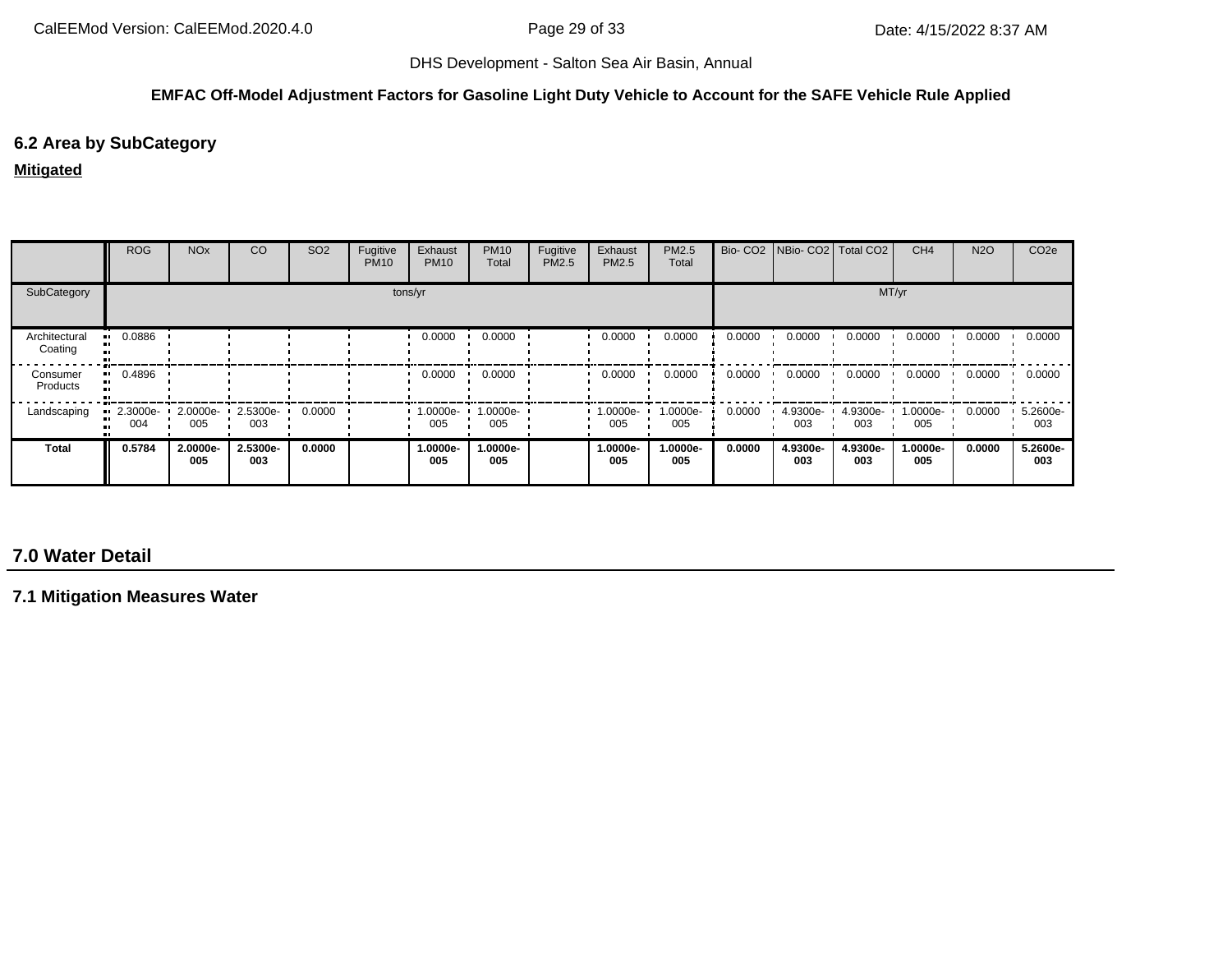### **EMFAC Off-Model Adjustment Factors for Gasoline Light Duty Vehicle to Account for the SAFE Vehicle Rule Applied**

|             | <b>Total CO2</b>                    | CH <sub>4</sub> | <b>N2O</b>         | CO <sub>2e</sub> |
|-------------|-------------------------------------|-----------------|--------------------|------------------|
| Category    |                                     |                 | MT/yr              |                  |
| Mitigated   | 13.9502<br>ш.<br>п<br><br>81<br>.,  | 0.1741          | 4.2100e-<br>003    | 19.5580          |
| Unmitigated | æ<br>13.9502<br>ш<br>п<br><br><br>ш | 0.1741          | $-4.2100e-$<br>003 | 19.5580          |

# **7.2 Water by Land Use Unmitigated**

|                        | Indoor/Out<br>door Use | <b>Total CO2</b> | CH <sub>4</sub> | <b>N2O</b>         | CO <sub>2e</sub> |
|------------------------|------------------------|------------------|-----------------|--------------------|------------------|
| <b>Land Use</b>        | Mgal                   |                  | MT/yr           |                    |                  |
| <b>Industrial Park</b> | .5.31137/<br>۰.        | 13.9502          | 0.1741          | $-4.2100e-$<br>003 | 19.5580          |
| Parking Lot            | 0/0                    | 0.0000           | 0.0000          | 0.0000             | 0.0000           |
| <b>Total</b>           |                        | 13.9502          | 0.1741          | 4.2100e-<br>003    | 19.5580          |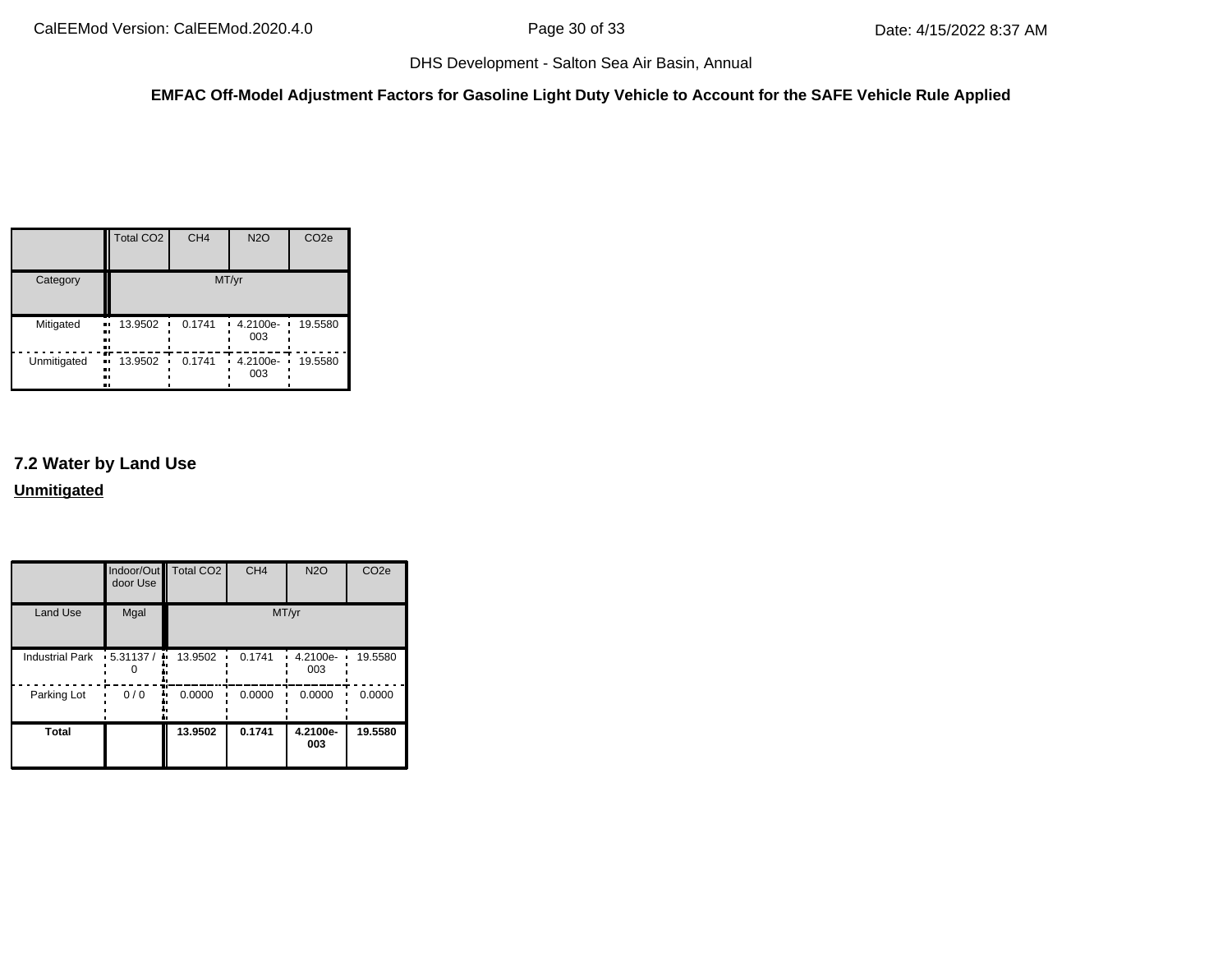### **EMFAC Off-Model Adjustment Factors for Gasoline Light Duty Vehicle to Account for the SAFE Vehicle Rule Applied**

**7.2 Water by Land Use**

**Mitigated**

|                        | door Use         | Indoor/Out   Total CO2 | CH <sub>4</sub> | <b>N2O</b>         | CO <sub>2e</sub> |
|------------------------|------------------|------------------------|-----------------|--------------------|------------------|
| <b>Land Use</b>        | Mgal             |                        | MT/yr           |                    |                  |
| <b>Industrial Park</b> | $-5.31137/$<br>٠ | 13.9502                | 0.1741          | $-4.2100e-$<br>003 | 19.5580          |
| Parking Lot            | 0/0              | 0.0000                 | 0.0000          | 0.0000             | 0.0000           |
| <b>Total</b>           |                  | 13.9502                | 0.1741          | 4.2100e-<br>003    | 19.5580          |

# **8.0 Waste Detail**

# **8.1 Mitigation Measures Waste**

### **Category/Year**

|             | Total CO <sub>2</sub>        | CH <sub>4</sub> | <b>N2O</b> | CO <sub>2e</sub> |
|-------------|------------------------------|-----------------|------------|------------------|
|             |                              |                 | MT/yr      |                  |
| Mitigated   | 30.9115<br><br><br><br>      | 1.8268<br>٠     | 0.0000     | 76.5818          |
| Unmitigated | 30.9115<br><br>ı<br><br><br> | 1.8268          | 0.0000     | 76.5818          |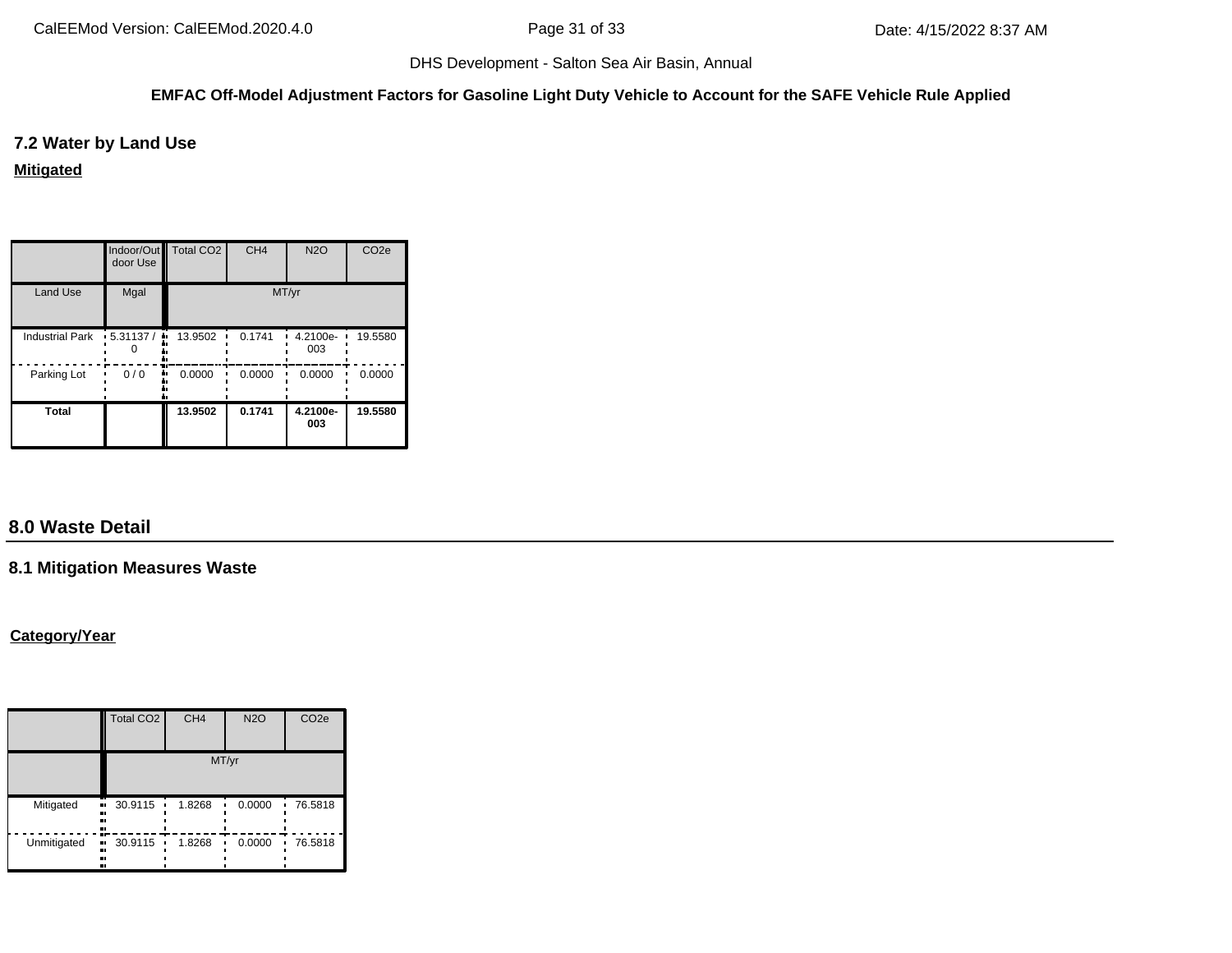#### **EMFAC Off-Model Adjustment Factors for Gasoline Light Duty Vehicle to Account for the SAFE Vehicle Rule Applied**

### **8.2 Waste by Land Use**

**Unmitigated**

|                        | Waste<br><b>Disposed</b> | Total CO <sub>2</sub> | CH <sub>4</sub> | <b>N2O</b> | CO <sub>2e</sub> |
|------------------------|--------------------------|-----------------------|-----------------|------------|------------------|
| <b>Land Use</b>        | tons                     |                       |                 | MT/yr      |                  |
| <b>Industrial Park</b> | 152.28                   | 30.9115<br>۰.         | 1.8268          | 0.0000     | 76.5818          |
| Parking Lot            | O                        | 0.0000                | 0.0000          | 0.0000     | 0.0000           |
| <b>Total</b>           |                          | 30.9115               | 1.8268          | 0.0000     | 76.5818          |

#### **Mitigated**

|                        | Waste<br><b>Disposed</b> | <b>Total CO2</b> | CH <sub>4</sub> | <b>N2O</b> | CO <sub>2e</sub> |
|------------------------|--------------------------|------------------|-----------------|------------|------------------|
| <b>Land Use</b>        | tons                     |                  | MT/yr           |            |                  |
| <b>Industrial Park</b> | 152.28                   | 30.9115          | 1.8268          | 0.0000     | 76.5818          |
| Parking Lot            | $\Omega$                 | 0.0000           | 0.0000          | 0.0000     | 0.0000           |
| <b>Total</b>           |                          | 30.9115          | 1.8268          | 0.0000     | 76.5818          |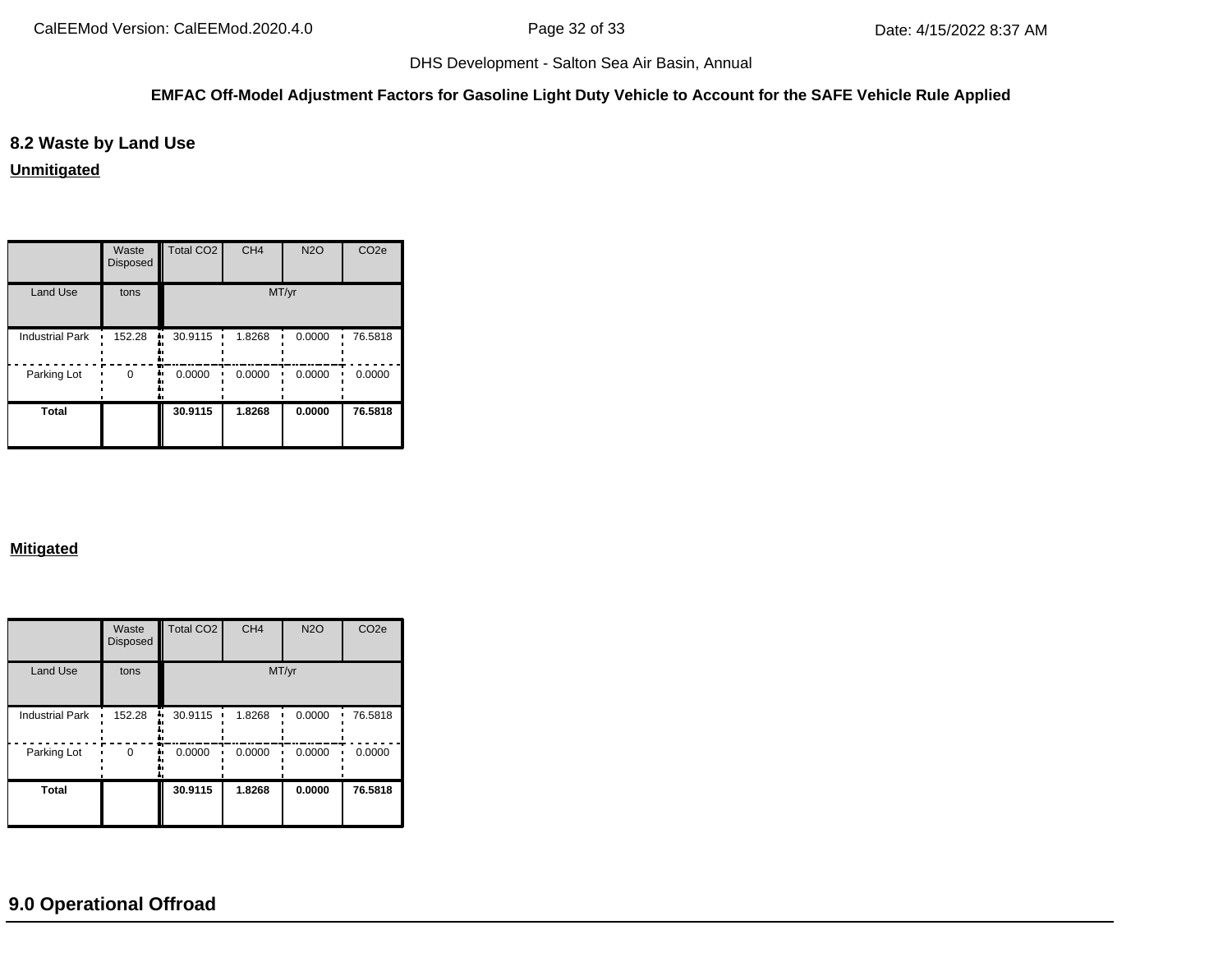#### **EMFAC Off-Model Adjustment Factors for Gasoline Light Duty Vehicle to Account for the SAFE Vehicle Rule Applied**

| $\epsilon$ quipment Type | Number | Hours/Day | Days/Year | Horse Power | $\cdot$ $-$<br>Load Factor | $-$<br>Fuel<br>Type |
|--------------------------|--------|-----------|-----------|-------------|----------------------------|---------------------|

# **10.0 Stationary Equipment**

### **Fire Pumps and Emergency Generators**

|  | Equipment Type | <b>Number</b> | Hours/Day | Hours/Year | <b>Horse Power</b> | <b>Load Factor</b> | <b>Fuel Type</b> |
|--|----------------|---------------|-----------|------------|--------------------|--------------------|------------------|
|--|----------------|---------------|-----------|------------|--------------------|--------------------|------------------|

#### **Boilers**

| Equipment Type                | <b>Number</b> | Heat Input/Day | Heat Input/Year | <b>Boiler Rating</b> | Fuel Type |
|-------------------------------|---------------|----------------|-----------------|----------------------|-----------|
| <b>User Defined Equipment</b> |               |                |                 |                      |           |
| Equipment Type                | <b>Number</b> |                |                 |                      |           |

# **11.0 Vegetation**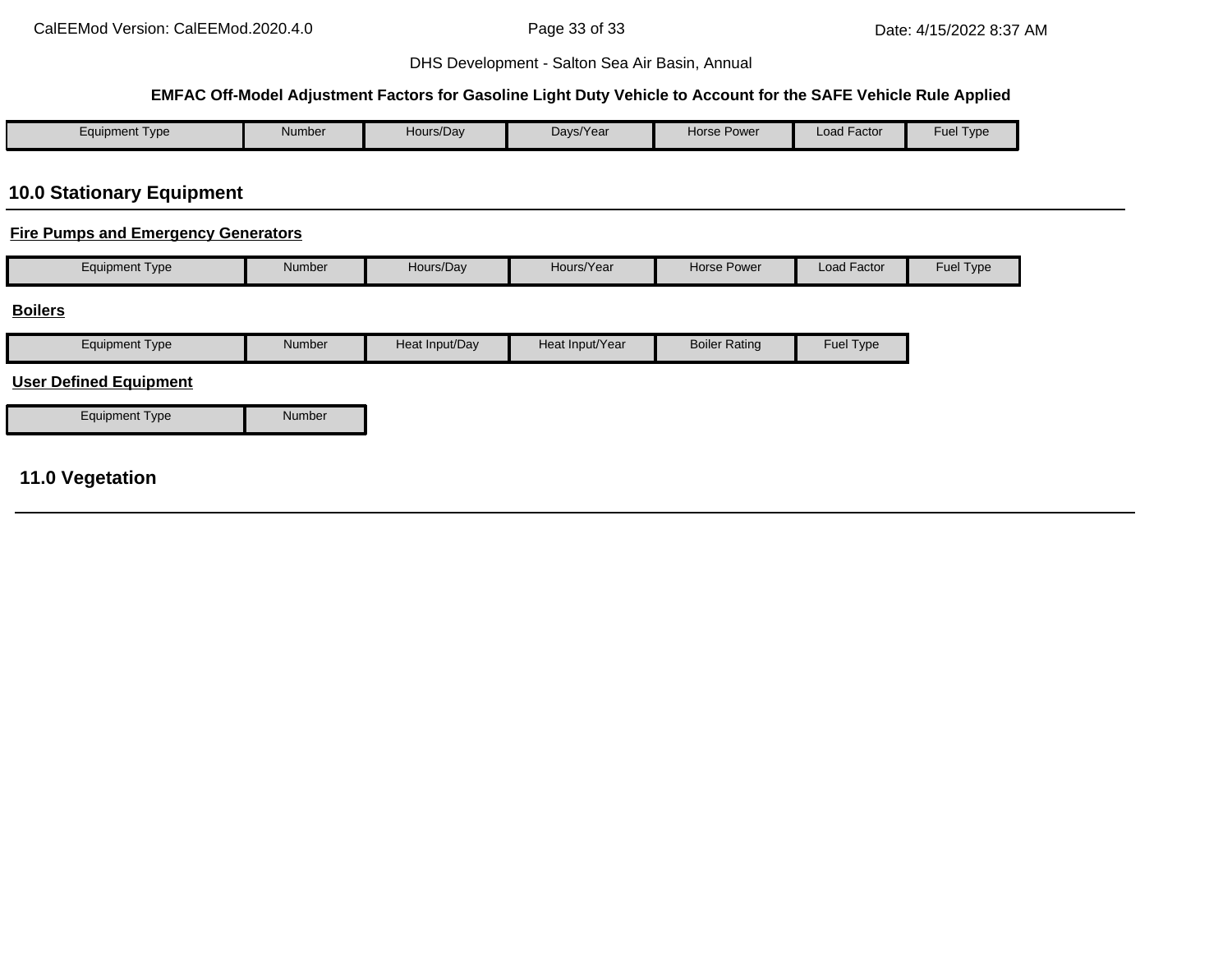DHS Development - Salton Sea Air Basin, Summer

**EMFAC Off-Model Adjustment Factors for Gasoline Light Duty Vehicle to Account for the SAFE Vehicle Rule Applied**

### **DHS Development**

**Salton Sea Air Basin, Summer**

# **1.0 Project Characteristics**

### **1.1 Land Usage**

| Land Uses              | Size   | <b>Metric</b>                                  | Lot Acreage                                    | <b>Floor Surface Area</b> | Population                      |
|------------------------|--------|------------------------------------------------|------------------------------------------------|---------------------------|---------------------------------|
| <b>Industrial Park</b> | 122.81 | 1000sqft<br>----------<br>-------------------- | 2.82                                           | 122,811.00                | - - - - - - - - - - - - - - - - |
| Parking Lot            | 153.36 | 1000sqft                                       | ---------------------<br>$\sim$ $\sim$<br>3.52 | 153,360.00                |                                 |

### **1.2 Other Project Characteristics**

| <b>Urbanization</b>               | Urban                      | Wind Speed (m/s)                  | 3.4   | <b>Precipitation Freg (Days)</b>        | 20    |
|-----------------------------------|----------------------------|-----------------------------------|-------|-----------------------------------------|-------|
| <b>Climate Zone</b>               | 10                         |                                   |       | <b>Operational Year</b>                 | 2024  |
| <b>Utility Company</b>            | Southern California Edison |                                   |       |                                         |       |
| <b>CO2 Intensity</b><br>(lb/MWhr) | 390.98                     | <b>CH4 Intensity</b><br>(lb/MWhr) | 0.033 | N <sub>2</sub> O Intensity<br>(lb/MWhr) | 0.004 |

### **1.3 User Entered Comments & Non-Default Data**

Project Characteristics -

Land Use - Development of cannabis cultivation facility on the east side of Little Morongo Road.

Construction Phase - Assumes a 2 year buildout from 2022-2024. Assumes paving, building, and arch coating will occur simultaneously and/or gradually as buildings are completed.

On-road Fugitive Dust - All roadways accessing the site are paved.

Grading - Per preliminary grading plans. cut = 10,571CY and fill=17,040CY for net import of 6,469CY.

Vehicle Trips - Trip rate of 6.08 TSF used per project specific Traffic Impact Analysis.

Road Dust - All roads will be paved at operation.

Water And Wastewater - Per project ISMND, total annual water use is expected to be 16.3 AFY which equals 5,311,370 gallons per year.

Construction Off-road Equipment Mitigation - Assumes compliance with SCAQMD Rule 403.1 Dust Control Plan for Coachella Valley.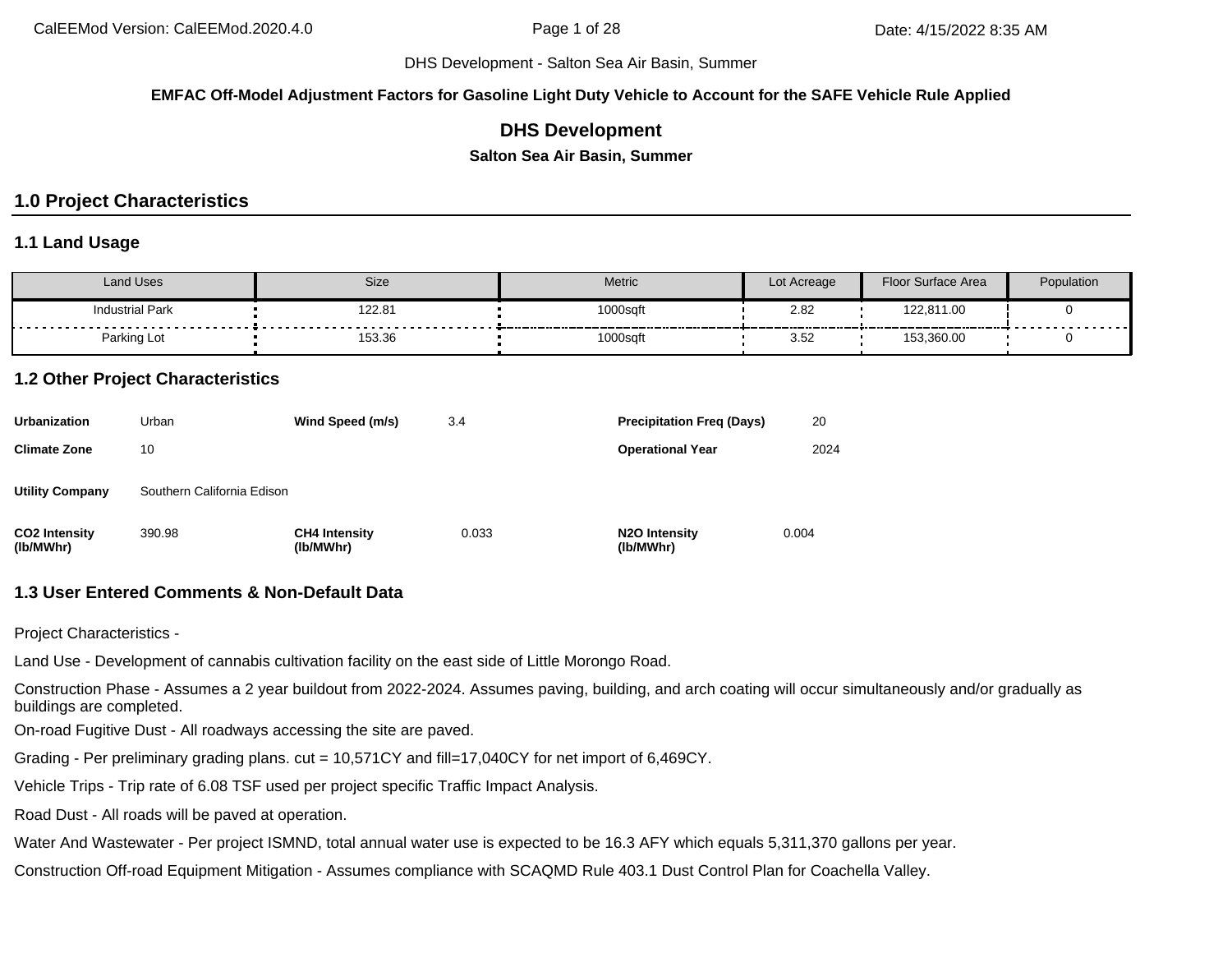### DHS Development - Salton Sea Air Basin, Summer

### **EMFAC Off-Model Adjustment Factors for Gasoline Light Duty Vehicle to Account for the SAFE Vehicle Rule Applied**

| <b>Table Name</b>      | Column Name                     | Default Value | New Value  |
|------------------------|---------------------------------|---------------|------------|
| tblConstDustMitigation | WaterUnpavedRoadMoistureContent | $\mathbf 0$   | 0.5        |
| tblConstDustMitigation | WaterUnpavedRoadVehicleSpeed    | $\mathbf 0$   | 40         |
| tblConstructionPhase   | NumDays                         | 20.00         | 87.00      |
| tblConstructionPhase   | <b>NumDays</b>                  | 230.00        | 400.00     |
| tblConstructionPhase   | NumDays                         | 20.00         | 60.00      |
| tblConstructionPhase   | NumDays                         | 20.00         | 30.00      |
| tblConstructionPhase   | NumDays                         | 10.00         | 30.00      |
| tblGrading             | AcresOfGrading                  | 60.00         | 8.50       |
| tblGrading             | AcresOfGrading                  | 45.00         | 8.50       |
| tblGrading             | MaterialImported                | 0.00          | 6,469.00   |
| tblLandUse             | LandUseSquareFeet               | 122,810.00    | 122,811.00 |
| tblOnRoadDust          | HaulingPercentPave              | 50.00         | 100.00     |
| tblOnRoadDust          | HaulingPercentPave              | 50.00         | 100.00     |
| tblOnRoadDust          | HaulingPercentPave              | 50.00         | 100.00     |
| tblOnRoadDust          | HaulingPercentPave              | 50.00         | 100.00     |
| tblOnRoadDust          | <b>HaulingPercentPave</b>       | 50.00         | 100.00     |
| tblOnRoadDust          | VendorPercentPave               | 50.00         | 100.00     |
| tblOnRoadDust          | VendorPercentPave               | 50.00         | 100.00     |
| tblOnRoadDust          | <b>VendorPercentPave</b>        | 50.00         | 100.00     |
| tblOnRoadDust          | VendorPercentPave               | 50.00         | 100.00     |
| tblOnRoadDust          | <b>VendorPercentPave</b>        | 50.00         | 100.00     |
| tblOnRoadDust          | <b>WorkerPercentPave</b>        | 50.00         | 100.00     |
| tblOnRoadDust          | <b>WorkerPercentPave</b>        | 50.00         | 100.00     |
| tblOnRoadDust          | <b>WorkerPercentPave</b>        | 50.00         | 100.00     |
| tblOnRoadDust          | <b>WorkerPercentPave</b>        | 50.00         | 100.00     |
| tblOnRoadDust          | <b>WorkerPercentPave</b>        | 50.00         | 100.00     |
| tblRoadDust            | <b>RoadPercentPave</b>          | 50            | 100        |
| tblVehicleTrips        | ST_TR                           | 2.54          | 6.08       |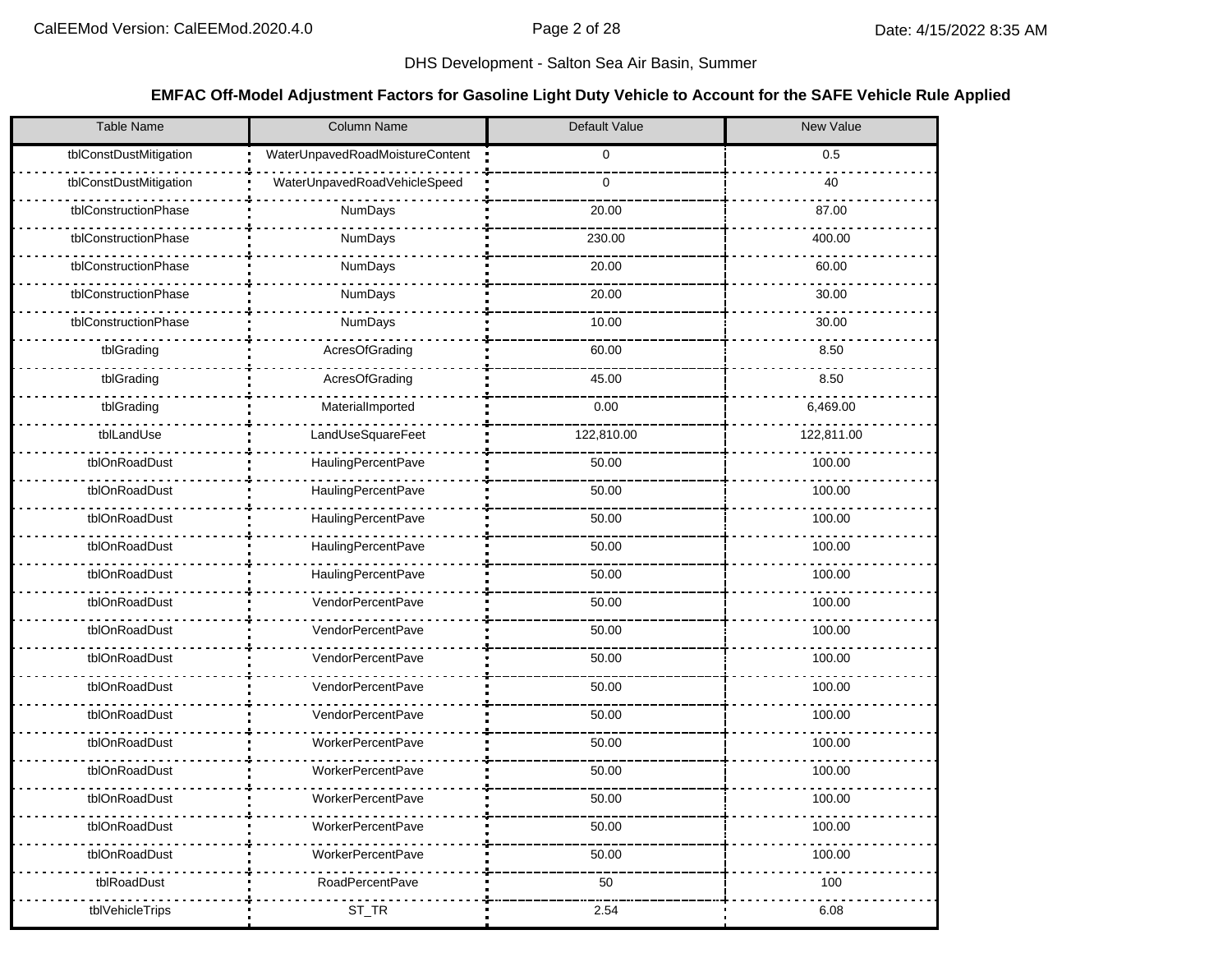## **EMFAC Off-Model Adjustment Factors for Gasoline Light Duty Vehicle to Account for the SAFE Vehicle Rule Applied**

| tblVehicleTrips | SU_TR              | . 24. ،       | 6.08     |
|-----------------|--------------------|---------------|----------|
| tblVehicleTrips | WD TR              | 3.37          | 6.08     |
| lWater          | IndoorWaterUseRate | 28,399,812.50 | 1,370.00 |

# **2.0 Emissions Summary**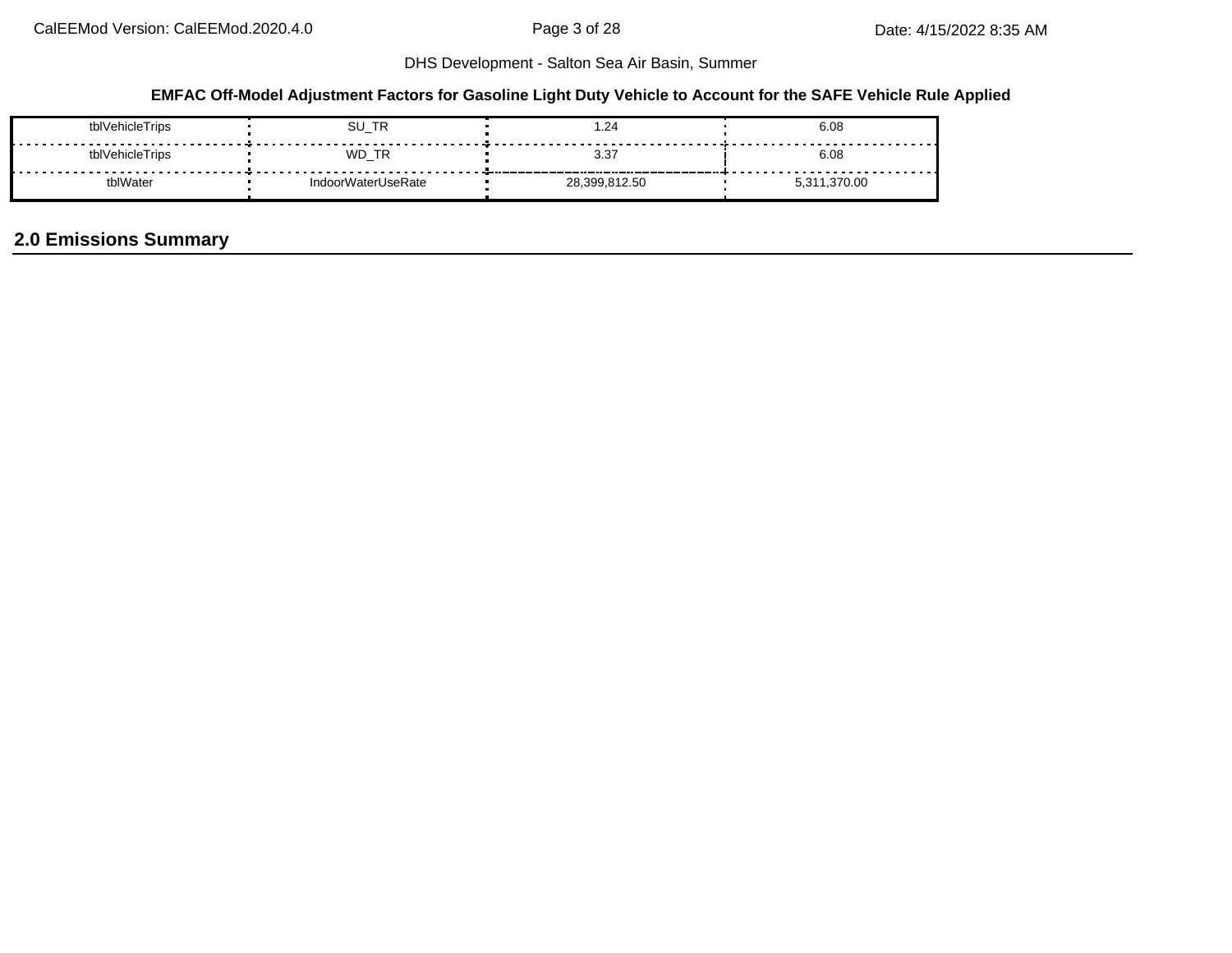### **EMFAC Off-Model Adjustment Factors for Gasoline Light Duty Vehicle to Account for the SAFE Vehicle Rule Applied**

## **2.1 Overall Construction (Maximum Daily Emission)**

**Unmitigated Construction**

|                | <b>ROG</b>                        | NO <sub>x</sub> | CO              | SO <sub>2</sub> | Fugitive<br><b>PM10</b> | Exhaust<br><b>PM10</b> | <b>PM10</b><br>Total | Fugitive<br>PM2.5 | Exhaust<br>PM2.5 | PM2.5<br>Total |        | Bio- CO2   NBio- CO2   Total CO2 |                     | CH <sub>4</sub> | <b>N2O</b> | CO <sub>2e</sub>  |
|----------------|-----------------------------------|-----------------|-----------------|-----------------|-------------------------|------------------------|----------------------|-------------------|------------------|----------------|--------|----------------------------------|---------------------|-----------------|------------|-------------------|
| Year           |                                   |                 |                 |                 |                         | lb/day                 |                      |                   |                  |                |        |                                  |                     | lb/day          |            |                   |
| 2022           | 3.2553                            |                 | 33.1294 21.6760 | 0.0431          | 18.5173 .               | 1.6134                 | 20.1307              | 10.0031           | 1.4843           | 11.4874        | 0.0000 | $4,220.015$ $4,220.015$          |                     | 1.1967          | 0.1309     | $\cdot$ 4,274.601 |
| 2023           | 3.5522                            | 26.1715         | 36.2504         | 0.0665          | 1.3221                  | 1.2254                 | 2.5475               | 0.3559            | 1.1424           | 1.4983         | 0.0000 | 6.497.674 6.497.674              |                     | 1.3566          | 0.1259     | .6,569.098        |
| 2024           | $\bullet$ 22.6467 16.2461 23.3432 |                 |                 | 0.0469          | 1.3890                  | 0.6897                 | 2.0787               | 0.3736            | 0.6524           | 1.0260         | 0.0000 | 4,602.952 4,602.952              |                     | 0.6539          | 0.1238     | $\cdot$ 4,656.177 |
| <b>Maximum</b> | 22.6467                           | 33.1294         | 36.2504         | 0.0665          | 18.5173                 | 1.6134                 | 20.1307              | 10.0031           | 1.4843           | 11.4874        | 0.0000 |                                  | 6,497.674 6,497.674 | 1.3566          | 0.1309     | 6,569.098         |

### **Mitigated Construction**

|                      | <b>ROG</b>           | <b>NO<sub>x</sub></b> | CO              | SO <sub>2</sub> | Fugitive<br><b>PM10</b> | Exhaust<br><b>PM10</b> | <b>PM10</b><br>Total | Fugitive<br>PM2.5 | Exhaust<br>PM2.5 | PM2.5<br>Total |        | Bio- CO2   NBio- CO2   Total CO2 |        | CH <sub>4</sub> | <b>N2O</b> | CO <sub>2e</sub> |
|----------------------|----------------------|-----------------------|-----------------|-----------------|-------------------------|------------------------|----------------------|-------------------|------------------|----------------|--------|----------------------------------|--------|-----------------|------------|------------------|
| Year                 |                      |                       |                 |                 |                         | lb/day                 |                      |                   |                  |                |        |                                  | lb/day |                 |            |                  |
| 2022<br>$\mathbf{u}$ | 3.2553               |                       | 33.1294 21.6760 | 0.0431          | 8.4156                  | 1.6134                 | 10.0290              | 4.5234            | 1.4843           | 6.0077         | 0.0000 | $4,220.015$ $4,220.015$          |        | 1.1967          | 0.1309     | .4,274.601       |
| 2023<br>$\bullet$    | 3.5522               | 26.1715               | 36.2504         | 0.0665          | 1.3221                  | 1.2254                 | 2.5475               | 0.3559            | 1.1424           | 1.4983         | 0.0000 | 6,497.674 6,497.674              |        | 1.3566          | 0.1259     | .6,569.098       |
| 2024                 | 22.6467<br>$\bullet$ | 16.2461 ·             | 23.3432         | 0.0469          | 1.3890                  | 0.6897                 | 2.0787               | 0.3736            | 0.6524           | 1.0260         | 0.0000 | $4,602.952$ $4,602.952$          |        | 0.6539          | 0.1238     | $+4,656.177$     |
| <b>Maximum</b>       | 22.6467              | 33.1294               | 36.2504         | 0.0665          | 8.4156                  | 1.6134                 | 10.0290              | 4.5234            | 1.4843           | 6.0077         | 0.0000 | 6,497.674 6,497.674              |        | 1.3566          | 0.1309     | 6,569.098        |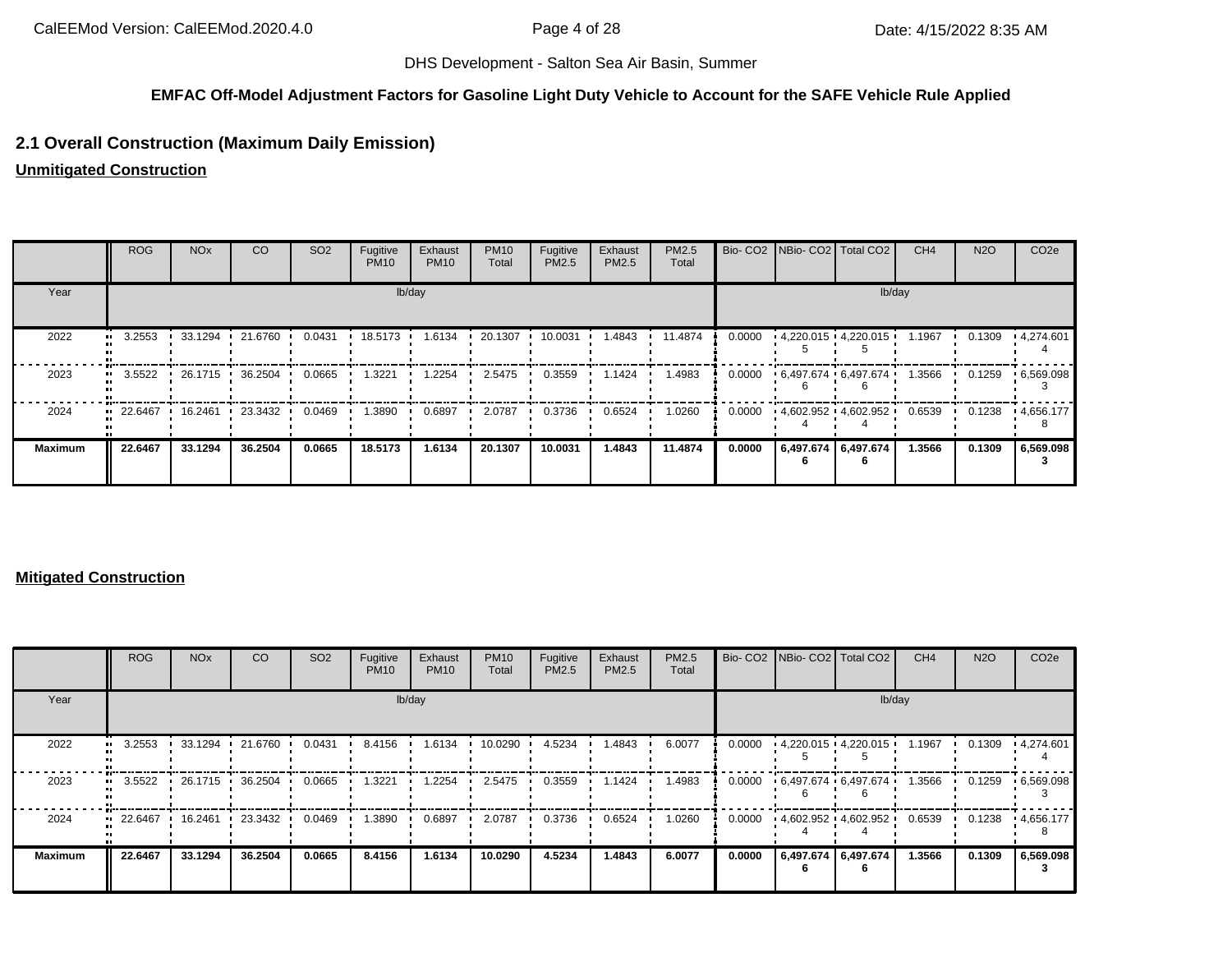## **EMFAC Off-Model Adjustment Factors for Gasoline Light Duty Vehicle to Account for the SAFE Vehicle Rule Applied**

|                      | <b>ROG</b> | <b>NOx</b> | CO   | <b>SO2</b> | <b>Fugitive</b><br><b>PM10</b> | <b>Exhaust</b><br><b>PM10</b> | <b>PM10</b><br><b>Total</b> | <b>Fugitive</b><br><b>PM2.5</b> | <b>Exhaust</b><br><b>PM2.5</b> | <b>PM2.5</b><br>Total |      |      | Bio-CO2   NBio-CO2   Total CO2 | CH <sub>4</sub> | N20  | CO <sub>2e</sub> |
|----------------------|------------|------------|------|------------|--------------------------------|-------------------------------|-----------------------------|---------------------------------|--------------------------------|-----------------------|------|------|--------------------------------|-----------------|------|------------------|
| Percent<br>Reduction | 0.00       | 0.00       | 0.00 | 0.00       | 47.59                          | 0.00                          | 40.80                       | 51.06                           | 0.00                           | 39.11                 | 0.00 | 0.00 | 0.00                           | 0.00            | 0.00 | 0.00             |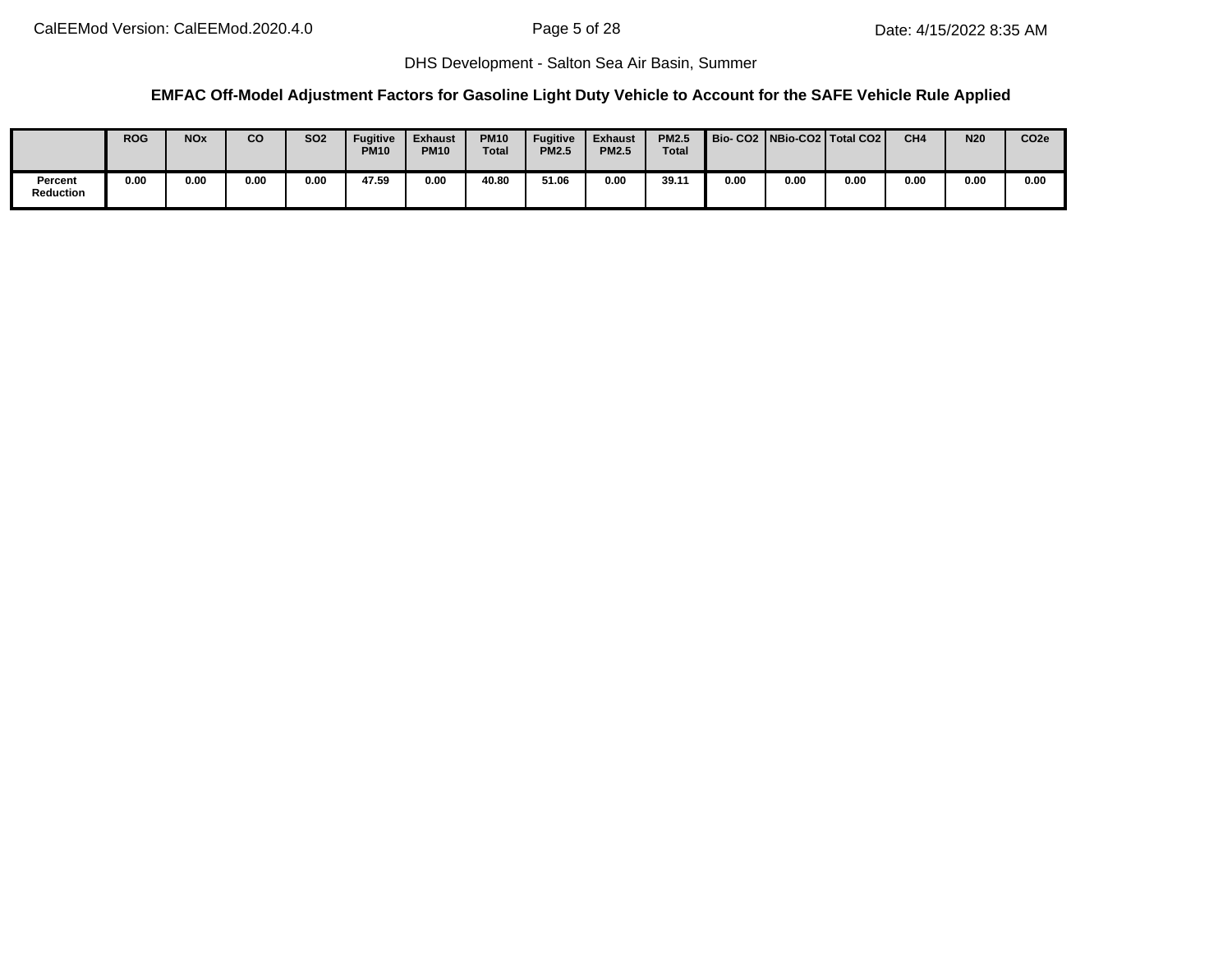## **EMFAC Off-Model Adjustment Factors for Gasoline Light Duty Vehicle to Account for the SAFE Vehicle Rule Applied**

## **2.2 Overall Operational**

## **Unmitigated Operational**

|          | ROG    | <b>NO<sub>x</sub></b> | CO      | SO <sub>2</sub> | Fugitive<br><b>PM10</b> | Exhaust<br><b>PM10</b> | <b>PM10</b><br>Total | Fugitive<br>PM2.5 | Exhaust<br>PM2.5   | PM2.5<br>Total  |        | Bio- CO2   NBio- CO2   Total CO2 | CH <sub>4</sub> | <b>N2O</b> | CO <sub>2e</sub>  |
|----------|--------|-----------------------|---------|-----------------|-------------------------|------------------------|----------------------|-------------------|--------------------|-----------------|--------|----------------------------------|-----------------|------------|-------------------|
| Category |        |                       |         |                 | lb/day                  |                        |                      |                   |                    |                 |        | lb/day                           |                 |            |                   |
| Area     | 3.1705 | 2.6000e-<br>004       | 0.0282  | 0.0000          |                         | 1.0000e-<br>004        | 1.0000e-<br>004      |                   | 1.0000e-<br>004    | 1.0000e-<br>004 | 0.0604 | 0.0604                           | 1.6000e-<br>004 |            | 0.0644            |
| Energy   | 0.0125 | 0.1132                | 0.0950  | 6.8000e-<br>004 |                         | 8.6000e-<br>003        | 8.6000e-<br>003      |                   | $8.6000e -$<br>003 | 8.6000e-<br>003 |        | 135.7749 135.7749                | 2.6000e-<br>003 | 003        | 2.4900e- 136.5818 |
| Mobile   | 2.6861 | 2.7302                | 22.3344 | 0.0459          | 4.4488                  | 0.0333                 | 4.4821               | 1.1864            | 0.0312             | 1.2175          |        | 4,743.879 4,743.879              | 0.2246          | 0.2206     | .4,815.231        |
| Total    | 5.8690 | 2.8436                | 22.4576 | 0.0465          | 4.4488                  | 0.0420                 | 4.4908               | 1.1864            | 0.0399             | 1.2262          |        | 4,879.714 4,879.714              | 0.2273          | 0.2231     | 4,951.877         |

## **Mitigated Operational**

|              | ROG    | <b>NO<sub>x</sub></b> | CO      | SO <sub>2</sub> | Fugitive<br><b>PM10</b> | Exhaust<br><b>PM10</b> | <b>PM10</b><br>Total | Fugitive<br>PM2.5 | Exhaust<br>PM2.5 | <b>PM2.5</b><br>Total |        | Bio- CO2 NBio- CO2   Total CO2 | CH <sub>4</sub> | <b>N2O</b> | CO <sub>2</sub> e |
|--------------|--------|-----------------------|---------|-----------------|-------------------------|------------------------|----------------------|-------------------|------------------|-----------------------|--------|--------------------------------|-----------------|------------|-------------------|
| Category     |        |                       |         |                 |                         | lb/day                 |                      |                   |                  |                       |        | lb/day                         |                 |            |                   |
| Area         | 3.1705 | 2.6000e-<br>004       | 0.0282  | 0.0000          |                         | 1.0000e-<br>004        | 1.0000e-<br>004      |                   | 1.0000e-<br>004  | 1.0000e-<br>004       | 0.0604 | 0.0604                         | 1.6000e-<br>004 |            | 0.0644            |
| Energy       | 0.0125 | 0.1132                | 0.0950  | 6.8000e-<br>004 |                         | 8.6000e-<br>003        | 8.6000e-<br>003      |                   | 8.6000e-<br>003  | 8.6000e-<br>003       |        | 135.7749 135.7749 '            | 2.6000e-<br>003 | 003        | 2.4900e- 136.5818 |
| Mobile       | 2.6861 | 2.7302                | 22.3344 | 0.0459          | 4.4488                  | 0.0333                 | 4.4821               | 1.1864            | 0.0312           | 1.2175                |        | $4,743.879$ $4,743.879$        | 0.2246          | 0.2206     | .4,815.231        |
| <b>Total</b> | 5.8690 | 2.8436                | 22.4576 | 0.0465          | 4.4488                  | 0.0420                 | 4.4908               | 1.1864            | 0.0399           | 1.2262                |        | 4,879.714 4,879.714            | 0.2273          | 0.2231     | 4,951.877         |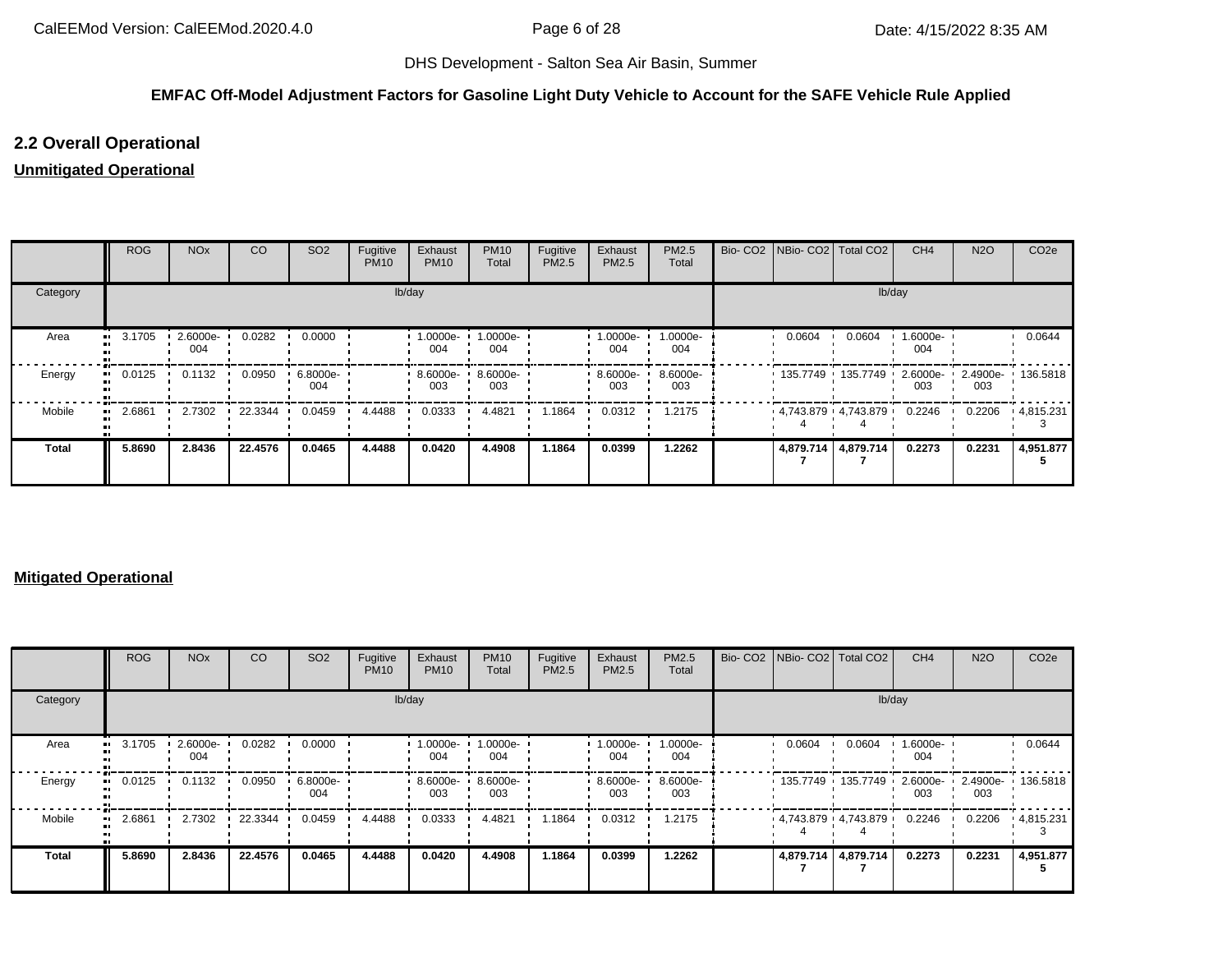#### **EMFAC Off-Model Adjustment Factors for Gasoline Light Duty Vehicle to Account for the SAFE Vehicle Rule Applied**

|                             | <b>ROG</b> | <b>NOx</b> | CO   | <b>SO2</b> | <b>Fugitive</b><br><b>PM10</b> | <b>Exhaust</b><br><b>PM10</b> | <b>PM10</b><br><b>Total</b> | <b>Fugitive</b><br><b>PM2.5</b> | <b>Exhaust</b><br><b>PM2.5</b> | <b>PM2.5</b><br><b>Total</b> |      |      | Bio-CO2   NBio-CO2   Total CO2 | CH <sub>4</sub> | <b>N20</b> | CO <sub>2e</sub> |
|-----------------------------|------------|------------|------|------------|--------------------------------|-------------------------------|-----------------------------|---------------------------------|--------------------------------|------------------------------|------|------|--------------------------------|-----------------|------------|------------------|
| Percent<br><b>Reduction</b> | 0.00       | 0.00       | 0.00 | 0.00       | 0.00                           | 0.00                          | 0.00                        | 0.00                            | 0.00                           | 0.00                         | 0.00 | 0.00 | 0.00                           | 0.00            | 0.00       | 0.00             |

# **3.0 Construction Detail**

#### **Construction Phase**

| Phase<br>Number | <b>Phase Name</b>            | Phase Type                   | <b>Start Date</b> | End Date    | Num Days<br>Week | Num Days        | <b>Phase Description</b> |
|-----------------|------------------------------|------------------------------|-------------------|-------------|------------------|-----------------|--------------------------|
|                 | •Site Preparation            | •Site Preparation            | 6/1/2022          | 7/12/2022   |                  | 30 <sup>1</sup> |                          |
|                 | •Grading                     | •Grading                     | 7/13/2022         | :10/4/2022  |                  | 60              |                          |
|                 | <b>Building Construction</b> | <b>Building Construction</b> | 10/5/2022         | :4/16/2024  |                  | 400!            |                          |
|                 | •Paving                      | •Paving                      | 10/10/2023        | !11/20/2023 |                  | $30$ !          |                          |
|                 | Architectural Coating        | <b>Architectural Coating</b> | 2/1/2024          | 6/1/2024    | 5,               | 87 <sup>°</sup> |                          |

**Acres of Grading (Site Preparation Phase): 8.5**

**Acres of Grading (Grading Phase): 8.5**

**Acres of Paving: 3.52**

**Residential Indoor: 0; Residential Outdoor: 0; Non-Residential Indoor: 184,217; Non-Residential Outdoor: 61,406; Striped Parking Area: 9,202 (Architectural Coating – sqft)**

#### **OffRoad Equipment**

| <b>Phase Name</b> | <b>Offroad Equipment Type</b>    | Amount | <b>Usage Hours</b> | Horse Power | Load Factor |
|-------------------|----------------------------------|--------|--------------------|-------------|-------------|
| Site Preparation  | Rubber Tired Dozers              |        | $8.00 \cdot$       | 247         | 0.40        |
| Site Preparation  | <b>Tractors/Loaders/Backhoes</b> |        | $8.00 \cdot$       | 97'         | 0.37        |
| Grading           | <b>Excavators</b>                |        | $8.00 \cdot$       | $158 -$     | 0.38        |
| Grading           | Graders                          |        | $8.00 \cdot$       | $187 -$     | 0.41        |
| Grading           | <b>Rubber Tired Dozers</b>       |        | $8.00 \cdot$       | 247         | 0.40        |
| Grading           | "Tractors/Loaders/Backhoes       |        | $8.00 \cdot$       | 97·         | 0.37        |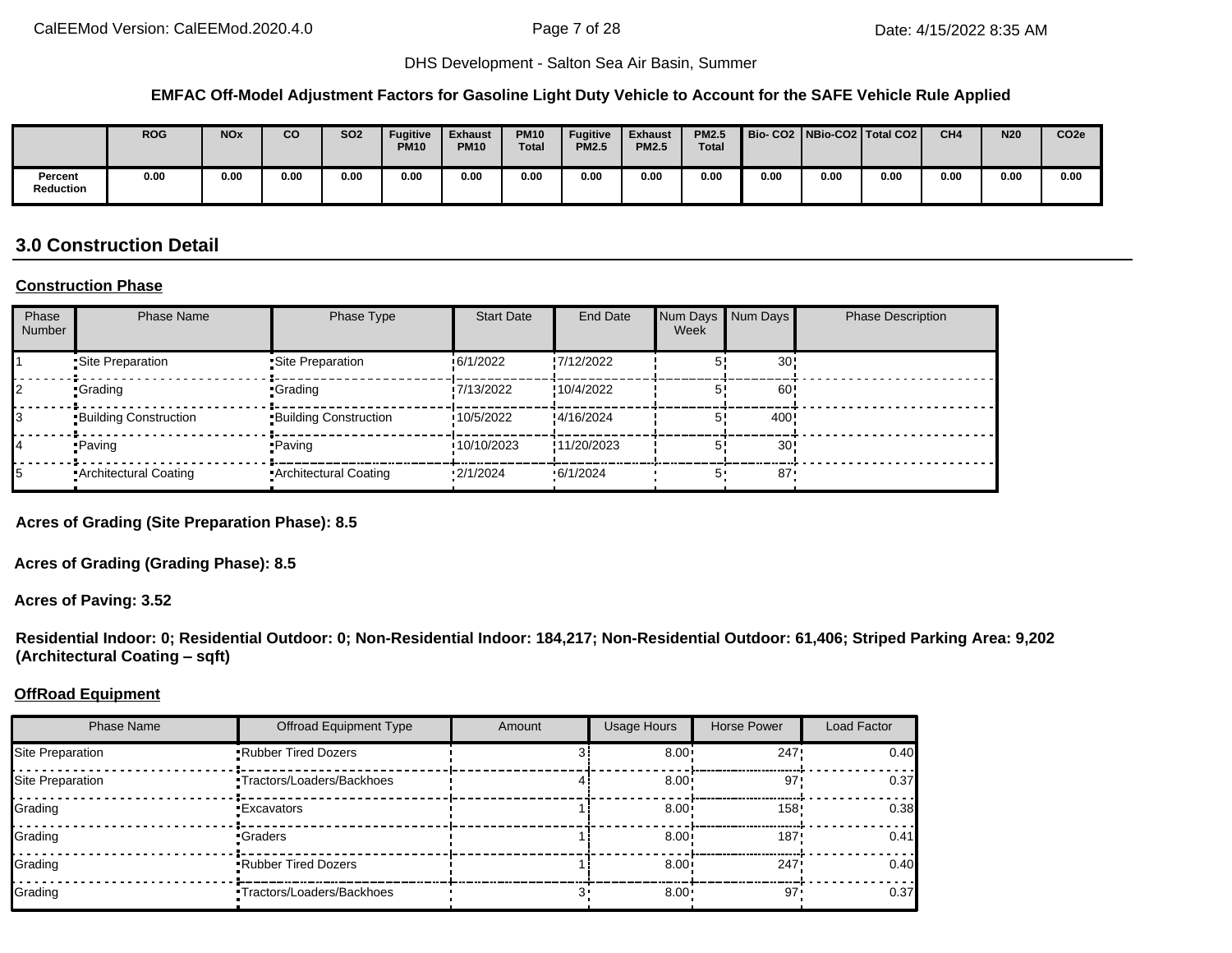## **EMFAC Off-Model Adjustment Factors for Gasoline Light Duty Vehicle to Account for the SAFE Vehicle Rule Applied**

| <b>Building Construction</b> | •Cranes                    | $7.00 \cdot$ | $231 -$          | 0.29 |
|------------------------------|----------------------------|--------------|------------------|------|
| <b>Building Construction</b> | • Forklifts                | $8.00 \cdot$ | 89               | 0.20 |
| <b>Building Construction</b> | <b>Generator Sets</b>      | $8.00 \cdot$ | 84 <sup>1</sup>  | 0.74 |
| <b>Building Construction</b> | •Tractors/Loaders/Backhoes | $7.00 \cdot$ | 97               | 0.37 |
| <b>Building Construction</b> | · Welders                  | $8.00 \div$  | 46               | 0.45 |
| Paving                       | • Pavers                   | $8.00 \cdot$ | 130 <sup>1</sup> | 0.42 |
| Paving                       | Paving Equipment           | $8.00 \cdot$ | 132'             | 0.36 |
| Paving                       | • Rollers                  | $8.00 \cdot$ | 80 <sup>1</sup>  | 0.38 |
| <b>Architectural Coating</b> | Air Compressors            | $6.00 \cdot$ | 78.              | 0.48 |

## **Trips and VMT**

| <b>Phase Name</b>            | <b>Offroad Equipment</b><br>Count | <b>Worker Trip</b><br><b>Number</b> | Vendor Trip<br><b>Number</b> | <b>Hauling Trip</b><br><b>Number</b> | <b>Worker Trip</b><br>Length | Vendor Trip<br>Length | <b>Hauling Trip</b><br>Length | <b>Worker Vehicle</b><br>Class | Vendor         | Hauling<br>Vehicle Class Vehicle Class |
|------------------------------|-----------------------------------|-------------------------------------|------------------------------|--------------------------------------|------------------------------|-----------------------|-------------------------------|--------------------------------|----------------|----------------------------------------|
| Site Preparation             |                                   | $18.00 \cdot$                       | 0.00!                        | $0.00 -$                             | 11.00i                       | 5.40!                 |                               | $20.00 \cdot LD$ Mix           | <b>HDT Mix</b> | !HHDT                                  |
| Grading                      |                                   | 15.00                               | 0.00!                        | 809.00                               | 11.00i                       | 5.40                  |                               | $20.00 \cdot LD$ Mix           | <b>HDT Mix</b> | !HHDT                                  |
| <b>Building Construction</b> |                                   | $116.00 \cdot$                      | 45.00                        | $0.00 -$                             | 11.00i                       | 5.40                  |                               | 20.00 LD Mix                   | <b>HDT Mix</b> | !HHDT                                  |
| Paving                       |                                   | $15.00 \cdot$                       | 0.00!                        | $0.00 \cdot$                         | 11.00i                       | 5.40:                 |                               | $20.00 \cdot LD$ Mix           | <b>HDT Mix</b> | !HHDT                                  |
| Architectural Coating        |                                   | 23.00                               | 0.00                         | $0.00 \cdot$                         | $11.00 \cdot$                | 5.40                  |                               | 20.00 LD Mix                   | <b>HDT Mix</b> | <b>HHDT</b>                            |

## **3.1 Mitigation Measures Construction**

Water Exposed Area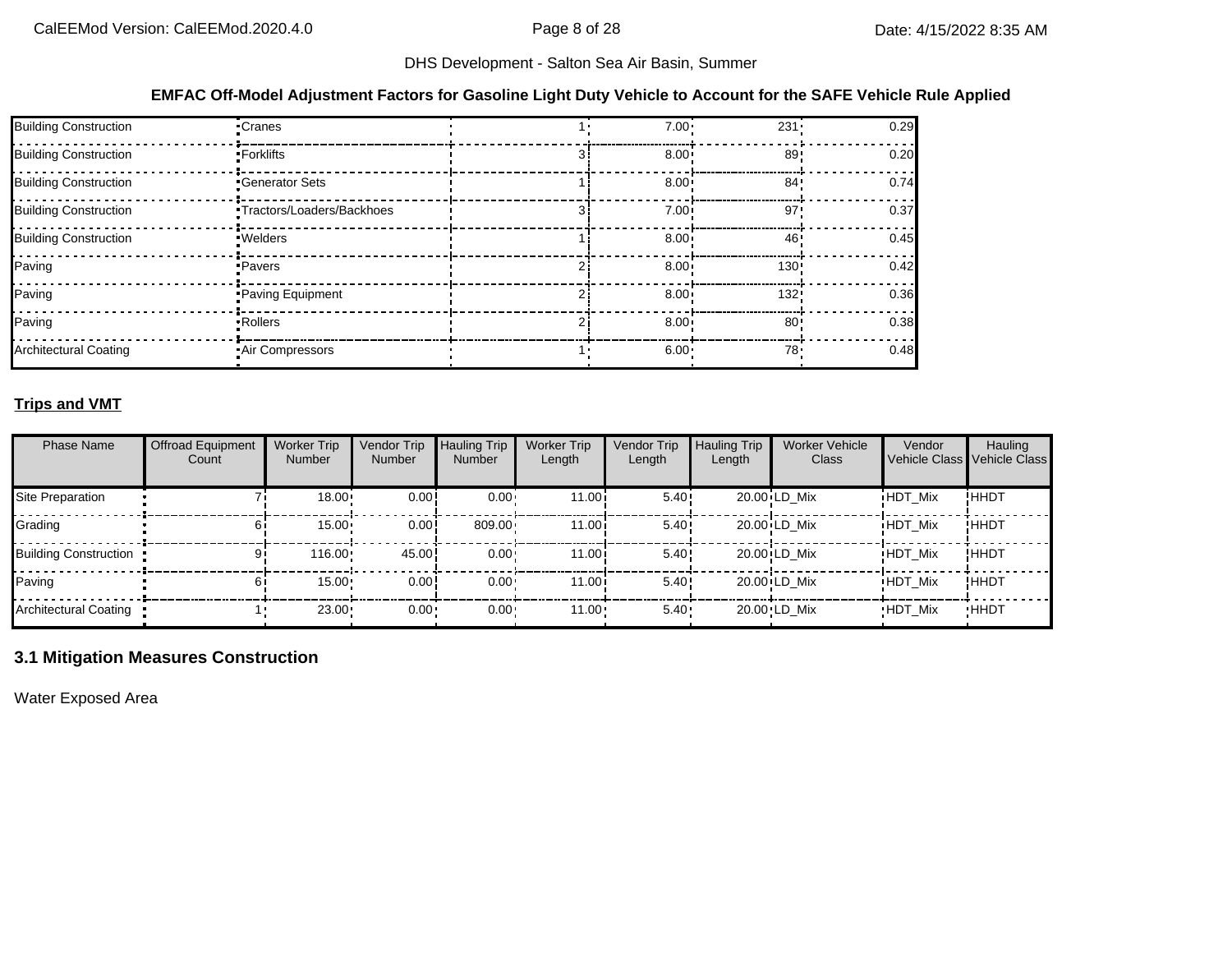## **EMFAC Off-Model Adjustment Factors for Gasoline Light Duty Vehicle to Account for the SAFE Vehicle Rule Applied**

## **3.2 Site Preparation - 2022**

## **Unmitigated Construction On-Site**

|                      | <b>ROG</b> | <b>NO<sub>x</sub></b> | CO              | SO <sub>2</sub> | Fugitive<br><b>PM10</b> | Exhaust<br><b>PM10</b> | <b>PM10</b><br>Total | Fugitive<br>PM2.5 | Exhaust<br><b>PM2.5</b> | <b>PM2.5</b><br>Total |           | Bio- CO2   NBio- CO2   Total CO2 | CH <sub>4</sub> | <b>N2O</b> | CO <sub>2e</sub> |
|----------------------|------------|-----------------------|-----------------|-----------------|-------------------------|------------------------|----------------------|-------------------|-------------------------|-----------------------|-----------|----------------------------------|-----------------|------------|------------------|
| Category             |            |                       |                 |                 |                         | lb/day                 |                      |                   |                         |                       |           | lb/day                           |                 |            |                  |
| <b>Fugitive Dust</b> |            |                       |                 |                 | 18.3667                 | 0.0000                 | 18.3667              | 9.9631            | 0.0000                  | 9.9631                |           | 0.0000                           |                 |            | 0.0000           |
| Off-Road             | 3.1701     |                       | 33.0835 19.6978 | 0.0380          |                         | 1.6126                 | 1.6126               |                   | 1.4836                  | 1.4836                |           | $3,686.061$ 3,686.061            | 1.1922          |            | $-3,715.865$     |
| <b>Total</b>         | 3.1701     | 33.0835               | 19.6978         | 0.0380          | 18.3667                 | 1.6126                 | 19.9793              | 9.9631            | 1.4836                  | 11.4467               | 3,686.061 | 3,686.061                        | 1.1922          |            | 3,715.865        |

|              | <b>ROG</b> | <b>NO<sub>x</sub></b> | CO     | SO <sub>2</sub> | Fugitive<br><b>PM10</b> | Exhaust<br><b>PM10</b> | <b>PM10</b><br>Total | Fugitive<br>PM2.5 | Exhaust<br>PM2.5 | PM2.5<br>Total |          | Bio- CO2   NBio- CO2   Total CO2 | CH <sub>4</sub> | <b>N2O</b>      | CO <sub>2e</sub> |
|--------------|------------|-----------------------|--------|-----------------|-------------------------|------------------------|----------------------|-------------------|------------------|----------------|----------|----------------------------------|-----------------|-----------------|------------------|
| Category     |            |                       |        |                 |                         | lb/day                 |                      |                   |                  |                |          | lb/day                           |                 |                 |                  |
| Hauling      | 0.0000     | 0.0000                | 0.0000 | 0.0000          | 0.0000                  | 0.0000                 | 0.0000               | 0.0000            | 0.0000           | 0.0000         | 0.0000   | 0.0000                           | 0.0000          | 0.0000          | 0.0000           |
| Vendor       | 0.0000     | 0.0000                | 0.0000 | 0.0000          | 0.0000                  | 0.0000                 | 0.0000               | 0.0000            | 0.0000           | 0.0000         | 0.0000   | 0.0000                           | 0.0000          | 0.0000          | 0.0000           |
| Worker       | 0.0851     | 0.0459                | 0.7027 | -.4400e<br>003  | 0.1506                  | 8.0000e-<br>004        | 0.1514               | 0.0400            | 7.3000e-<br>004  | 0.0407         | 146.5861 | 146.5861                         | 4.5100e-<br>003 | 4.2200e-<br>003 | 147.9553         |
| <b>Total</b> | 0.0851     | 0.0459                | 0.7027 | 1.4400e-<br>003 | 0.1506                  | 8.0000e-<br>004        | 0.1514               | 0.0400            | 7.3000e-<br>004  | 0.0407         | 146.5861 | 146.5861                         | 4.5100e-<br>003 | 4.2200e-<br>003 | 147.9553         |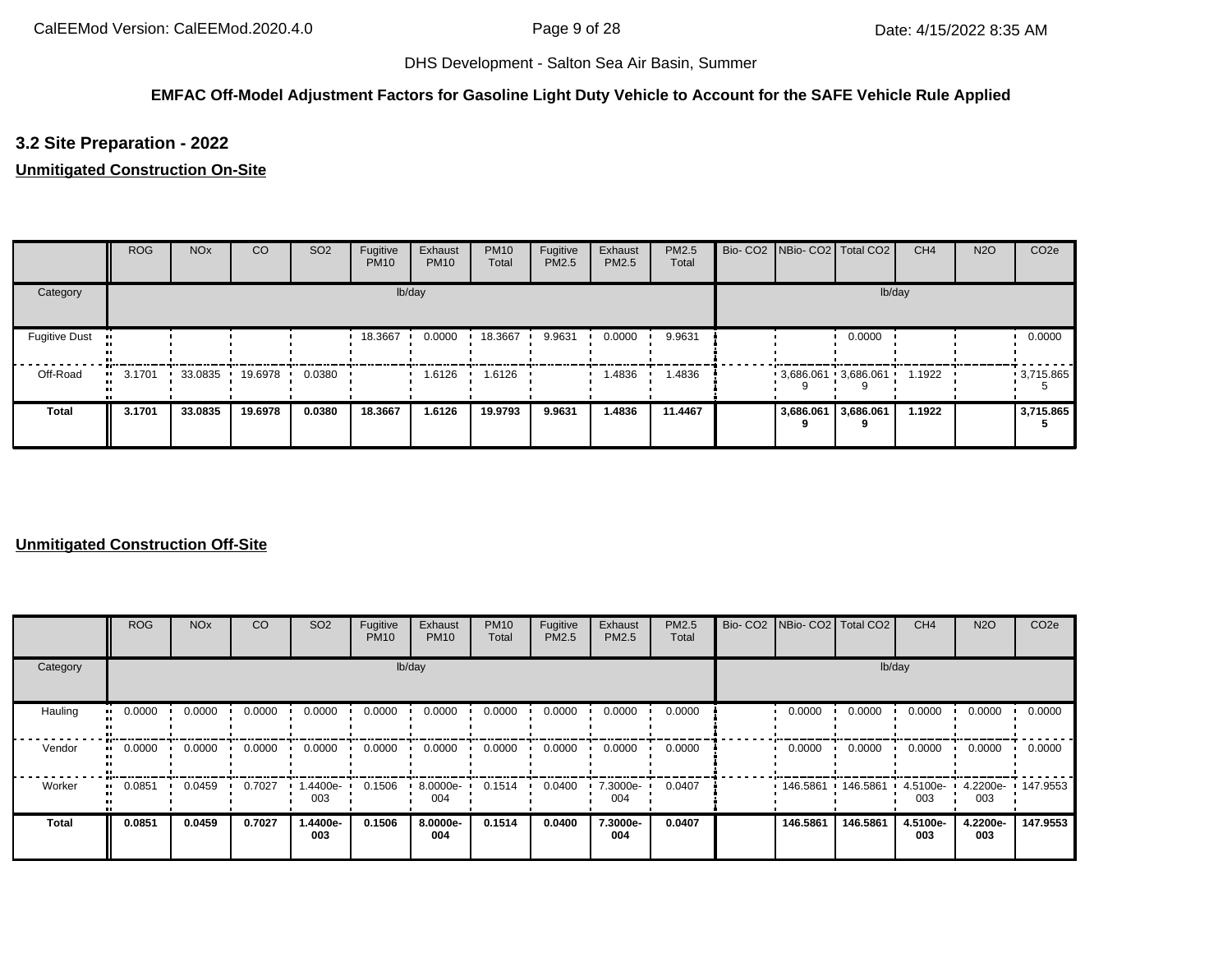## **EMFAC Off-Model Adjustment Factors for Gasoline Light Duty Vehicle to Account for the SAFE Vehicle Rule Applied**

**3.2 Site Preparation - 2022**

## **Mitigated Construction On-Site**

|                      | <b>ROG</b> | <b>NO<sub>x</sub></b> | CO      | SO <sub>2</sub> | Fugitive<br><b>PM10</b> | Exhaust<br><b>PM10</b> | <b>PM10</b><br>Total | Fugitive<br>PM2.5 | Exhaust<br>PM2.5 | PM2.5<br>Total |        | Bio- CO2   NBio- CO2   Total CO2 |        | CH <sub>4</sub> | <b>N2O</b> | CO <sub>2e</sub> |
|----------------------|------------|-----------------------|---------|-----------------|-------------------------|------------------------|----------------------|-------------------|------------------|----------------|--------|----------------------------------|--------|-----------------|------------|------------------|
| Category             |            |                       |         |                 |                         | lb/day                 |                      |                   |                  |                |        |                                  |        | lb/day          |            |                  |
| <b>Fugitive Dust</b> |            |                       |         |                 | 8.2650                  | 0.0000                 | 8.2650               | 4.4834            | 0.0000           | 4.4834         |        |                                  | 0.0000 |                 |            | 0.0000           |
| Off-Road             | 3.1701     | 33.0835               | 19.6978 | 0.0380          |                         | 1.6126                 | 1.6126               |                   | 1.4836           | 1.4836         | 0.0000 | $3,686.061$ $3,686.061$          |        | 1.1922          |            | $-3,715.865$     |
| <b>Total</b>         | 3.1701     | 33.0835               | 19.6978 | 0.0380          | 8.2650                  | 1.6126                 | 9.8776               | 4.4834            | 1.4836           | 5.9670         | 0.0000 | 3,686.061 3,686.061              |        | 1.1922          |            | 3,715.865        |

|              | <b>ROG</b> | <b>NO<sub>x</sub></b> | CO     | SO <sub>2</sub> | Fugitive<br><b>PM10</b> | Exhaust<br><b>PM10</b> | <b>PM10</b><br>Total | Fugitive<br>PM2.5 | Exhaust<br>PM2.5 | PM2.5<br>Total | Bio- CO2   NBio- CO2   Total CO2 |          | CH <sub>4</sub> | <b>N2O</b>      | CO <sub>2e</sub> |
|--------------|------------|-----------------------|--------|-----------------|-------------------------|------------------------|----------------------|-------------------|------------------|----------------|----------------------------------|----------|-----------------|-----------------|------------------|
| Category     |            |                       |        |                 |                         | lb/day                 |                      |                   |                  |                |                                  | lb/day   |                 |                 |                  |
| Hauling      | 0.0000     | 0.0000                | 0.0000 | 0.0000          | 0.0000                  | 0.0000                 | 0.0000               | 0.0000            | 0.0000           | 0.0000         | 0.0000                           | 0.0000   | 0.0000          | 0.0000          | 0.0000           |
| Vendor       | 0.0000     | 0.0000                | 0.0000 | 0.0000          | 0.0000                  | 0.0000                 | 0.0000               | 0.0000            | 0.0000           | 0.0000         | 0.0000                           | 0.0000   | 0.0000          | 0.0000          | 0.0000           |
| Worker       | 0.0851     | 0.0459                | 0.7027 | -.4400e<br>003  | 0.1506                  | 8.0000e-<br>004        | 0.1514               | 0.0400            | 7.3000e-<br>004  | 0.0407         | 146.5861                         | 146.5861 | 4.5100e-<br>003 | 4.2200e-<br>003 | 147.9553         |
| <b>Total</b> | 0.0851     | 0.0459                | 0.7027 | 1.4400e-<br>003 | 0.1506                  | 8.0000e-<br>004        | 0.1514               | 0.0400            | 7.3000e-<br>004  | 0.0407         | 146.5861                         | 146.5861 | 4.5100e-<br>003 | 4.2200e-<br>003 | 147.9553         |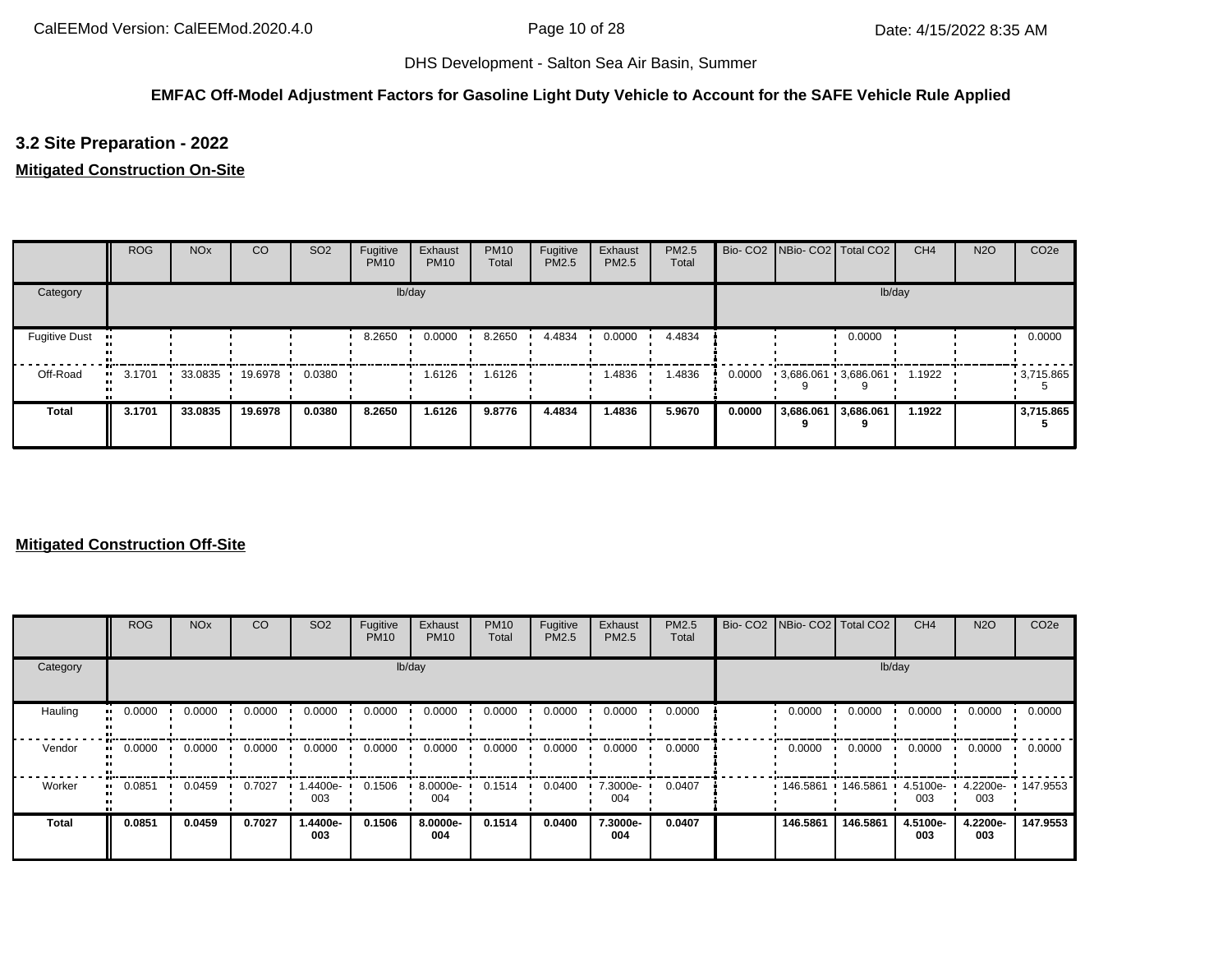## **EMFAC Off-Model Adjustment Factors for Gasoline Light Duty Vehicle to Account for the SAFE Vehicle Rule Applied**

**3.3 Grading - 2022**

**Unmitigated Construction On-Site**

|                      | <b>ROG</b> | <b>NO<sub>x</sub></b> | CO      | SO <sub>2</sub> | Fugitive<br><b>PM10</b> | Exhaust<br><b>PM10</b> | <b>PM10</b><br>Total | Fugitive<br>PM2.5 | Exhaust<br>PM2.5 | PM2.5<br>Total | Bio- CO2   NBio- CO2   Total CO2 |                     | CH <sub>4</sub> | <b>N2O</b> | CO <sub>2e</sub>  |
|----------------------|------------|-----------------------|---------|-----------------|-------------------------|------------------------|----------------------|-------------------|------------------|----------------|----------------------------------|---------------------|-----------------|------------|-------------------|
| Category             |            |                       |         |                 |                         | lb/day                 |                      |                   |                  |                |                                  | lb/day              |                 |            |                   |
| <b>Fugitive Dust</b> |            |                       |         |                 | 6.1938                  | 0.0000                 | 6.1938               | 3.3297            | 0.0000           | 3.3297         |                                  | 0.0000              |                 |            | 0.0000            |
| Off-Road             | .9486      | 20.8551               | 15.2727 | 0.0297          |                         | 0.9409                 | 0.9409               |                   | 0.8656           | 0.8656         | $-2,872.046$ $-2,872.046$        |                     | 0.9289          |            | $\cdot$ 2,895.268 |
| <b>Total</b>         | 1.9486     | 20.8551               | 15.2727 | 0.0297          | 6.1938                  | 0.9409                 | 7.1347               | 3.3297            | 0.8656           | 4.1953         |                                  | 2,872.046 2,872.046 | 0.9289          |            | 2,895.268         |

|              | <b>ROG</b>            | <b>NO<sub>x</sub></b> | CO     | SO <sub>2</sub> | Fugitive<br><b>PM10</b> | Exhaust<br><b>PM10</b> | <b>PM10</b><br>Total | Fugitive<br>PM2.5 | Exhaust<br>PM2.5 | PM2.5<br>Total |          | Bio- CO2 NBio- CO2 Total CO2 | CH <sub>4</sub> | <b>N2O</b>      | CO <sub>2e</sub> |
|--------------|-----------------------|-----------------------|--------|-----------------|-------------------------|------------------------|----------------------|-------------------|------------------|----------------|----------|------------------------------|-----------------|-----------------|------------------|
| Category     |                       |                       |        |                 |                         | lb/day                 |                      |                   |                  |                |          | lb/day                       |                 |                 |                  |
| Hauling      | 0.0421<br>            | 1.6092                | 0.4070 | 7.6200e-<br>003 | 0.2365                  | 0.0191                 | 0.2555               | 0.0649            | 0.0182           | 0.0831         |          | $809.4931 + 809.4931$        | 5.6400e-<br>003 | 0.1273          | 847.5814         |
| Vendor       | $\blacksquare$ 0.0000 | 0.0000                | 0.0000 | 0.0000          | 0.0000                  | 0.0000                 | 0.0000               | 0.0000            | 0.0000           | 0.0000         | 0.0000   | 0.0000                       | 0.0000          | 0.0000          | 0.0000           |
| Worker       | 0.0709<br>            | 0.0382                | 0.5856 | -2000e.<br>003  | 0.1255                  | 6.6000e-<br>004        | 0.1262               | 0.0333            | 6.1000e-<br>004  | 0.0339         | 122.1551 | 122.1551                     | 3.7600e-<br>003 | 3.5100e-<br>003 | 123.2961         |
| <b>Total</b> | 0.1131                | 1.6474                | 0.9926 | 8.8200e-<br>003 | 0.3620                  | 0.0197                 | 0.3817               | 0.0982            | 0.0188           | 0.1170         | 931.6482 | 931.6482                     | 9.4000e-<br>003 | 0.1309          | 970.8776         |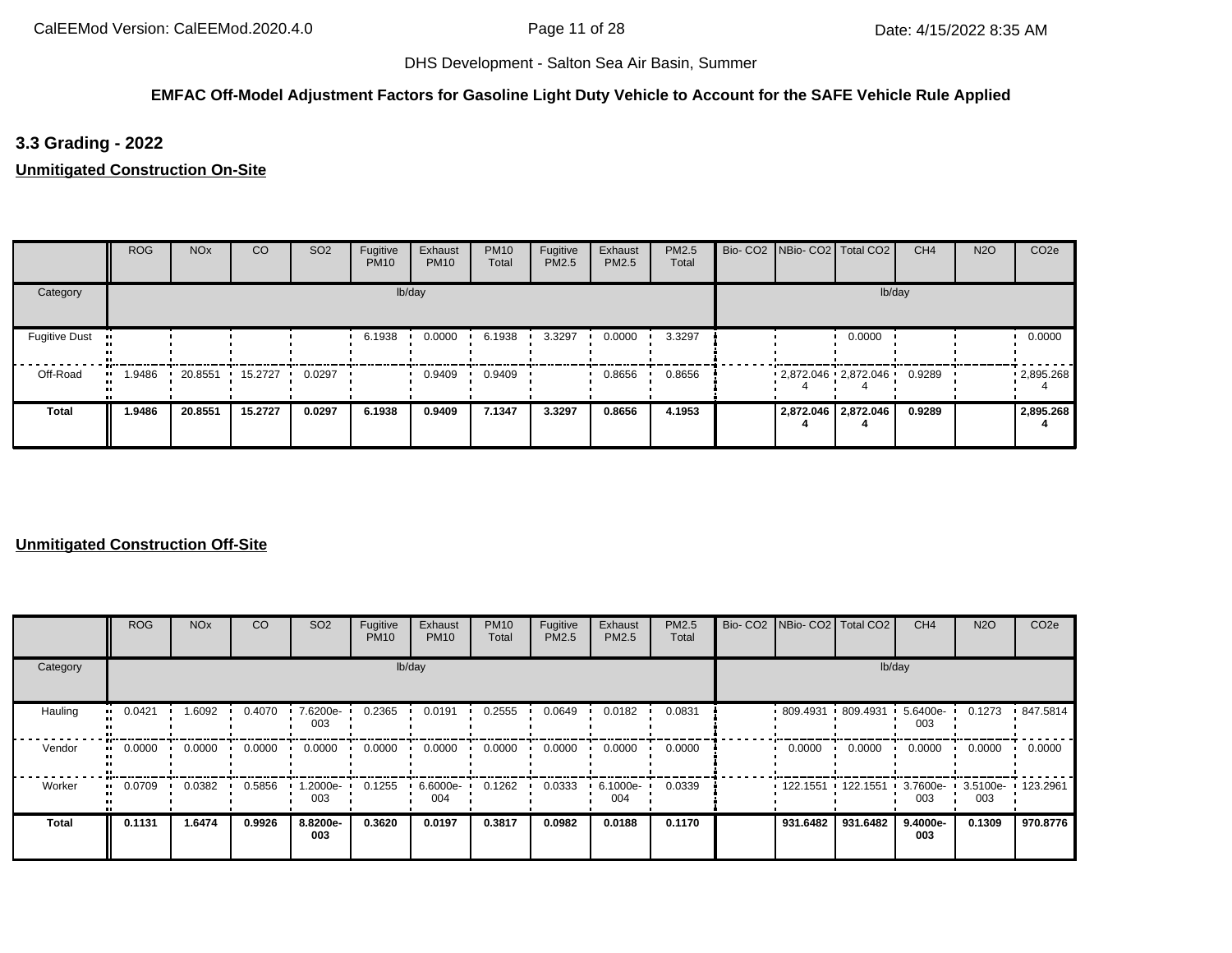## **EMFAC Off-Model Adjustment Factors for Gasoline Light Duty Vehicle to Account for the SAFE Vehicle Rule Applied**

**3.3 Grading - 2022**

**Mitigated Construction On-Site**

|                      | <b>ROG</b> | <b>NO<sub>x</sub></b> | CO      | SO <sub>2</sub> | Fugitive<br><b>PM10</b> | Exhaust<br><b>PM10</b> | <b>PM10</b><br>Total | Fugitive<br>PM2.5 | Exhaust<br>PM2.5 | PM2.5<br>Total |        | Bio- CO2 NBio- CO2 Total CO2 |                     | CH <sub>4</sub> | <b>N2O</b> | CO <sub>2e</sub> |
|----------------------|------------|-----------------------|---------|-----------------|-------------------------|------------------------|----------------------|-------------------|------------------|----------------|--------|------------------------------|---------------------|-----------------|------------|------------------|
| Category             |            |                       |         |                 |                         | lb/day                 |                      |                   |                  |                |        |                              | lb/day              |                 |            |                  |
| <b>Fugitive Dust</b> |            |                       |         |                 | 2.7872                  | 0.0000                 | 2.7872               | 1.4984            | 0.0000           | 1.4984         |        |                              | 0.0000              |                 |            | 0.0000           |
| Off-Road             | .9486      | 20.8551               | 15.2727 | 0.0297          |                         | 0.9409                 | 0.9409               |                   | 0.8656           | 0.8656         | 0.0000 | 2,872.046 2,872.046          |                     | 0.9289          |            | .2895.268        |
| <b>Total</b>         | 1.9486     | 20.8551               | 15.2727 | 0.0297          | 2.7872                  | 0.9409                 | 3.7281               | 1.4984            | 0.8656           | 2.3640         | 0.0000 |                              | 2,872.046 2,872.046 | 0.9289          |            | 2,895.268        |

|              | <b>ROG</b>    | <b>NO<sub>x</sub></b> | CO     | SO <sub>2</sub> | Fugitive<br><b>PM10</b> | Exhaust<br><b>PM10</b> | <b>PM10</b><br>Total | Fugitive<br><b>PM2.5</b> | Exhaust<br><b>PM2.5</b> | PM2.5<br>Total | Bio- CO2   NBio- CO2   Total CO2 |          | CH <sub>4</sub> | <b>N2O</b>      | CO <sub>2e</sub> |
|--------------|---------------|-----------------------|--------|-----------------|-------------------------|------------------------|----------------------|--------------------------|-------------------------|----------------|----------------------------------|----------|-----------------|-----------------|------------------|
| Category     |               |                       |        |                 |                         | lb/day                 |                      |                          |                         |                |                                  | lb/day   |                 |                 |                  |
| Hauling      | 0.0421<br>    | 1.6092                | 0.4070 | 7.6200e-<br>003 | 0.2365                  | 0.0191                 | 0.2555               | 0.0649                   | 0.0182                  | 0.0831         | $809.4931$ 809.4931              |          | 5.6400e-<br>003 | 0.1273          | .847.5814        |
| Vendor       | 0.0000<br>. . | 0.0000                | 0.0000 | 0.0000          | 0.0000                  | 0.0000                 | 0.0000               | 0.0000                   | 0.0000                  | 0.0000         | 0.0000                           | 0.0000   | 0.0000          | 0.0000          | 0.0000           |
| Worker       | 0.0709<br>    | 0.0382                | 0.5856 | -2000e.<br>003  | 0.1255                  | 6.6000e-<br>004        | 0.1262               | 0.0333                   | 6.1000e-<br>004         | 0.0339         | 122.1551                         | 122.1551 | 3.7600e-<br>003 | 3.5100e-<br>003 | 123.2961         |
| <b>Total</b> | 0.1131        | 1.6474                | 0.9926 | 8.8200e-<br>003 | 0.3620                  | 0.0197                 | 0.3817               | 0.0982                   | 0.0188                  | 0.1170         | 931.6482                         | 931.6482 | 9.4000e-<br>003 | 0.1309          | 970.8776         |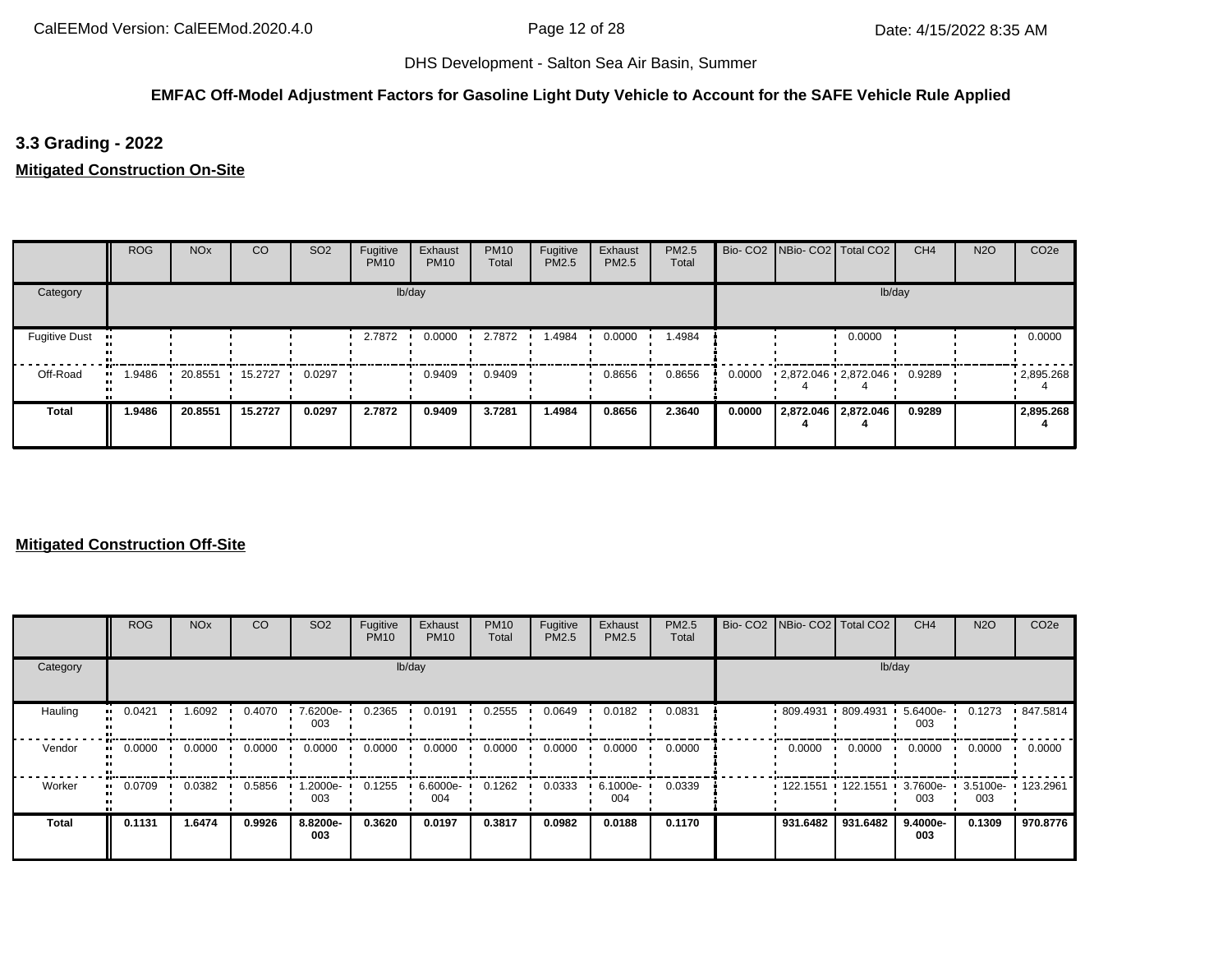## **EMFAC Off-Model Adjustment Factors for Gasoline Light Duty Vehicle to Account for the SAFE Vehicle Rule Applied**

# **3.4 Building Construction - 2022**

## **Unmitigated Construction On-Site**

|              | <b>ROG</b>          | <b>NO<sub>x</sub></b> | CO      | SO <sub>2</sub> | Fugitive<br><b>PM10</b> | Exhaust<br><b>PM10</b> | <b>PM10</b><br>Total | Fugitive<br>PM2.5 | Exhaust<br><b>PM2.5</b> | <b>PM2.5</b><br>Total |   | Bio- CO2   NBio- CO2   Total CO2 | CH <sub>4</sub> | <b>N2O</b> | CO <sub>2e</sub> |
|--------------|---------------------|-----------------------|---------|-----------------|-------------------------|------------------------|----------------------|-------------------|-------------------------|-----------------------|---|----------------------------------|-----------------|------------|------------------|
| Category     |                     |                       |         |                 |                         | lb/day                 |                      |                   |                         |                       |   | lb/day                           |                 |            |                  |
| Off-Road     | .7062<br><b>ALC</b> | 15.6156               | 16.3634 | 0.0269          |                         | 0.8090                 | 0.8090               |                   | 0.7612                  | 0.7612                |   | $-2,554.333 - 2,554.333$         | 0.6120          |            | $-2,569.632$     |
| <b>Total</b> | 1.7062              | 15.6156               | 16.3634 | 0.0269          |                         | 0.8090                 | 0.8090               |                   | 0.7612                  | 0.7612                | O | 2,554.333 2,554.333<br>6         | 0.6120          |            | 2,569.632        |

|                     | <b>ROG</b>          | <b>NO<sub>x</sub></b> | CO     | SO <sub>2</sub> | Fugitive<br><b>PM10</b> | Exhaust<br><b>PM10</b> | <b>PM10</b><br>Total | Fugitive<br>PM2.5 | Exhaust<br>PM2.5 | PM2.5<br>Total | Bio- CO2 NBio- CO2 Total CO2 |           | CH <sub>4</sub> | <b>N2O</b> | CO <sub>2e</sub> |
|---------------------|---------------------|-----------------------|--------|-----------------|-------------------------|------------------------|----------------------|-------------------|------------------|----------------|------------------------------|-----------|-----------------|------------|------------------|
| Category            |                     |                       |        |                 |                         | lb/day                 |                      |                   |                  |                |                              | lb/day    |                 |            |                  |
| Hauling             | 0.0000<br>ш.        | 0.0000                | 0.0000 | 0.0000          | 0.0000                  | 0.0000                 | 0.0000               | 0.0000            | 0.0000           | 0.0000         | 0.0000                       | 0.0000    | 0.0000          | 0.0000     | 0.0000           |
| Vendor              | 0.0808<br>$\bullet$ | 1.5773                | 0.7840 | 6.8400e-<br>003 | 0.2261                  | 0.0196                 | 0.2456               | 0.0651            | 0.0187           | 0.0838         | 721.0162 721.0162            |           | 6.0400e-<br>003 | 0.1017     | .751.4792        |
| Worker<br>$\bullet$ | 0.5486              | 0.2955                | 4.5287 | 9.2900e-<br>003 | 0.9705                  | 5.1300e-<br>003        | 0.9757               | 0.2574            | 4.7300e-<br>003  | 0.2622         | 944.6657 944.6657            |           | 0.0290          | 0.0272     | 953.4900         |
| <b>Total</b>        | 0.6294              | 1.8728                | 5.3126 | 0.0161          | 1.1966                  | 0.0247                 | 1.2213               | 0.3226            | 0.0234           | 0.3460         | 1,665.681                    | 1,665.681 | 0.0351          | 0.1289     | 1,704.969        |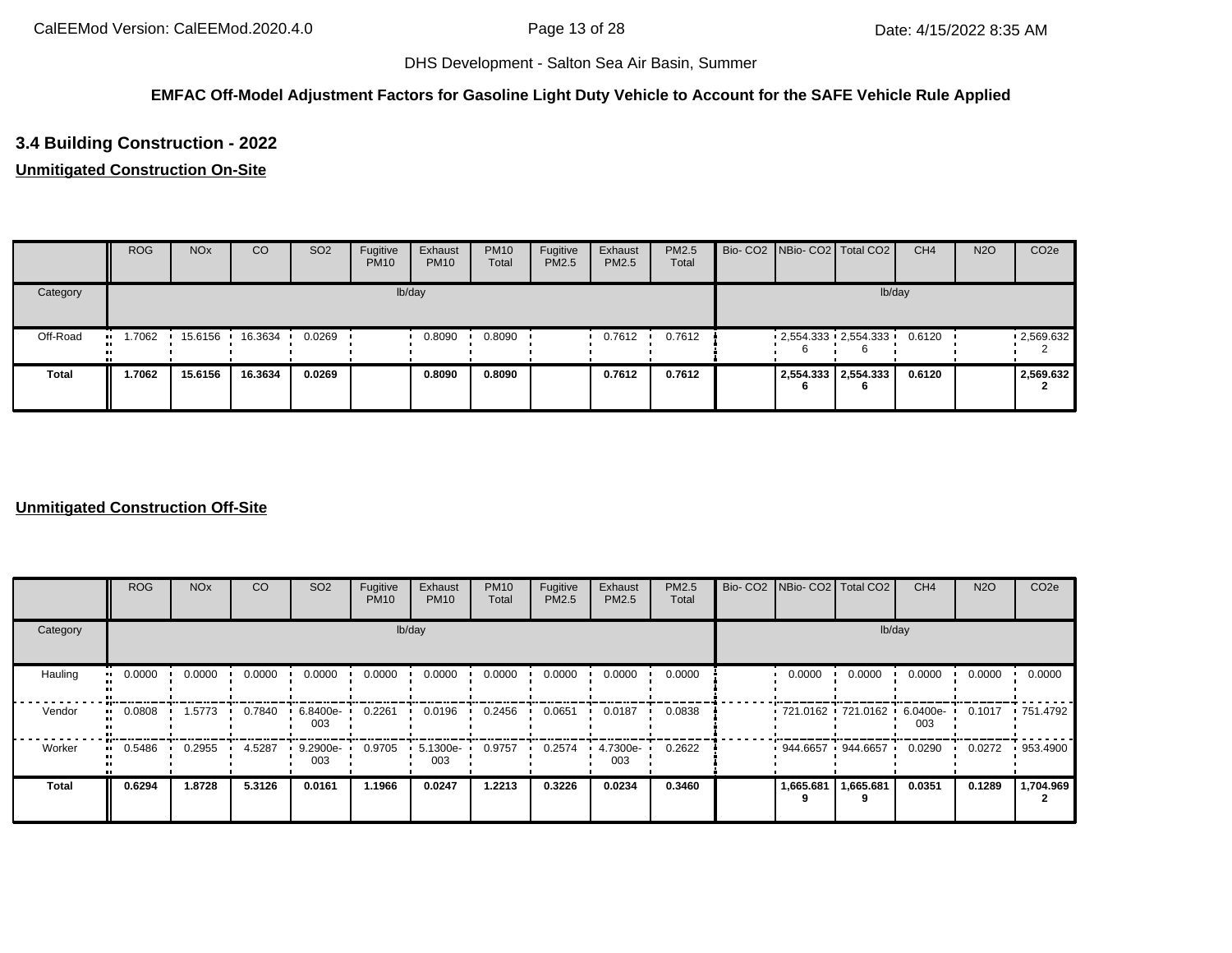## **EMFAC Off-Model Adjustment Factors for Gasoline Light Duty Vehicle to Account for the SAFE Vehicle Rule Applied**

## **3.4 Building Construction - 2022**

## **Mitigated Construction On-Site**

|              | <b>ROG</b> | <b>NO<sub>x</sub></b> | CO      | SO <sub>2</sub> | Fugitive<br><b>PM10</b> | Exhaust<br><b>PM10</b> | <b>PM10</b><br>Total | Fugitive<br>PM2.5 | Exhaust<br><b>PM2.5</b> | <b>PM2.5</b><br>Total |        | Bio- CO2 NBio- CO2 Total CO2 | CH <sub>4</sub> | <b>N2O</b> | CO <sub>2e</sub> |
|--------------|------------|-----------------------|---------|-----------------|-------------------------|------------------------|----------------------|-------------------|-------------------------|-----------------------|--------|------------------------------|-----------------|------------|------------------|
| Category     |            |                       |         |                 |                         | lb/day                 |                      |                   |                         |                       |        | lb/day                       |                 |            |                  |
| Off-Road     | .7062      | 15.6156               | 16.3634 | 0.0269          |                         | 0.8090                 | 0.8090               |                   | 0.7612                  | 0.7612                | 0.0000 | 2,554.333 2,554.333          | 0.6120          |            | .2,569.632       |
| <b>Total</b> | 1.7062     | 15.6156               | 16.3634 | 0.0269          |                         | 0.8090                 | 0.8090               |                   | 0.7612                  | 0.7612                | 0.0000 | 2,554.333 2,554.333<br>6     | 0.6120          |            | 2,569.632        |

|                     | <b>ROG</b>          | <b>NO<sub>x</sub></b> | CO     | SO <sub>2</sub> | Fugitive<br><b>PM10</b> | Exhaust<br><b>PM10</b> | <b>PM10</b><br>Total | Fugitive<br>PM2.5 | Exhaust<br>PM2.5 | PM2.5<br>Total | Bio- CO2 NBio- CO2 Total CO2 |           | CH <sub>4</sub> | <b>N2O</b> | CO <sub>2e</sub> |
|---------------------|---------------------|-----------------------|--------|-----------------|-------------------------|------------------------|----------------------|-------------------|------------------|----------------|------------------------------|-----------|-----------------|------------|------------------|
| Category            |                     |                       |        |                 |                         | lb/day                 |                      |                   |                  |                |                              | lb/day    |                 |            |                  |
| Hauling             | 0.0000<br>$\bullet$ | 0.0000                | 0.0000 | 0.0000          | 0.0000                  | 0.0000                 | 0.0000               | 0.0000            | 0.0000           | 0.0000         | 0.0000                       | 0.0000    | 0.0000          | 0.0000     | 0.0000           |
| Vendor<br>$\bullet$ | 0.0808              | 1.5773                | 0.7840 | 6.8400e-<br>003 | 0.2261                  | 0.0196                 | 0.2456               | 0.0651            | 0.0187           | 0.0838         | $-721.0162 - 721.0162$       |           | 6.0400e-<br>003 | 0.1017     | .751.4792        |
| Worker<br>$\bullet$ | 0.5486              | 0.2955                | 4.5287 | 9.2900e-<br>003 | 0.9705                  | 5.1300e-<br>003        | 0.9757               | 0.2574            | 4.7300e-<br>003  | 0.2622         | 944.6657                     | 944.6657  | 0.0290          | 0.0272     | 953.4900         |
| <b>Total</b>        | 0.6294              | 1.8728                | 5.3126 | 0.0161          | 1.1966                  | 0.0247                 | 1.2213               | 0.3226            | 0.0234           | 0.3460         | 1,665.681                    | 1,665.681 | 0.0351          | 0.1289     | 1,704.969        |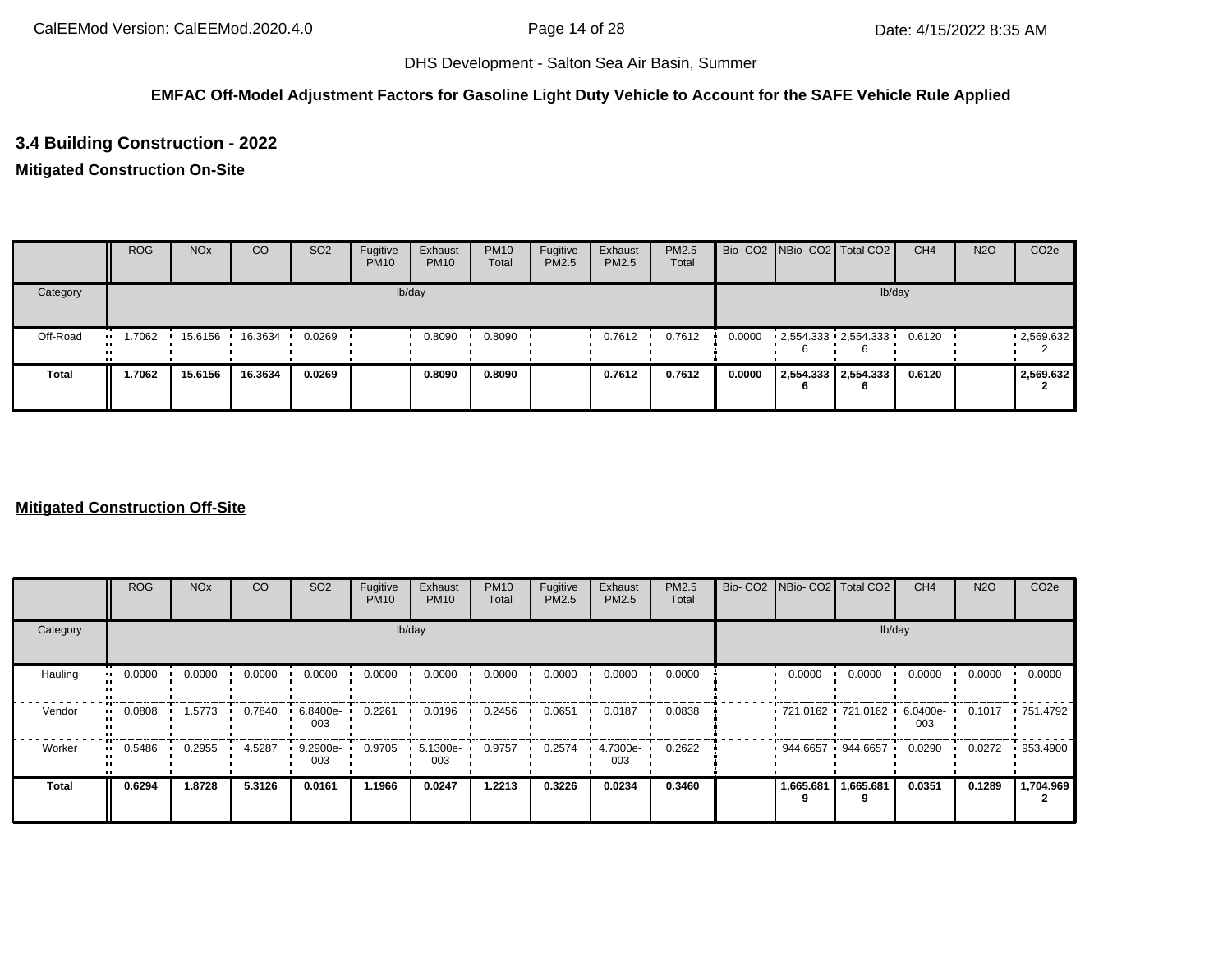## **EMFAC Off-Model Adjustment Factors for Gasoline Light Duty Vehicle to Account for the SAFE Vehicle Rule Applied**

# **3.4 Building Construction - 2023**

## **Unmitigated Construction On-Site**

|              | <b>ROG</b> | <b>NO<sub>x</sub></b> | CO      | SO <sub>2</sub> | Fugitive<br><b>PM10</b> | Exhaust<br><b>PM10</b> | <b>PM10</b><br>Total | Fugitive<br>PM2.5 | Exhaust<br><b>PM2.5</b> | <b>PM2.5</b><br>Total |  | Bio- CO2 NBio- CO2 Total CO2       | CH <sub>4</sub> | <b>N2O</b> | CO <sub>2e</sub>  |
|--------------|------------|-----------------------|---------|-----------------|-------------------------|------------------------|----------------------|-------------------|-------------------------|-----------------------|--|------------------------------------|-----------------|------------|-------------------|
| Category     |            |                       |         |                 |                         | lb/day                 |                      |                   |                         |                       |  | lb/day                             |                 |            |                   |
| Off-Road     | .5728      | 14.3849               | 16.2440 | 0.0269          |                         | 0.6997                 | 0.6997               |                   | 0.6584                  | 0.6584                |  | $2,555.209$ $2,555.209$            | 0.6079          |            | $\cdot$ 2,570.406 |
| <b>Total</b> | 1.5728     | 14.3849               | 16.2440 | 0.0269          |                         | 0.6997                 | 0.6997               |                   | 0.6584                  | 0.6584                |  | 2,555.209 2,555.209<br>$\mathbf o$ | 0.6079          |            | 2,570.406         |

|                           | <b>ROG</b> | <b>NO<sub>x</sub></b> | CO     | SO <sub>2</sub> | Fugitive<br><b>PM10</b> | Exhaust<br><b>PM10</b> | <b>PM10</b><br>Total | Fugitive<br>PM2.5 | Exhaust<br><b>PM2.5</b> | PM2.5<br>Total | Bio- CO2   NBio- CO2   Total CO2 |           | CH <sub>4</sub> | <b>N2O</b> | CO <sub>2e</sub> |
|---------------------------|------------|-----------------------|--------|-----------------|-------------------------|------------------------|----------------------|-------------------|-------------------------|----------------|----------------------------------|-----------|-----------------|------------|------------------|
| Category                  |            |                       |        |                 | lb/day                  |                        |                      |                   |                         |                |                                  | lb/day    |                 |            |                  |
| Hauling<br>$\blacksquare$ | 0.0000     | 0.0000                | 0.0000 | 0.0000          | 0.0000                  | 0.0000                 | 0.0000               | 0.0000            | 0.0000                  | 0.0000         | 0.0000                           | 0.0000    | 0.0000          | 0.0000     | 0.0000           |
| Vendor<br>$\bullet$       | 0.0666     | 1.3000                | 0.7487 | 6.6100e-<br>003 | 0.2261                  | 0.0101                 | 0.2361               | 0.0651            | 9.6400e-<br>003         | 0.0748         | $696.6628$ 696.6628              |           | 5.4100e-<br>003 | 0.0976     | .725.8841        |
| Worker<br>$\bullet$       | 0.5071     | 0.2612                | 4.1383 | 8.9800e-<br>003 | 0.9705                  | 4.8000e-<br>003        | 0.9753               | 0.2574            | 4.4200e-<br>003         | 0.2619         | $919.3378$ 919.3378              |           | 0.0260          | 0.0250     | 927.4462         |
| <b>Total</b>              | 0.5737     | 1.5612                | 4.8870 | 0.0156          | 1.1966                  | 0.0149                 | 1.2115               | 0.3226            | 0.0141                  | 0.3366         | 1,616.000                        | 1,616.000 | 0.0314          | 0.1226     | 1,653.330        |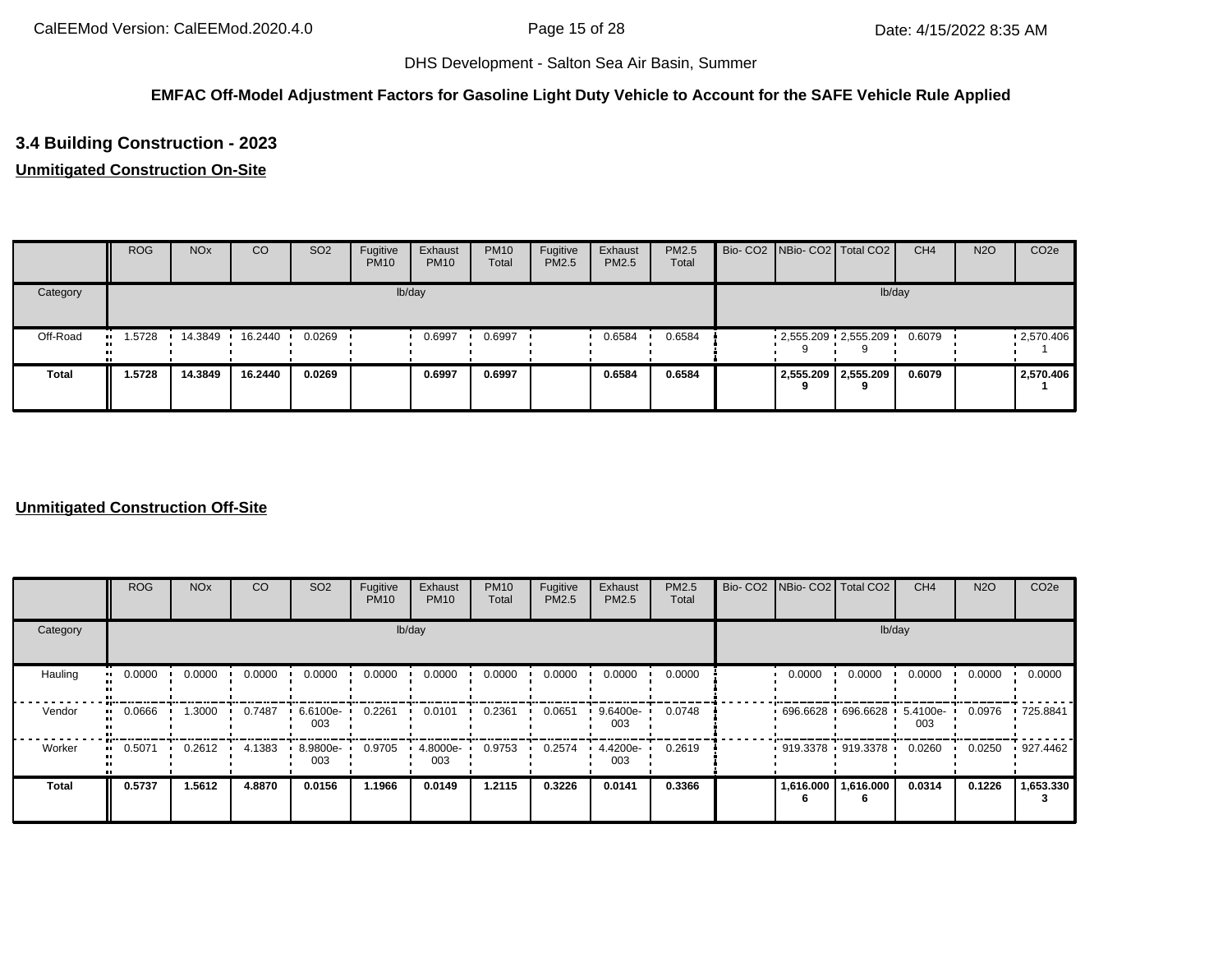## **EMFAC Off-Model Adjustment Factors for Gasoline Light Duty Vehicle to Account for the SAFE Vehicle Rule Applied**

# **3.4 Building Construction - 2023**

## **Mitigated Construction On-Site**

|              | <b>ROG</b> | <b>NO<sub>x</sub></b> | CO        | SO <sub>2</sub> | Fugitive<br><b>PM10</b> | Exhaust<br><b>PM10</b> | <b>PM10</b><br>Total | Fugitive<br>PM2.5 | Exhaust<br>PM2.5 | <b>PM2.5</b><br>Total |        |   | Bio- CO2   NBio- CO2   Total CO2 | CH <sub>4</sub> | <b>N2O</b> | CO <sub>2e</sub> |
|--------------|------------|-----------------------|-----------|-----------------|-------------------------|------------------------|----------------------|-------------------|------------------|-----------------------|--------|---|----------------------------------|-----------------|------------|------------------|
| Category     |            |                       |           |                 |                         | lb/day                 |                      |                   |                  |                       |        |   |                                  | lb/day          |            |                  |
| Off-Road     | 1.5728<br> | 14.3849               | 16.2440 · | 0.0269          |                         | 0.6997                 | 0.6997               |                   | 0.6584           | 0.6584                | 0.0000 |   | $2,555.209$ $2,555.209$          | 0.6079          |            | .2570.406        |
| <b>Total</b> | 1.5728     | 14.3849               | 16.2440   | 0.0269          |                         | 0.6997                 | 0.6997               |                   | 0.6584           | 0.6584                | 0.0000 | 9 | 2,555.209 2,555.209              | 0.6079          |            | 2,570.406        |

|                     | <b>ROG</b>          | <b>NO<sub>x</sub></b> | CO     | SO <sub>2</sub> | Fugitive<br><b>PM10</b> | Exhaust<br><b>PM10</b> | <b>PM10</b><br>Total | Fugitive<br>PM2.5 | Exhaust<br>PM2.5 | PM2.5<br>Total | Bio- CO2 NBio- CO2 Total CO2 |                     | CH <sub>4</sub> | <b>N2O</b> | CO <sub>2e</sub> |
|---------------------|---------------------|-----------------------|--------|-----------------|-------------------------|------------------------|----------------------|-------------------|------------------|----------------|------------------------------|---------------------|-----------------|------------|------------------|
| Category            |                     |                       |        |                 |                         | lb/day                 |                      |                   |                  |                |                              | lb/day              |                 |            |                  |
| Hauling             | 0.0000<br>$\bullet$ | 0.0000                | 0.0000 | 0.0000          | 0.0000                  | 0.0000                 | 0.0000               | 0.0000            | 0.0000           | 0.0000         | 0.0000                       | 0.0000              | 0.0000          | 0.0000     | 0.0000           |
| Vendor<br>$\bullet$ | 0.0666              | 1.3000                | 0.7487 | 6.6100e-<br>003 | 0.2261                  | 0.0101                 | 0.2361               | 0.0651            | 9.6400e-<br>003  | 0.0748         | $696.6628$ 696.6628          |                     | 5.4100e-<br>003 | 0.0976     | .725.8841        |
| Worker<br>$\bullet$ | 0.5071              | 0.2612                | 4.1383 | 8.9800e-<br>003 | 0.9705                  | 4.8000e-<br>003        | 0.9753               | 0.2574            | 4.4200e-<br>003  | 0.2619         | $919.3378$ 919.3378          |                     | 0.0260          | 0.0250     | 927.4462         |
| <b>Total</b>        | 0.5737              | 1.5612                | 4.8870 | 0.0156          | 1.1966                  | 0.0149                 | 1.2115               | 0.3226            | 0.0141           | 0.3366         |                              | 1,616.000 1,616.000 | 0.0314          | 0.1226     | 1,653.330        |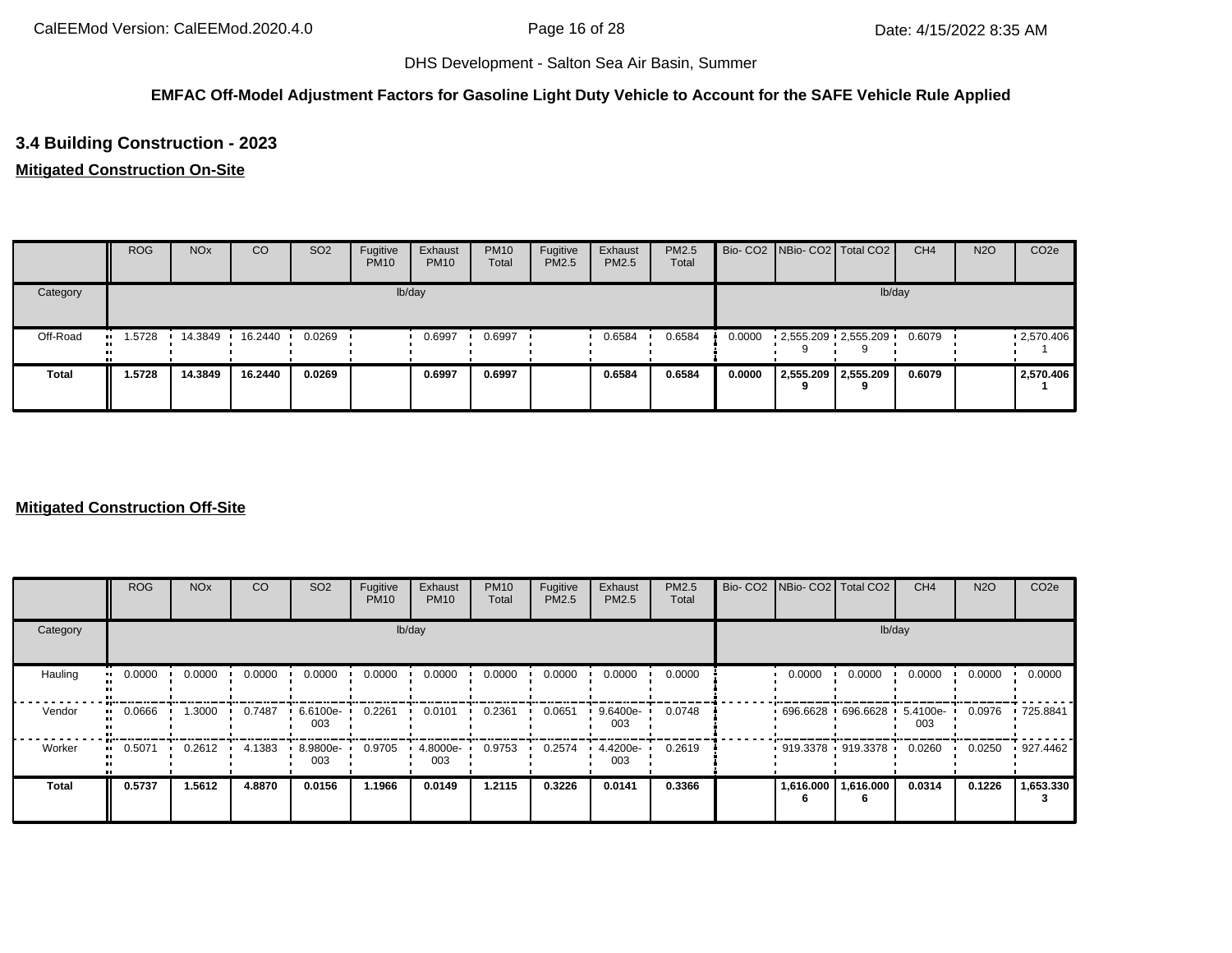## **EMFAC Off-Model Adjustment Factors for Gasoline Light Duty Vehicle to Account for the SAFE Vehicle Rule Applied**

# **3.4 Building Construction - 2024**

## **Unmitigated Construction On-Site**

|              | <b>ROG</b>    | <b>NO<sub>x</sub></b> | CO      | SO <sub>2</sub> | Fugitive<br><b>PM10</b> | Exhaust<br><b>PM10</b> | <b>PM10</b><br>Total | Fugitive<br>PM2.5 | Exhaust<br><b>PM2.5</b> | <b>PM2.5</b><br>Total |  | Bio- CO2 NBio- CO2 Total CO2       | CH <sub>4</sub> | <b>N2O</b> | CO <sub>2e</sub>  |
|--------------|---------------|-----------------------|---------|-----------------|-------------------------|------------------------|----------------------|-------------------|-------------------------|-----------------------|--|------------------------------------|-----------------|------------|-------------------|
| Category     |               |                       |         |                 |                         | lb/day                 |                      |                   |                         |                       |  | lb/day                             |                 |            |                   |
| Off-Road     | 1.4716<br>. . | 13.4438               | 16.1668 | 0.0270          |                         | 0.6133                 | 0.6133               |                   | 0.5769                  | 0.5769                |  | $2,555.698$ $2,555.698$            | 0.6044          |            | $\cdot$ 2,570.807 |
| <b>Total</b> | 1.4716        | 13,4438               | 16.1668 | 0.0270          |                         | 0.6133                 | 0.6133               |                   | 0.5769                  | 0.5769                |  | 2,555.698 2,555.698<br>$\mathbf o$ | 0.6044          |            | 2,570.807         |

|                          | <b>ROG</b> | <b>NO<sub>x</sub></b> | CO     | SO <sub>2</sub> | Fugitive<br><b>PM10</b> | Exhaust<br><b>PM10</b> | <b>PM10</b><br>Total | Fugitive<br>PM2.5 | Exhaust<br><b>PM2.5</b> | PM2.5<br>Total | Bio- CO2 NBio- CO2 Total CO2 |           | CH <sub>4</sub> | <b>N2O</b> | CO <sub>2e</sub> |
|--------------------------|------------|-----------------------|--------|-----------------|-------------------------|------------------------|----------------------|-------------------|-------------------------|----------------|------------------------------|-----------|-----------------|------------|------------------|
| Category                 |            |                       |        |                 |                         | lb/day                 |                      |                   |                         |                |                              | lb/day    |                 |            |                  |
| Hauling<br>ш.            | 0.0000     | 0.0000                | 0.0000 | 0.0000          | 0.0000                  | 0.0000                 | 0.0000               | 0.0000            | 0.0000                  | 0.0000         | 0.0000                       | 0.0000    | 0.0000          | 0.0000     | 0.0000           |
| Vendor<br>$\blacksquare$ | 0.0652     | 1.3042                | 0.7350 | 6.5200e-<br>003 | 0.2261                  | 9.9100e-<br>003        | 0.2360               | 0.0651            | 9.4800e-<br>003         | 0.0746         | $687.2419$ 687.2419          |           | 5.3700e-<br>003 | 0.0959     | .715.9586        |
| Worker<br>$\bullet$      | 0.4716     | 0.2331                | 3.8649 | 8.7300e-<br>003 | 0.9705                  | 4.6200e-<br>003        | 0.9752               | 0.2574            | 4.2600e-<br>003         | 0.2617         | 900.0961 900.0961            |           | 0.0236          | 0.0232     | .907.6101        |
| Total                    | 0.5368     | 1.5373                | 4.5999 | 0.0153          | 1.1966                  | 0.0145                 | 1.2111               | 0.3226            | 0.0137                  | 0.3363         | 1,587.338                    | 1,587.338 | 0.0290          | 0.1191     | 1,623.568        |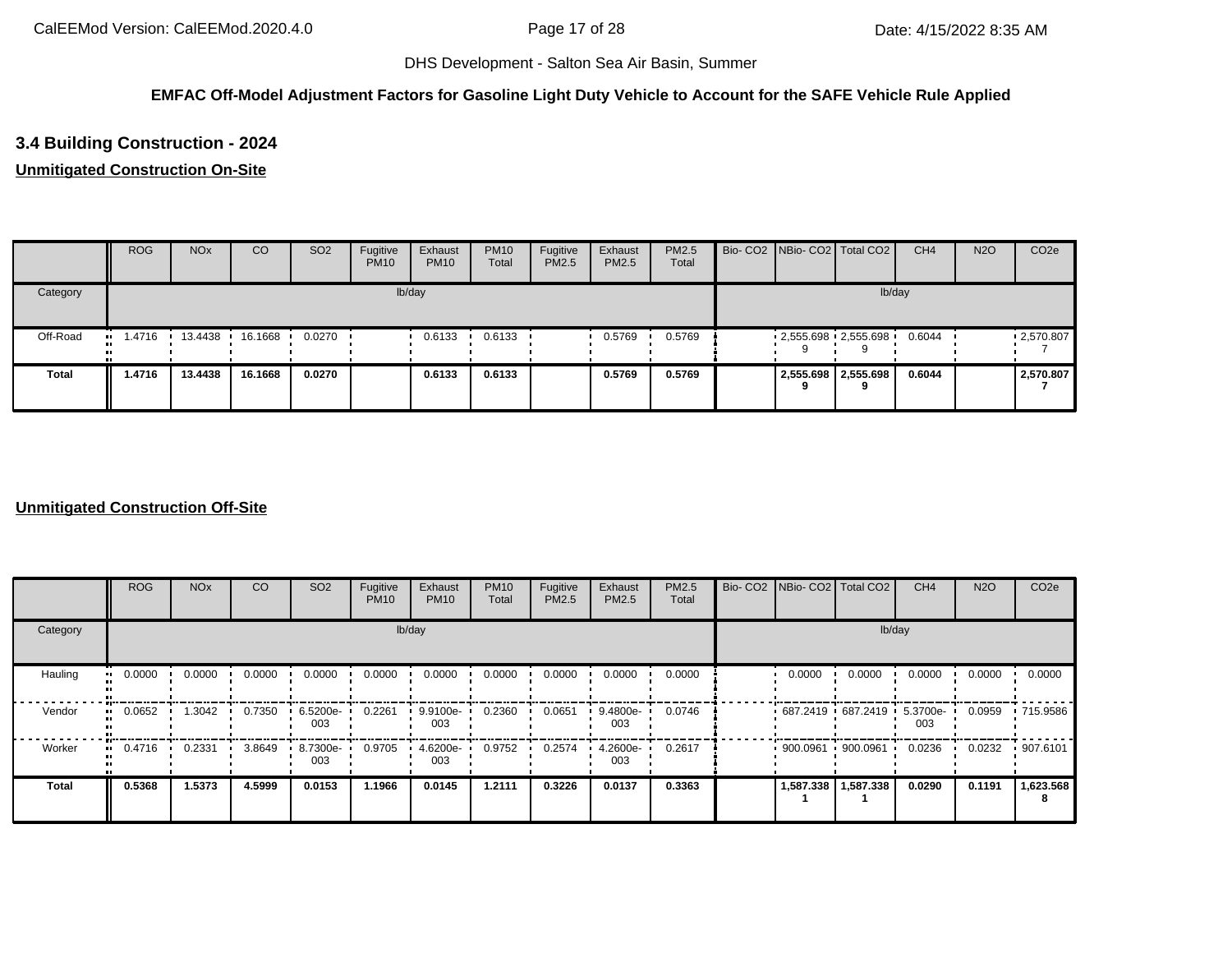## **EMFAC Off-Model Adjustment Factors for Gasoline Light Duty Vehicle to Account for the SAFE Vehicle Rule Applied**

# **3.4 Building Construction - 2024**

## **Mitigated Construction On-Site**

|              | <b>ROG</b>    | <b>NO<sub>x</sub></b> | CO      | SO <sub>2</sub> | Fugitive<br><b>PM10</b> | Exhaust<br><b>PM10</b> | <b>PM10</b><br>Total | Fugitive<br>PM2.5 | Exhaust<br>PM2.5 | <b>PM2.5</b><br>Total |        |   | Bio- CO2   NBio- CO2   Total CO2 | CH <sub>4</sub> | <b>N2O</b> | CO <sub>2e</sub> |
|--------------|---------------|-----------------------|---------|-----------------|-------------------------|------------------------|----------------------|-------------------|------------------|-----------------------|--------|---|----------------------------------|-----------------|------------|------------------|
| Category     |               |                       |         |                 |                         | lb/day                 |                      |                   |                  |                       |        |   | lb/day                           |                 |            |                  |
| Off-Road     | i 4716<br>. . | 13.4438               | 16.1668 | 0.0270          |                         | 0.6133                 | 0.6133               |                   | 0.5769           | 0.5769                | 0.0000 |   | $2,555.698$ $2,555.698$          | 0.6044          |            | .2570.807        |
| <b>Total</b> | 1.4716        | 13.4438               | 16.1668 | 0.0270          |                         | 0.6133                 | 0.6133               |                   | 0.5769           | 0.5769                | 0.0000 | 9 | 2,555.698 2,555.698              | 0.6044          |            | 2,570.807        |

|                     | <b>ROG</b>                 | <b>NO<sub>x</sub></b> | CO     | SO <sub>2</sub> | Fugitive<br><b>PM10</b> | Exhaust<br><b>PM10</b> | <b>PM10</b><br>Total | Fugitive<br>PM2.5 | Exhaust<br>PM2.5 | PM2.5<br>Total | Bio- CO2 NBio- CO2 Total CO2 |           | CH <sub>4</sub> | <b>N2O</b> | CO <sub>2e</sub> |
|---------------------|----------------------------|-----------------------|--------|-----------------|-------------------------|------------------------|----------------------|-------------------|------------------|----------------|------------------------------|-----------|-----------------|------------|------------------|
| Category            |                            |                       |        |                 |                         | lb/day                 |                      |                   |                  |                |                              | lb/day    |                 |            |                  |
| Hauling             | 0.0000<br>$\bullet$        | 0.0000                | 0.0000 | 0.0000          | 0.0000                  | 0.0000                 | 0.0000               | 0.0000            | 0.0000           | 0.0000         | 0.0000                       | 0.0000    | 0.0000          | 0.0000     | 0.0000           |
| Vendor<br>$\bullet$ | 0.0652                     | 1.3042                | 0.7350 | 6.5200e-<br>003 | 0.2261                  | 9.9100e-<br>003        | 0.2360               | 0.0651            | 9.4800e-<br>003  | 0.0746         | $687.2419$ 687.2419          |           | 5.3700e-<br>003 | 0.0959     | .715.9586        |
| Worker              | 0.4716<br>$\bullet\bullet$ | 0.2331                | 3.8649 | 8.7300e-<br>003 | 0.9705                  | 4.6200e-<br>003        | 0.9752               | 0.2574            | 4.2600e-<br>003  | 0.2617         | 900.0961                     | 900.0961  | 0.0236          | 0.0232     | .907.6101        |
| <b>Total</b>        | 0.5368                     | 1.5373                | 4.5999 | 0.0153          | 1.1966                  | 0.0145                 | 1.2111               | 0.3226            | 0.0137           | 0.3363         | 1,587.338                    | 1,587.338 | 0.0290          | 0.1191     | 1,623.568        |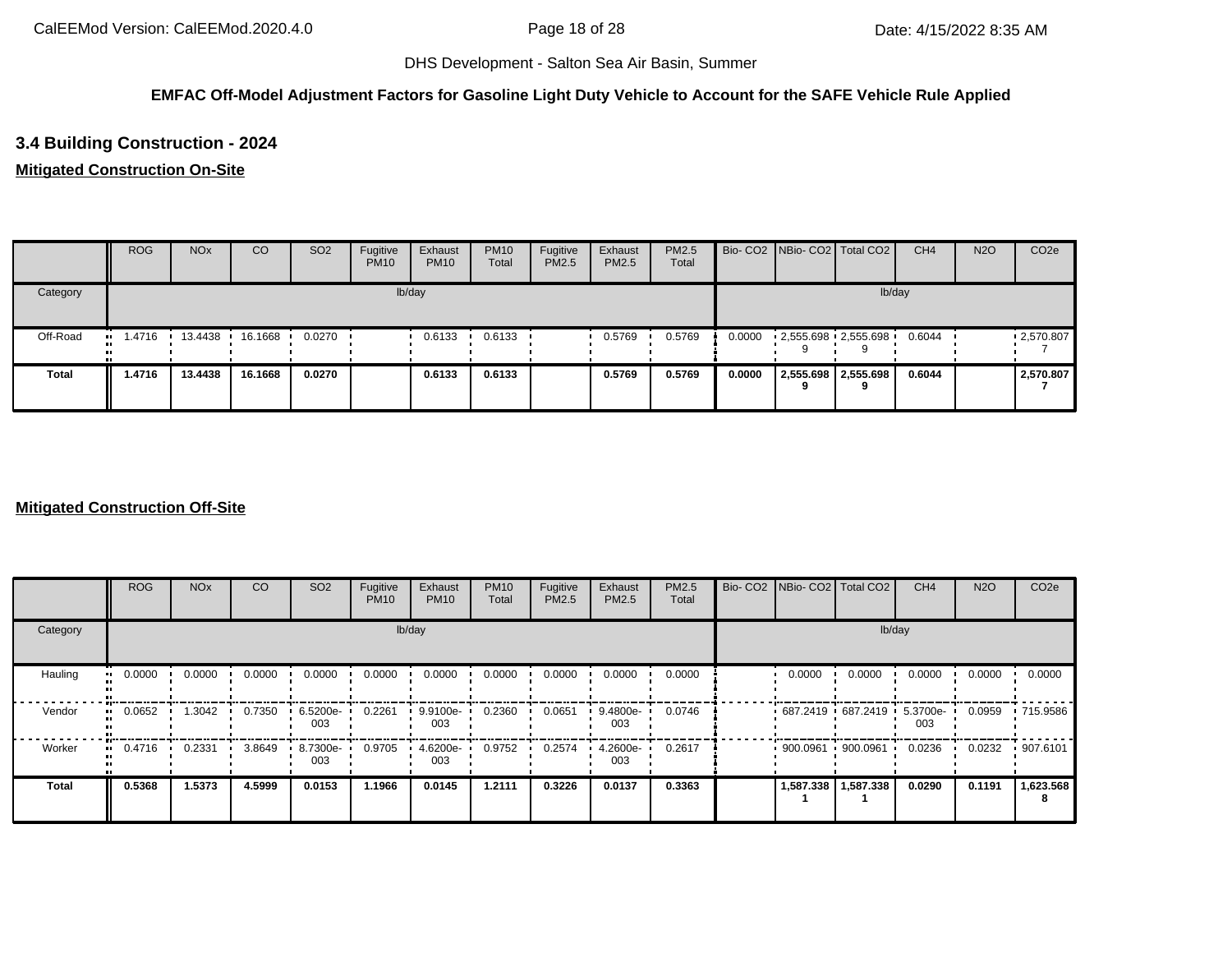## **EMFAC Off-Model Adjustment Factors for Gasoline Light Duty Vehicle to Account for the SAFE Vehicle Rule Applied**

**3.5 Paving - 2023**

**Unmitigated Construction On-Site**

|              | <b>ROG</b> | <b>NO<sub>x</sub></b> | CO        | SO <sub>2</sub> | Fugitive<br><b>PM10</b> | Exhaust<br><b>PM10</b> | <b>PM10</b><br>Total | Fugitive<br>PM2.5 | Exhaust<br>PM2.5 | PM2.5<br>Total |  | Bio- CO2   NBio- CO2   Total CO2 | CH <sub>4</sub> | <b>N2O</b> | CO <sub>2e</sub>  |
|--------------|------------|-----------------------|-----------|-----------------|-------------------------|------------------------|----------------------|-------------------|------------------|----------------|--|----------------------------------|-----------------|------------|-------------------|
| Category     |            |                       |           |                 |                         | lb/day                 |                      |                   |                  |                |  | lb/day                           |                 |            |                   |
| Off-Road     | 1.0327     | 10.1917               | 14.5842 · | 0.0228          |                         | 0.5102                 | 0.5102               |                   | 0.4694           | 0.4694         |  | $2,207.584$ $2,207.584$ 0.7140   |                 |            | $\cdot$ 2,225.433 |
| Paving       | 0.3074     |                       |           |                 |                         | 0.0000                 | 0.0000               |                   | 0.0000           | 0.0000         |  | 0.0000                           |                 |            | 0.0000            |
| <b>Total</b> | 1.3402     | 10.1917               | 14.5842   | 0.0228          |                         | 0.5102                 | 0.5102               |                   | 0.4694           | 0.4694         |  | 2,207.584 2,207.584              | 0.7140          |            | 2,225.433<br>-6   |

|              | ROG    | <b>NO<sub>x</sub></b> | CO     | SO <sub>2</sub> | Fugitive<br><b>PM10</b> | Exhaust<br><b>PM10</b> | <b>PM10</b><br>Total | Fugitive<br>PM2.5 | Exhaust<br>PM2.5 | <b>PM2.5</b><br>Total |          | Bio- CO2   NBio- CO2   Total CO2 | CH <sub>4</sub>    | <b>N2O</b>               | CO <sub>2e</sub> |
|--------------|--------|-----------------------|--------|-----------------|-------------------------|------------------------|----------------------|-------------------|------------------|-----------------------|----------|----------------------------------|--------------------|--------------------------|------------------|
| Category     |        |                       |        |                 |                         | lb/day                 |                      |                   |                  |                       |          | lb/day                           |                    |                          |                  |
| Hauling      | 0.0000 | 0.0000                | 0.0000 | 0.0000          | 0.0000                  | 0.0000                 | 0.0000               | 0.0000            | 0.0000           | 0.0000                | 0.0000   | 0.0000                           | 0.0000             | 0.0000                   | 0.0000           |
| Vendor       | 0.0000 | 0.0000                | 0.0000 | 0.0000          | 0.0000                  | 0.0000                 | 0.0000               | 0.0000            | 0.0000           | 0.0000                | 0.0000   | 0.0000                           | 0.0000             | 0.0000                   | 0.0000           |
| Worker       | 0.0656 | 0.0338                | 0.5351 | .1600e-<br>003  | 0.1255                  | 6.2000e-<br>004        | 0.1261               | 0.0333            | 5.7000e-<br>004  | 0.0339                |          | 118.8799 118.8799 1              | $3.3600e -$<br>003 | 3.2400e- 119.9284<br>003 |                  |
| <b>Total</b> | 0.0656 | 0.0338                | 0.5351 | 1.1600e-<br>003 | 0.1255                  | 6.2000e-<br>004        | 0.1261               | 0.0333            | 5.7000e-<br>004  | 0.0339                | 118,8799 | 118,8799                         | 3.3600e-<br>003    | 3.2400e-<br>003          | 119.9284         |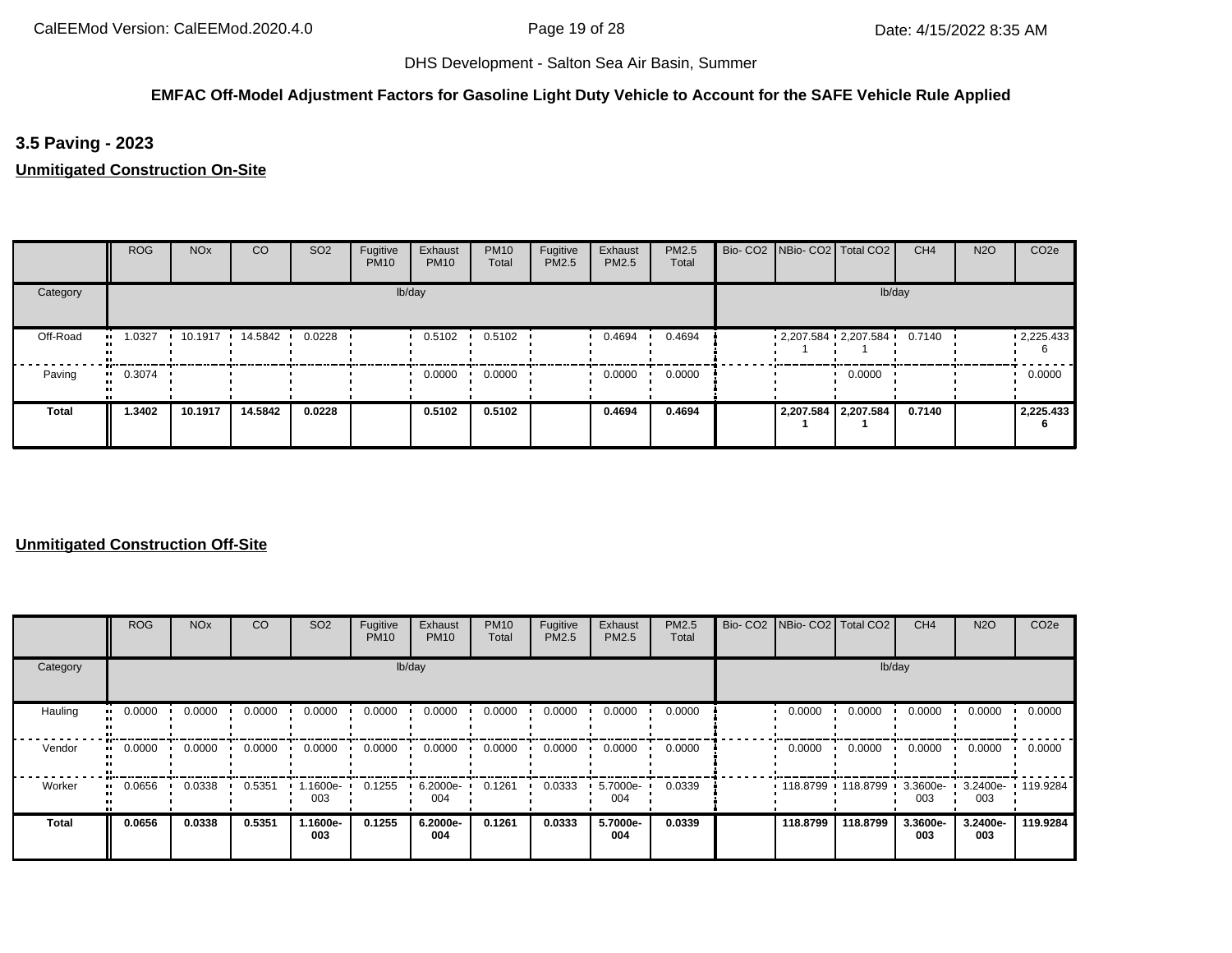## **EMFAC Off-Model Adjustment Factors for Gasoline Light Duty Vehicle to Account for the SAFE Vehicle Rule Applied**

**3.5 Paving - 2023**

**Mitigated Construction On-Site**

|              | ROG    | <b>NO<sub>x</sub></b> | <sub>co</sub> | SO <sub>2</sub> | Fugitive<br><b>PM10</b> | Exhaust<br><b>PM10</b> | <b>PM10</b><br>Total | Fugitive<br>PM2.5 | Exhaust<br>PM2.5 | PM2.5<br>Total |        | Bio- CO2   NBio- CO2   Total CO2 | CH <sub>4</sub> | <b>N2O</b> | CO <sub>2e</sub>  |
|--------------|--------|-----------------------|---------------|-----------------|-------------------------|------------------------|----------------------|-------------------|------------------|----------------|--------|----------------------------------|-----------------|------------|-------------------|
| Category     |        |                       |               |                 |                         | lb/day                 |                      |                   |                  |                |        |                                  | lb/day          |            |                   |
| Off-Road     | 1.0327 | 10.1917               | 14.5842       | 0.0228          |                         | 0.5102                 | 0.5102               |                   | 0.4694           | 0.4694         | 0.0000 | $2,207.584$ $2,207.584$ 0.7140   |                 |            | $\cdot$ 2,225.433 |
| Paving       | 0.3074 |                       |               |                 |                         | 0.0000                 | 0.0000               |                   | 0.0000           | 0.0000         |        | 0.0000                           |                 |            | 0.0000            |
| <b>Total</b> | 1.3402 | 10.1917               | 14.5842       | 0.0228          |                         | 0.5102                 | 0.5102               |                   | 0.4694           | 0.4694         | 0.0000 | 2,207.584 2,207.584              | 0.7140          |            | 2,225.433<br>b    |

|          | <b>ROG</b>            | <b>NO<sub>x</sub></b> | CO     | SO <sub>2</sub> | Fugitive<br><b>PM10</b> | Exhaust<br><b>PM10</b> | <b>PM10</b><br>Total | Fugitive<br><b>PM2.5</b> | Exhaust<br>PM2.5 | PM2.5<br>Total | Bio- CO2 NBio- CO2 Total CO2 |                   | CH <sub>4</sub>    | <b>N2O</b>               | CO <sub>2e</sub> |
|----------|-----------------------|-----------------------|--------|-----------------|-------------------------|------------------------|----------------------|--------------------------|------------------|----------------|------------------------------|-------------------|--------------------|--------------------------|------------------|
| Category |                       |                       |        |                 |                         | lb/day                 |                      |                          |                  |                |                              | lb/day            |                    |                          |                  |
| Hauling  | 0.0000<br>            | 0.0000                | 0.0000 | 0.0000          | 0.0000                  | 0.0000                 | 0.0000               | 0.0000                   | 0.0000           | 0.0000         | 0.0000                       | 0.0000            | 0.0000             | 0.0000                   | 0.0000           |
| Vendor   | $\blacksquare$ 0.0000 | 0.0000                | 0.0000 | 0.0000          | 0.0000                  | 0.0000                 | 0.0000               | 0.0000                   | 0.0000           | 0.0000         | 0.0000                       | 0.0000            | 0.0000             | 0.0000                   | 0.0000           |
| Worker   | 0.0656<br>            | 0.0338                | 0.5351 | -1600e.<br>003  | 0.1255                  | 6.2000e-<br>004        | 0.1261               | 0.0333                   | 5.7000e-<br>004  | 0.0339         |                              | 118.8799 118.8799 | $3.3600e -$<br>003 | 3.2400e- 119.9284<br>003 |                  |
| Total    | 0.0656                | 0.0338                | 0.5351 | 1.1600e-<br>003 | 0.1255                  | 6.2000e-<br>004        | 0.1261               | 0.0333                   | 5.7000e-<br>004  | 0.0339         | 118,8799                     | 118,8799          | 3.3600e-<br>003    | 3.2400e-<br>003          | 119.9284         |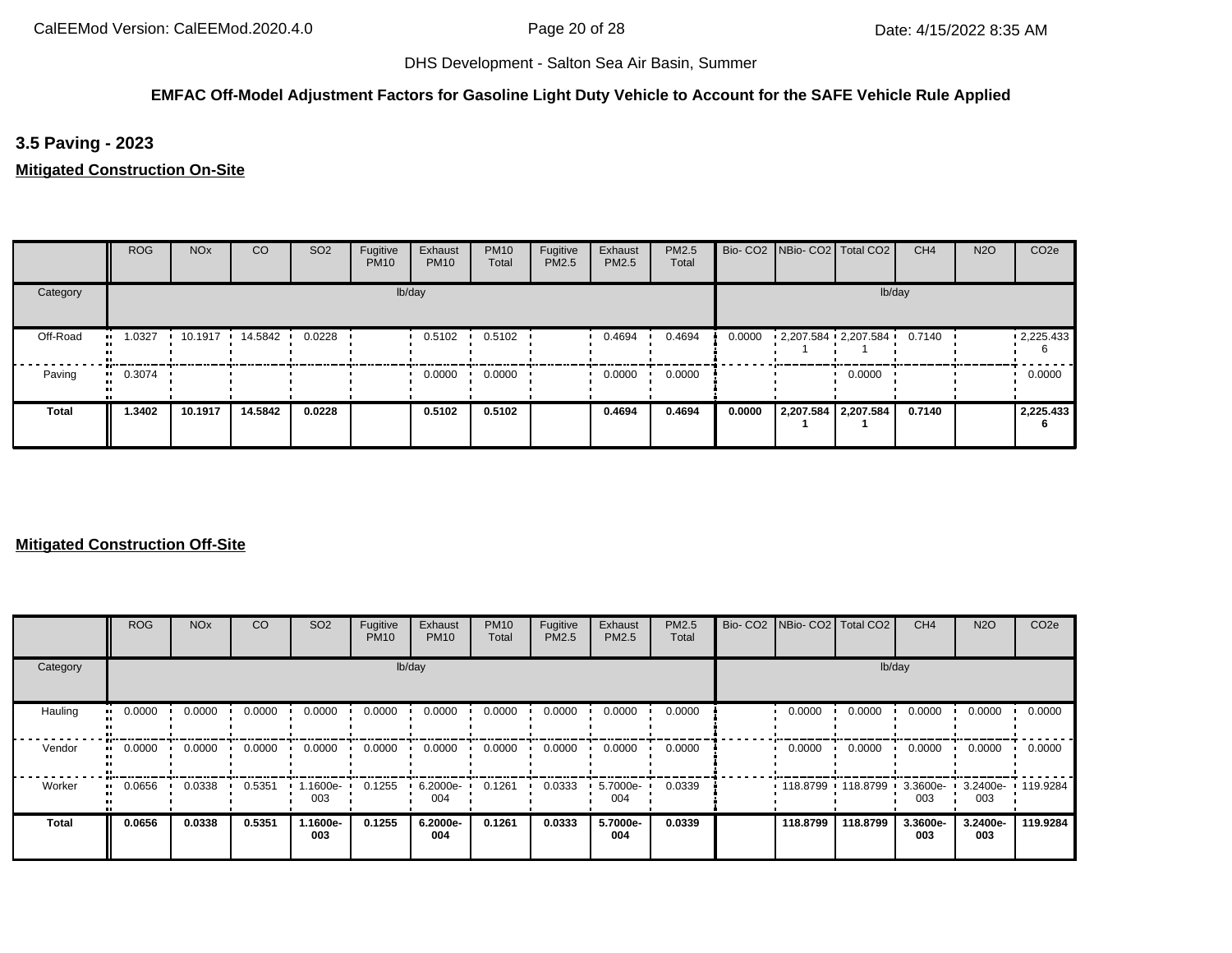## **EMFAC Off-Model Adjustment Factors for Gasoline Light Duty Vehicle to Account for the SAFE Vehicle Rule Applied**

# **3.6 Architectural Coating - 2024**

## **Unmitigated Construction On-Site**

|                 | <b>ROG</b> | <b>NO<sub>x</sub></b> | CO     | SO <sub>2</sub>         | Fugitive<br><b>PM10</b> | Exhaust<br><b>PM10</b> | <b>PM10</b><br>Total | Fugitive<br><b>PM2.5</b> | Exhaust<br>PM2.5 | <b>PM2.5</b><br>Total | Bio- CO2 NBio- CO2 Total CO2 |          | CH <sub>4</sub> | <b>N2O</b> | CO <sub>2e</sub> |
|-----------------|------------|-----------------------|--------|-------------------------|-------------------------|------------------------|----------------------|--------------------------|------------------|-----------------------|------------------------------|----------|-----------------|------------|------------------|
| Category        |            |                       |        |                         |                         | lb/day                 |                      |                          |                  |                       |                              |          | lb/day          |            |                  |
| Archit. Coating | $-20.3640$ |                       |        |                         |                         | 0.0000                 | 0.0000               |                          | 0.0000           | 0.0000                |                              | 0.0000   |                 |            | 0.0000           |
| Off-Road        | 0.1808     | .2188                 | 1.8101 | $\cdot$ 2.9700e-<br>003 |                         | 0.0609                 | 0.0609               |                          | 0.0609           | 0.0609                | 281.4481 281.4481            |          | 0.0159          |            | 281.8443         |
| <b>Total</b>    | 20.5448    | 1.2188                | 1.8101 | 2.9700e-<br>003         |                         | 0.0609                 | 0.0609               |                          | 0.0609           | 0.0609                | 281.4481                     | 281.4481 | 0.0159          |            | 281.8443         |

|          | <b>ROG</b>            | <b>NO<sub>x</sub></b> | CO     | SO <sub>2</sub> | Fugitive<br><b>PM10</b> | Exhaust<br><b>PM10</b> | <b>PM10</b><br>Total | Fugitive<br><b>PM2.5</b> | Exhaust<br>PM2.5 | PM2.5<br>Total | Bio- CO2 NBio- CO2 Total CO2 |          | CH <sub>4</sub>    | <b>N2O</b>      | CO <sub>2e</sub>  |
|----------|-----------------------|-----------------------|--------|-----------------|-------------------------|------------------------|----------------------|--------------------------|------------------|----------------|------------------------------|----------|--------------------|-----------------|-------------------|
| Category |                       |                       |        |                 |                         | lb/day                 |                      |                          |                  |                |                              | lb/day   |                    |                 |                   |
| Hauling  | 0.0000<br>            | 0.0000                | 0.0000 | 0.0000          | 0.0000                  | 0.0000                 | 0.0000               | 0.0000                   | 0.0000           | 0.0000         | 0.0000                       | 0.0000   | 0.0000             | 0.0000          | 0.0000            |
| Vendor   | $\blacksquare$ 0.0000 | 0.0000                | 0.0000 | 0.0000          | 0.0000                  | 0.0000                 | 0.0000               | 0.0000                   | 0.0000           | 0.0000         | 0.0000                       | 0.0000   | 0.0000             | 0.0000          | 0.0000            |
| Worker   | 0.0935<br>            | 0.0462                | 0.7663 | -7300e-<br>003  | 0.1924                  | $9.2000e-$<br>004      | 0.1934               | 0.0510                   | 8.4000e-<br>004  | 0.0519         | 178.4673 178.4673 1          |          | $4.6800e -$<br>003 | 003             | 4.6100e- 179.9572 |
| Total    | 0.0935                | 0.0462                | 0.7663 | 1.7300e-<br>003 | 0.1924                  | 9.2000e-<br>004        | 0.1934               | 0.0510                   | 8.4000e-<br>004  | 0.0519         | 178,4673                     | 178.4673 | 4.6800e-<br>003    | 4.6100e-<br>003 | 179.9572          |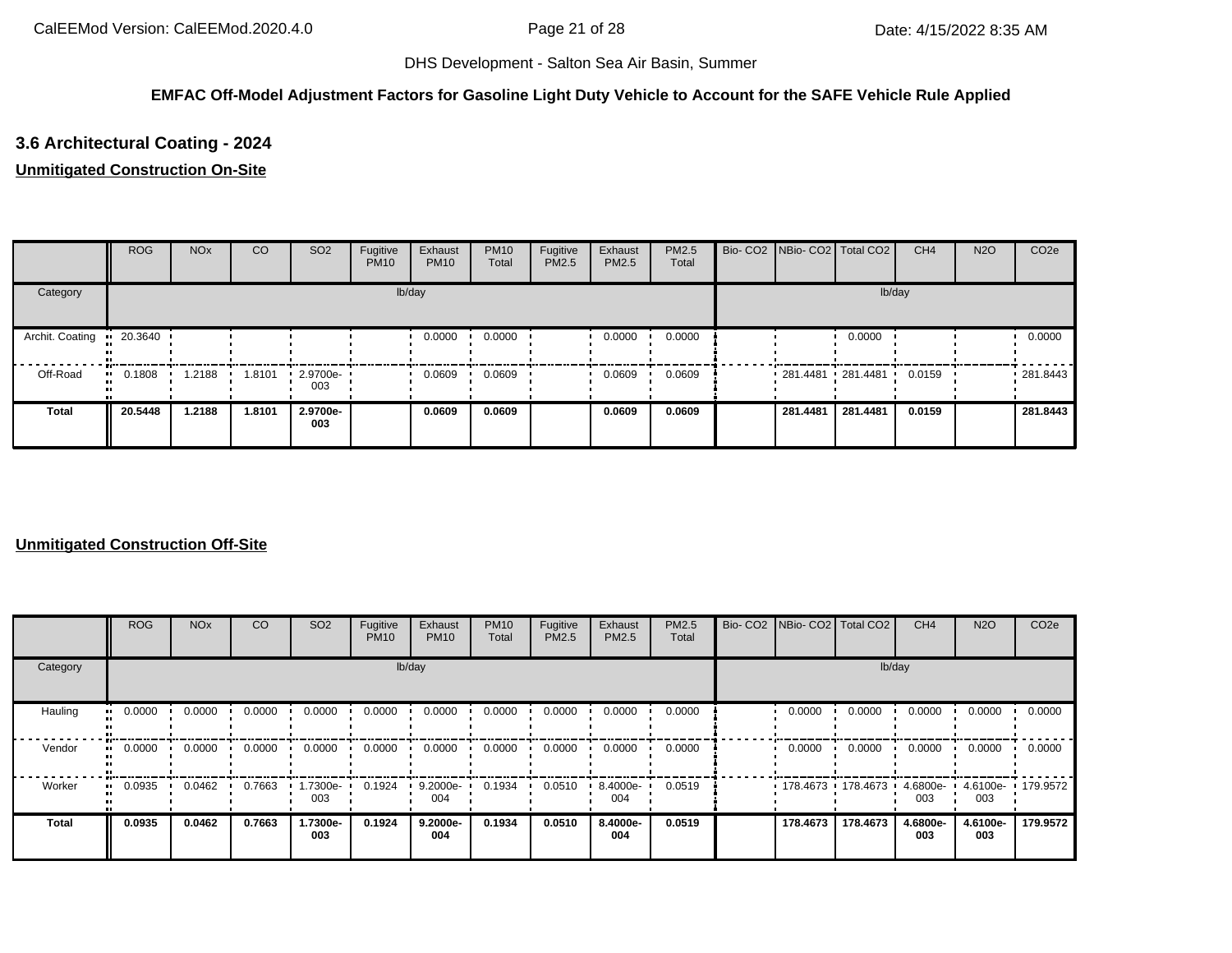## **EMFAC Off-Model Adjustment Factors for Gasoline Light Duty Vehicle to Account for the SAFE Vehicle Rule Applied**

## **3.6 Architectural Coating - 2024**

## **Mitigated Construction On-Site**

|                 | <b>ROG</b> | <b>NO<sub>x</sub></b> | CO     | SO <sub>2</sub>         | Fugitive<br><b>PM10</b> | Exhaust<br><b>PM10</b> | <b>PM10</b><br>Total | Fugitive<br>PM2.5 | Exhaust<br><b>PM2.5</b> | <b>PM2.5</b><br>Total |        | Bio- CO2   NBio- CO2   Total CO2 |          | CH <sub>4</sub> | <b>N2O</b> | CO <sub>2e</sub> |
|-----------------|------------|-----------------------|--------|-------------------------|-------------------------|------------------------|----------------------|-------------------|-------------------------|-----------------------|--------|----------------------------------|----------|-----------------|------------|------------------|
| Category        |            |                       |        |                         |                         | lb/day                 |                      |                   |                         |                       |        |                                  | lb/day   |                 |            |                  |
| Archit. Coating | 20.3640    |                       |        |                         |                         | 0.0000                 | 0.0000               |                   | 0.0000                  | 0.0000                |        |                                  | 0.0000   |                 |            | 0.0000           |
| Off-Road        | 0.1808     | .2188                 | 1.8101 | $\cdot$ 2.9700e-<br>003 |                         | 0.0609                 | 0.0609               |                   | 0.0609                  | 0.0609                | 0.0000 | $-281.4481 - 281.4481$           |          | 0.0159          |            | .281.8443        |
| <b>Total</b>    | 20.5448    | 1.2188                | 1.8101 | 2.9700e-<br>003         |                         | 0.0609                 | 0.0609               |                   | 0.0609                  | 0.0609                | 0.0000 | 281.4481                         | 281.4481 | 0.0159          |            | 281.8443         |

|              | <b>ROG</b> | <b>NO<sub>x</sub></b> | <sub>CO</sub> | SO <sub>2</sub> | Fugitive<br><b>PM10</b> | Exhaust<br><b>PM10</b> | <b>PM10</b><br>Total | Fugitive<br>PM2.5 | Exhaust<br>PM2.5 | PM2.5<br>Total | Bio- CO2   NBio- CO2   Total CO2 |          | CH <sub>4</sub> | <b>N2O</b>      | CO <sub>2e</sub> |
|--------------|------------|-----------------------|---------------|-----------------|-------------------------|------------------------|----------------------|-------------------|------------------|----------------|----------------------------------|----------|-----------------|-----------------|------------------|
| Category     |            |                       |               |                 |                         | lb/day                 |                      |                   |                  |                |                                  | lb/day   |                 |                 |                  |
| Hauling      | 0.0000     | 0.0000                | 0.0000        | 0.0000          | 0.0000                  | 0.0000                 | 0.0000               | 0.0000            | 0.0000           | 0.0000         | 0.0000                           | 0.0000   | 0.0000          | 0.0000          | 0.0000           |
| Vendor       | 0.0000     | 0.0000                | 0.0000        | 0.0000          | 0.0000                  | 0.0000                 | 0.0000               | 0.0000            | 0.0000           | 0.0000         | 0.0000                           | 0.0000   | 0.0000          | 0.0000          | 0.0000           |
| Worker       | 0.0935     | 0.0462                | 0.7663        | 1.7300e-<br>003 | 0.1924                  | 9.2000e-<br>004        | 0.1934               | 0.0510            | 8.4000e-<br>004  | 0.0519         | $178.4673$ 178.4673              |          | 4.6800e-<br>003 | 4.6100e-<br>003 | $+179.9572$      |
| <b>Total</b> | 0.0935     | 0.0462                | 0.7663        | 1.7300e-<br>003 | 0.1924                  | 9.2000e-<br>004        | 0.1934               | 0.0510            | 8.4000e-<br>004  | 0.0519         | 178.4673                         | 178,4673 | 4.6800e-<br>003 | 4.6100e-<br>003 | 179.9572         |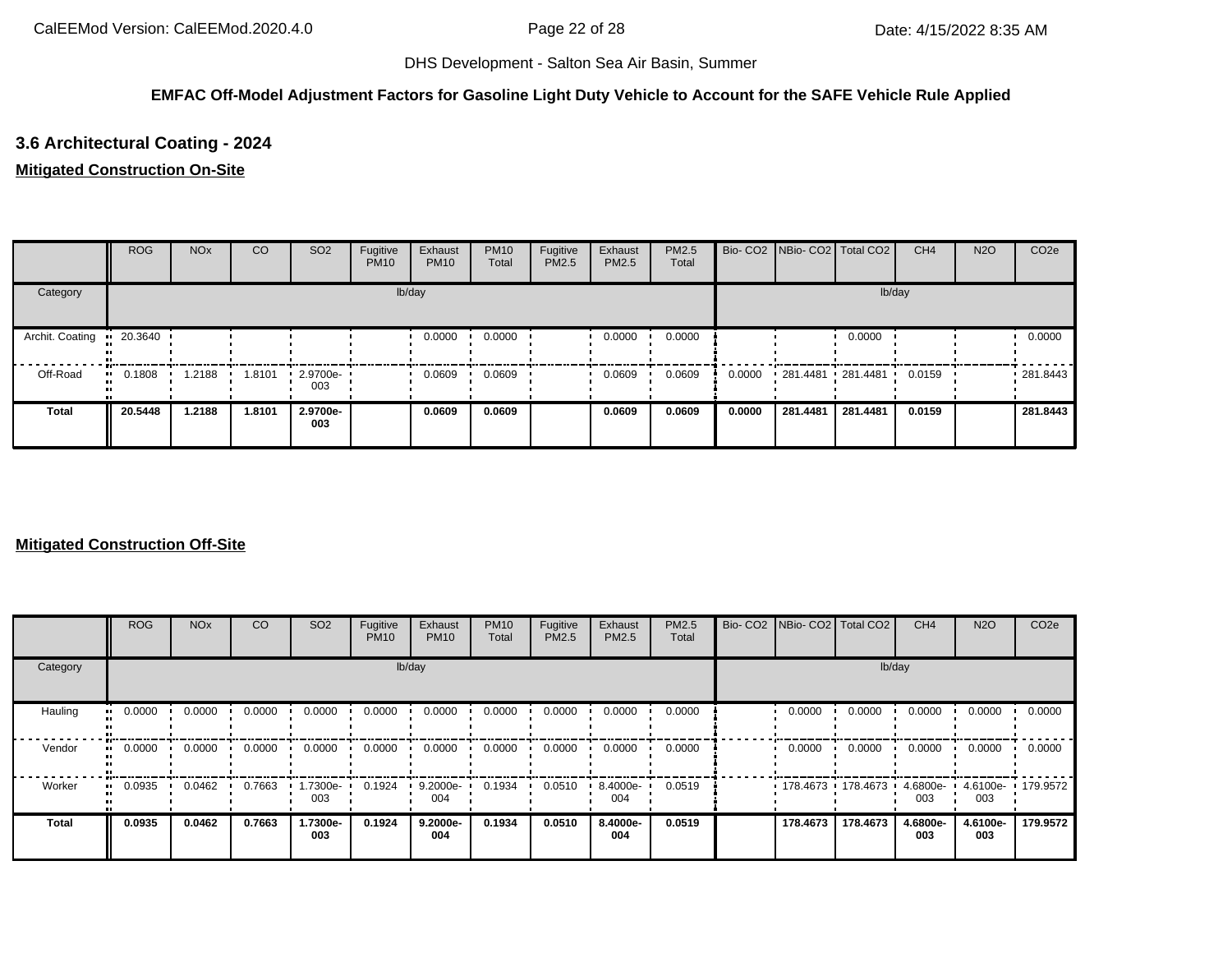#### **EMFAC Off-Model Adjustment Factors for Gasoline Light Duty Vehicle to Account for the SAFE Vehicle Rule Applied**

## **4.0 Operational Detail - Mobile**

## **4.1 Mitigation Measures Mobile**

|             | <b>ROG</b> | <b>NO<sub>x</sub></b> | CO      | SO <sub>2</sub> | Fugitive<br><b>PM10</b> | Exhaust<br><b>PM10</b> | <b>PM10</b><br>Total | Fugitive<br>PM2.5 | Exhaust<br>PM2.5 | <b>PM2.5</b><br>Total |  | Bio- CO2   NBio- CO2   Total CO2 | CH <sub>4</sub> | <b>N2O</b> | CO <sub>2e</sub> |
|-------------|------------|-----------------------|---------|-----------------|-------------------------|------------------------|----------------------|-------------------|------------------|-----------------------|--|----------------------------------|-----------------|------------|------------------|
| Category    |            |                       |         |                 |                         | lb/day                 |                      |                   |                  |                       |  | lb/day                           |                 |            |                  |
| Mitigated   | 2.6861     | 2.7302                | 22.3344 | 0.0459          | 4.4488                  | 0.0333                 | 4.4821               | .1864             | 0.0312           | 1.2175                |  | 4,743.879 4,743.879              | 0.2246          | 0.2206     | $-4,815.231$     |
| Unmitigated | 2.6861     | 2.7302                | 22.3344 | 0.0459          | 4.4488                  | 0.0333                 | 4.4821               | . 1864            | 0.0312           | 1.2175                |  | $-4,743.879$ $-4,743.879$ $-$    | 0.2246          | 0.2206     | $-4.815.231$     |

## **4.2 Trip Summary Information**

|                        |         | Average Daily Trip Rate |        | Unmitigated       | Mitigated         |
|------------------------|---------|-------------------------|--------|-------------------|-------------------|
| Land Use               | Weekdav | Saturdav                | Sunday | <b>Annual VMT</b> | <b>Annual VMT</b> |
| <b>Industrial Park</b> | 746.68  | 746.68                  | 746.68 | 2,106,775         | 2,106,775         |
| Parking Lot            | 0.00    | 0.00                    | 0.00   |                   |                   |
| Total                  | 746.68  | 746.68                  | 746.68 | 2,106,775         | 2,106,775         |

# **4.3 Trip Type Information**

|                        |            | <b>Miles</b>   |      |       | Trip % |                                               |         | Trip Purpose %  |         |
|------------------------|------------|----------------|------|-------|--------|-----------------------------------------------|---------|-----------------|---------|
| Land Use               | H-W or C-W | $H-S$ or $C-C$ |      |       |        | H-O or C-NW H-W or C-W H-S or C-C H-O or C-NW | Primary | <b>Diverted</b> | Pass-by |
| <b>Industrial Park</b> | 12.50      | 4.20           | 5.40 | 59.00 | 28.00  | 13.00                                         | 79      | 19              |         |
| Parking Lot            | 12.50      | 4.20           | 5.40 | 0.00  | 0.00   | 0.00                                          |         |                 |         |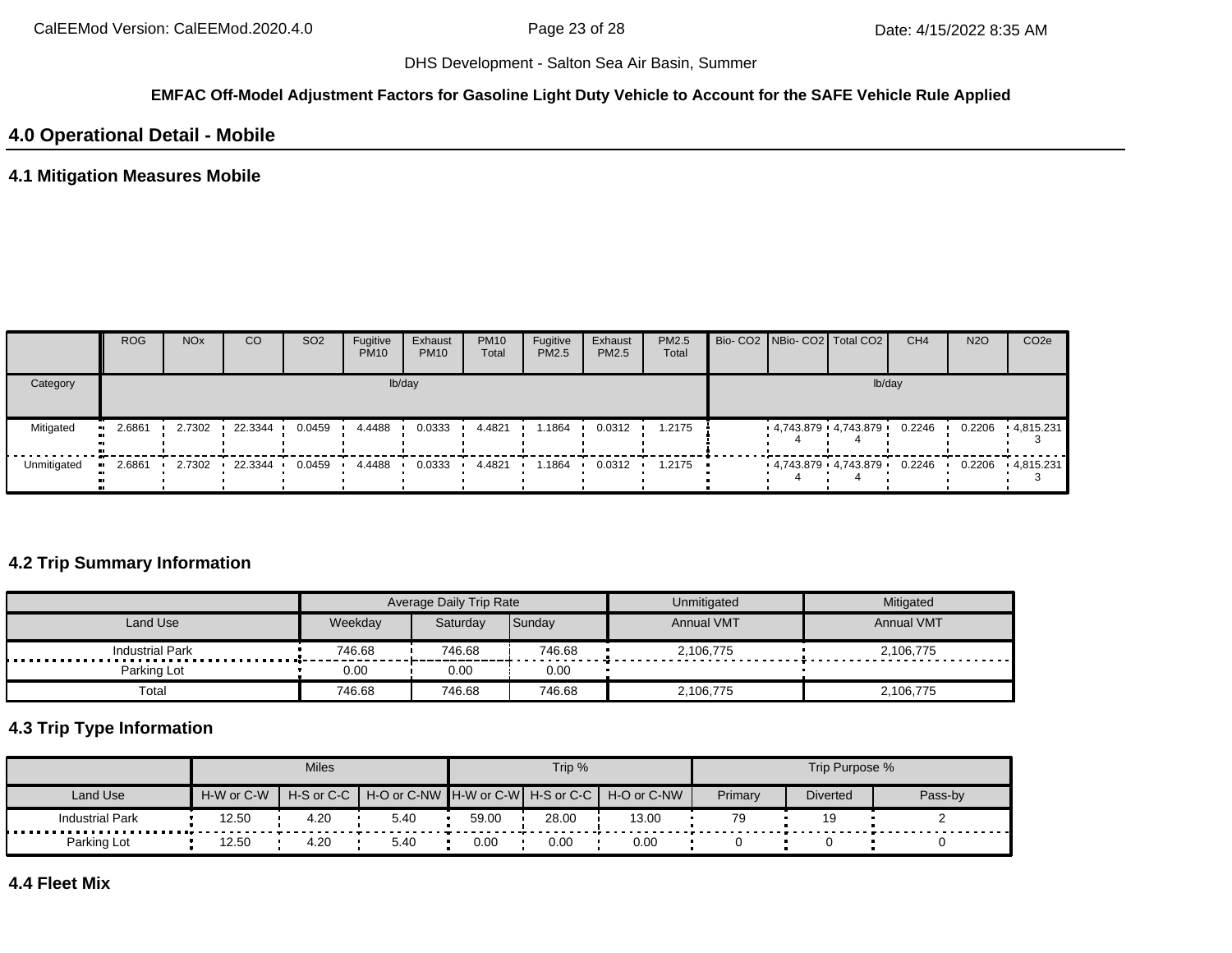## **EMFAC Off-Model Adjustment Factors for Gasoline Light Duty Vehicle to Account for the SAFE Vehicle Rule Applied**

| Land Use               | LDA          | $\_DT1$  | LDT2     | <b>MDV</b> | HD1      | LHD <sub>2</sub> | <b>MHD</b> | <b>HHD</b> | OBUS     | <b>UBUS</b> | <b>MCY</b> | <b>SBUS</b> | MH       |
|------------------------|--------------|----------|----------|------------|----------|------------------|------------|------------|----------|-------------|------------|-------------|----------|
| <b>Industrial Park</b> | $0.517338 -$ | 0.060386 | 0.185787 | ົ 145354   | 0.024998 | 0.006973         | 0.010710   | 0.020387   | 0.000864 | 0.000234    | 0.022051   | 0.000914    | 0.004004 |
| Parking Lot            | 0.517338     | 0.060386 | 0.185787 | 145354     | 0.024998 | 0.006973         | 0.010710   | 0.020387   | 9.000864 | 0.000234    | 0.022051   | 0.000914    | 0.004004 |

# **5.0 Energy Detail**

Historical Energy Use: N

## **5.1 Mitigation Measures Energy**

|                                               | <b>ROG</b> | <b>NO<sub>x</sub></b> | CO     | SO <sub>2</sub> | Fugitive<br><b>PM10</b> | Exhaust<br><b>PM10</b> | <b>PM10</b><br>Total | Fugitive<br>PM2.5 | Exhaust<br><b>PM2.5</b> | PM2.5<br>Total  |  | Bio- CO2 NBio- CO2   Total CO2          | CH <sub>4</sub> | <b>N2O</b>      | CO <sub>2e</sub> |
|-----------------------------------------------|------------|-----------------------|--------|-----------------|-------------------------|------------------------|----------------------|-------------------|-------------------------|-----------------|--|-----------------------------------------|-----------------|-----------------|------------------|
| Category                                      |            |                       |        |                 |                         | lb/day                 |                      |                   |                         |                 |  | lb/day                                  |                 |                 |                  |
| <b>NaturalGas</b><br>Mitigated                | 0.0125     | 0.1132                | 0.0950 | 6.8000e-<br>004 |                         | $8.6000e -$<br>003     | $8.6000e -$<br>003   |                   | 8.6000e-<br>003         | 8.6000e-<br>003 |  | 135.7749 · 135.7749 · 2.6000e- 2.4900e- | 003             | 003             | $\cdot$ 136.5818 |
| <b>NaturalGas</b><br>$\bullet$<br>Unmitigated | 0.0125     | 0.1132                | 0.0950 | 6.8000e-<br>004 |                         | 8.6000e- •<br>003      | 8.6000e-<br>003      |                   | 8.6000e-<br>003         | 8.6000e-<br>003 |  |                                         | 003             | 2.4900e-<br>003 | 136.5818         |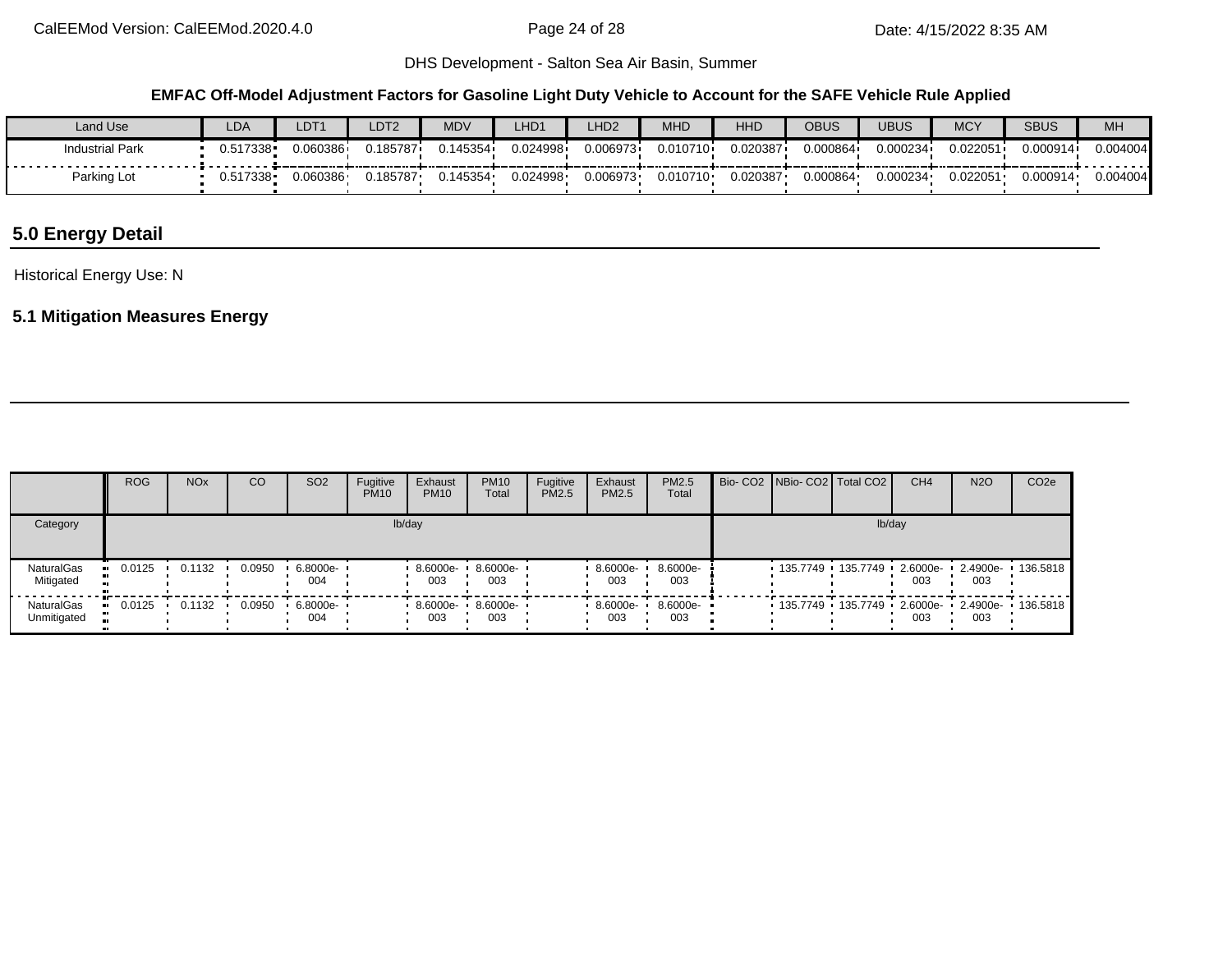### **EMFAC Off-Model Adjustment Factors for Gasoline Light Duty Vehicle to Account for the SAFE Vehicle Rule Applied**

## **5.2 Energy by Land Use - NaturalGas**

**Unmitigated**

|                        | <b>NaturalGa</b><br>s Use | <b>ROG</b> | <b>NO<sub>x</sub></b> | CO     | SO <sub>2</sub> | Fugitive<br><b>PM10</b> | Exhaust<br><b>PM10</b> | <b>PM10</b><br>Total | Fugitive<br>PM2.5 | Exhaust<br>PM2.5 | PM2.5<br>Total  | Bio- CO2   NBio- CO2   Total CO2 |                       | CH <sub>4</sub> | <b>N2O</b>      | CO <sub>2e</sub> |
|------------------------|---------------------------|------------|-----------------------|--------|-----------------|-------------------------|------------------------|----------------------|-------------------|------------------|-----------------|----------------------------------|-----------------------|-----------------|-----------------|------------------|
| Land Use               | kBTU/yr                   |            |                       |        |                 |                         | lb/day                 |                      |                   |                  |                 |                                  |                       | lb/day          |                 |                  |
| <b>Industrial Park</b> | $\cdot$ 1154.09           | 0.0125     | 0.1132                | 0.0950 | 6.8000e-<br>004 |                         | 8.6000e-<br>003        | 8.6000e-<br>003      |                   | 8.6000e-<br>003  | 8.6000e-<br>003 |                                  | 135.7749 • 135.7749 • | 2.6000e-<br>003 | 2.4900e-<br>003 | 136.5818         |
| Parking Lot            | $\Omega$                  | 0.0000     | 0.0000                | 0.0000 | 0.0000          |                         | 0.0000                 | 0.0000               |                   | 0.0000           | 0.0000          | 0.0000                           | 0.0000                | 0.0000          | 0.0000          | 0.0000           |
| <b>Total</b>           |                           | 0.0125     | 0.1132                | 0.0950 | 6.8000e-<br>004 |                         | 8.6000e-<br>003        | 8.6000e-<br>003      |                   | 8.6000e-<br>003  | 8.6000e-<br>003 | 135.7749                         | 135.7749              | 2.6000e-<br>003 | 2.4900e-<br>003 | 136,5818         |

#### **Mitigated**

|                        | NaturalGa<br>s Use | <b>ROG</b> | <b>NO<sub>x</sub></b> | CO     | SO <sub>2</sub> | Fugitive<br><b>PM10</b> | Exhaust<br><b>PM10</b> | <b>PM10</b><br>Total | Fugitive<br>PM2.5 | Exhaust<br>PM2.5 | PM2.5<br>Total  | Bio- CO2   NBio- CO2   Total CO2 |                     | CH <sub>4</sub> | <b>N2O</b>      | CO <sub>2e</sub> |
|------------------------|--------------------|------------|-----------------------|--------|-----------------|-------------------------|------------------------|----------------------|-------------------|------------------|-----------------|----------------------------------|---------------------|-----------------|-----------------|------------------|
| Land Use               | kBTU/yr            |            |                       |        |                 |                         | lb/day                 |                      |                   |                  |                 |                                  | lb/day              |                 |                 |                  |
| <b>Industrial Park</b> | 1.15409            | 0.0125     | 0.1132                | 0.0950 | 6.8000e-<br>004 |                         | 8.6000e-<br>003        | 8.6000e-<br>003      |                   | 8.6000e-<br>003  | 8.6000e-<br>003 |                                  | 135.7749 135.7749 1 | 2.6000e-<br>003 | 2.4900e-<br>003 | 136.5818         |
| Parking Lot            |                    | 0.0000     | 0.0000                | 0.0000 | 0.0000          |                         | 0.0000                 | 0.0000               |                   | 0.0000           | 0.0000          | 0.0000                           | 0.0000              | 0.0000          | 0.0000          | 0.0000           |
| <b>Total</b>           |                    | 0.0125     | 0.1132                | 0.0950 | 6.8000e-<br>004 |                         | 8.6000e-<br>003        | 8.6000e-<br>003      |                   | 8.6000e-<br>003  | 8.6000e-<br>003 | 135.7749                         | 135.7749            | 2.6000e-<br>003 | 2.4900e-<br>003 | 136,5818         |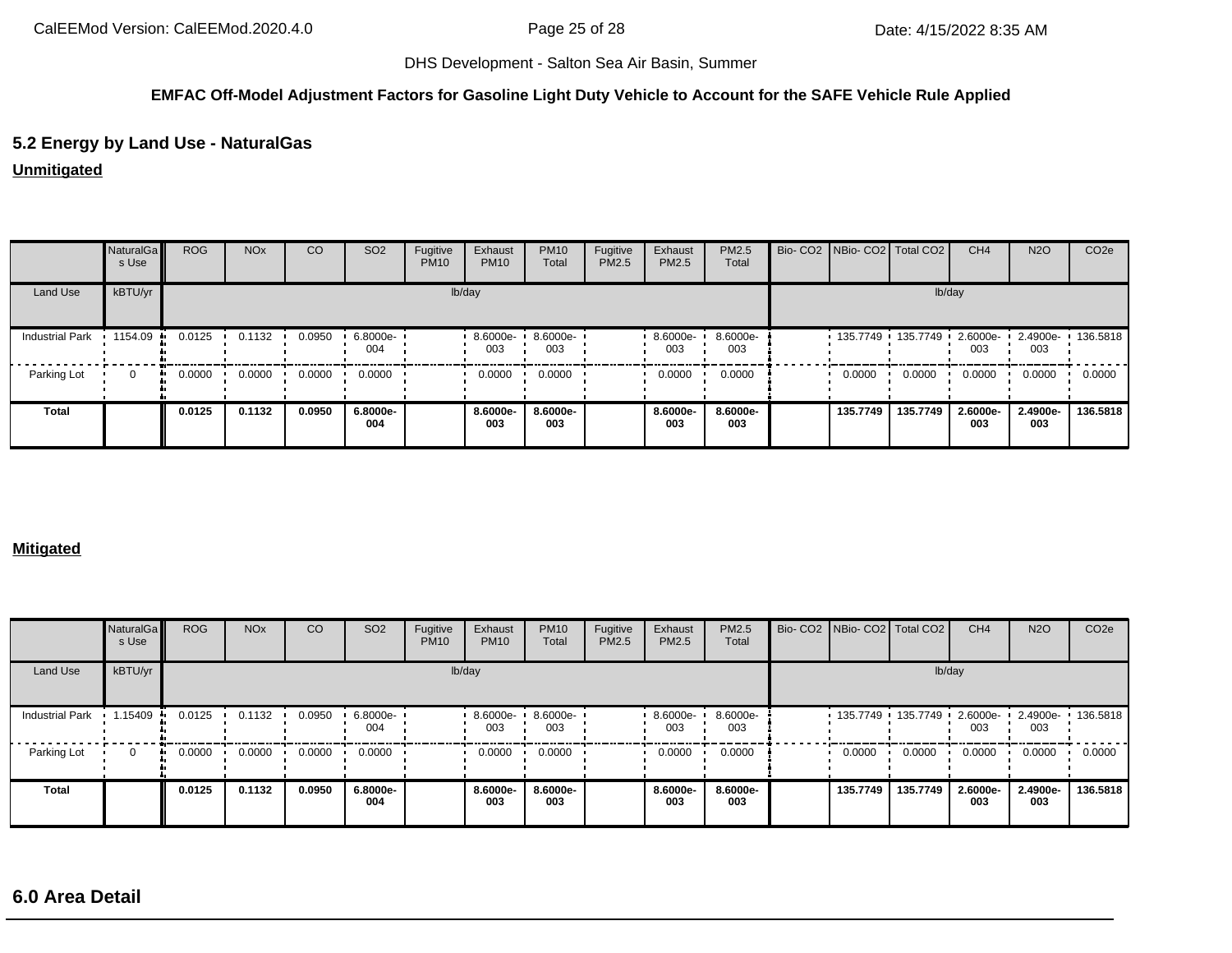## **EMFAC Off-Model Adjustment Factors for Gasoline Light Duty Vehicle to Account for the SAFE Vehicle Rule Applied**

## **6.1 Mitigation Measures Area**

|             | <b>ROG</b>            | <b>NO<sub>x</sub></b> | CO     | SO <sub>2</sub> | Fugitive<br><b>PM10</b> | Exhaust<br><b>PM10</b>     | <b>PM10</b><br>Total | Fugitive<br><b>PM2.5</b> | Exhaust<br><b>PM2.5</b> | PM2.5<br>Total                         | Bio- CO2   NBio- CO2   Total CO2 |        | CH <sub>4</sub> | <b>N2O</b> | CO <sub>2</sub> e |
|-------------|-----------------------|-----------------------|--------|-----------------|-------------------------|----------------------------|----------------------|--------------------------|-------------------------|----------------------------------------|----------------------------------|--------|-----------------|------------|-------------------|
| Category    |                       |                       |        |                 |                         | lb/day                     |                      |                          |                         |                                        |                                  |        | lb/day          |            |                   |
| Mitigated   | $-3.1705$             | 2.6000e-<br>004       | 0.0282 | 0.0000          |                         | 1.0000e-<br>004            | 1.0000e-<br>004      |                          | 1.0000e-<br>004         | $\cdot$ 1.0000e-<br>004                | 0.0604                           | 0.0604 | 1.6000e-<br>004 |            | 0.0644            |
| Unmitigated | $\blacksquare$ 3.1705 | 2.6000e-<br>004       | 0.0282 | 0.0000          |                         | $1.0000e - 1.0000e$<br>004 | 004                  |                          | 004                     | $\cdot$ 1.0000e $\cdot$ 1.0000e<br>004 | 0.0604                           | 0.0604 | 1.6000e-<br>004 |            | 0.0644            |

## **6.2 Area by SubCategory**

**Unmitigated**

|                                   | <b>ROG</b>            | <b>NO<sub>x</sub></b> | CO     | SO <sub>2</sub> | Fugitive<br><b>PM10</b> | Exhaust<br><b>PM10</b> | <b>PM10</b><br>Total | Fugitive<br>PM2.5 | Exhaust<br>PM2.5 | PM2.5<br>Total  | Bio- CO2 NBio- CO2 Total CO2 |        | CH <sub>4</sub> | <b>N2O</b> | CO <sub>2e</sub> |
|-----------------------------------|-----------------------|-----------------------|--------|-----------------|-------------------------|------------------------|----------------------|-------------------|------------------|-----------------|------------------------------|--------|-----------------|------------|------------------|
| SubCategory                       |                       |                       |        |                 | lb/day                  |                        |                      |                   |                  |                 |                              | lb/day |                 |            |                  |
| Architectural<br>Coating          | 0.4854<br>            |                       |        |                 |                         | 0.0000                 | 0.0000               |                   | 0.0000           | 0.0000          |                              | 0.0000 |                 |            | 0.0000           |
| Consumer<br>$\bullet$<br>Products | 2.6825                |                       |        |                 |                         | 0.0000                 | 0.0000               |                   | 0.0000           | 0.0000          |                              | 0.0000 |                 |            | 0.0000           |
| Landscaping                       | 2.6000e-<br>.,<br>003 | 2.6000e-<br>004       | 0.0282 | 0.0000          |                         | $1.0000e-$<br>004      | 1.0000e-<br>004      |                   | -:0000e<br>004   | 1.0000e-<br>004 | 0.0604                       | 0.0604 | 1.6000e-<br>004 |            | 0.0644           |
| <b>Total</b>                      | 3.1705                | 2.6000e-<br>004       | 0.0282 | 0.0000          |                         | 1.0000e-<br>004        | 1.0000e-<br>004      |                   | 1.0000e-<br>004  | 1.0000e-<br>004 | 0.0604                       | 0.0604 | 1.6000e-<br>004 |            | 0.0644           |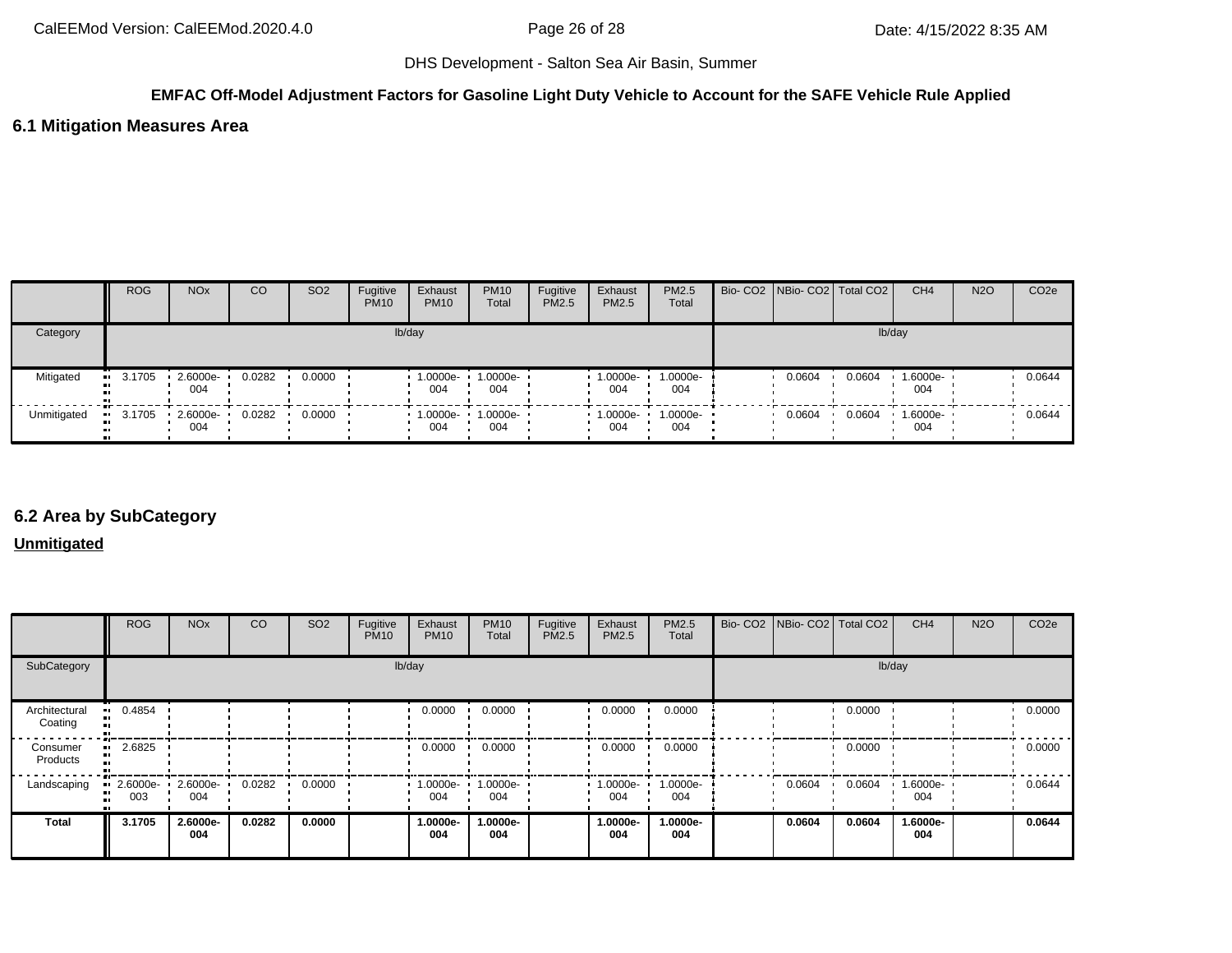## **EMFAC Off-Model Adjustment Factors for Gasoline Light Duty Vehicle to Account for the SAFE Vehicle Rule Applied**

## **6.2 Area by SubCategory**

### **Mitigated**

|                          | <b>ROG</b>                     | <b>NO<sub>x</sub></b> | <sub>CO</sub> | SO <sub>2</sub> | Fugitive<br><b>PM10</b> | Exhaust<br><b>PM10</b> | <b>PM10</b><br>Total | Fugitive<br>PM2.5 | Exhaust<br><b>PM2.5</b> | PM2.5<br>Total  | Bio- CO2   NBio- CO2   Total CO2 |        | CH <sub>4</sub> | <b>N2O</b> | CO <sub>2e</sub> |
|--------------------------|--------------------------------|-----------------------|---------------|-----------------|-------------------------|------------------------|----------------------|-------------------|-------------------------|-----------------|----------------------------------|--------|-----------------|------------|------------------|
| SubCategory              |                                |                       |               |                 |                         | lb/day                 |                      |                   |                         |                 |                                  |        | lb/day          |            |                  |
| Architectural<br>Coating | $-0.4854$                      |                       |               |                 |                         | 0.0000                 | 0.0000               |                   | 0.0000                  | 0.0000          |                                  | 0.0000 |                 |            | 0.0000           |
| Consumer<br>Products     | 2.6825<br>ш.                   |                       |               |                 |                         | 0.0000                 | 0.0000               |                   | 0.0000                  | 0.0000          |                                  | 0.0000 |                 |            | 0.0000           |
| Landscaping              | $\blacksquare$ 2.6000e-<br>003 | 2.6000e-<br>004       | 0.0282        | 0.0000          |                         | 1.0000e-<br>004        | 1.0000e-<br>004      |                   | 1.0000e-<br>004         | 1.0000e-<br>004 | 0.0604                           | 0.0604 | 1.6000e-<br>004 |            | 0.0644           |
| Total                    | 3.1705                         | 2.6000e-<br>004       | 0.0282        | 0.0000          |                         | 1.0000e-<br>004        | 1.0000e-<br>004      |                   | 1.0000e-<br>004         | 1.0000e-<br>004 | 0.0604                           | 0.0604 | 1.6000e-<br>004 |            | 0.0644           |

# **7.0 Water Detail**

**7.1 Mitigation Measures Water**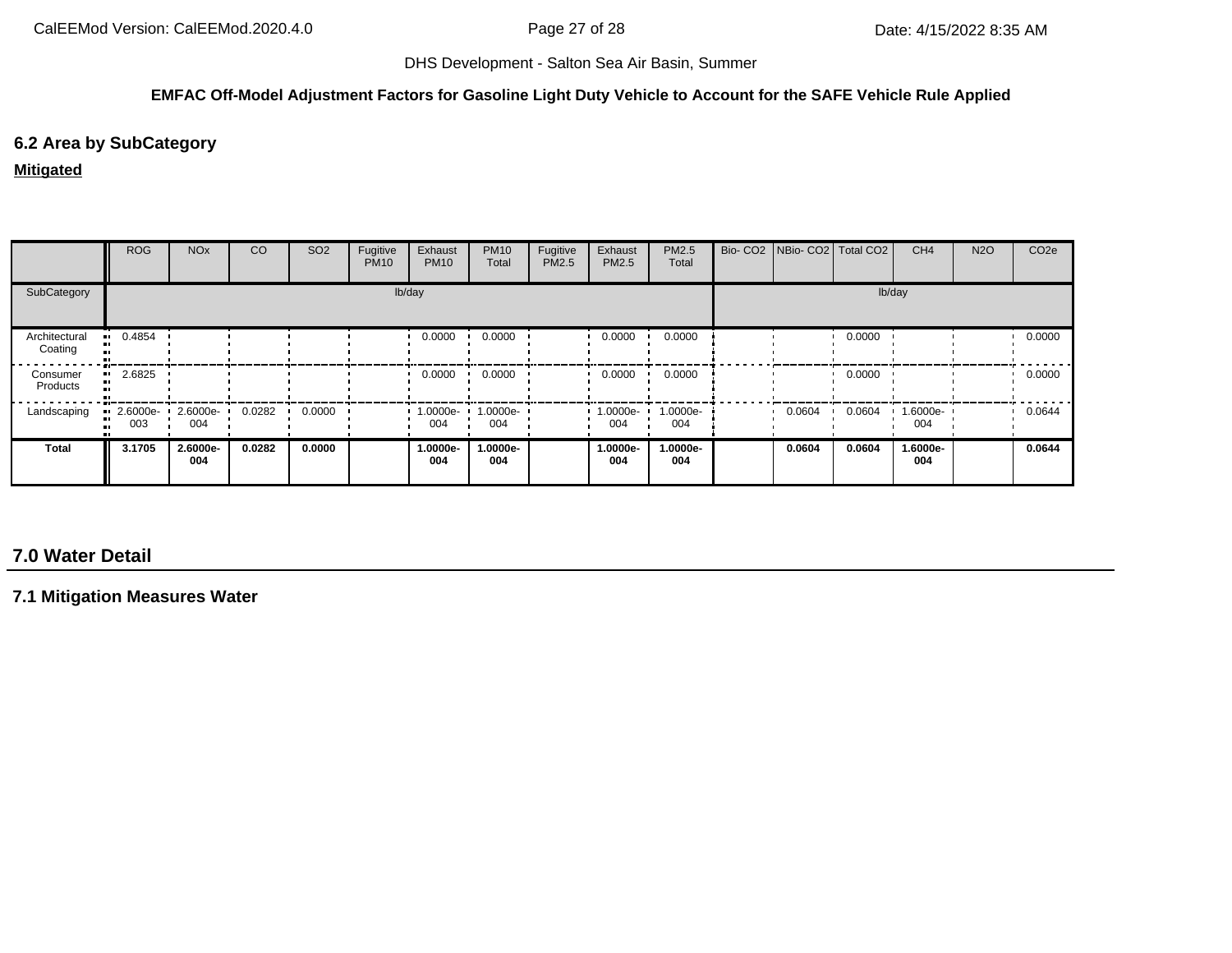#### **EMFAC Off-Model Adjustment Factors for Gasoline Light Duty Vehicle to Account for the SAFE Vehicle Rule Applied**

# **8.0 Waste Detail**

## **8.1 Mitigation Measures Waste**

## **9.0 Operational Offroad**

| Type<br>Equipment | Number | Hours/Day | Days/Year | Horse Power | $\cdot$ $-$<br>Load Factor | <b>Fuel Type</b> |
|-------------------|--------|-----------|-----------|-------------|----------------------------|------------------|

# **10.0 Stationary Equipment**

## **Fire Pumps and Emergency Generators**

|  | Equipment Type | Number | Hours/Dav | Hours/Year | Horse Power | . .<br>Load Factor | <b>Fuel Type</b> |
|--|----------------|--------|-----------|------------|-------------|--------------------|------------------|
|--|----------------|--------|-----------|------------|-------------|--------------------|------------------|

## **Boilers**

| Type<br>cauipment | Number | Heat Input/Dav | Heat Input/Year | <b>Boiler Rating</b> | Fuel Type |
|-------------------|--------|----------------|-----------------|----------------------|-----------|

## **User Defined Equipment**

Equipment Type Number

## **11.0 Vegetation**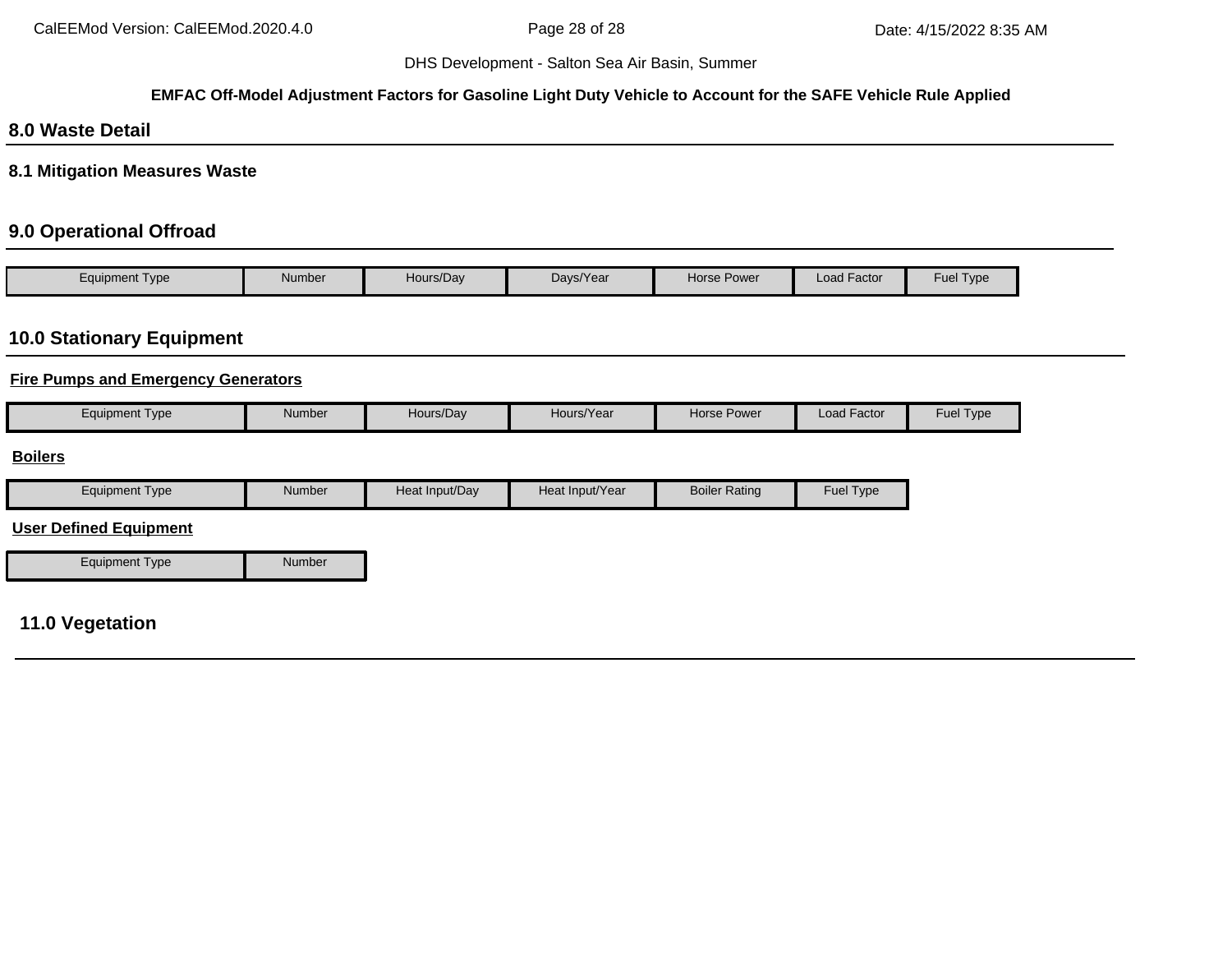**EMFAC Off-Model Adjustment Factors for Gasoline Light Duty Vehicle to Account for the SAFE Vehicle Rule Applied**

## **DHS Development**

**Salton Sea Air Basin, Winter**

# **1.0 Project Characteristics**

## **1.1 Land Usage**

| Land Uses              | Size   | <b>Metric</b>                                  | Lot Acreage                                   | <b>Floor Surface Area</b> | Population                      |
|------------------------|--------|------------------------------------------------|-----------------------------------------------|---------------------------|---------------------------------|
| <b>Industrial Park</b> | 122.81 | 1000sqft<br>----------<br>-------------------- | 2.82                                          | 122,811.00                | - - - - - - - - - - - - - - - - |
| Parking Lot            | 153.36 | 1000sqft                                       | --------------------<br>$\sim$ $\sim$<br>3.52 | 153,360.00                |                                 |

## **1.2 Other Project Characteristics**

| <b>Urbanization</b>               | Urban                      | Wind Speed (m/s)                  | 3.4   | <b>Precipitation Freg (Days)</b>        | 20    |
|-----------------------------------|----------------------------|-----------------------------------|-------|-----------------------------------------|-------|
| <b>Climate Zone</b>               | 10                         |                                   |       | <b>Operational Year</b>                 | 2024  |
| <b>Utility Company</b>            | Southern California Edison |                                   |       |                                         |       |
| <b>CO2 Intensity</b><br>(lb/MWhr) | 390.98                     | <b>CH4 Intensity</b><br>(lb/MWhr) | 0.033 | N <sub>2</sub> O Intensity<br>(lb/MWhr) | 0.004 |

## **1.3 User Entered Comments & Non-Default Data**

Project Characteristics -

Land Use - Development of cannabis cultivation facility on the east side of Little Morongo Road.

Construction Phase - Assumes a 2 year buildout from 2022-2024. Assumes paving, building, and arch coating will occur simultaneously and/or gradually as buildings are completed.

On-road Fugitive Dust - All roadways accessing the site are paved.

Grading - Per preliminary grading plans. cut = 10,571CY and fill=17,040CY for net import of 6,469CY.

Vehicle Trips - Trip rate of 6.08 TSF used per project specific Traffic Impact Analysis.

Road Dust - All roads will be paved at operation.

Water And Wastewater - Per project ISMND, total annual water use is expected to be 16.3 AFY which equals 5,311,370 gallons per year.

Construction Off-road Equipment Mitigation - Assumes compliance with SCAQMD Rule 403.1 Dust Control Plan for Coachella Valley.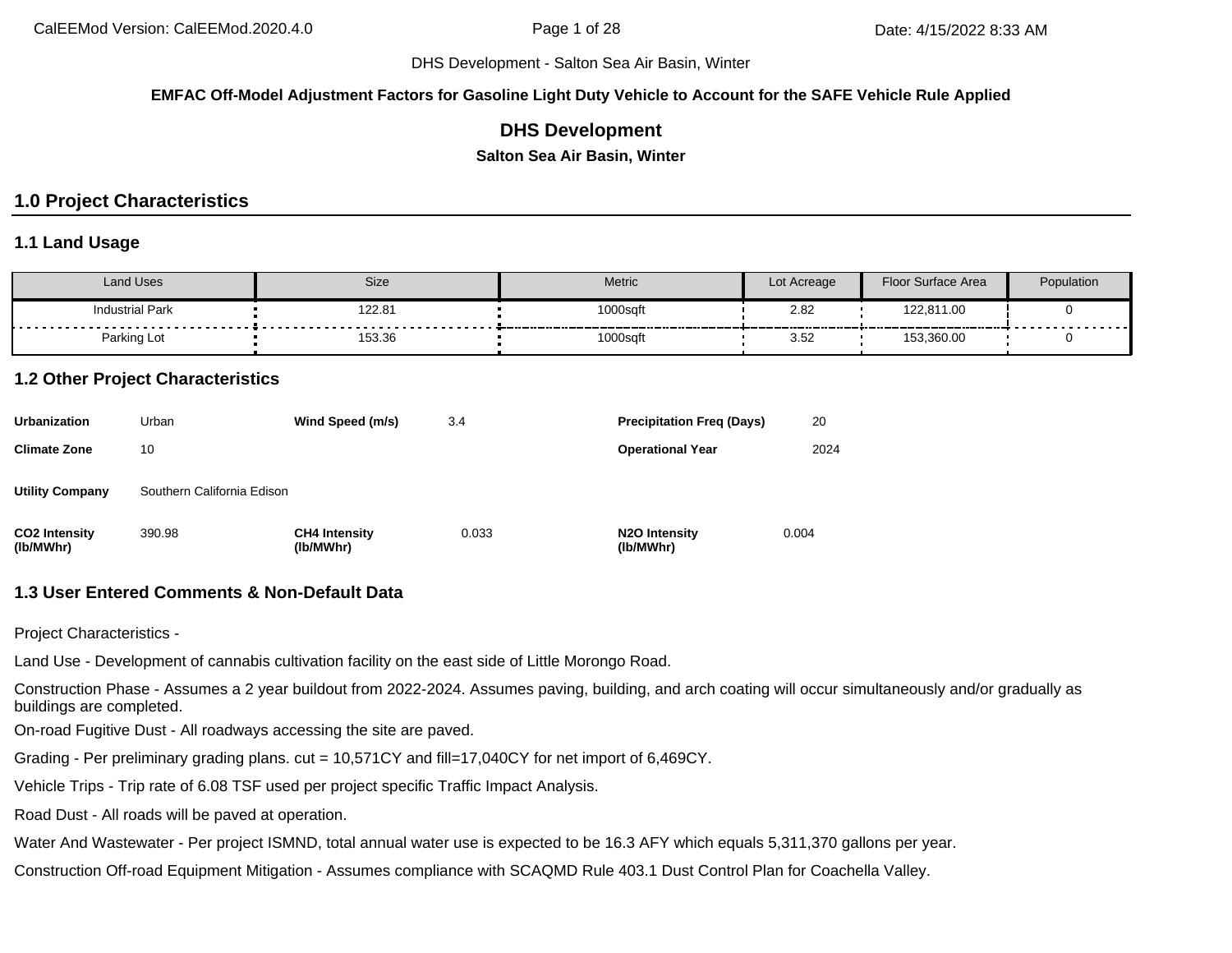## **EMFAC Off-Model Adjustment Factors for Gasoline Light Duty Vehicle to Account for the SAFE Vehicle Rule Applied**

| <b>Table Name</b>      | <b>Column Name</b>              | Default Value | New Value  |
|------------------------|---------------------------------|---------------|------------|
| tblConstDustMitigation | WaterUnpavedRoadMoistureContent | 0             | 0.5        |
| tblConstDustMitigation | WaterUnpavedRoadVehicleSpeed    | $\mathbf 0$   | 40         |
| tblConstructionPhase   | NumDays                         | 20.00         | 87.00      |
| tblConstructionPhase   | NumDays                         | 230.00        | 400.00     |
| tblConstructionPhase   | NumDays                         | 20.00         | 60.00      |
| tblConstructionPhase   | NumDays                         | 20.00         | 30.00      |
| tblConstructionPhase   | NumDays                         | 10.00         | 30.00      |
| tblGrading             | AcresOfGrading                  | 60.00         | 8.50       |
| tblGrading             | AcresOfGrading                  | 45.00         | 8.50       |
| tblGrading             | MaterialImported                | 0.00          | 6,469.00   |
| tblLandUse             | LandUseSquareFeet               | 122,810.00    | 122,811.00 |
| tblOnRoadDust          | HaulingPercentPave              | 50.00         | 100.00     |
| tblOnRoadDust          | <b>HaulingPercentPave</b>       | 50.00         | 100.00     |
| tblOnRoadDust          | HaulingPercentPave              | 50.00         | 100.00     |
| tblOnRoadDust          | HaulingPercentPave              | 50.00         | 100.00     |
| tblOnRoadDust          | HaulingPercentPave              | 50.00         | 100.00     |
| tblOnRoadDust          | VendorPercentPave               | 50.00         | 100.00     |
| tblOnRoadDust          | VendorPercentPave               | 50.00         | 100.00     |
| tblOnRoadDust          | VendorPercentPave               | 50.00         | 100.00     |
| tblOnRoadDust          | VendorPercentPave               | 50.00         | 100.00     |
| tblOnRoadDust          | VendorPercentPave               | 50.00         | 100.00     |
| tblOnRoadDust          | <b>WorkerPercentPave</b>        | 50.00         | 100.00     |
| tblOnRoadDust          | <b>WorkerPercentPave</b>        | 50.00         | 100.00     |
| tblOnRoadDust          | <b>WorkerPercentPave</b>        | 50.00         | 100.00     |
| tblOnRoadDust          | <b>WorkerPercentPave</b>        | 50.00         | 100.00     |
| tblOnRoadDust          | <b>WorkerPercentPave</b>        | 50.00         | 100.00     |
| tblRoadDust            | <b>RoadPercentPave</b>          | 50            | 100        |
| tblVehicleTrips        | ST_TR                           | 2.54          | 6.08       |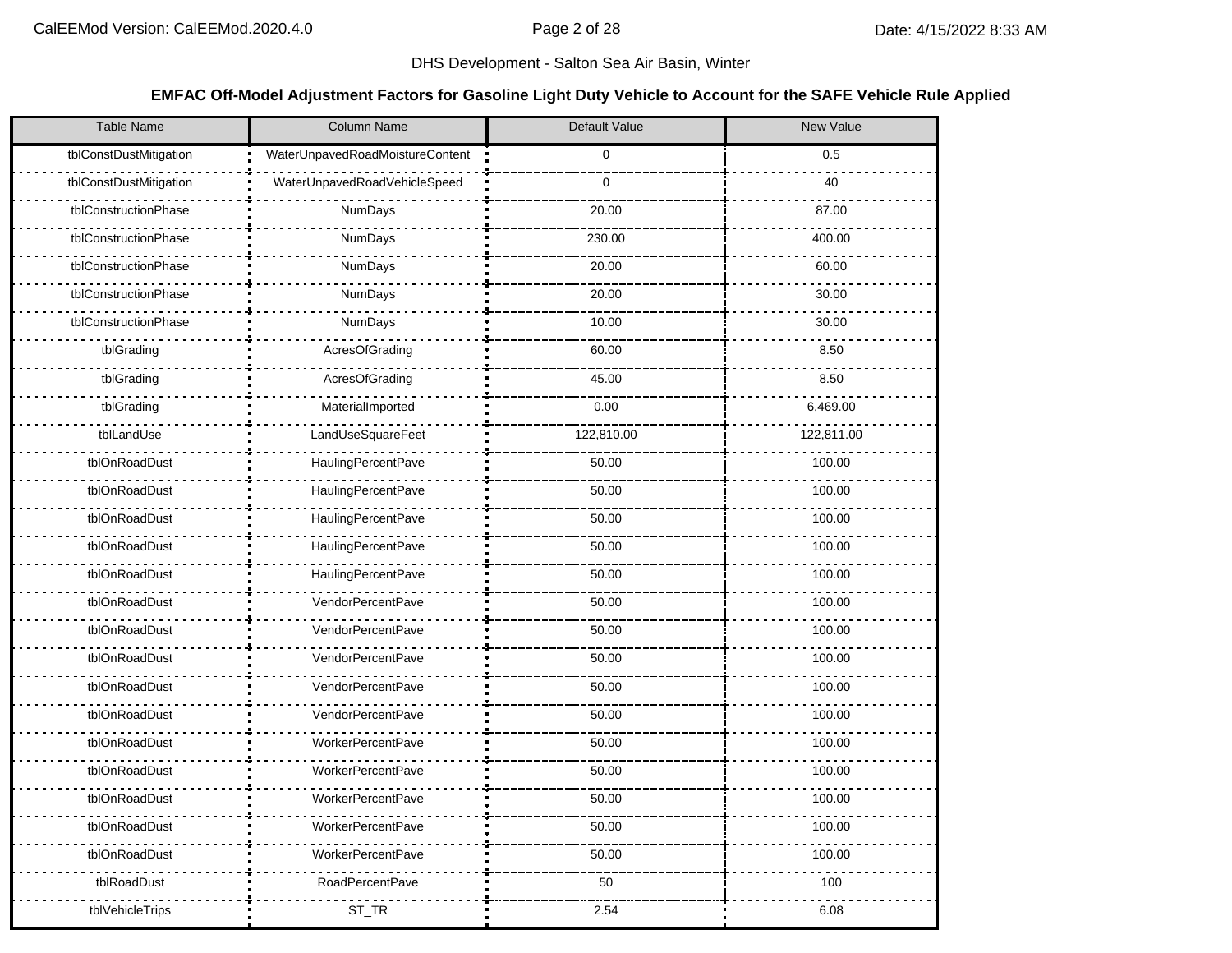## **EMFAC Off-Model Adjustment Factors for Gasoline Light Duty Vehicle to Account for the SAFE Vehicle Rule Applied**

| tblVehicleTrips | SU_TR                             | .24           | 6.08    |
|-----------------|-----------------------------------|---------------|---------|
| tblVehicleTrips | WD TR<br>$\overline{\phantom{a}}$ | 3.37          | 6.08    |
| tblWater        | <b>IndoorWaterUseRate</b>         | 28,399,812.50 | .370.00 |

# **2.0 Emissions Summary**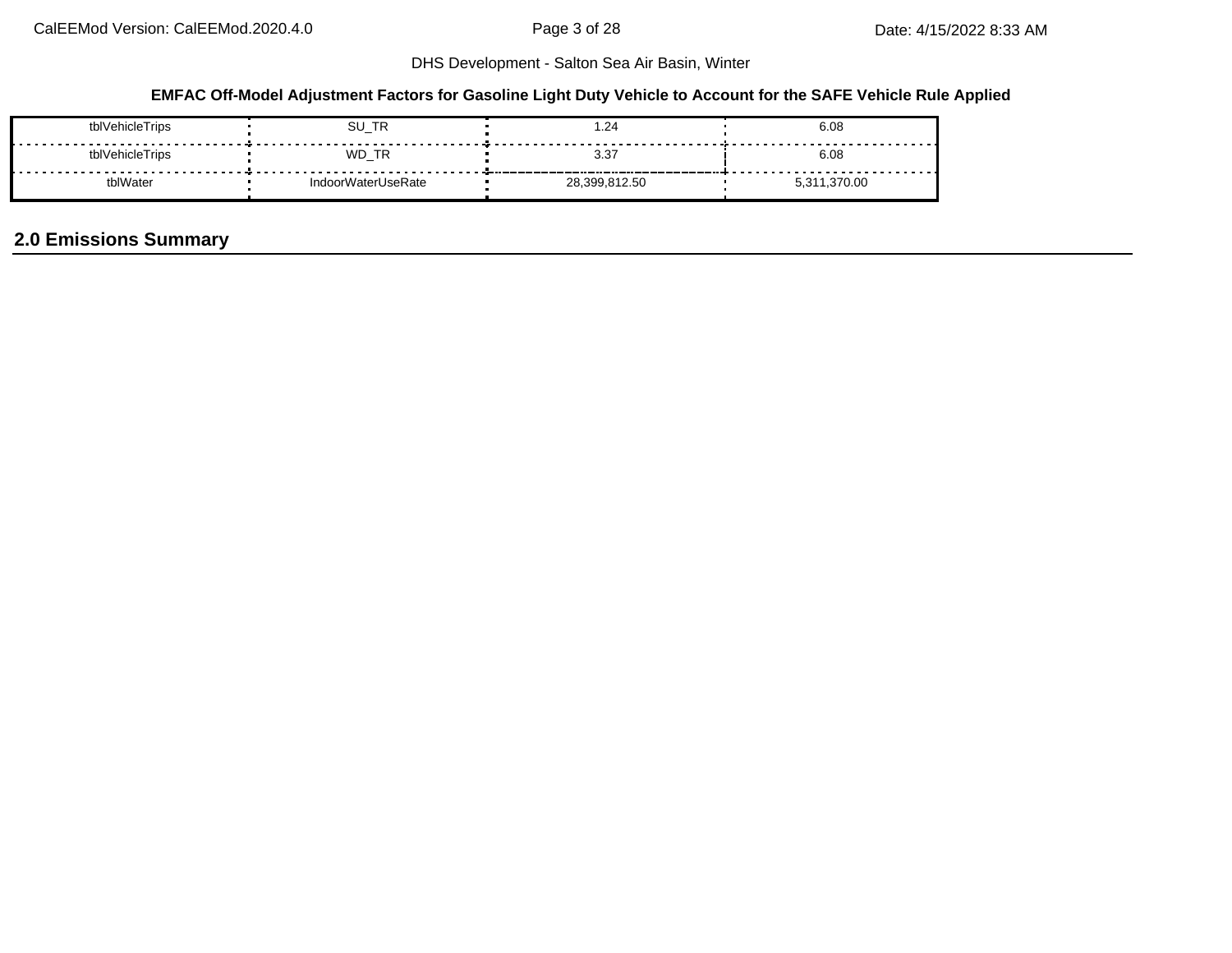#### **EMFAC Off-Model Adjustment Factors for Gasoline Light Duty Vehicle to Account for the SAFE Vehicle Rule Applied**

## **2.1 Overall Construction (Maximum Daily Emission)**

**Unmitigated Construction**

|                | <b>ROG</b>              | <b>NO<sub>x</sub></b> | CO      | SO <sub>2</sub> | Fugitive<br><b>PM10</b> | Exhaust<br><b>PM10</b> | <b>PM10</b><br>Total | Fugitive<br>PM2.5 | Exhaust<br>PM2.5 | PM2.5<br>Total |        |  | Bio- CO2   NBio- CO2   Total CO2 | CH <sub>4</sub> | <b>N2O</b> | CO <sub>2e</sub>  |  |  |
|----------------|-------------------------|-----------------------|---------|-----------------|-------------------------|------------------------|----------------------|-------------------|------------------|----------------|--------|--|----------------------------------|-----------------|------------|-------------------|--|--|
| Year           |                         | lb/day                |         |                 |                         |                        |                      |                   |                  |                |        |  | lb/day                           |                 |            |                   |  |  |
| 2022           | 3.2348                  | 33.1307               | 20.4020 | 0.0417          | 18.5173                 | 1.6134                 | 20.1307              | 10.0031           | 1.4843           | 11.4874        | 0.0000 |  | 4,081.506 4,081.506              | 1.1966          | 0.1310     | $\cdot$ 4,136.320 |  |  |
| 2023           | 3.4110                  | 26.2917               | 34.9415 | 0.0650          | 1.3221                  | 1.2255                 | 2.5476               | 0.3559            | 1.1425           | 1.4983         | 0.0000 |  | 6,346.922 6,346.922              | 1.3564          | 0.1268     | $\cdot$ 6,418.622 |  |  |
| 2024           | $\cdot$ 22.5094 $\cdot$ | 16.3656               | 22.0509 | 0.0454          | 1.3890                  | 0.6897                 | 2.0788               | 0.3736            | 0.6524           | 1.0261         | 0.0000 |  | 4,446.589 4,446.589              | 0.6538          | 0.1247     | .4,500.079        |  |  |
| <b>Maximum</b> | 22.5094                 | 33.1307               | 34.9415 | 0.0650          | 18.5173                 | 1.6134                 | 20.1307              | 10.0031           | 1.4843           | 11.4874        | 0.0000 |  | 6,346.922 6,346.922              | 1.3564          | 0.1310     | 6,418.622         |  |  |

### **Mitigated Construction**

|                      | <b>ROG</b>           | <b>NO<sub>x</sub></b> | CO      | SO <sub>2</sub> | Fugitive<br><b>PM10</b> | Exhaust<br><b>PM10</b> | <b>PM10</b><br>Total | Fugitive<br>PM2.5 | Exhaust<br>PM2.5 | PM2.5<br>Total |        | Bio- CO2   NBio- CO2   Total CO2 |                     | CH <sub>4</sub> | <b>N2O</b> | CO <sub>2e</sub> |  |
|----------------------|----------------------|-----------------------|---------|-----------------|-------------------------|------------------------|----------------------|-------------------|------------------|----------------|--------|----------------------------------|---------------------|-----------------|------------|------------------|--|
| Year                 |                      | lb/day                |         |                 |                         |                        |                      |                   |                  |                |        |                                  |                     | lb/day          |            |                  |  |
| 2022<br>$\mathbf{u}$ | 3.2348               | 33.1307               | 20.4020 | 0.0417          | 8.4156                  | 1.6134                 | 10.0290              | 4.5234            | 1.4843           | 6.0077         | 0.0000 | $4,081.506$ $4,081.506$          |                     | 1.1966          | 0.1310     | $+4,136.320$     |  |
| 2023<br>$\mathbf{u}$ | 3.4110               | 26.2917               | 34.9415 | 0.0650          | 1.3221                  | 1.2255                 | 2.5476               | 0.3559            | 1.1425           | 1.4983         | 0.0000 | $6,346.922$ $6,346.922$          |                     | 1.3564          | 0.1268     | $+6,418.622$     |  |
| 2024                 | 22.5094<br>$\bullet$ | 16.3656               | 22.0509 | 0.0454          | 1.3890                  | 0.6897                 | 2.0788               | 0.3736            | 0.6524           | 1.0261         | 0.0000 | 4,446.589 4,446.589              |                     | 0.6538          | 0.1247     | .4,500.079       |  |
| <b>Maximum</b>       | 22.5094              | 33.1307               | 34.9415 | 0.0650          | 8.4156                  | 1.6134                 | 10.0290              | 4.5234            | 1.4843           | 6.0077         | 0.0000 |                                  | 6,346.922 6,346.922 | 1.3564          | 0.1310     | 6,418.622        |  |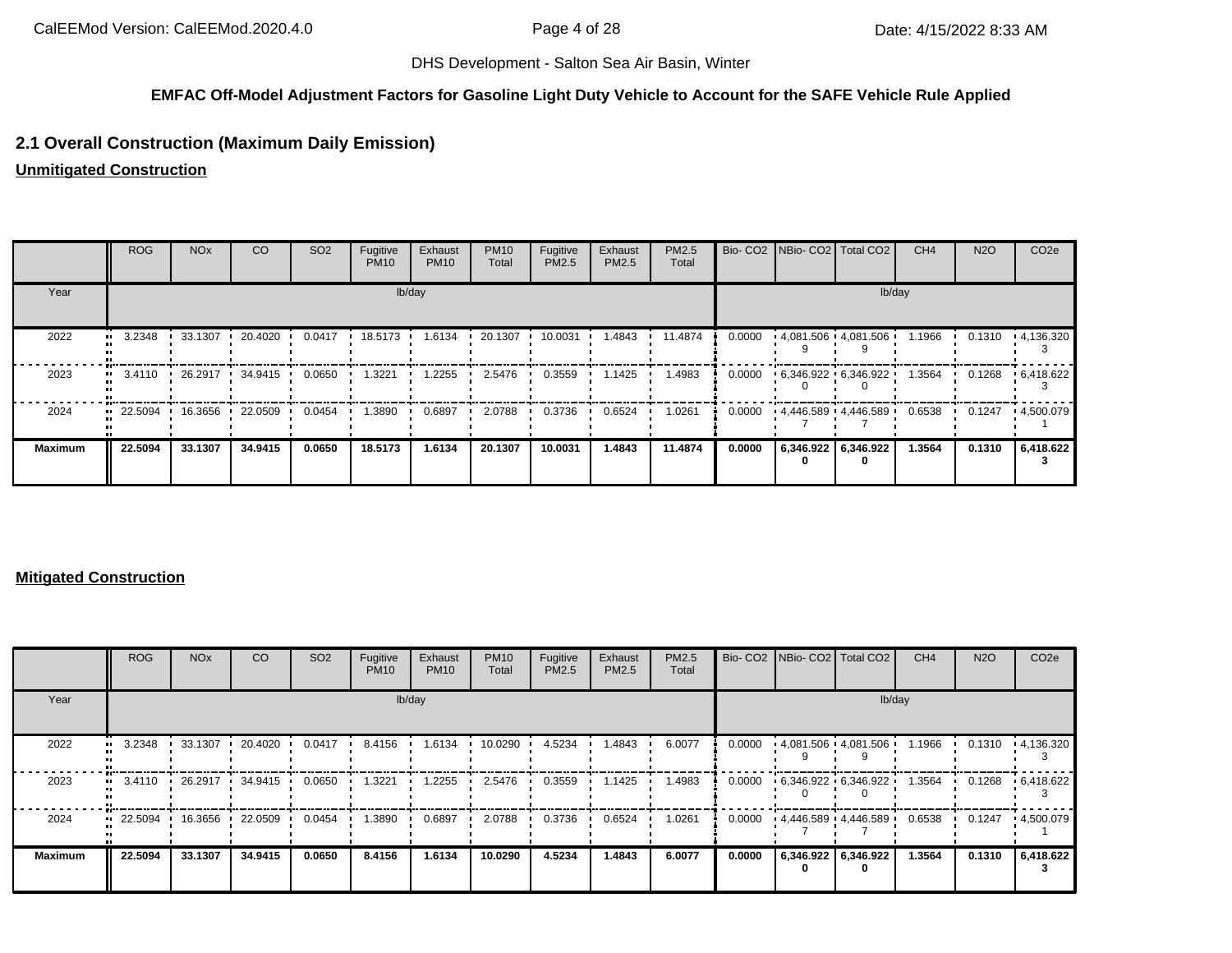## **EMFAC Off-Model Adjustment Factors for Gasoline Light Duty Vehicle to Account for the SAFE Vehicle Rule Applied**

|                      | <b>ROG</b> | <b>NOx</b> | CO   | <b>SO2</b> | <b>Fugitive</b><br><b>PM10</b> | Exhaust<br><b>PM10</b> | <b>PM10</b><br><b>Total</b> | <b>Fugitive</b><br><b>PM2.5</b> | <b>Exhaust</b><br><b>PM2.5</b> | <b>PM2.5</b><br>Total |      |      | Bio-CO2   NBio-CO2   Total CO2 | CH <sub>4</sub> | <b>N20</b> | CO <sub>2e</sub> |
|----------------------|------------|------------|------|------------|--------------------------------|------------------------|-----------------------------|---------------------------------|--------------------------------|-----------------------|------|------|--------------------------------|-----------------|------------|------------------|
| Percent<br>Reduction | 0.00       | 0.00       | 0.00 | 0.00       | 47.59                          | 0.00                   | 40.80                       | 51.06                           | 0.00                           | 39.11                 | 0.00 | 0.00 | 0.00                           | 0.00            | 0.00       | 0.00             |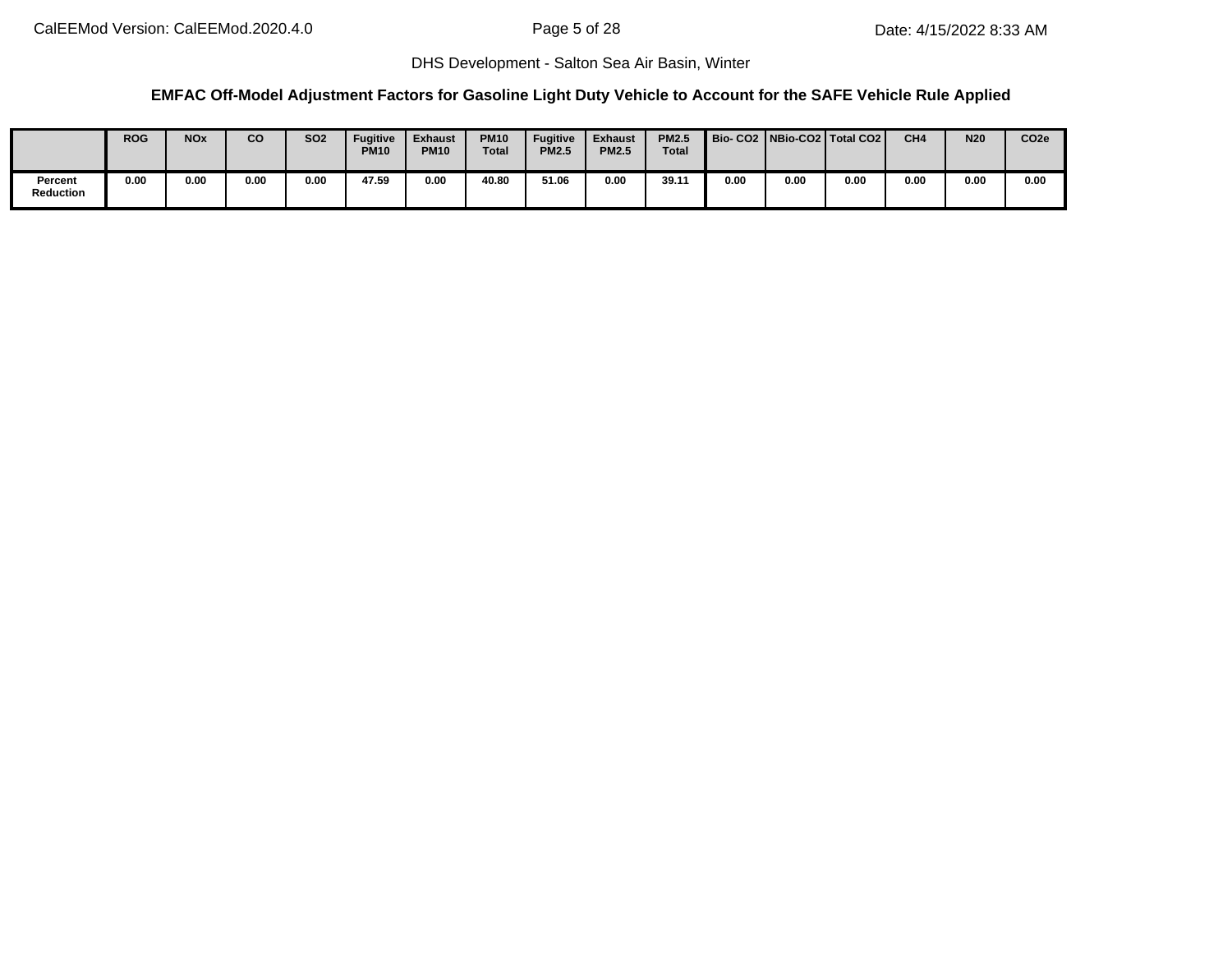#### **EMFAC Off-Model Adjustment Factors for Gasoline Light Duty Vehicle to Account for the SAFE Vehicle Rule Applied**

## **2.2 Overall Operational**

## **Unmitigated Operational**

|              | ROG    | <b>NO<sub>x</sub></b> | CO      | SO <sub>2</sub> | Fugitive<br><b>PM10</b> | Exhaust<br><b>PM10</b> | <b>PM10</b><br>Total | Fugitive<br>PM2.5 | Exhaust<br>PM2.5 | PM2.5<br>Total  |        | Bio- CO2   NBio- CO2   Total CO2 | CH <sub>4</sub> | <b>N2O</b> | CO <sub>2e</sub>  |
|--------------|--------|-----------------------|---------|-----------------|-------------------------|------------------------|----------------------|-------------------|------------------|-----------------|--------|----------------------------------|-----------------|------------|-------------------|
| Category     |        |                       |         |                 |                         | lb/day                 |                      |                   |                  |                 |        | lb/day                           |                 |            |                   |
| Area         | 3.1705 | 2.6000e-<br>004       | 0.0282  | 0.0000          |                         | 1.0000e-<br>004        | 1.0000e-<br>004      |                   | 1.0000e-<br>004  | 1.0000e-<br>004 | 0.0604 | 0.0604                           | 1.6000e-<br>004 |            | 0.0644            |
| Energy       | 0.0125 | 0.1132                | 0.0950  | 6.8000e-<br>004 |                         | 8.6000e-<br>003        | 8.6000e-<br>003      |                   | 8.6000e ·<br>003 | 8.6000e-<br>003 |        | $135.7749$ 135.7749 2.6000e ·    | 003             | 003        | 2.4900e- 136.5818 |
| Mobile       | 1.8006 | 2.9531                | 17.9700 | 0.0406          | 4.4488                  | 0.0334                 | 4.4821               | 1.1864            | 0.0312           | 1.2176          |        | $4.204.867 \cdot 4.204.867$      | 0.2327          | 0.2250     | $\cdot$ 4.277.740 |
| <b>Total</b> | 4.9835 | 3.0665                | 18.0932 | 0.0413          | 4.4488                  | 0.0421                 | 4.4908               | 1.1864            | 0.0399           | 1.2263          |        | 4,340.703 4,340.703              | 0.2354          | 0.2275     | 4,414.386<br>6    |

### **Mitigated Operational**

|              | <b>ROG</b> | <b>NO<sub>x</sub></b> | CO      | SO <sub>2</sub> | Fugitive<br><b>PM10</b> | Exhaust<br><b>PM10</b> | <b>PM10</b><br>Total | Fugitive<br><b>PM2.5</b> | Exhaust<br>PM2.5 | <b>PM2.5</b><br>Total |           | Bio- CO2   NBio- CO2   Total CO2 | CH <sub>4</sub> | <b>N2O</b> | CO <sub>2</sub> e |
|--------------|------------|-----------------------|---------|-----------------|-------------------------|------------------------|----------------------|--------------------------|------------------|-----------------------|-----------|----------------------------------|-----------------|------------|-------------------|
| Category     |            |                       |         |                 |                         | lb/day                 |                      |                          |                  |                       |           | lb/day                           |                 |            |                   |
| Area         | 3.1705     | $2.6000e -$<br>004    | 0.0282  | 0.0000          |                         | 1.0000e-<br>004        | 1.0000e-<br>004      |                          | 1.0000e-<br>004  | 1.0000e-<br>004       | 0.0604    | 0.0604                           | 1.6000e-<br>004 |            | 0.0644            |
| Energy       | 0.0125     | 0.1132                | 0.0950  | 6.8000e-<br>004 |                         | 8.6000e ·<br>003       | 8.6000e-<br>003      |                          | 8.6000e-<br>003  | 8.6000e-<br>003       |           | 135.7749 135.7749 1              | 2.6000e-<br>003 | 003        | 2.4900e- 136.5818 |
| Mobile       | 1.8006     | 2.9531                | 17.9700 | 0.0406          | 4.4488                  | 0.0334                 | 4.4821               | 1.1864                   | 0.0312           | 1.2176                |           | $4,204.867$ $4,204.867$          | 0.2327          | 0.2250     | 4,277.740         |
| <b>Total</b> | 4.9835     | 3.0665                | 18.0932 | 0.0413          | 4.4488                  | 0.0421                 | 4.4908               | 1.1864                   | 0.0399           | 1.2263                | 4,340.703 | 4,340.703                        | 0.2354          | 0.2275     | 4,414.386         |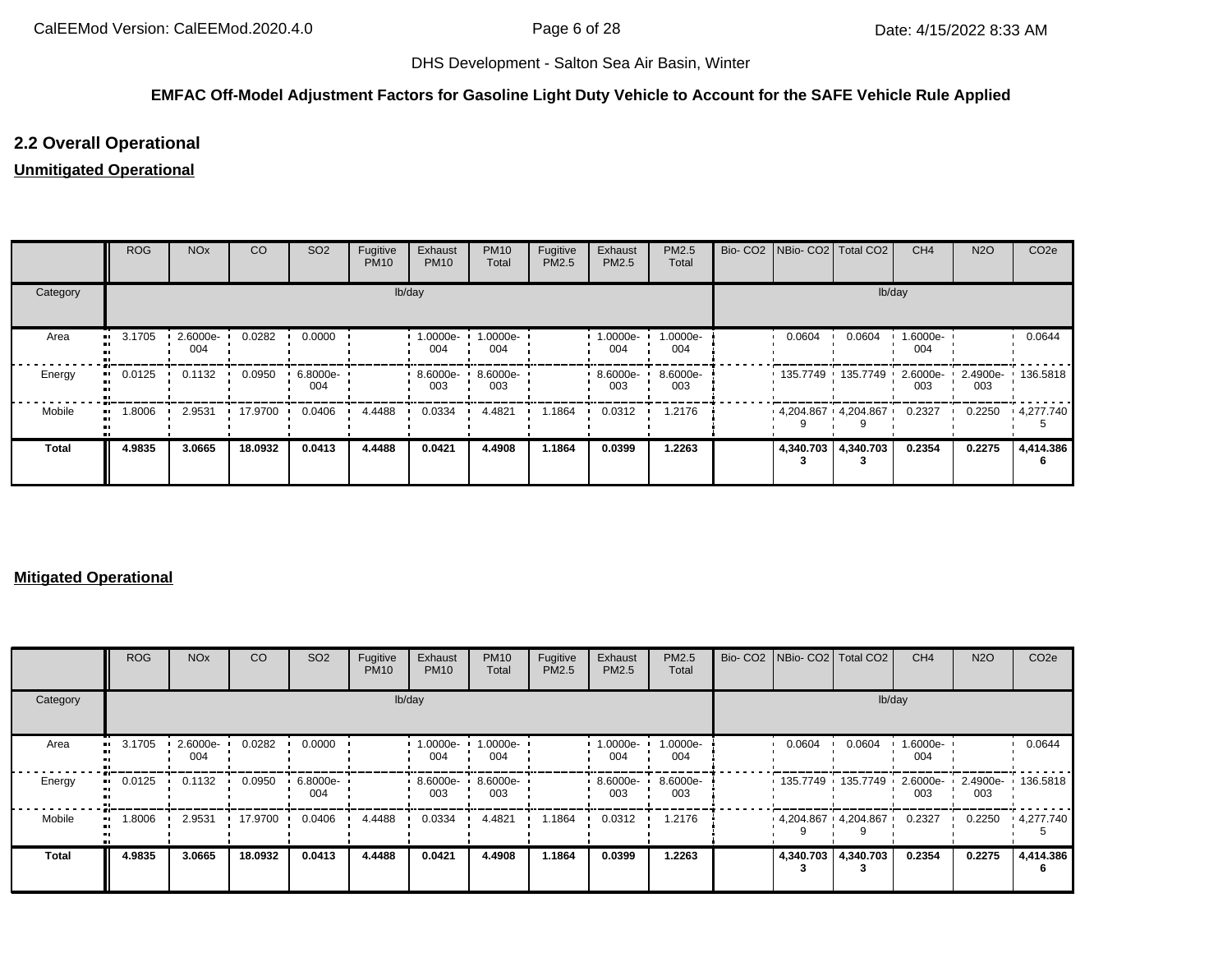#### **EMFAC Off-Model Adjustment Factors for Gasoline Light Duty Vehicle to Account for the SAFE Vehicle Rule Applied**

|                      | <b>ROG</b> | <b>NOx</b> | CO   | <b>SO2</b> | <b>Fugitive</b><br><b>PM10</b> | <b>Exhaust</b><br><b>PM10</b> | <b>PM10</b><br><b>Total</b> | <b>Fugitive</b><br><b>PM2.5</b> | <b>Exhaust</b><br><b>PM2.5</b> | <b>PM2.5</b><br><b>Total</b> |      |      | Bio-CO2   NBio-CO2   Total CO2 | CH <sub>4</sub> | <b>N20</b> | CO <sub>2e</sub> |
|----------------------|------------|------------|------|------------|--------------------------------|-------------------------------|-----------------------------|---------------------------------|--------------------------------|------------------------------|------|------|--------------------------------|-----------------|------------|------------------|
| Percent<br>Reduction | 0.00       | 0.00       | 0.00 | 0.00       | 0.00                           | 0.00                          | 0.00                        | 0.00                            | 0.00                           | 0.00                         | 0.00 | 0.00 | 0.00                           | 0.00            | 0.00       | 0.00             |

# **3.0 Construction Detail**

#### **Construction Phase**

| Phase<br>Number | <b>Phase Name</b>            | Phase Type                   | <b>Start Date</b> | End Date    | Num Days Num Days<br>Week |                 | <b>Phase Description</b> |
|-----------------|------------------------------|------------------------------|-------------------|-------------|---------------------------|-----------------|--------------------------|
|                 | Site Preparation             | Site Preparation             | 6/1/2022          | .7/12/2022  |                           | 30              |                          |
|                 | •Grading                     | •Grading                     | 17/13/2022        | :10/4/2022  |                           | 60              |                          |
|                 | <b>Building Construction</b> | <b>Building Construction</b> | 10/5/2022         | :4/16/2024  |                           | 400             |                          |
|                 | •Paving                      | •Paving                      | 10/10/2023        | !11/20/2023 |                           | 30 <sup>1</sup> |                          |
|                 | Architectural Coating        | Architectural Coating        | 2/1/2024          | 6/1/2024    | 5'                        | 87              |                          |

**Acres of Grading (Site Preparation Phase): 8.5**

**Acres of Grading (Grading Phase): 8.5**

**Acres of Paving: 3.52**

**Residential Indoor: 0; Residential Outdoor: 0; Non-Residential Indoor: 184,217; Non-Residential Outdoor: 61,406; Striped Parking Area: 9,202 (Architectural Coating – sqft)**

#### **OffRoad Equipment**

| <b>Phase Name</b> | <b>Offroad Equipment Type</b>     | Amount | <b>Usage Hours</b> | Horse Power | Load Factor |
|-------------------|-----------------------------------|--------|--------------------|-------------|-------------|
| Site Preparation  | <b>Rubber Tired Dozers</b>        |        | $8.00 \cdot$       | 247         | 0.40        |
| Site Preparation  | <b>•Tractors/Loaders/Backhoes</b> |        | $8.00 \cdot$       | 97'         | 0.37        |
| Grading           | <b>Excavators</b>                 |        | $8.00 \cdot$       | $158 -$     | 0.38        |
| Grading           | Graders                           |        | $8.00 \cdot$       | 187'        | 0.41        |
| Grading           | <b>Rubber Tired Dozers</b>        |        | $8.00 \cdot$       | 247         | 0.40        |
| Grading           | <b>Tractors/Loaders/Backhoes</b>  |        | $8.00 \cdot$       | $97 -$      | 0.37        |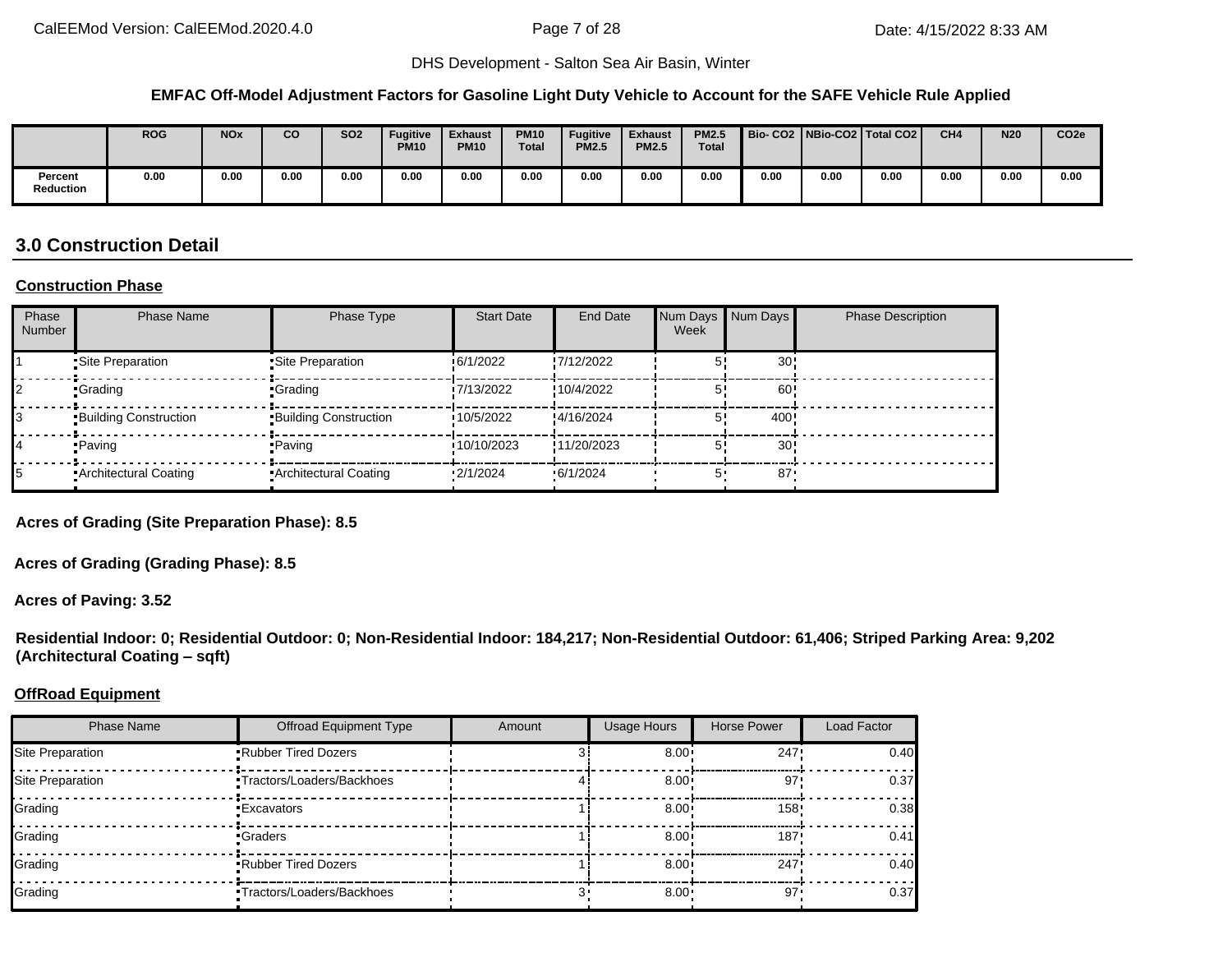#### **EMFAC Off-Model Adjustment Factors for Gasoline Light Duty Vehicle to Account for the SAFE Vehicle Rule Applied**

| <b>Building Construction</b> | •Cranes                          | $7.00 \cdot$ | $231 -$          | 0.29 |
|------------------------------|----------------------------------|--------------|------------------|------|
| <b>Building Construction</b> | • Forklifts                      | $8.00 \cdot$ | 89               | 0.20 |
| <b>Building Construction</b> | <b>Generator Sets</b>            | $8.00 \cdot$ | 84 <sup>1</sup>  | 0.74 |
| <b>Building Construction</b> | <b>Tractors/Loaders/Backhoes</b> | $7.00 \cdot$ | 97               | 0.37 |
| Building Construction        | · Welders                        | $8.00 \div$  | 46'              | 0.45 |
| Paving                       | • Pavers                         | $8.00 \cdot$ | 130 <sup>1</sup> | 0.42 |
| Paving                       | Paving Equipment                 | $8.00 \cdot$ | 132!             | 0.36 |
| Paving                       | • Rollers                        | $8.00 \cdot$ | 80 <sup>1</sup>  | 0.38 |
| <b>Architectural Coating</b> | Air Compressors                  | $6.00 \cdot$ | 78.              | 0.48 |

## **Trips and VMT**

| <b>Phase Name</b>            | <b>Offroad Equipment</b><br>Count | <b>Worker Trip</b><br><b>Number</b> | Vendor Trip<br><b>Number</b> | <b>Hauling Trip</b><br><b>Number</b> | <b>Worker Trip</b><br>Length | Vendor Trip<br>Length | <b>Hauling Trip</b><br>Length | <b>Worker Vehicle</b><br>Class | Vendor         | Hauling<br>Vehicle Class Vehicle Class |
|------------------------------|-----------------------------------|-------------------------------------|------------------------------|--------------------------------------|------------------------------|-----------------------|-------------------------------|--------------------------------|----------------|----------------------------------------|
| Site Preparation             |                                   | 18.00                               | 0.00                         | $0.00 -$                             | 11.00i                       | 5.40:                 |                               | 20.00 LD Mix                   | <b>HDT Mix</b> | !HHDT                                  |
| Grading                      |                                   | $15.00 \cdot$                       | 0.00!                        | 809.00                               | 11.00i                       | 5.40:                 |                               | $20.00 \cdot LD$ Mix           | <b>HDT Mix</b> | !HHDT                                  |
| <b>Building Construction</b> |                                   | $116.00 \cdot$                      | 45.00!                       | $0.00 \cdot$                         | 11.00i                       | 5.40                  |                               | $20.00 \cdot LD$ Mix           | <b>HDT Mix</b> | !HHDT                                  |
| Paving                       |                                   | $15.00 \cdot$                       | 0.00!                        | $0.00 \cdot$                         | 11.00i                       | 5.40:                 |                               | $20.00 \cdot LD$ Mix           | <b>HDT Mix</b> | !HHDT                                  |
| Architectural Coating        |                                   | 23.00                               | 0.00                         | 0.00 <sub>1</sub>                    | 11.00                        | 5.40                  |                               | 20.00 LD Mix                   | <b>HDT Mix</b> | <b>HHDT</b>                            |

## **3.1 Mitigation Measures Construction**

Water Exposed Area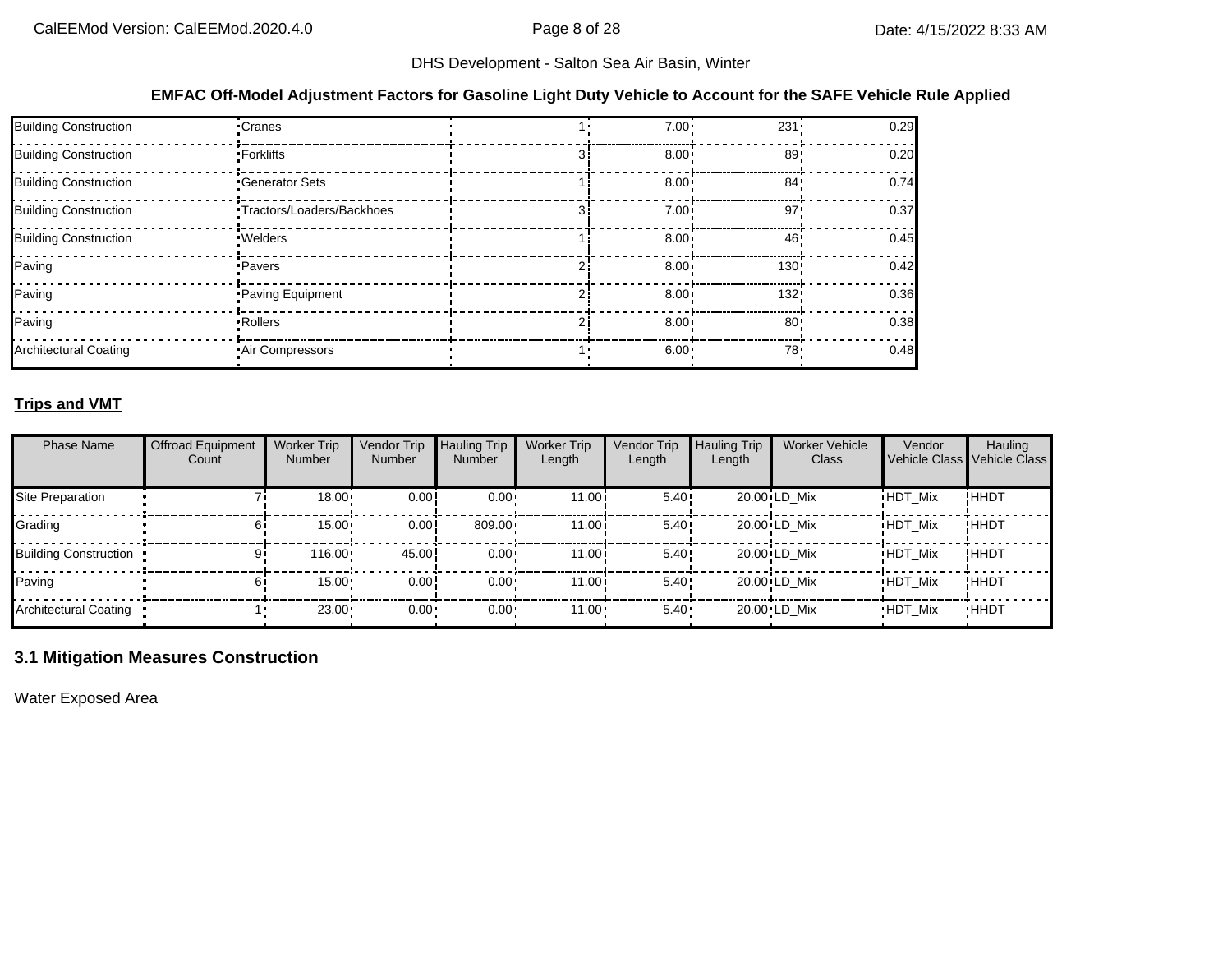## **EMFAC Off-Model Adjustment Factors for Gasoline Light Duty Vehicle to Account for the SAFE Vehicle Rule Applied**

## **3.2 Site Preparation - 2022**

## **Unmitigated Construction On-Site**

|                      | <b>ROG</b> | <b>NO<sub>x</sub></b> | CO              | SO <sub>2</sub> | Fugitive<br><b>PM10</b> | Exhaust<br><b>PM10</b> | <b>PM10</b><br>Total | Fugitive<br>PM2.5 | Exhaust<br><b>PM2.5</b> | <b>PM2.5</b><br>Total |           | Bio- CO2   NBio- CO2   Total CO2 | CH <sub>4</sub> | <b>N2O</b> | CO <sub>2e</sub> |
|----------------------|------------|-----------------------|-----------------|-----------------|-------------------------|------------------------|----------------------|-------------------|-------------------------|-----------------------|-----------|----------------------------------|-----------------|------------|------------------|
| Category             |            |                       |                 |                 |                         | lb/day                 |                      |                   |                         |                       |           | lb/day                           |                 |            |                  |
| <b>Fugitive Dust</b> |            |                       |                 |                 | 18.3667                 | 0.0000                 | 18.3667              | 9.9631            | 0.0000                  | 9.9631                |           | 0.0000                           |                 |            | 0.0000           |
| Off-Road             | 3.1701     |                       | 33.0835 19.6978 | 0.0380          |                         | 1.6126                 | 1.6126               |                   | 1.4836                  | 1.4836                |           | $3,686.061$ 3,686.061            | 1.1922          |            | $-3,715.865$     |
| <b>Total</b>         | 3.1701     | 33.0835               | 19.6978         | 0.0380          | 18.3667                 | 1.6126                 | 19.9793              | 9.9631            | 1.4836                  | 11.4467               | 3,686.061 | 3,686.061                        | 1.1922          |            | 3,715.865        |

|              | <b>ROG</b> | <b>NO<sub>x</sub></b> | CO     | SO <sub>2</sub> | Fugitive<br><b>PM10</b> | Exhaust<br><b>PM10</b> | <b>PM10</b><br>Total | Fugitive<br><b>PM2.5</b> | Exhaust<br>PM2.5 | PM2.5<br>Total | Bio- CO2   NBio- CO2   Total CO2 |          | CH <sub>4</sub> | <b>N2O</b>      | CO <sub>2e</sub> |
|--------------|------------|-----------------------|--------|-----------------|-------------------------|------------------------|----------------------|--------------------------|------------------|----------------|----------------------------------|----------|-----------------|-----------------|------------------|
| Category     |            |                       |        |                 |                         | lb/day                 |                      |                          |                  |                |                                  | lb/day   |                 |                 |                  |
| Hauling      | 0.0000     | 0.0000                | 0.0000 | 0.0000          | 0.0000                  | 0.0000                 | 0.0000               | 0.0000                   | 0.0000           | 0.0000         | 0.0000                           | 0.0000   | 0.0000          | 0.0000          | 0.0000           |
| Vendor       | 0.0000     | 0.0000                | 0.0000 | 0.0000          | 0.0000                  | 0.0000                 | 0.0000               | 0.0000                   | 0.0000           | 0.0000         | 0.0000                           | 0.0000   | 0.0000          | 0.0000          | 0.0000           |
| Worker       | 0.0647     | 0.0472                | 0.4998 | 1.2300e-<br>003 | 0.1506                  | 8.0000e-<br>004        | 0.1514               | 0.0400                   | 7.3000e-<br>004  | 0.0407         | 124.8785                         | 124.8785 | 4.4700e-<br>003 | 4.2700e-<br>003 | 126.2631         |
| <b>Total</b> | 0.0647     | 0.0472                | 0.4998 | 1.2300e-<br>003 | 0.1506                  | 8.0000e-<br>004        | 0.1514               | 0.0400                   | 7.3000e-<br>004  | 0.0407         | 124.8785                         | 124.8785 | 4.4700e-<br>003 | 4.2700e-<br>003 | 126.2631         |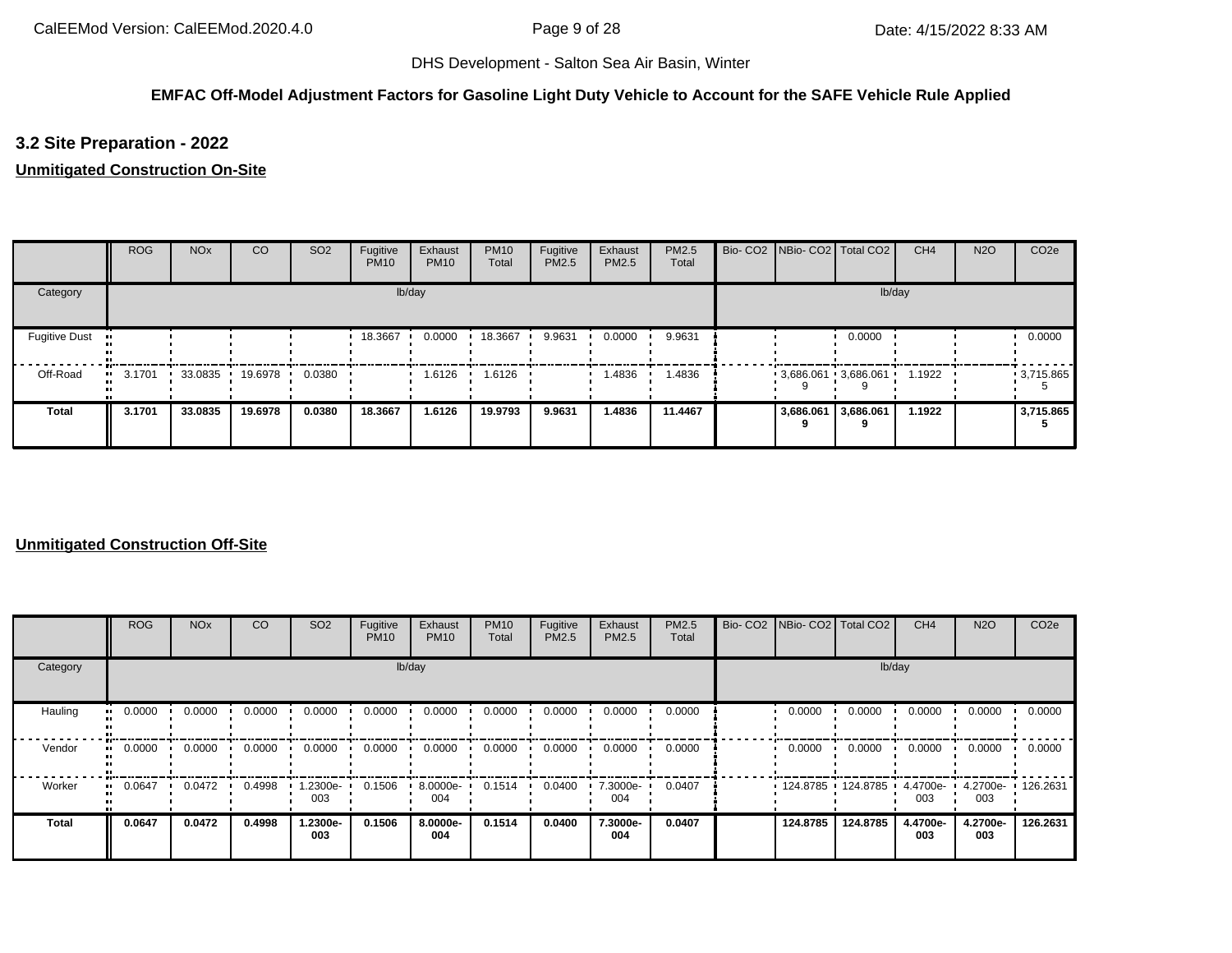## **EMFAC Off-Model Adjustment Factors for Gasoline Light Duty Vehicle to Account for the SAFE Vehicle Rule Applied**

**3.2 Site Preparation - 2022**

## **Mitigated Construction On-Site**

|                      | <b>ROG</b> | <b>NO<sub>x</sub></b> | CO      | SO <sub>2</sub> | Fugitive<br><b>PM10</b> | Exhaust<br><b>PM10</b> | <b>PM10</b><br>Total | Fugitive<br>PM2.5 | Exhaust<br>PM2.5 | PM2.5<br>Total |        |                     | Bio- CO2   NBio- CO2   Total CO2 | CH <sub>4</sub> | <b>N2O</b> | CO <sub>2e</sub> |
|----------------------|------------|-----------------------|---------|-----------------|-------------------------|------------------------|----------------------|-------------------|------------------|----------------|--------|---------------------|----------------------------------|-----------------|------------|------------------|
| Category             |            |                       |         |                 |                         | lb/day                 |                      |                   |                  |                |        |                     |                                  | lb/day          |            |                  |
| <b>Fugitive Dust</b> |            |                       |         |                 | 8.2650                  | 0.0000                 | 8.2650               | 4.4834            | 0.0000           | 4.4834         |        |                     | 0.0000                           |                 |            | 0.0000           |
| Off-Road             | 3.1701     | 33.0835               | 19.6978 | 0.0380          |                         | 1.6126                 | 1.6126               |                   | 1.4836           | 1.4836         | 0.0000 |                     | $3,686.061$ $3,686.061$          | 1.1922          |            | $-3,715.865$     |
| <b>Total</b>         | 3.1701     | 33.0835               | 19.6978 | 0.0380          | 8.2650                  | 1.6126                 | 9.8776               | 4.4834            | 1.4836           | 5.9670         | 0.0000 | 3,686.061 3,686.061 |                                  | 1.1922          |            | 3,715.865        |

|              | <b>ROG</b> | <b>NO<sub>x</sub></b> | <sub>CO</sub> | SO <sub>2</sub> | Fugitive<br><b>PM10</b> | Exhaust<br><b>PM10</b> | <b>PM10</b><br>Total | Fugitive<br><b>PM2.5</b> | Exhaust<br>PM2.5 | <b>PM2.5</b><br>Total | Bio- CO2   NBio- CO2   Total CO2 |          | CH <sub>4</sub> | <b>N2O</b>      | CO <sub>2e</sub> |
|--------------|------------|-----------------------|---------------|-----------------|-------------------------|------------------------|----------------------|--------------------------|------------------|-----------------------|----------------------------------|----------|-----------------|-----------------|------------------|
| Category     |            |                       |               |                 |                         | lb/day                 |                      |                          |                  |                       |                                  | lb/day   |                 |                 |                  |
| Hauling      | 0.0000     | 0.0000                | 0.0000        | 0.0000          | 0.0000                  | 0.0000                 | 0.0000               | 0.0000                   | 0.0000           | 0.0000                | 0.0000                           | 0.0000   | 0.0000          | 0.0000          | 0.0000           |
| Vendor       | 0.0000     | 0.0000                | 0.0000        | 0.0000          | 0.0000                  | 0.0000                 | 0.0000               | 0.0000                   | 0.0000           | 0.0000                | 0.0000                           | 0.0000   | 0.0000          | 0.0000          | 0.0000           |
| Worker       | 0.0647     | 0.0472                | 0.4998        | 1.2300e-<br>003 | 0.1506                  | 8.0000e-<br>004        | 0.1514               | 0.0400                   | 7.3000e-<br>004  | 0.0407                | 124.8785                         | 124.8785 | 4.4700e-<br>003 | 4.2700e-<br>003 | 126.2631         |
| <b>Total</b> | 0.0647     | 0.0472                | 0.4998        | 1.2300e-<br>003 | 0.1506                  | 8.0000e-<br>004        | 0.1514               | 0.0400                   | 7.3000e-<br>004  | 0.0407                | 124.8785                         | 124.8785 | 4.4700e-<br>003 | 4.2700e-<br>003 | 126.2631         |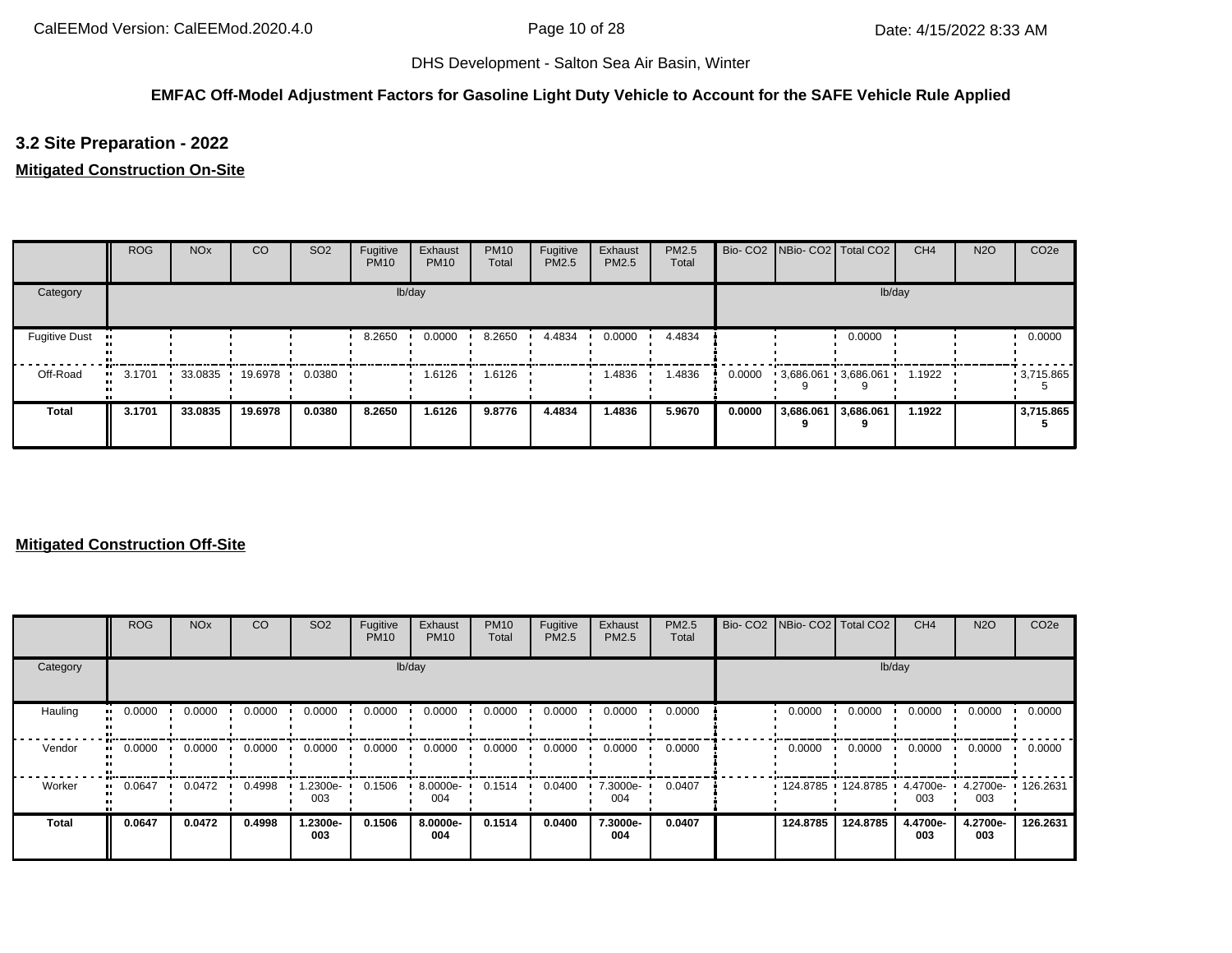#### **EMFAC Off-Model Adjustment Factors for Gasoline Light Duty Vehicle to Account for the SAFE Vehicle Rule Applied**

**3.3 Grading - 2022**

**Unmitigated Construction On-Site**

|                      | <b>ROG</b>    | <b>NO<sub>x</sub></b> | <sub>CO</sub> | SO <sub>2</sub> | Fugitive<br><b>PM10</b> | Exhaust<br><b>PM10</b> | <b>PM10</b><br>Total | Fugitive<br>PM2.5 | Exhaust<br><b>PM2.5</b> | PM2.5<br>Total | Bio- CO2   NBio- CO2   Total CO2 |                     | CH4    | <b>N2O</b> | CO <sub>2e</sub>  |
|----------------------|---------------|-----------------------|---------------|-----------------|-------------------------|------------------------|----------------------|-------------------|-------------------------|----------------|----------------------------------|---------------------|--------|------------|-------------------|
| Category             |               |                       |               |                 |                         | lb/day                 |                      |                   |                         |                |                                  | lb/day              |        |            |                   |
| <b>Fugitive Dust</b> |               |                       |               |                 | 6.1938                  | 0.0000                 | 6.1938               | 3.3297            | 0.0000                  | 3.3297         |                                  | 0.0000              |        |            | 0.0000            |
| Off-Road             | 1.9486<br>. . | 20.8551               | 15.2727       | 0.0297          |                         | 0.9409                 | 0.9409               |                   | 0.8656                  | 0.8656         | $2,872.046$ $2,872.046$          |                     | 0.9289 |            | $\cdot$ 2,895.268 |
| Total                | 1.9486        | 20.8551               | 15.2727       | 0.0297          | 6.1938                  | 0.9409                 | 7.1347               | 3.3297            | 0.8656                  | 4.1953         |                                  | 2,872.046 2,872.046 | 0.9289 |            | 2,895.268         |

|              | <b>ROG</b>            | <b>NO<sub>x</sub></b> | CO     | SO <sub>2</sub> | Fugitive<br><b>PM10</b> | Exhaust<br><b>PM10</b> | <b>PM10</b><br>Total | Fugitive<br><b>PM2.5</b> | Exhaust<br>PM2.5 | PM2.5<br>Total |          | Bio- CO2 NBio- CO2 Total CO2 | CH <sub>4</sub>    | <b>N2O</b>      | CO <sub>2e</sub> |
|--------------|-----------------------|-----------------------|--------|-----------------|-------------------------|------------------------|----------------------|--------------------------|------------------|----------------|----------|------------------------------|--------------------|-----------------|------------------|
| Category     |                       |                       |        |                 |                         | lb/day                 |                      |                          |                  |                |          | lb/day                       |                    |                 |                  |
| Hauling      | 0.0396<br>            | 1.7449                | 0.4192 | 7.6300e-<br>003 | 0.2365                  | 0.0191                 | 0.2556               | 0.0649                   | 0.0183           | 0.0831         |          | $810.3945$ 810.3945          | $5.5200e -$<br>003 | 0.1275          | .848.5227        |
| Vendor       | $\blacksquare$ 0.0000 | 0.0000                | 0.0000 | 0.0000          | 0.0000                  | 0.0000                 | 0.0000               | 0.0000                   | 0.0000           | 0.0000         | 0.0000   | 0.0000                       | 0.0000             | 0.0000          | 0.0000           |
| Worker       | 0.0539<br>            | 0.0393                | 0.4165 | -0200e.<br>003  | 0.1255                  | 6.6000e-<br>004        | 0.1262               | 0.0333                   | 6.1000e-<br>004  | 0.0339         | 104.0654 | 104.0654                     | 3.7300e-<br>003    | 3.5600e-<br>003 | $\cdot$ 105.2192 |
| <b>Total</b> | 0.0934                | 1.7842                | 0.8357 | 8.6500e-<br>003 | 0.3620                  | 0.0197                 | 0.3817               | 0.0982                   | 0.0189           | 0.1170         | 914.4599 | 914.4599                     | 9.2500e-<br>003    | 0.1310          | 953.7420         |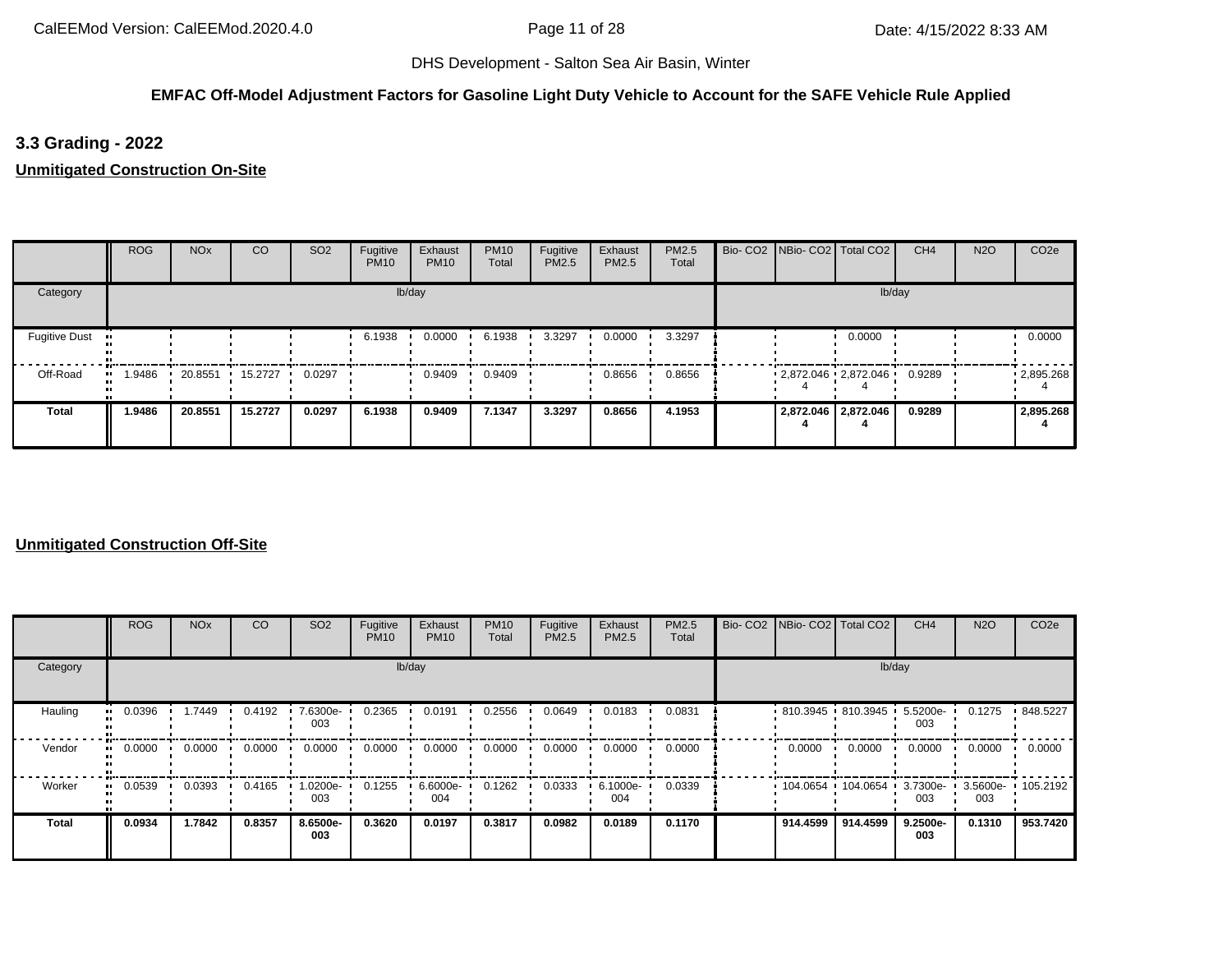#### **EMFAC Off-Model Adjustment Factors for Gasoline Light Duty Vehicle to Account for the SAFE Vehicle Rule Applied**

**3.3 Grading - 2022**

**Mitigated Construction On-Site**

|                      | <b>ROG</b> | <b>NO<sub>x</sub></b> | CO      | SO <sub>2</sub> | Fugitive<br><b>PM10</b> | Exhaust<br><b>PM10</b> | <b>PM10</b><br>Total | Fugitive<br>PM2.5 | Exhaust<br>PM2.5 | PM2.5<br>Total |        | Bio- CO2 NBio- CO2 Total CO2 |                     | CH <sub>4</sub> | <b>N2O</b> | CO <sub>2e</sub> |
|----------------------|------------|-----------------------|---------|-----------------|-------------------------|------------------------|----------------------|-------------------|------------------|----------------|--------|------------------------------|---------------------|-----------------|------------|------------------|
| Category             |            |                       |         |                 |                         | lb/day                 |                      |                   |                  |                |        |                              | lb/day              |                 |            |                  |
| <b>Fugitive Dust</b> |            |                       |         |                 | 2.7872                  | 0.0000                 | 2.7872               | 1.4984            | 0.0000           | 1.4984         |        |                              | 0.0000              |                 |            | 0.0000           |
| Off-Road             | .9486      | 20.8551               | 15.2727 | 0.0297          |                         | 0.9409                 | 0.9409               |                   | 0.8656           | 0.8656         | 0.0000 | 2,872.046 2,872.046          |                     | 0.9289          |            | .2895.268        |
| <b>Total</b>         | 1.9486     | 20.8551               | 15.2727 | 0.0297          | 2.7872                  | 0.9409                 | 3.7281               | 1.4984            | 0.8656           | 2.3640         | 0.0000 |                              | 2,872.046 2,872.046 | 0.9289          |            | 2,895.268        |

|              | ROG    | <b>NO<sub>x</sub></b> | <sub>CO</sub> | SO <sub>2</sub> | Fugitive<br><b>PM10</b> | Exhaust<br><b>PM10</b> | <b>PM10</b><br>Total | Fugitive<br>PM2.5 | Exhaust<br>PM2.5 | <b>PM2.5</b><br>Total |          | Bio- CO2   NBio- CO2   Total CO2 | CH <sub>4</sub>    | <b>N2O</b>      | CO <sub>2e</sub> |
|--------------|--------|-----------------------|---------------|-----------------|-------------------------|------------------------|----------------------|-------------------|------------------|-----------------------|----------|----------------------------------|--------------------|-----------------|------------------|
| Category     |        |                       |               |                 |                         | lb/day                 |                      |                   |                  |                       |          | lb/day                           |                    |                 |                  |
| Hauling      | 0.0396 | 1.7449                | 0.4192        | 7.6300e-<br>003 | 0.2365                  | 0.0191                 | 0.2556               | 0.0649            | 0.0183           | 0.0831                |          | $810.3945$ 810.3945              | $5.5200e -$<br>003 | 0.1275          | .848.5227        |
| Vendor       | 0.0000 | 0.0000                | 0.0000        | 0.0000          | 0.0000                  | 0.0000                 | 0.0000               | 0.0000            | 0.0000           | 0.0000                | 0.0000   | 0.0000                           | 0.0000             | 0.0000          | 0.0000           |
| Worker       | 0.0539 | 0.0393                | 0.4165        | 1.0200e-<br>003 | 0.1255                  | 6.6000e-<br>004        | 0.1262               | 0.0333            | 6.1000e-<br>004  | 0.0339                | 104.0654 | 104.0654                         | 3.7300e-<br>003    | 3.5600e-<br>003 | $+105.2192$      |
| <b>Total</b> | 0.0934 | 1.7842                | 0.8357        | 8.6500e-<br>003 | 0.3620                  | 0.0197                 | 0.3817               | 0.0982            | 0.0189           | 0.1170                | 914.4599 | 914.4599                         | 9.2500e-<br>003    | 0.1310          | 953.7420         |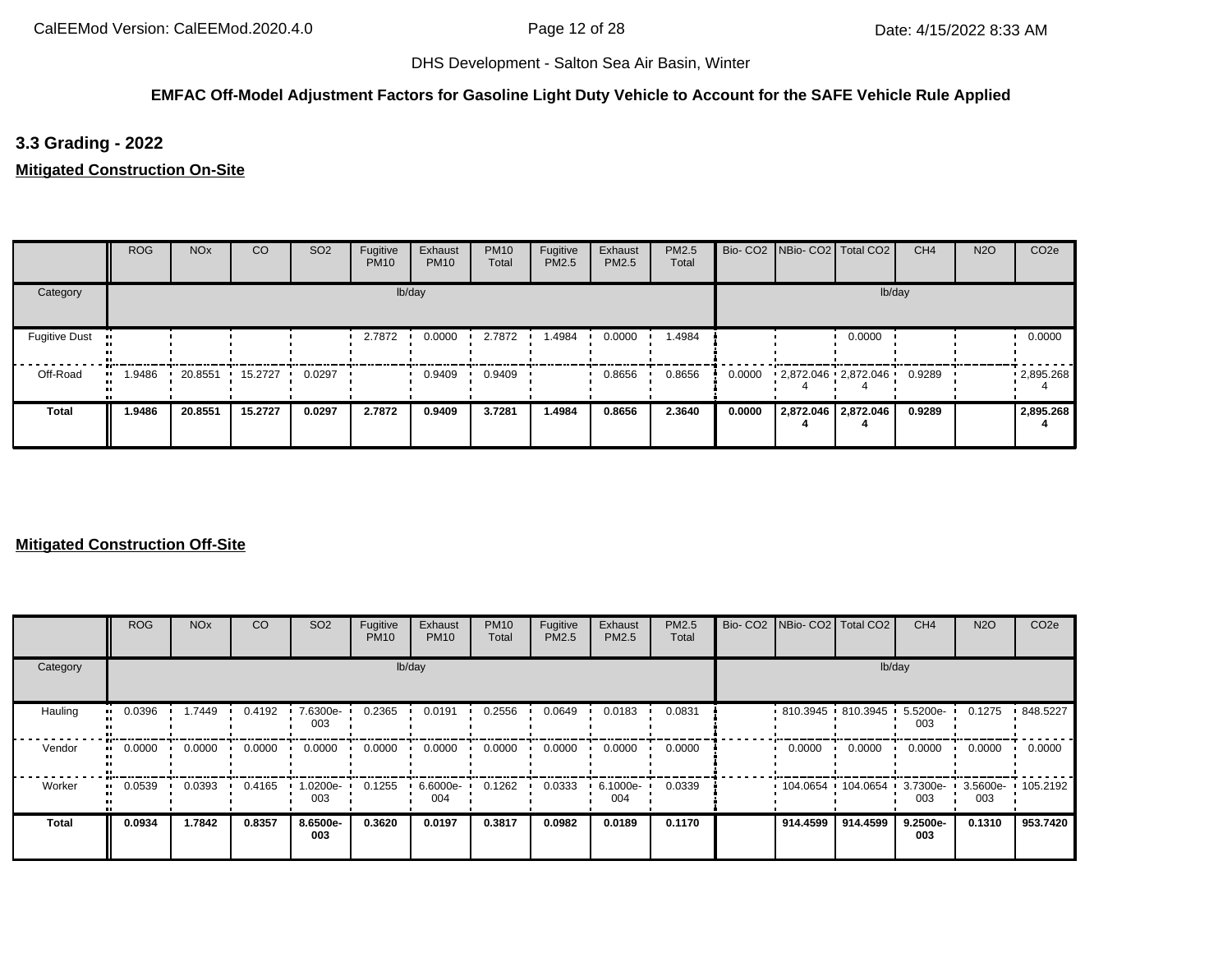#### **EMFAC Off-Model Adjustment Factors for Gasoline Light Duty Vehicle to Account for the SAFE Vehicle Rule Applied**

# **3.4 Building Construction - 2022**

## **Unmitigated Construction On-Site**

|              | <b>ROG</b> | <b>NO<sub>x</sub></b> | CO      | SO <sub>2</sub> | Fugitive<br><b>PM10</b> | Exhaust<br><b>PM10</b> | <b>PM10</b><br>Total | Fugitive<br>PM2.5 | Exhaust<br><b>PM2.5</b> | <b>PM2.5</b><br>Total |   | Bio- CO2 NBio- CO2 Total CO2 | CH <sub>4</sub> | <b>N2O</b> | CO <sub>2e</sub> |
|--------------|------------|-----------------------|---------|-----------------|-------------------------|------------------------|----------------------|-------------------|-------------------------|-----------------------|---|------------------------------|-----------------|------------|------------------|
| Category     |            |                       |         |                 |                         | lb/day                 |                      |                   |                         |                       |   | lb/day                       |                 |            |                  |
| Off-Road     | .7062<br>  | 15.6156               | 16.3634 | 0.0269          |                         | 0.8090                 | 0.8090               |                   | 0.7612                  | 0.7612                | h | $-2,554.333 - 2,554.333$     | 0.6120          |            | .2,569.632       |
| <b>Total</b> | 1.7062     | 15.6156               | 16.3634 | 0.0269          |                         | 0.8090                 | 0.8090               |                   | 0.7612                  | 0.7612                | O | 2,554.333 2,554.333          | 0.6120          |            | 2,569.632        |

|              | <b>ROG</b>          | <b>NO<sub>x</sub></b> | CO     | SO <sub>2</sub> | Fugitive<br><b>PM10</b> | Exhaust<br><b>PM10</b> | <b>PM10</b><br>Total | Fugitive<br>PM2.5 | Exhaust<br>PM2.5 | PM2.5<br>Total | Bio- CO2 NBio- CO2 Total CO2 |                       | CH <sub>4</sub> | <b>N2O</b> | CO <sub>2e</sub> |
|--------------|---------------------|-----------------------|--------|-----------------|-------------------------|------------------------|----------------------|-------------------|------------------|----------------|------------------------------|-----------------------|-----------------|------------|------------------|
| Category     |                     |                       |        |                 |                         | lb/day                 |                      |                   |                  |                |                              | lb/day                |                 |            |                  |
| Hauling      | 0.0000<br>ш.        | 0.0000                | 0.0000 | 0.0000          | 0.0000                  | 0.0000                 | 0.0000               | 0.0000            | 0.0000           | 0.0000         | 0.0000                       | 0.0000                | 0.0000          | 0.0000     | 0.0000           |
| Vendor       | 0.0758<br>$\bullet$ | 1.7047                | 0.8175 | 6.8500e-<br>003 | 0.2261                  | 0.0196                 | 0.2457               | 0.0651            | 0.0188           | 0.0839         | $-722.4009 - 722.4009$       |                       | 5.8800e-<br>003 | 0.1022     | ■ 752.9929       |
| Worker       | 0.4167<br>$\bullet$ | 0.3039                | 3.2210 | 7.9100e-<br>003 | 0.9705                  | 5.1300e-<br>003        | 0.9757               | 0.2574            | 4.7300e-<br>003  | 0.2622         | 804.7724 804.7724            |                       | 0.0288          | 0.0275     | .813.6952        |
| <b>Total</b> | 0.4925              | 2.0086                | 4.0386 | 0.0148          | 1.1966                  | 0.0248                 | 1.2214               | 0.3226            | 0.0235           | 0.3461         |                              | 1,527.173   1,527.173 | 0.0347          | 0.1297     | 1,566.688        |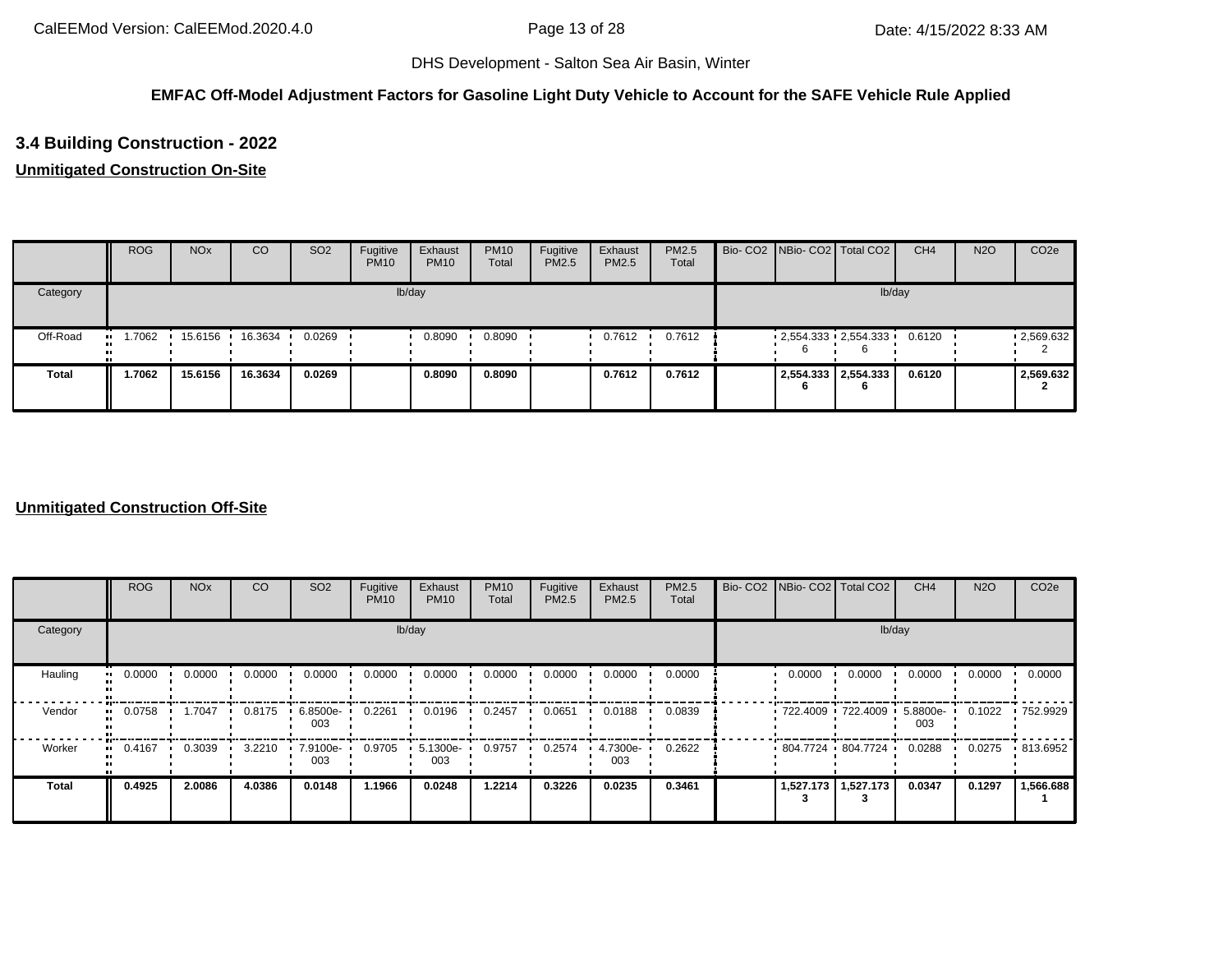#### **EMFAC Off-Model Adjustment Factors for Gasoline Light Duty Vehicle to Account for the SAFE Vehicle Rule Applied**

# **3.4 Building Construction - 2022**

### **Mitigated Construction On-Site**

|              | <b>ROG</b>    | <b>NO<sub>x</sub></b> | <sub>co</sub> | <b>SO2</b> | Fugitive<br><b>PM10</b> | Exhaust<br><b>PM10</b> | <b>PM10</b><br>Total | Fugitive<br>PM2.5 | Exhaust<br><b>PM2.5</b> | PM2.5<br>Total |        |                       | Bio- CO2 NBio- CO2 Total CO2 | CH <sub>4</sub> | <b>N2O</b> | CO <sub>2</sub> e |
|--------------|---------------|-----------------------|---------------|------------|-------------------------|------------------------|----------------------|-------------------|-------------------------|----------------|--------|-----------------------|------------------------------|-----------------|------------|-------------------|
| Category     |               |                       |               |            |                         | lb/day                 |                      |                   |                         |                |        |                       | lb/day                       |                 |            |                   |
| Off-Road     | 1.7062<br>. . | 15.6156 ·             | 16.3634       | 0.0269     |                         | 0.8090                 | 0.8090               |                   | 0.7612                  | 0.7612         | 0.0000 |                       | $2,554.333$ $2,554.333$      | 0.6120          |            | .2,569.632        |
| <b>Total</b> | 1.7062        | 15.6156               | 16.3634       | 0.0269     |                         | 0.8090                 | 0.8090               |                   | 0.7612                  | 0.7612         | 0.0000 | 2,554.333   2,554.333 | 6                            | 0.6120          |            | 2,569.632         |

|                            | <b>ROG</b>                 | <b>NO<sub>x</sub></b> | CO     | SO <sub>2</sub> | Fugitive<br><b>PM10</b> | Exhaust<br><b>PM10</b> | <b>PM10</b><br>Total | Fugitive<br>PM2.5 | Exhaust<br>PM2.5 | PM2.5<br>Total | Bio- CO2 NBio- CO2 Total CO2 |                       | CH <sub>4</sub> | <b>N2O</b> | CO <sub>2e</sub> |
|----------------------------|----------------------------|-----------------------|--------|-----------------|-------------------------|------------------------|----------------------|-------------------|------------------|----------------|------------------------------|-----------------------|-----------------|------------|------------------|
| Category                   |                            |                       |        |                 |                         | lb/day                 |                      |                   |                  |                |                              | lb/day                |                 |            |                  |
| Hauling                    | 0.0000<br>$\bullet\bullet$ | 0.0000                | 0.0000 | 0.0000          | 0.0000                  | 0.0000                 | 0.0000               | 0.0000            | 0.0000           | 0.0000         | 0.0000                       | 0.0000                | 0.0000          | 0.0000     | 0.0000           |
| Vendor                     | 0.0758<br>$\bullet\bullet$ | 1.7047                | 0.8175 | 6.8500e-<br>003 | 0.2261                  | 0.0196                 | 0.2457               | 0.0651            | 0.0188           | 0.0839         | 722.4009 722.4009 5.8800e-   |                       | 003             | 0.1022     | .752.9929        |
| Worker<br>$\bullet\bullet$ | 0.4167                     | 0.3039                | 3.2210 | 7.9100e-<br>003 | 0.9705                  | 5.1300e-<br>003        | 0.9757               | 0.2574            | 4.7300e-<br>003  | 0.2622         | $.804.7724 \cdot 804.7724$   |                       | 0.0288          | 0.0275     | .813.6952        |
| <b>Total</b>               | 0.4925                     | 2.0086                | 4.0386 | 0.0148          | 1.1966                  | 0.0248                 | 1.2214               | 0.3226            | 0.0235           | 0.3461         |                              | 1,527.173   1,527.173 | 0.0347          | 0.1297     | 1,566.688        |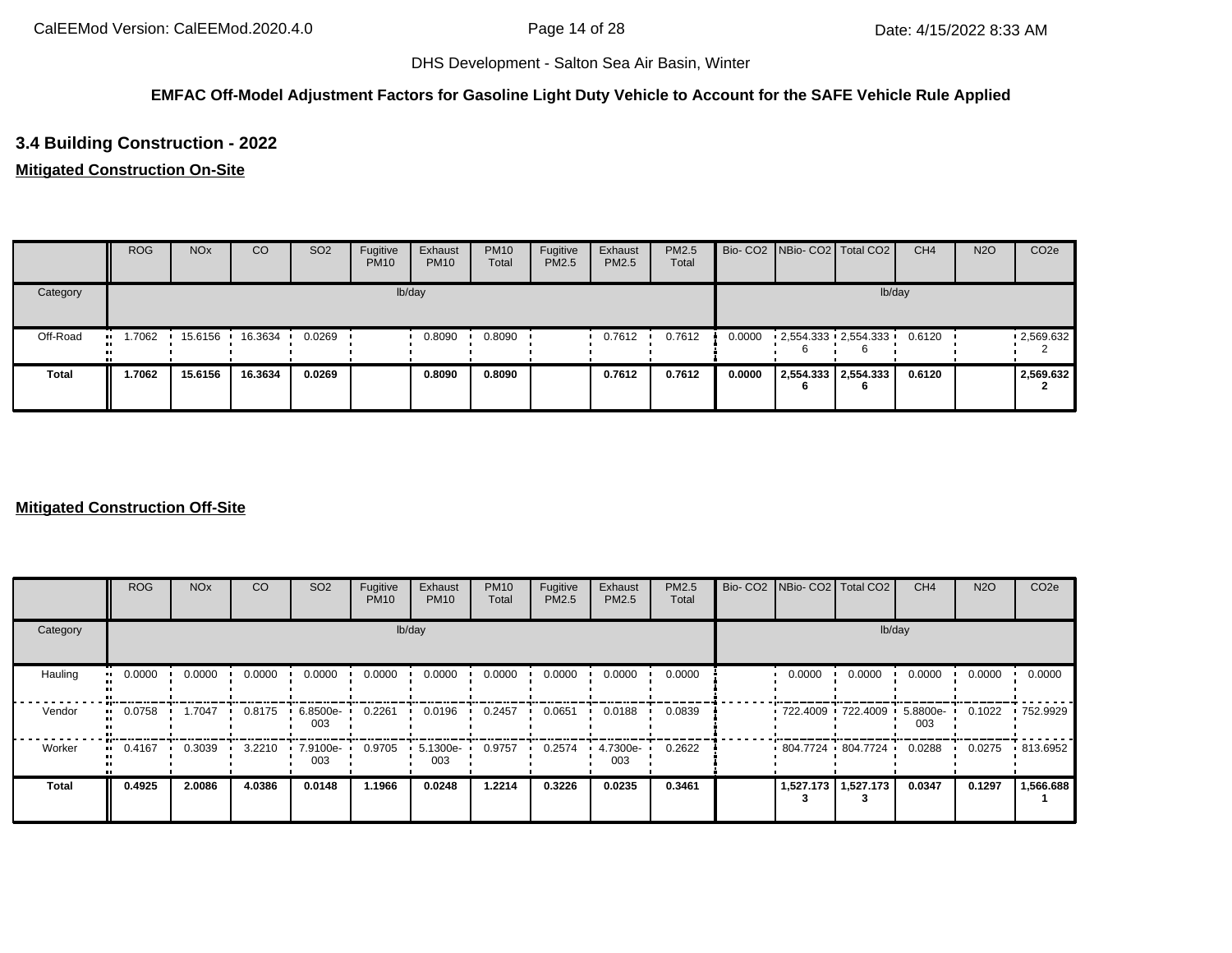#### **EMFAC Off-Model Adjustment Factors for Gasoline Light Duty Vehicle to Account for the SAFE Vehicle Rule Applied**

# **3.4 Building Construction - 2023**

## **Unmitigated Construction On-Site**

|              | <b>ROG</b> | <b>NO<sub>x</sub></b> | CO      | SO <sub>2</sub> | Fugitive<br><b>PM10</b> | Exhaust<br><b>PM10</b> | <b>PM10</b><br>Total | Fugitive<br>PM2.5 | Exhaust<br><b>PM2.5</b> | <b>PM2.5</b><br>Total |  | Bio- CO2 NBio- CO2 Total CO2       | CH <sub>4</sub> | <b>N2O</b> | CO <sub>2e</sub>  |
|--------------|------------|-----------------------|---------|-----------------|-------------------------|------------------------|----------------------|-------------------|-------------------------|-----------------------|--|------------------------------------|-----------------|------------|-------------------|
| Category     |            |                       |         |                 |                         | lb/day                 |                      |                   |                         |                       |  | lb/day                             |                 |            |                   |
| Off-Road     | .5728      | 14.3849               | 16.2440 | 0.0269          |                         | 0.6997                 | 0.6997               |                   | 0.6584                  | 0.6584                |  | $2,555.209$ $2,555.209$            | 0.6079          |            | $\cdot$ 2,570.406 |
| <b>Total</b> | 1.5728     | 14.3849               | 16.2440 | 0.0269          |                         | 0.6997                 | 0.6997               |                   | 0.6584                  | 0.6584                |  | 2,555.209 2,555.209<br>$\mathbf o$ | 0.6079          |            | 2,570.406         |

|                           | <b>ROG</b> | <b>NO<sub>x</sub></b> | CO     | SO <sub>2</sub> | Fugitive<br><b>PM10</b> | Exhaust<br><b>PM10</b> | <b>PM10</b><br>Total | Fugitive<br>PM2.5 | Exhaust<br><b>PM2.5</b> | PM2.5<br>Total | Bio- CO2   NBio- CO2   Total CO2 |           | CH <sub>4</sub> | <b>N2O</b> | CO <sub>2e</sub> |
|---------------------------|------------|-----------------------|--------|-----------------|-------------------------|------------------------|----------------------|-------------------|-------------------------|----------------|----------------------------------|-----------|-----------------|------------|------------------|
| Category                  |            |                       |        |                 | lb/day                  |                        |                      |                   |                         |                |                                  | lb/day    |                 |            |                  |
| Hauling<br>$\blacksquare$ | 0.0000     | 0.0000                | 0.0000 | 0.0000          | 0.0000                  | 0.0000                 | 0.0000               | 0.0000            | 0.0000                  | 0.0000         | 0.0000                           | 0.0000    | 0.0000          | 0.0000     | 0.0000           |
| Vendor<br>ш.              | 0.0610     | 1.4123                | 0.7778 | 6.6300e-<br>003 | 0.2261                  | 0.0101                 | 0.2362               | 0.0651            | 9.6900e-<br>003         | 0.0748         | $699.1993 \t699.1993$            |           | 5.2300e-<br>003 | 0.0982     | ■ 728.5968       |
| Worker<br>$\bullet$       | 0.3870     | 0.2682                | 2.9536 | 7.6600e-<br>003 | 0.9705                  | 4.8000e-<br>003        | 0.9753               | 0.2574            | 4.4200e-<br>003         | 0.2619         | 783.6009 783.6009                |           | 0.0260          | 0.0253     | .791.7982        |
| <b>Total</b>              | 0.4480     | 1.6805                | 3.7314 | 0.0143          | 1.1966                  | 0.0149                 | 1.2115               | 0.3226            | 0.0141                  | 0.3367         | 1,482.800                        | 1,482.800 | 0.0312          | 0.1235     | 1,520.394        |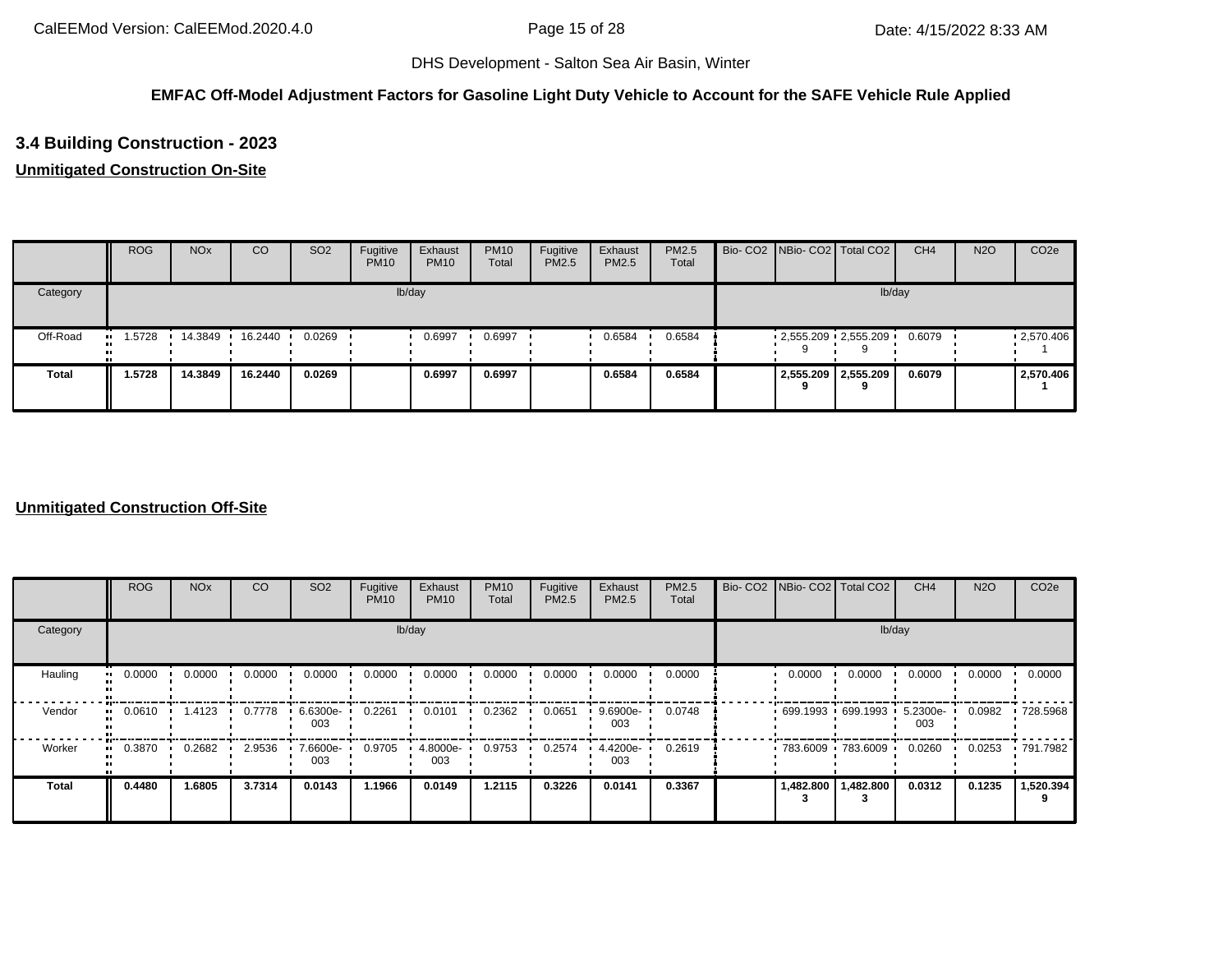#### **EMFAC Off-Model Adjustment Factors for Gasoline Light Duty Vehicle to Account for the SAFE Vehicle Rule Applied**

# **3.4 Building Construction - 2023**

### **Mitigated Construction On-Site**

|              | <b>ROG</b> | <b>NO<sub>x</sub></b> | CO      | SO <sub>2</sub> | Fugitive<br><b>PM10</b> | Exhaust<br><b>PM10</b> | <b>PM10</b><br>Total | Fugitive<br>PM2.5 | Exhaust<br><b>PM2.5</b> | <b>PM2.5</b><br>Total |        |                     | Bio- CO2 NBio- CO2 Total CO2 | CH <sub>4</sub> | <b>N2O</b> | CO <sub>2e</sub> |
|--------------|------------|-----------------------|---------|-----------------|-------------------------|------------------------|----------------------|-------------------|-------------------------|-----------------------|--------|---------------------|------------------------------|-----------------|------------|------------------|
| Category     |            |                       |         |                 |                         | lb/day                 |                      |                   |                         |                       |        |                     | lb/day                       |                 |            |                  |
| Off-Road     | 1.5728<br> | 14.3849               | 16.2440 | 0.0269          |                         | 0.6997                 | 0.6997               |                   | 0.6584                  | 0.6584                | 0.0000 |                     | 2,555.209 2,555.209          | 0.6079          |            | .2,570.406       |
| <b>Total</b> | 1.5728     | 14.3849               | 16.2440 | 0.0269          |                         | 0.6997                 | 0.6997               |                   | 0.6584                  | 0.6584                | 0.0000 | 2,555.209 2,555.209 |                              | 0.6079          |            | 2,570.406        |

|                     | <b>ROG</b>                 | <b>NO<sub>x</sub></b> | CO     | SO <sub>2</sub> | Fugitive<br><b>PM10</b> | Exhaust<br><b>PM10</b> | <b>PM10</b><br>Total | Fugitive<br>PM2.5 | Exhaust<br>PM2.5 | PM2.5<br>Total | Bio- CO2 NBio- CO2 Total CO2 |           | CH <sub>4</sub> | <b>N2O</b> | CO <sub>2e</sub> |
|---------------------|----------------------------|-----------------------|--------|-----------------|-------------------------|------------------------|----------------------|-------------------|------------------|----------------|------------------------------|-----------|-----------------|------------|------------------|
| Category            |                            |                       |        |                 |                         | lb/day                 |                      |                   |                  |                |                              | lb/day    |                 |            |                  |
| Hauling             | 0.0000<br>$\bullet\bullet$ | 0.0000                | 0.0000 | 0.0000          | 0.0000                  | 0.0000                 | 0.0000               | 0.0000            | 0.0000           | 0.0000         | 0.0000                       | 0.0000    | 0.0000          | 0.0000     | 0.0000           |
| Vendor<br>$\bullet$ | 0.0610                     | 1.4123                | 0.7778 | 6.6300e-<br>003 | 0.2261                  | 0.0101                 | 0.2362               | 0.0651            | 9.6900e-<br>003  | 0.0748         | $-699.1993 - 699.1993$       |           | 5.2300e-<br>003 | 0.0982     | ■ 728.5968       |
| Worker<br>$\bullet$ | 0.3870                     | 0.2682                | 2.9536 | 7.6600e-<br>003 | 0.9705                  | 4.8000e-<br>003        | 0.9753               | 0.2574            | 4.4200e-<br>003  | 0.2619         | 783.6009 783.6009 '          |           | 0.0260          | 0.0253     | .791.7982        |
| <b>Total</b>        | 0.4480                     | 1.6805                | 3.7314 | 0.0143          | 1.1966                  | 0.0149                 | 1.2115               | 0.3226            | 0.0141           | 0.3367         | 1,482.800                    | 1,482.800 | 0.0312          | 0.1235     | 1,520.394        |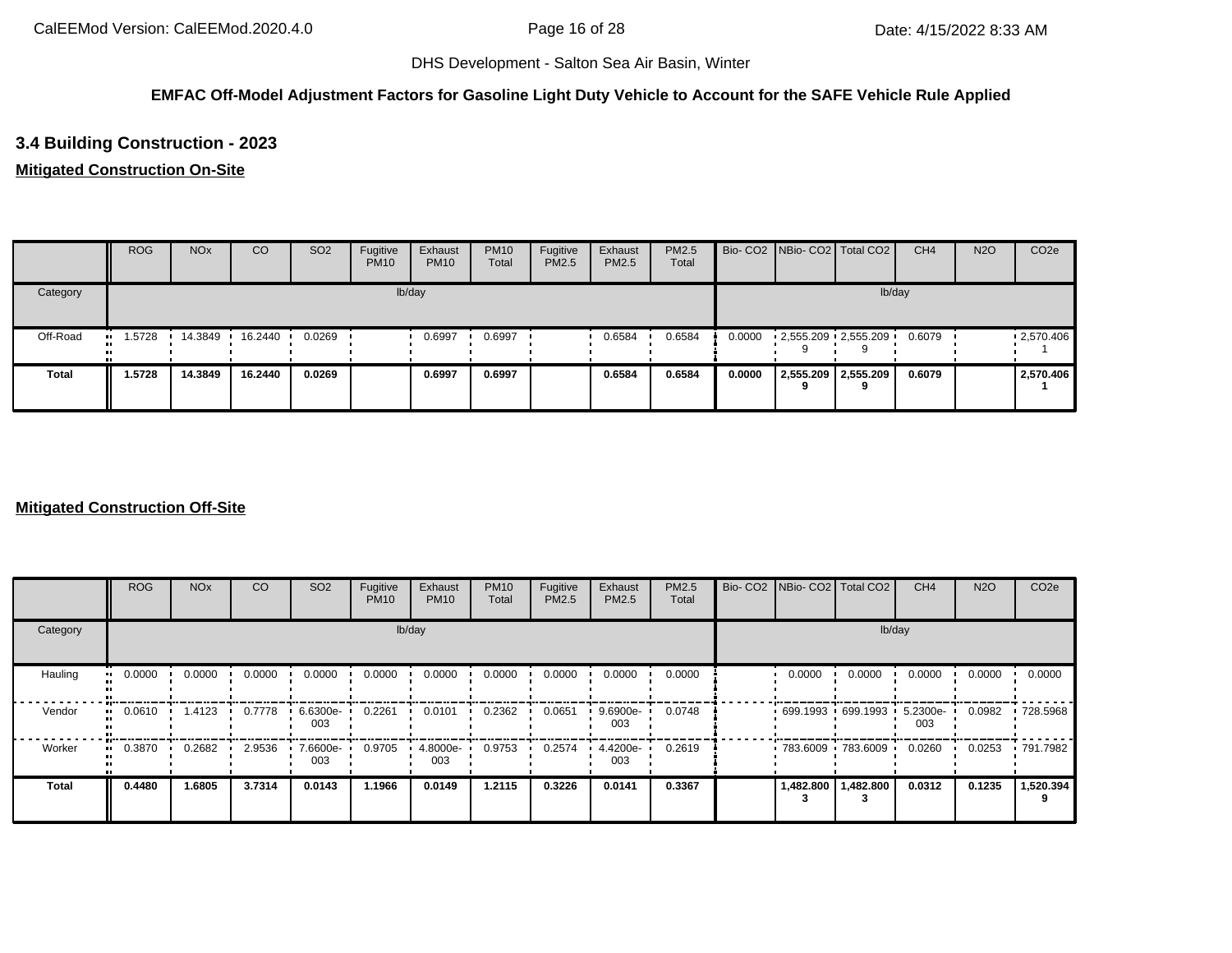#### **EMFAC Off-Model Adjustment Factors for Gasoline Light Duty Vehicle to Account for the SAFE Vehicle Rule Applied**

# **3.4 Building Construction - 2024**

### **Unmitigated Construction On-Site**

|              | <b>ROG</b>    | <b>NO<sub>x</sub></b> | CO      | SO <sub>2</sub> | Fugitive<br><b>PM10</b> | Exhaust<br><b>PM10</b> | <b>PM10</b><br>Total | Fugitive<br>PM2.5 | Exhaust<br><b>PM2.5</b> | <b>PM2.5</b><br>Total |  | Bio- CO2 NBio- CO2 Total CO2       | CH <sub>4</sub> | <b>N2O</b> | CO <sub>2e</sub>  |
|--------------|---------------|-----------------------|---------|-----------------|-------------------------|------------------------|----------------------|-------------------|-------------------------|-----------------------|--|------------------------------------|-----------------|------------|-------------------|
| Category     |               |                       |         |                 |                         | lb/day                 |                      |                   |                         |                       |  | lb/day                             |                 |            |                   |
| Off-Road     | 1.4716<br>. . | 13.4438               | 16.1668 | 0.0270          |                         | 0.6133                 | 0.6133               |                   | 0.5769                  | 0.5769                |  | $2,555.698$ $2,555.698$            | 0.6044          |            | $\cdot$ 2,570.807 |
| <b>Total</b> | 1.4716        | 13.4438               | 16.1668 | 0.0270          |                         | 0.6133                 | 0.6133               |                   | 0.5769                  | 0.5769                |  | 2,555.698 2,555.698<br>$\mathbf o$ | 0.6044          |            | 2,570.807         |

|                     | <b>ROG</b> | <b>NO<sub>x</sub></b> | CO     | SO <sub>2</sub> | Fugitive<br><b>PM10</b> | Exhaust<br><b>PM10</b> | <b>PM10</b><br>Total | Fugitive<br>PM2.5 | Exhaust<br>PM2.5 | PM2.5<br>Total | Bio- CO2 NBio- CO2 Total CO2 |                     | CH <sub>4</sub> | <b>N2O</b> | CO <sub>2e</sub> |
|---------------------|------------|-----------------------|--------|-----------------|-------------------------|------------------------|----------------------|-------------------|------------------|----------------|------------------------------|---------------------|-----------------|------------|------------------|
| Category            |            |                       |        |                 | lb/day                  |                        |                      |                   |                  |                |                              | lb/day              |                 |            |                  |
| Hauling             | 0.0000<br> | 0.0000                | 0.0000 | 0.0000          | 0.0000                  | 0.0000                 | 0.0000               | 0.0000            | 0.0000           | 0.0000         | 0.0000                       | 0.0000              | 0.0000          | 0.0000     | 0.0000           |
| Vendor              | 0.0597     | 1.4167                | 0.7643 | 6.5400e-<br>003 | 0.2261                  | 9.9600e-<br>003        | 0.2360               | 0.0651            | 9.5300e-<br>003  | 0.0747         |                              | 689.7644 689.7644 ' | 5.1900e-<br>003 | 0.0965     | .718.6513        |
| Worker<br>$\bullet$ | 0.3616     | 0.2390                | 2.7620 | 7.4400e-<br>003 | 0.9705                  | 4.6200e-<br>003        | 0.9752               | 0.2574            | 4.2600e-<br>003  | 0.2617         | 767.5014 767.5014            |                     | 0.0237          | 0.0235     | .775.0936        |
| <b>Total</b>        | 0.4213     | 1.6556                | 3.5263 | 0.0140          | 1.1966                  | 0.0146                 | 1.2112               | 0.3226            | 0.0138           | 0.3364         | 1,457.265<br>8               | 1,457.265<br>8      | 0.0289          | 0.1200     | 1,493.744        |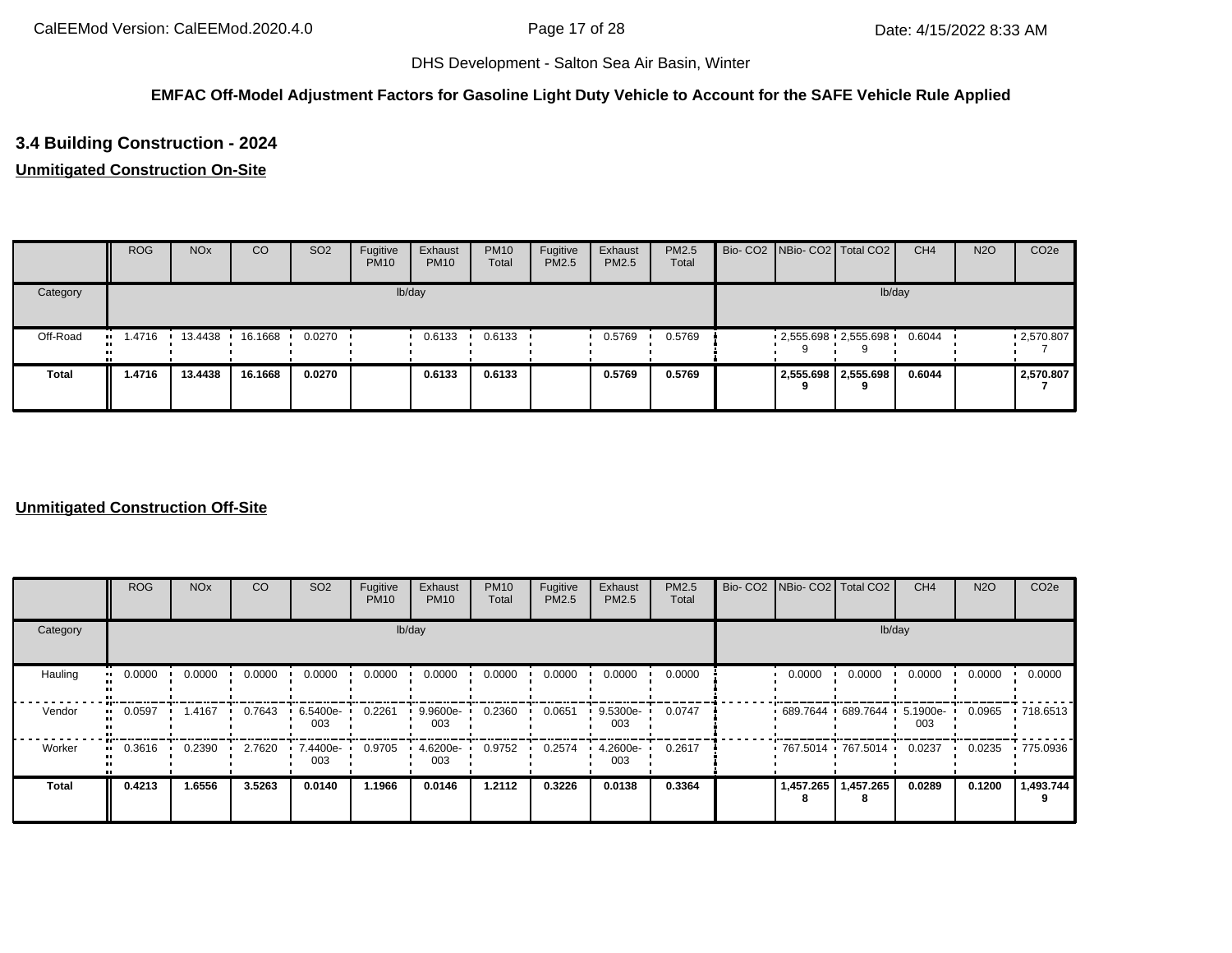#### **EMFAC Off-Model Adjustment Factors for Gasoline Light Duty Vehicle to Account for the SAFE Vehicle Rule Applied**

# **3.4 Building Construction - 2024**

### **Mitigated Construction On-Site**

|              | <b>ROG</b>    | <b>NO<sub>x</sub></b> | CO      | SO <sub>2</sub> | Fugitive<br><b>PM10</b> | Exhaust<br><b>PM10</b> | <b>PM10</b><br>Total | Fugitive<br>PM2.5 | Exhaust<br>PM2.5 | <b>PM2.5</b><br>Total |        |   | Bio- CO2   NBio- CO2   Total CO2 | CH <sub>4</sub> | <b>N2O</b> | CO <sub>2e</sub> |
|--------------|---------------|-----------------------|---------|-----------------|-------------------------|------------------------|----------------------|-------------------|------------------|-----------------------|--------|---|----------------------------------|-----------------|------------|------------------|
| Category     |               |                       |         |                 |                         | lb/day                 |                      |                   |                  |                       |        |   | lb/day                           |                 |            |                  |
| Off-Road     | i 4716<br>. . | 13.4438               | 16.1668 | 0.0270          |                         | 0.6133                 | 0.6133               |                   | 0.5769           | 0.5769                | 0.0000 |   | $2,555.698$ $2,555.698$          | 0.6044          |            | .2570.807        |
| <b>Total</b> | 1.4716        | 13.4438               | 16.1668 | 0.0270          |                         | 0.6133                 | 0.6133               |                   | 0.5769           | 0.5769                | 0.0000 | 9 | 2,555.698 2,555.698              | 0.6044          |            | 2,570.807        |

|                     | <b>ROG</b>                 | <b>NO<sub>x</sub></b> | CO     | SO <sub>2</sub> | Fugitive<br><b>PM10</b> | Exhaust<br><b>PM10</b> | <b>PM10</b><br>Total | Fugitive<br>PM2.5 | Exhaust<br>PM2.5 | PM2.5<br>Total | Bio- CO2   NBio- CO2   Total CO2 |           | CH <sub>4</sub> | <b>N2O</b> | CO <sub>2e</sub> |
|---------------------|----------------------------|-----------------------|--------|-----------------|-------------------------|------------------------|----------------------|-------------------|------------------|----------------|----------------------------------|-----------|-----------------|------------|------------------|
| Category            |                            |                       |        |                 |                         | lb/day                 |                      |                   |                  |                |                                  | lb/day    |                 |            |                  |
| Hauling             | 0.0000<br>$\bullet\bullet$ | 0.0000                | 0.0000 | 0.0000          | 0.0000                  | 0.0000                 | 0.0000               | 0.0000            | 0.0000           | 0.0000         | 0.0000                           | 0.0000    | 0.0000          | 0.0000     | 0.0000           |
| Vendor<br>$\bullet$ | 0.0597                     | 1.4167                | 0.7643 | 6.5400e-<br>003 | 0.2261                  | 9.9600e-<br>003        | 0.2360               | 0.0651            | 9.5300e-<br>003  | 0.0747         | 689.7644 689.7644 5.1900e-       |           | 003             | 0.0965     | $\cdot$ 718.6513 |
| Worker<br>$\bullet$ | 0.3616                     | 0.2390                | 2.7620 | 7.4400e-<br>003 | 0.9705                  | 4.6200e-<br>003        | 0.9752               | 0.2574            | 4.2600e-<br>003  | 0.2617         | 767.5014 767.5014                |           | 0.0237          | 0.0235     | .775.0936        |
| <b>Total</b>        | 0.4213                     | 1.6556                | 3.5263 | 0.0140          | 1.1966                  | 0.0146                 | 1.2112               | 0.3226            | 0.0138           | 0.3364         | 1,457.265                        | 1,457.265 | 0.0289          | 0.1200     | 1,493.744        |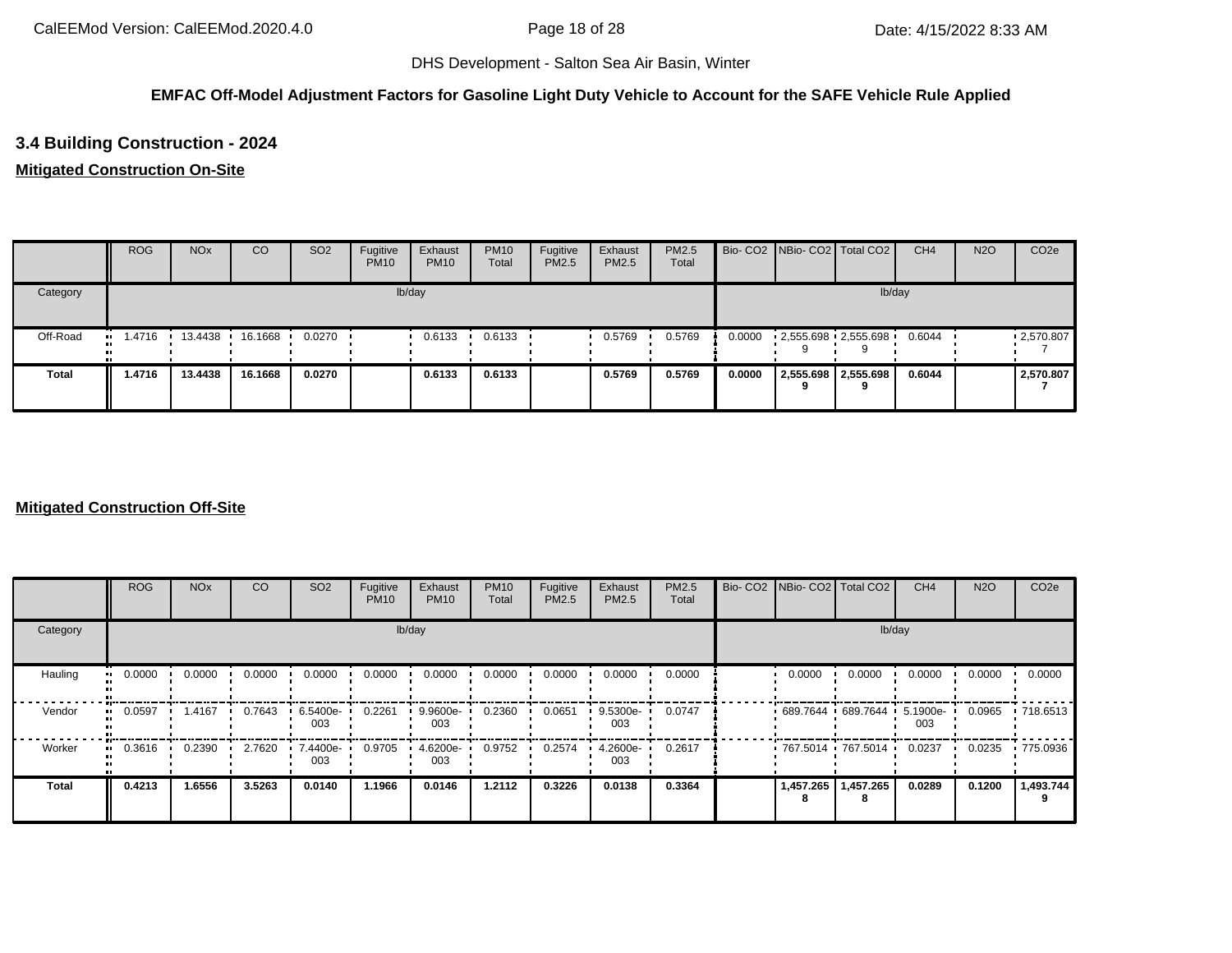#### **EMFAC Off-Model Adjustment Factors for Gasoline Light Duty Vehicle to Account for the SAFE Vehicle Rule Applied**

**3.5 Paving - 2023**

**Unmitigated Construction On-Site**

|              | <b>ROG</b> | <b>NO<sub>x</sub></b> | CO        | SO <sub>2</sub> | Fugitive<br><b>PM10</b> | Exhaust<br><b>PM10</b> | <b>PM10</b><br>Total | Fugitive<br>PM2.5 | Exhaust<br>PM2.5 | PM2.5<br>Total |  | Bio- CO2   NBio- CO2   Total CO2 | CH <sub>4</sub> | <b>N2O</b> | CO <sub>2e</sub>  |
|--------------|------------|-----------------------|-----------|-----------------|-------------------------|------------------------|----------------------|-------------------|------------------|----------------|--|----------------------------------|-----------------|------------|-------------------|
| Category     |            |                       |           |                 |                         | lb/day                 |                      |                   |                  |                |  | lb/day                           |                 |            |                   |
| Off-Road     | 1.0327     | 10.1917               | 14.5842 · | 0.0228          |                         | 0.5102                 | 0.5102               |                   | 0.4694           | 0.4694         |  | $2,207.584$ $2,207.584$ 0.7140   |                 |            | $\cdot$ 2,225.433 |
| Paving       | 0.3074     |                       |           |                 |                         | 0.0000                 | 0.0000               |                   | 0.0000           | 0.0000         |  | 0.0000                           |                 |            | 0.0000            |
| <b>Total</b> | 1.3402     | 10.1917               | 14.5842   | 0.0228          |                         | 0.5102                 | 0.5102               |                   | 0.4694           | 0.4694         |  | 2,207.584 2,207.584              | 0.7140          |            | 2,225.433<br>-6   |

|              | ROG    | <b>NO<sub>x</sub></b> | CO     | SO <sub>2</sub> | Fugitive<br><b>PM10</b> | Exhaust<br><b>PM10</b> | <b>PM10</b><br>Total | Fugitive<br>PM2.5 | Exhaust<br>PM2.5 | <b>PM2.5</b><br>Total |          | Bio- CO2   NBio- CO2   Total CO2 | CH <sub>4</sub>    | <b>N2O</b>      | CO <sub>2e</sub>  |
|--------------|--------|-----------------------|--------|-----------------|-------------------------|------------------------|----------------------|-------------------|------------------|-----------------------|----------|----------------------------------|--------------------|-----------------|-------------------|
| Category     |        |                       |        |                 |                         | lb/day                 |                      |                   |                  |                       |          | lb/day                           |                    |                 |                   |
| Hauling      | 0.0000 | 0.0000                | 0.0000 | 0.0000          | 0.0000                  | 0.0000                 | 0.0000               | 0.0000            | 0.0000           | 0.0000                | 0.0000   | 0.0000                           | 0.0000             | 0.0000          | 0.0000            |
| Vendor       | 0.0000 | 0.0000                | 0.0000 | 0.0000          | 0.0000                  | 0.0000                 | 0.0000               | 0.0000            | 0.0000           | 0.0000                | 0.0000   | 0.0000                           | 0.0000             | 0.0000          | 0.0000            |
| Worker       | 0.0501 | 0.0347                | 0.3819 | 9.9000e-<br>004 | 0.1255                  | 6.2000e-<br>004        | 0.1261               | 0.0333            | 5.7000e-<br>004  | 0.0339                |          | 101.3277 101.3277                | $3.3600e -$<br>003 | 003             | 3.2800e- 102.3877 |
| <b>Total</b> | 0.0501 | 0.0347                | 0.3819 | 9.9000e-<br>004 | 0.1255                  | 6.2000e-<br>004        | 0.1261               | 0.0333            | 5.7000e-<br>004  | 0.0339                | 101.3277 | 101.3277                         | 3.3600e-<br>003    | 3.2800e-<br>003 | 102.3877          |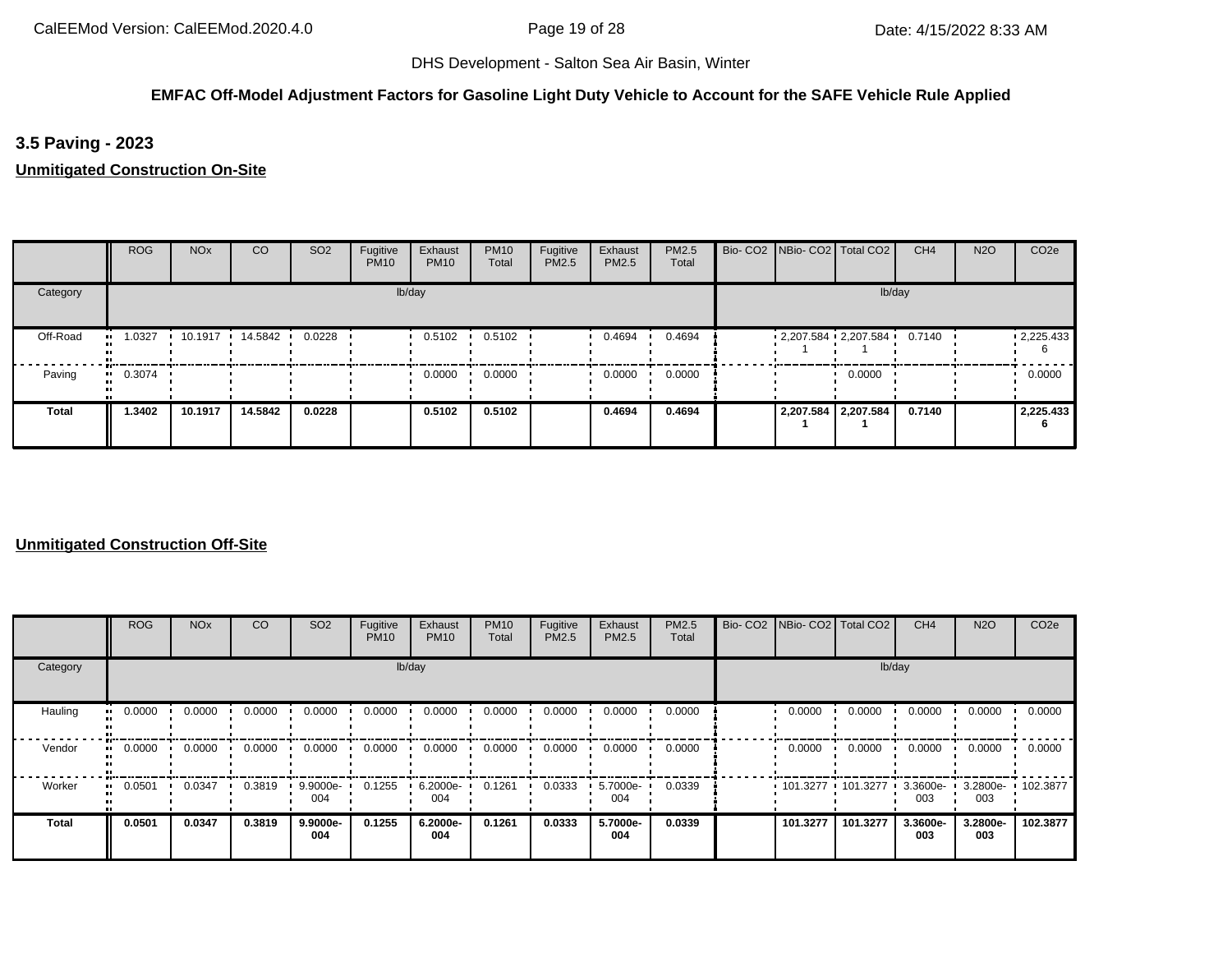## **EMFAC Off-Model Adjustment Factors for Gasoline Light Duty Vehicle to Account for the SAFE Vehicle Rule Applied**

**3.5 Paving - 2023**

**Mitigated Construction On-Site**

|          | <b>ROG</b>    | <b>NO<sub>x</sub></b> | <sub>CO</sub> | SO <sub>2</sub> | Fugitive<br><b>PM10</b> | Exhaust<br><b>PM10</b> | <b>PM10</b><br>Total | Fugitive<br>PM2.5 | Exhaust<br><b>PM2.5</b> | PM2.5<br>Total |        | Bio- CO2   NBio- CO2   Total CO2 |                     | CH <sub>4</sub> | <b>N2O</b> | CO <sub>2e</sub>  |
|----------|---------------|-----------------------|---------------|-----------------|-------------------------|------------------------|----------------------|-------------------|-------------------------|----------------|--------|----------------------------------|---------------------|-----------------|------------|-------------------|
| Category |               |                       |               |                 |                         | lb/day                 |                      |                   |                         |                |        |                                  | lb/day              |                 |            |                   |
| Off-Road | 1.0327<br>. . | 10.1917               | 14.5842 ·     | 0.0228          |                         | 0.5102                 | 0.5102               |                   | 0.4694                  | 0.4694         | 0.0000 | $2,207.584$ $2,207.584$ $\cdot$  |                     | 0.7140          |            | $\cdot$ 2,225.433 |
| Paving   | $-0.3074$     |                       |               |                 |                         | 0.0000                 | 0.0000               |                   | 0.0000                  | 0.0000         |        |                                  | 0.0000              |                 |            | 0.0000            |
| Total    | 1.3402        | 10.1917               | 14.5842       | 0.0228          |                         | 0.5102                 | 0.5102               |                   | 0.4694                  | 0.4694         | 0.0000 |                                  | 2,207.584 2,207.584 | 0.7140          |            | 2,225.433<br>6    |

|          | <b>ROG</b>            | <b>NO<sub>x</sub></b> | CO     | SO <sub>2</sub> | Fugitive<br><b>PM10</b> | Exhaust<br><b>PM10</b> | <b>PM10</b><br>Total | Fugitive<br><b>PM2.5</b> | Exhaust<br>PM2.5 | PM2.5<br>Total | Bio- CO2 NBio- CO2 Total CO2 |          | CH <sub>4</sub>    | <b>N2O</b>               | CO <sub>2e</sub> |
|----------|-----------------------|-----------------------|--------|-----------------|-------------------------|------------------------|----------------------|--------------------------|------------------|----------------|------------------------------|----------|--------------------|--------------------------|------------------|
| Category |                       |                       |        |                 |                         | lb/day                 |                      |                          |                  |                |                              | lb/day   |                    |                          |                  |
| Hauling  | 0.0000<br>            | 0.0000                | 0.0000 | 0.0000          | 0.0000                  | 0.0000                 | 0.0000               | 0.0000                   | 0.0000           | 0.0000         | 0.0000                       | 0.0000   | 0.0000             | 0.0000                   | 0.0000           |
| Vendor   | $\blacksquare$ 0.0000 | 0.0000                | 0.0000 | 0.0000          | 0.0000                  | 0.0000                 | 0.0000               | 0.0000                   | 0.0000           | 0.0000         | 0.0000                       | 0.0000   | 0.0000             | 0.0000                   | 0.0000           |
| Worker   | 0.0501<br>            | 0.0347                | 0.3819 | 9.9000e-<br>004 | 0.1255                  | 6.2000e-<br>004        | 0.1261               | 0.0333                   | 5.7000e-<br>004  | 0.0339         | $101.3277$ 101.3277 ·        |          | $3.3600e -$<br>003 | 3.2800e- 102.3877<br>003 |                  |
| Total    | 0.0501                | 0.0347                | 0.3819 | 9.9000e-<br>004 | 0.1255                  | 6.2000e-<br>004        | 0.1261               | 0.0333                   | 5.7000e-<br>004  | 0.0339         | 101.3277                     | 101.3277 | 3.3600e-<br>003    | 3.2800e-<br>003          | 102.3877         |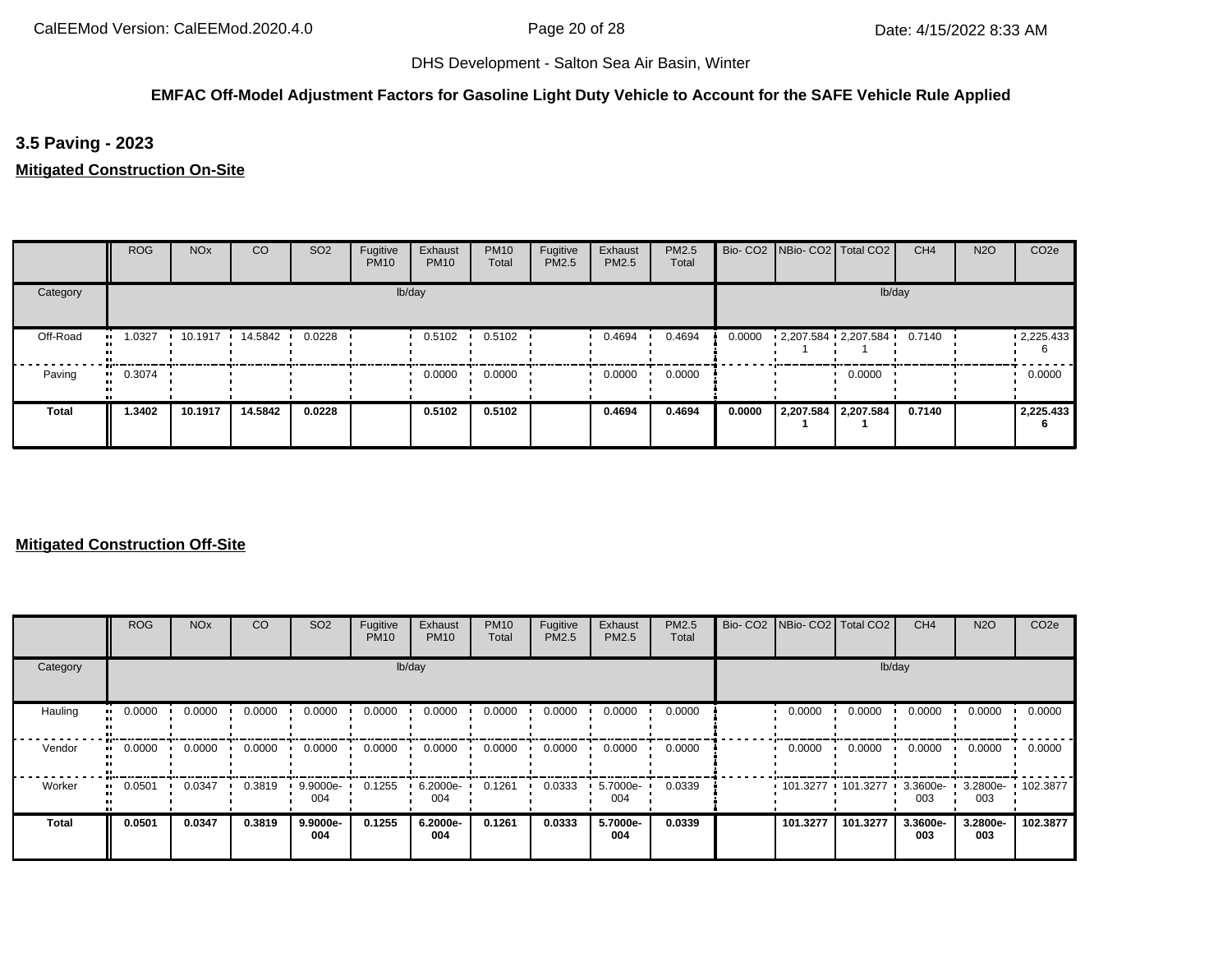## **EMFAC Off-Model Adjustment Factors for Gasoline Light Duty Vehicle to Account for the SAFE Vehicle Rule Applied**

# **3.6 Architectural Coating - 2024**

### **Unmitigated Construction On-Site**

|                 | <b>ROG</b>             | <b>NO<sub>x</sub></b> | CO     | SO <sub>2</sub>         | Fugitive<br><b>PM10</b> | Exhaust<br><b>PM10</b> | <b>PM10</b><br>Total | Fugitive<br><b>PM2.5</b> | Exhaust<br>PM2.5 | <b>PM2.5</b><br>Total | Bio- CO2   NBio- CO2   Total CO2 |          | CH <sub>4</sub> | <b>N2O</b> | CO <sub>2e</sub> |
|-----------------|------------------------|-----------------------|--------|-------------------------|-------------------------|------------------------|----------------------|--------------------------|------------------|-----------------------|----------------------------------|----------|-----------------|------------|------------------|
| Category        |                        |                       |        |                         |                         | lb/day                 |                      |                          |                  |                       |                                  |          | lb/day          |            |                  |
| Archit. Coating | $\blacksquare$ 20.3640 |                       |        |                         |                         | 0.0000                 | 0.0000               |                          | 0.0000           | 0.0000                |                                  | 0.0000   |                 |            | 0.0000           |
| Off-Road        | 0.1808                 | .2188                 | 1.8101 | $\cdot$ 2.9700e-<br>003 |                         | 0.0609                 | 0.0609               |                          | 0.0609           | 0.0609                | 281.4481 281.4481 '              |          | 0.0159          |            | 281.8443         |
| <b>Total</b>    | 20.5448                | 1.2188                | 1.8101 | 2.9700e-<br>003         |                         | 0.0609                 | 0.0609               |                          | 0.0609           | 0.0609                | 281.4481                         | 281.4481 | 0.0159          |            | 281.8443         |

|          | <b>ROG</b>            | <b>NO<sub>x</sub></b> | CO     | SO <sub>2</sub> | Fugitive<br><b>PM10</b> | Exhaust<br><b>PM10</b> | <b>PM10</b><br>Total | Fugitive<br><b>PM2.5</b> | Exhaust<br>PM2.5 | PM2.5<br>Total | Bio- CO2 NBio- CO2 Total CO2 |          | CH <sub>4</sub>    | <b>N2O</b>               | CO <sub>2e</sub> |
|----------|-----------------------|-----------------------|--------|-----------------|-------------------------|------------------------|----------------------|--------------------------|------------------|----------------|------------------------------|----------|--------------------|--------------------------|------------------|
| Category |                       |                       |        |                 |                         | lb/day                 |                      |                          |                  |                |                              | lb/day   |                    |                          |                  |
| Hauling  | 0.0000<br>            | 0.0000                | 0.0000 | 0.0000          | 0.0000                  | 0.0000                 | 0.0000               | 0.0000                   | 0.0000           | 0.0000         | 0.0000                       | 0.0000   | 0.0000             | 0.0000                   | 0.0000           |
| Vendor   | $\blacksquare$ 0.0000 | 0.0000                | 0.0000 | 0.0000          | 0.0000                  | 0.0000                 | 0.0000               | 0.0000                   | 0.0000           | 0.0000         | 0.0000                       | 0.0000   | 0.0000             | 0.0000                   | 0.0000           |
| Worker   | 0.0717<br>            | 0.0474                | 0.5476 | .4800e-<br>003  | 0.1924                  | 9.2000e-<br>004        | 0.1934               | 0.0510                   | 8.4000e-<br>004  | 0.0519         | 152.1770 152.1770 1          |          | $4.6900e -$<br>003 | 4.6600e- 153.6824<br>003 |                  |
| Total    | 0.0717                | 0.0474                | 0.5476 | -.4800e<br>003  | 0.1924                  | 9.2000e-<br>004        | 0.1934               | 0.0510                   | 8.4000e-<br>004  | 0.0519         | 152.1770                     | 152.1770 | 4.6900e-<br>003    | 4.6600e-<br>003          | 153.6824         |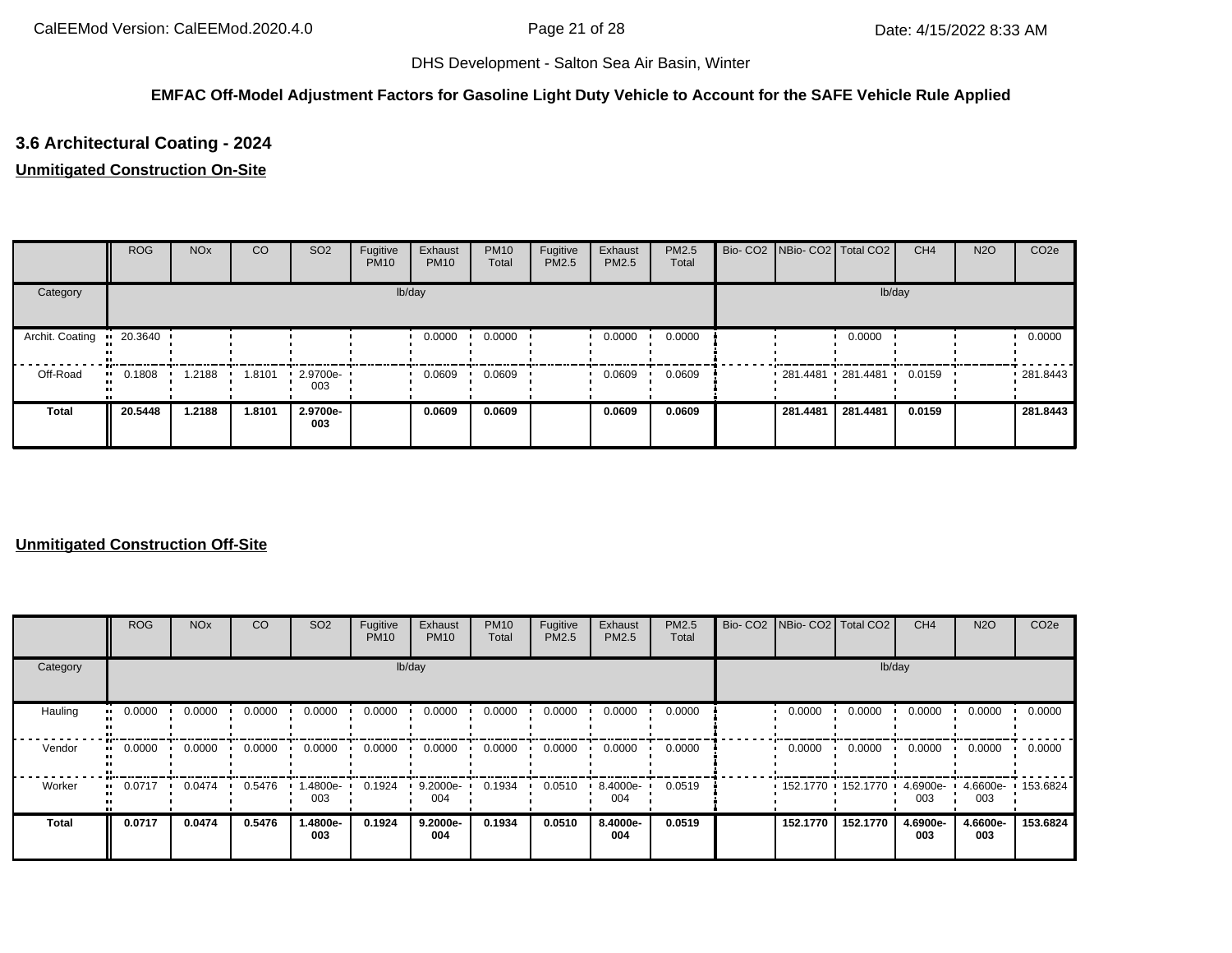## **EMFAC Off-Model Adjustment Factors for Gasoline Light Duty Vehicle to Account for the SAFE Vehicle Rule Applied**

# **3.6 Architectural Coating - 2024**

### **Mitigated Construction On-Site**

|                 | <b>ROG</b> | <b>NO<sub>x</sub></b> | CO     | SO <sub>2</sub>    | Fugitive<br><b>PM10</b> | Exhaust<br><b>PM10</b> | <b>PM10</b><br>Total | Fugitive<br><b>PM2.5</b> | Exhaust<br>PM2.5 | <b>PM2.5</b><br>Total |        | Bio- CO2   NBio- CO2   Total CO2 |          | CH <sub>4</sub> | <b>N2O</b> | CO <sub>2e</sub> |
|-----------------|------------|-----------------------|--------|--------------------|-------------------------|------------------------|----------------------|--------------------------|------------------|-----------------------|--------|----------------------------------|----------|-----------------|------------|------------------|
| Category        |            |                       |        |                    |                         | lb/day                 |                      |                          |                  |                       |        |                                  | lb/day   |                 |            |                  |
| Archit. Coating | 20.3640    |                       |        |                    |                         | 0.0000                 | 0.0000               |                          | 0.0000           | 0.0000                |        |                                  | 0.0000   |                 |            | 0.0000           |
| Off-Road        | 0.1808     | .2188                 | 1.8101 | $-2.9700e-$<br>003 |                         | 0.0609                 | 0.0609               |                          | 0.0609           | 0.0609                | 0.0000 | $281.4481$ 281.4481              |          | 0.0159          |            | .281.8443        |
| <b>Total</b>    | 20.5448    | 1.2188                | 1.8101 | 2.9700e-<br>003    |                         | 0.0609                 | 0.0609               |                          | 0.0609           | 0.0609                | 0.0000 | 281.4481                         | 281.4481 | 0.0159          |            | 281.8443         |

|              | <b>ROG</b> | <b>NO<sub>x</sub></b> | <sub>CO</sub> | SO <sub>2</sub> | Fugitive<br><b>PM10</b> | Exhaust<br><b>PM10</b> | <b>PM10</b><br>Total | Fugitive<br>PM2.5 | Exhaust<br>PM2.5 | <b>PM2.5</b><br>Total | Bio- CO2   NBio- CO2   Total CO2 |          | CH <sub>4</sub> | <b>N2O</b>      | CO <sub>2e</sub> |
|--------------|------------|-----------------------|---------------|-----------------|-------------------------|------------------------|----------------------|-------------------|------------------|-----------------------|----------------------------------|----------|-----------------|-----------------|------------------|
| Category     |            |                       |               |                 |                         | lb/day                 |                      |                   |                  |                       |                                  | lb/day   |                 |                 |                  |
| Hauling      | 0.0000     | 0.0000                | 0.0000        | 0.0000          | 0.0000                  | 0.0000                 | 0.0000               | 0.0000            | 0.0000           | 0.0000                | 0.0000                           | 0.0000   | 0.0000          | 0.0000          | 0.0000           |
| Vendor       | 0.0000     | 0.0000                | 0.0000        | 0.0000          | 0.0000                  | 0.0000                 | 0.0000               | 0.0000            | 0.0000           | 0.0000                | 0.0000                           | 0.0000   | 0.0000          | 0.0000          | 0.0000           |
| Worker       | 0.0717     | 0.0474                | 0.5476        | -.4800e<br>003  | 0.1924                  | 9.2000e-<br>004        | 0.1934               | 0.0510            | 8.4000e-<br>004  | 0.0519                | $152.1770$ 152.1770 $\cdot$      |          | 4.6900e-<br>003 | 4.6600e-<br>003 | 153.6824         |
| <b>Total</b> | 0.0717     | 0.0474                | 0.5476        | 1.4800e-<br>003 | 0.1924                  | 9.2000e-<br>004        | 0.1934               | 0.0510            | 8.4000e-<br>004  | 0.0519                | 152.1770                         | 152.1770 | 4.6900e-<br>003 | 4.6600e-<br>003 | 153.6824         |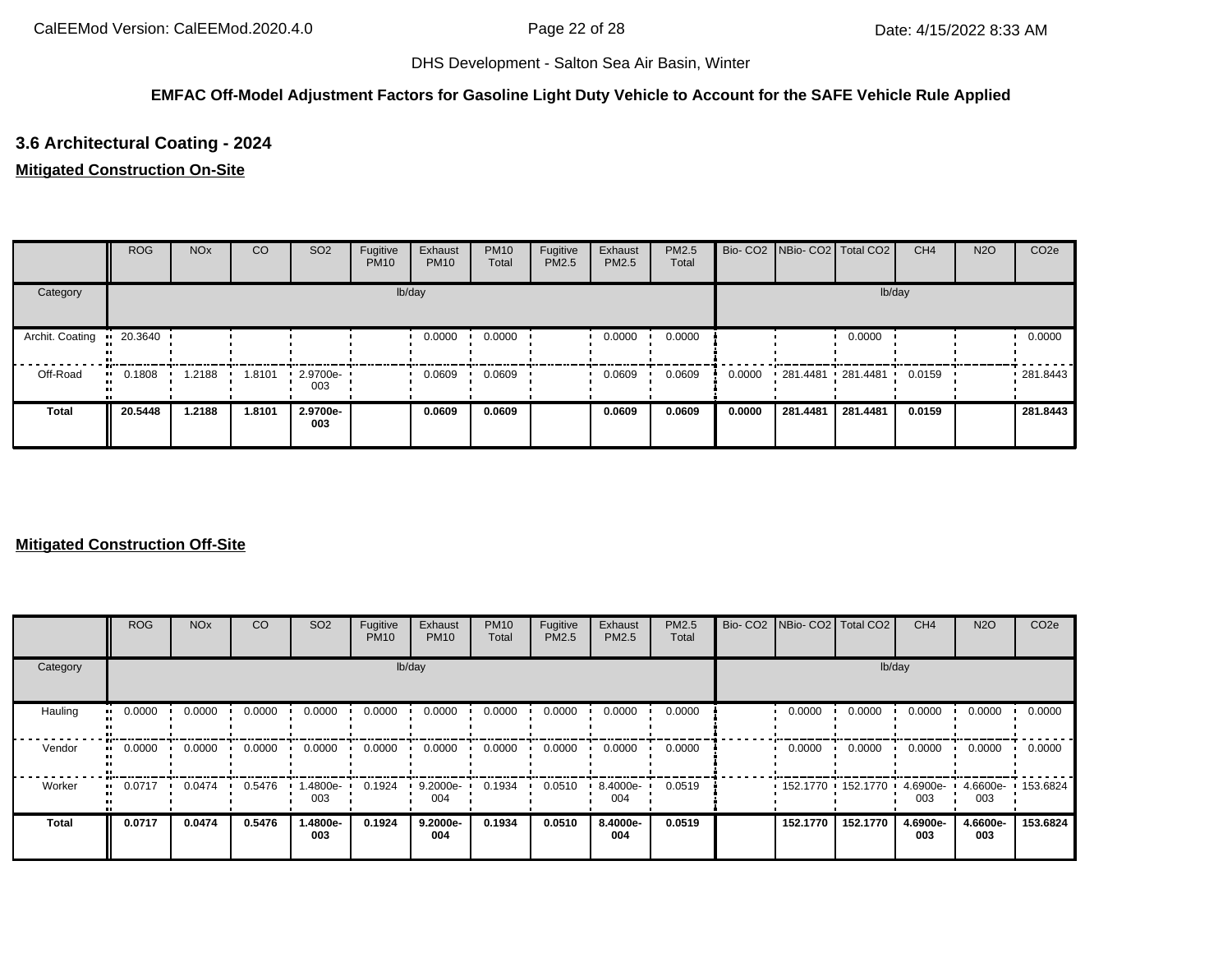#### **EMFAC Off-Model Adjustment Factors for Gasoline Light Duty Vehicle to Account for the SAFE Vehicle Rule Applied**

## **4.0 Operational Detail - Mobile**

## **4.1 Mitigation Measures Mobile**

|             | <b>ROG</b> | <b>NO<sub>x</sub></b> | CO      | SO <sub>2</sub> | Fugitive<br><b>PM10</b> | Exhaust<br><b>PM10</b> | <b>PM10</b><br>Total | Fugitive<br><b>PM2.5</b> | Exhaust<br>PM2.5 | <b>PM2.5</b><br>Total |                     | Bio- CO2 NBio- CO2 Total CO2 | CH <sub>4</sub> | <b>N2O</b> | CO <sub>2e</sub> |
|-------------|------------|-----------------------|---------|-----------------|-------------------------|------------------------|----------------------|--------------------------|------------------|-----------------------|---------------------|------------------------------|-----------------|------------|------------------|
| Category    |            |                       |         |                 |                         | lb/day                 |                      |                          |                  |                       |                     | lb/day                       |                 |            |                  |
| Mitigated   | 1.8006     | 2.9531                | 17.9700 | 0.0406          | 4.4488                  | 0.0334                 | 4.4821               | . 1864                   | 0.0312           | 1.2176                | 4,204.867 4,204.867 |                              | 0.2327          | 0.2250     | 4,277.740        |
| Unmitigated | 1.8006     | 2.9531                | 17.9700 | 0.0406          | 4.4488                  | 0.0334                 | 4.4821               | . 1864                   | 0.0312           | 1.2176                |                     | $4,204.867$ $4,204.867$      | 0.2327          | 0.2250     | 4,277.740        |

## **4.2 Trip Summary Information**

|                        |         | Average Daily Trip Rate |        | Unmitigated       | Mitigated         |
|------------------------|---------|-------------------------|--------|-------------------|-------------------|
| Land Use               | Weekday | Saturdav                | Sunday | <b>Annual VMT</b> | <b>Annual VMT</b> |
| <b>Industrial Park</b> | 746.68  | 746.68                  | 746.68 | 2,106,775         | 2,106,775         |
| Parking Lot            | 0.00    | 0.00                    | 0.00   |                   |                   |
| Total                  | 746.68  | 746.68                  | 746.68 | 2,106,775         | 2,106,775         |

# **4.3 Trip Type Information**

|                        |            | <b>Miles</b>   |      |       | Trip % |                                               |         | Trip Purpose %  |         |
|------------------------|------------|----------------|------|-------|--------|-----------------------------------------------|---------|-----------------|---------|
| Land Use               | H-W or C-W | $H-S$ or $C-C$ |      |       |        | H-O or C-NW H-W or C-W H-S or C-C H-O or C-NW | Primary | <b>Diverted</b> | Pass-by |
| <b>Industrial Park</b> | 12.50      | 4.20           | 5.40 | 59.00 | 28.00  | 13.00                                         | 79      | 19              |         |
| Parking Lot            | 12.50      | 4.20           | 5.40 | 0.00  | 0.00   | 0.00                                          |         |                 |         |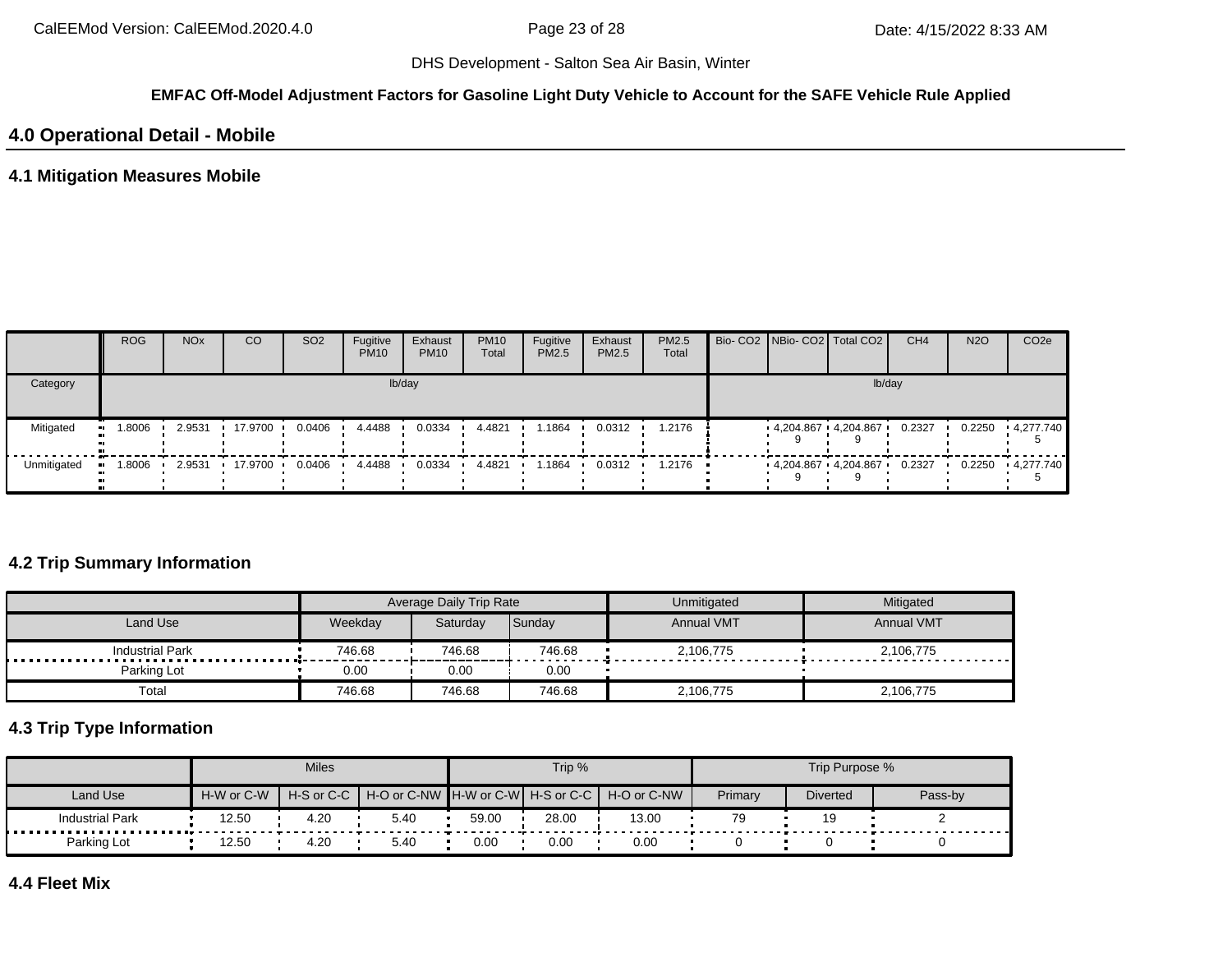#### **EMFAC Off-Model Adjustment Factors for Gasoline Light Duty Vehicle to Account for the SAFE Vehicle Rule Applied**

| Land Use               | LDA          | LDT1     | LDT <sub>2</sub> | MNU<br>∖ישו∨ו | LHD <sub>1</sub> | LHD <sub>2</sub> | <b>MHD</b> | HHD      | OBUS     | <b>UBUS</b> | <b>MCY</b> | <b>SBUS</b> | MH       |
|------------------------|--------------|----------|------------------|---------------|------------------|------------------|------------|----------|----------|-------------|------------|-------------|----------|
| <b>Industrial Park</b> | 0.517338     | 0.060386 | 0.185787         | 0.145354      | 0.024998         | 0.006973         | 0.010710   | 0.020387 | 0.000864 | 0.000234    | 0.022051   | 0.000914    | 0.004004 |
| Parking Lot            | $J.517338 -$ | 0.060386 | 0.185787         | 0.145354      | 0.024998         | 0.006973         | 0.010710   | 0.020387 | 0.000864 | 0.000234    | 0.022051   | 0.000914    | 0.004004 |

# **5.0 Energy Detail**

Historical Energy Use: N

# **5.1 Mitigation Measures Energy**

|                                | <b>ROG</b> | <b>NO<sub>x</sub></b> | <b>CO</b> | <b>SO2</b>      | Fugitive<br><b>PM10</b> | Exhaust<br><b>PM10</b> | <b>PM10</b><br>Total | Fugitive<br>PM2.5 | Exhaust<br><b>PM2.5</b> | PM2.5<br>Total    |  | Bio- CO2   NBio- CO2   Total CO2          | CH <sub>4</sub> | <b>N2O</b> | CO <sub>2e</sub>  |
|--------------------------------|------------|-----------------------|-----------|-----------------|-------------------------|------------------------|----------------------|-------------------|-------------------------|-------------------|--|-------------------------------------------|-----------------|------------|-------------------|
| Category                       |            |                       |           |                 |                         | lb/day                 |                      |                   |                         |                   |  | lb/day                                    |                 |            |                   |
| <b>NaturalGas</b><br>Mitigated | 0.0125     | 0.1132                | 0.0950    | 6.8000e-<br>004 |                         | $8.6000e - 1$<br>003   | $8.6000e -$<br>003   |                   | 8.6000e-<br>003         | 8.6000e-<br>003   |  | 135.7749 · 135.7749 · 2.6000e- · 2.4900e- | 003             | 003        | $\cdot$ 136.5818  |
| NaturalGas<br>Unmitigated      | 0.0125     | 0.1132                | 0.0950    | 6.8000e-<br>004 |                         | 8.6000e- •<br>003      | 8.6000e- •<br>003    |                   | 8.6000e-<br>003         | 8.6000e- ·<br>003 |  |                                           | 003             | 003        | 2.4900e- 136.5818 |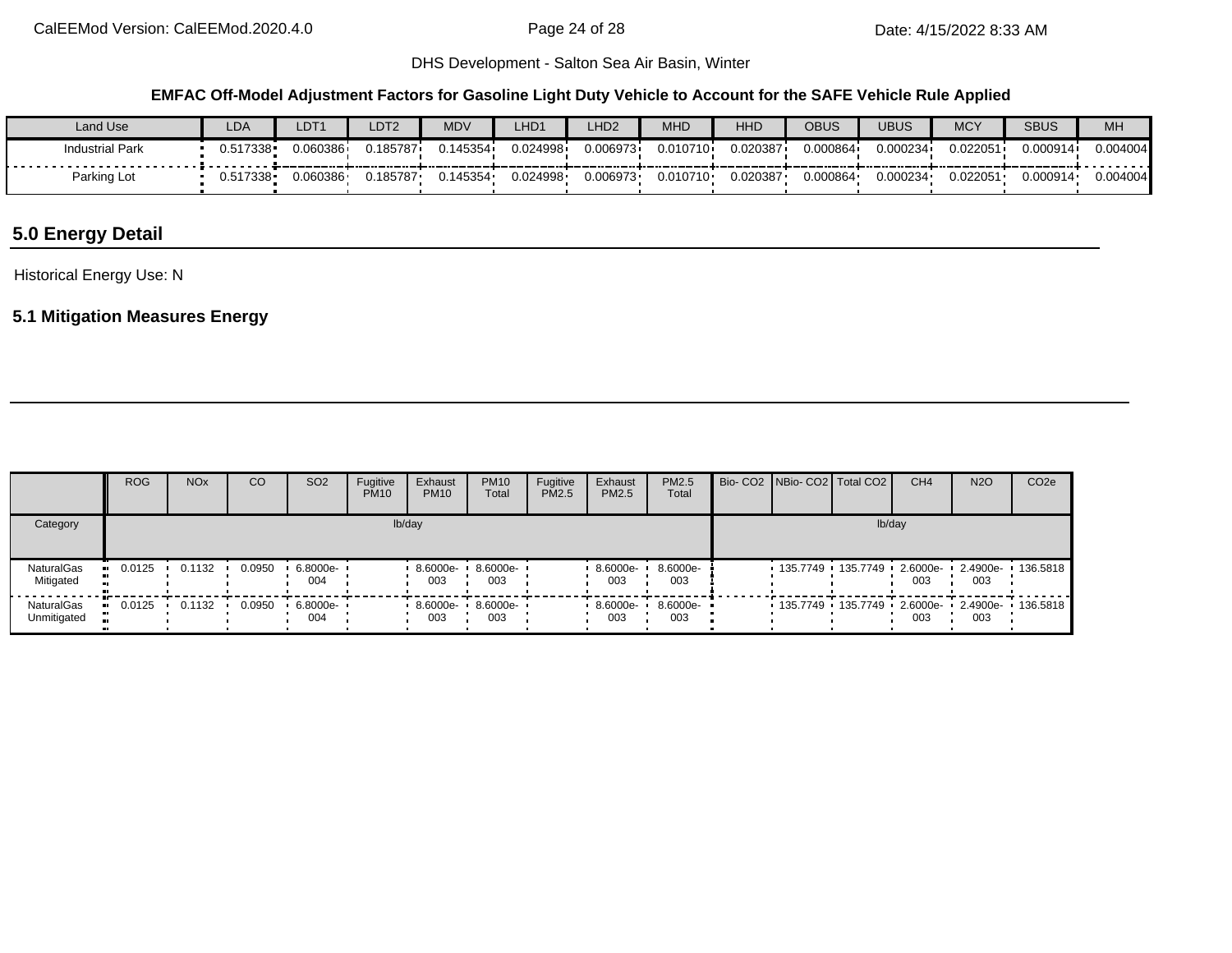#### **EMFAC Off-Model Adjustment Factors for Gasoline Light Duty Vehicle to Account for the SAFE Vehicle Rule Applied**

## **5.2 Energy by Land Use - NaturalGas**

**Unmitigated**

|                        | <b>NaturalGa</b><br>s Use | <b>ROG</b> | <b>NO<sub>x</sub></b> | CO     | SO <sub>2</sub> | Fugitive<br><b>PM10</b> | Exhaust<br><b>PM10</b> | <b>PM10</b><br>Total | Fugitive<br>PM2.5 | Exhaust<br>PM2.5 | PM2.5<br>Total  | Bio-CO2 NBio-CO2 Total CO2 |          | CH <sub>4</sub> | <b>N2O</b>      | CO <sub>2e</sub> |
|------------------------|---------------------------|------------|-----------------------|--------|-----------------|-------------------------|------------------------|----------------------|-------------------|------------------|-----------------|----------------------------|----------|-----------------|-----------------|------------------|
| Land Use               | kBTU/yr                   |            |                       |        |                 |                         | lb/day                 |                      |                   |                  |                 |                            |          | lb/day          |                 |                  |
| <b>Industrial Park</b> | $\cdot$ 1154.09           | 0.0125     | 0.1132                | 0.0950 | 6.8000e-<br>004 |                         | 8.6000e-<br>003        | 8.6000e-<br>003      |                   | 8.6000e-<br>003  | 8.6000e-<br>003 | $135.7749$ $135.7749$ $1$  |          | 2.6000e-<br>003 | 2.4900e-<br>003 | 136.5818         |
| Parking Lot            | $\Omega$                  | 0.0000     | 0.0000                | 0.0000 | 0.0000          |                         | 0.0000                 | 0.0000               |                   | 0.0000           | 0.0000          | 0.0000                     | 0.0000   | 0.0000          | 0.0000          | 0.0000           |
| <b>Total</b>           |                           | 0.0125     | 0.1132                | 0.0950 | 6.8000e-<br>004 |                         | 8.6000e-<br>003        | 8.6000e-<br>003      |                   | 8.6000e-<br>003  | 8.6000e-<br>003 | 135.7749                   | 135.7749 | 2.6000e-<br>003 | 2.4900e-<br>003 | 136.5818         |

#### **Mitigated**

|                        | NaturalGa<br>s Use | <b>ROG</b> | <b>NO<sub>x</sub></b> | CO     | SO <sub>2</sub> | Fugitive<br><b>PM10</b> | Exhaust<br><b>PM10</b> | <b>PM10</b><br>Total | Fugitive<br>PM2.5 | Exhaust<br>PM2.5 | PM2.5<br>Total  | Bio- CO2   NBio- CO2   Total CO2 |                     | CH <sub>4</sub> | <b>N2O</b>      | CO <sub>2e</sub> |
|------------------------|--------------------|------------|-----------------------|--------|-----------------|-------------------------|------------------------|----------------------|-------------------|------------------|-----------------|----------------------------------|---------------------|-----------------|-----------------|------------------|
| Land Use               | kBTU/yr            |            |                       |        |                 |                         | lb/day                 |                      |                   |                  |                 |                                  | lb/day              |                 |                 |                  |
| <b>Industrial Park</b> | 1.15409            | 0.0125     | 0.1132                | 0.0950 | 6.8000e-<br>004 |                         | 8.6000e-<br>003        | 8.6000e-<br>003      |                   | 8.6000e-<br>003  | 8.6000e-<br>003 |                                  | 135.7749 135.7749 1 | 2.6000e-<br>003 | 2.4900e-<br>003 | 136.5818         |
| Parking Lot            |                    | 0.0000     | 0.0000                | 0.0000 | 0.0000          |                         | 0.0000                 | 0.0000               |                   | 0.0000           | 0.0000          | 0.0000                           | 0.0000              | 0.0000          | 0.0000          | 0.0000           |
| <b>Total</b>           |                    | 0.0125     | 0.1132                | 0.0950 | 6.8000e-<br>004 |                         | 8.6000e-<br>003        | 8.6000e-<br>003      |                   | 8.6000e-<br>003  | 8.6000e-<br>003 | 135.7749                         | 135.7749            | 2.6000e-<br>003 | 2.4900e-<br>003 | 136,5818         |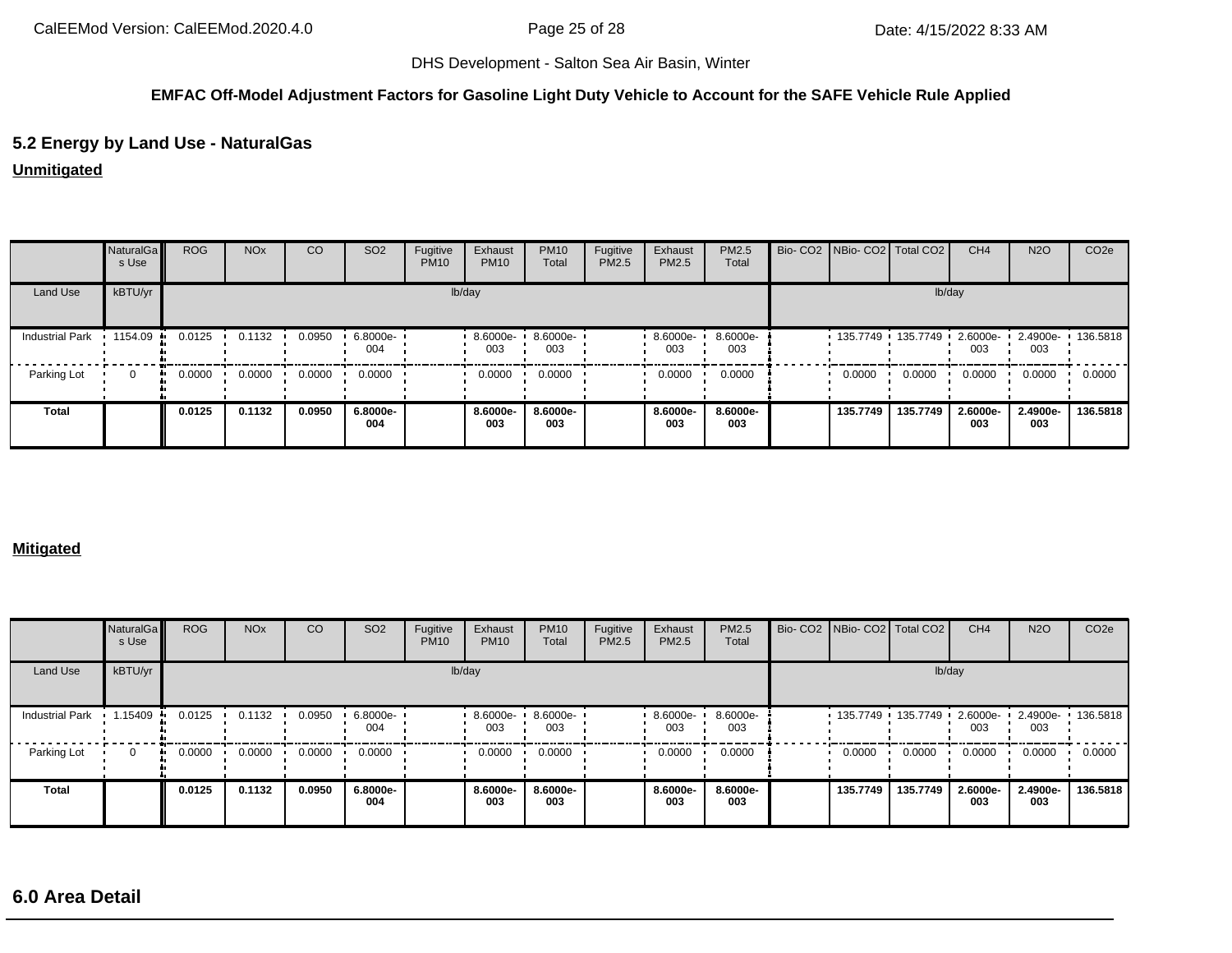## **EMFAC Off-Model Adjustment Factors for Gasoline Light Duty Vehicle to Account for the SAFE Vehicle Rule Applied**

### **6.1 Mitigation Measures Area**

|             | <b>ROG</b>            | <b>NO<sub>x</sub></b> | CO     | SO <sub>2</sub> | Fugitive<br><b>PM10</b> | Exhaust<br><b>PM10</b> | <b>PM10</b><br>Total | Fugitive<br><b>PM2.5</b> | Exhaust<br>PM2.5   | <b>PM2.5</b><br>Total | Bio- CO2   NBio- CO2   Total CO2 |        | CH <sub>4</sub> | <b>N2O</b> | CO <sub>2</sub> e |
|-------------|-----------------------|-----------------------|--------|-----------------|-------------------------|------------------------|----------------------|--------------------------|--------------------|-----------------------|----------------------------------|--------|-----------------|------------|-------------------|
| Category    |                       |                       |        |                 |                         | lb/day                 |                      |                          |                    |                       |                                  |        | lb/day          |            |                   |
| Mitigated   | $-3.1705$             | 2.6000e-<br>004       | 0.0282 | 0.0000          |                         | 1.0000e-<br>004        | 1.0000e-<br>004      |                          | 1.0000e-<br>004    | 1.0000e-<br>004       | 0.0604                           | 0.0604 | 1.6000e-<br>004 |            | 0.0644            |
| Unmitigated | $\blacksquare$ 3.1705 | 2.6000e-<br>004       | 0.0282 | 0.0000          |                         | $1.0000e -$<br>004     | 1.0000e-<br>004      |                          | $1.0000e -$<br>004 | $1.0000e-$<br>004     | 0.0604                           | 0.0604 | 1.6000e-<br>004 |            | 0.0644            |

## **6.2 Area by SubCategory**

## **Unmitigated**

|                          | <b>ROG</b>          | <b>NO<sub>x</sub></b> | CO     | SO <sub>2</sub> | Fugitive<br><b>PM10</b> | Exhaust<br><b>PM10</b> | <b>PM10</b><br>Total | Fugitive<br>PM2.5 | Exhaust<br><b>PM2.5</b> | PM2.5<br>Total  |        | Bio- CO2   NBio- CO2   Total CO2 | CH <sub>4</sub> | <b>N2O</b> | CO <sub>2e</sub> |
|--------------------------|---------------------|-----------------------|--------|-----------------|-------------------------|------------------------|----------------------|-------------------|-------------------------|-----------------|--------|----------------------------------|-----------------|------------|------------------|
| SubCategory              |                     |                       |        |                 |                         | lb/day                 |                      |                   |                         |                 |        |                                  | lb/day          |            |                  |
| Architectural<br>Coating | 0.4854<br>          |                       |        |                 |                         | 0.0000                 | 0.0000               |                   | 0.0000                  | 0.0000          |        | 0.0000                           |                 |            | 0.0000           |
| Consumer<br>Products     | 2.6825              |                       |        |                 |                         | 0.0000                 | 0.0000               |                   | 0.0000                  | 0.0000          |        | 0.0000                           |                 |            | 0.0000           |
| Landscaping              | 2.6000e-<br><br>003 | 2.6000e-<br>004       | 0.0282 | 0.0000          |                         | $1.0000e-$<br>004      | 1.0000e-<br>004      |                   | 1.0000e- •<br>004       | 1.0000e-<br>004 | 0.0604 | 0.0604                           | 1.6000e-<br>004 |            | 0.0644           |
| <b>Total</b>             | 3.1705              | 2.6000e-<br>004       | 0.0282 | 0.0000          |                         | 1.0000e-<br>004        | 1.0000e-<br>004      |                   | 1.0000e-<br>004         | 1.0000e-<br>004 | 0.0604 | 0.0604                           | 1.6000e-<br>004 |            | 0.0644           |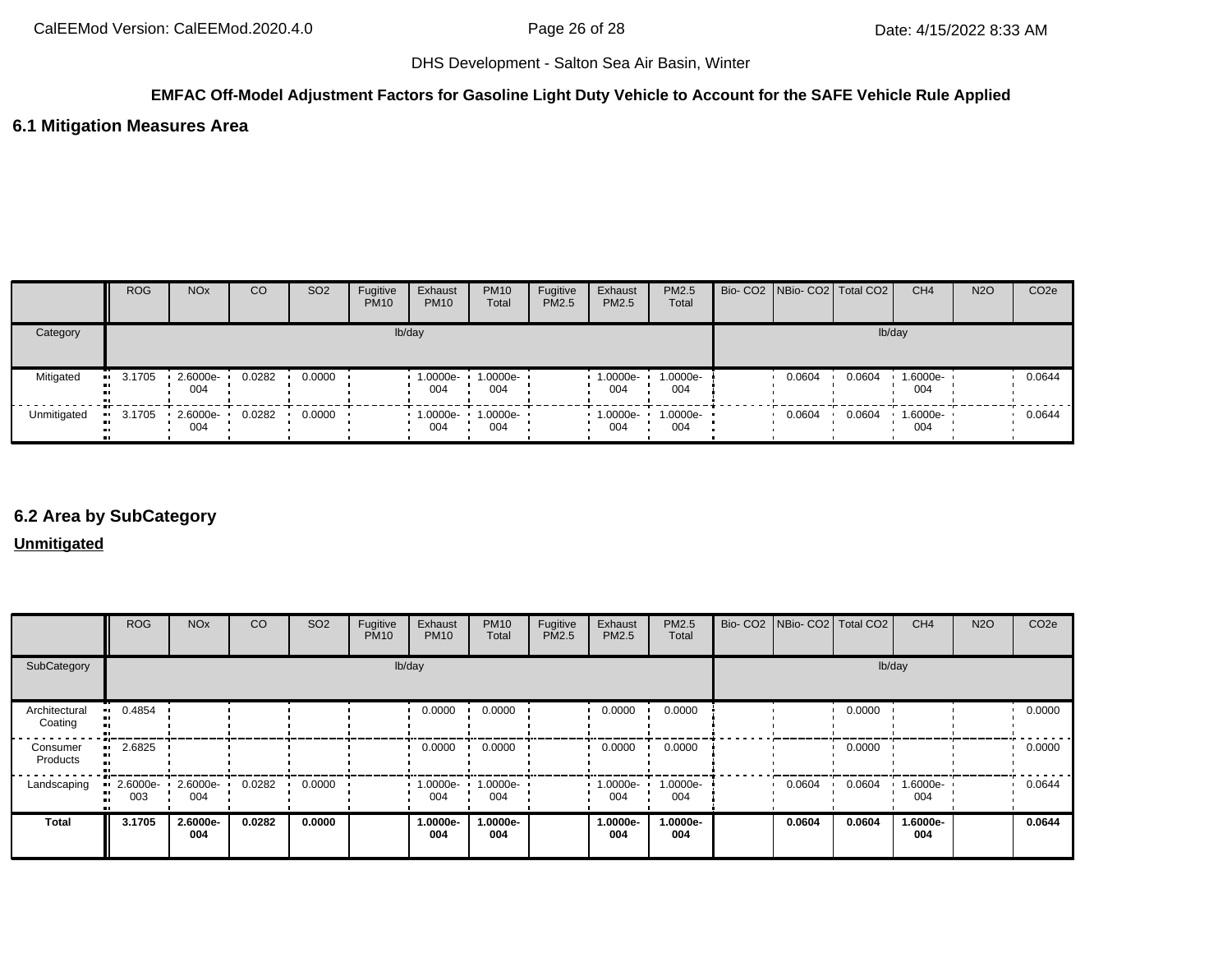#### **EMFAC Off-Model Adjustment Factors for Gasoline Light Duty Vehicle to Account for the SAFE Vehicle Rule Applied**

# **6.2 Area by SubCategory**

#### **Mitigated**

|                          | <b>ROG</b>                     | <b>NO<sub>x</sub></b> | <sub>CO</sub> | SO <sub>2</sub> | Fugitive<br><b>PM10</b> | Exhaust<br><b>PM10</b> | <b>PM10</b><br>Total | Fugitive<br>PM2.5 | Exhaust<br><b>PM2.5</b> | PM2.5<br>Total  | Bio- CO2   NBio- CO2   Total CO2 |        | CH <sub>4</sub> | <b>N2O</b> | CO <sub>2e</sub> |
|--------------------------|--------------------------------|-----------------------|---------------|-----------------|-------------------------|------------------------|----------------------|-------------------|-------------------------|-----------------|----------------------------------|--------|-----------------|------------|------------------|
| SubCategory              |                                |                       |               |                 |                         | lb/day                 |                      |                   |                         |                 |                                  |        | lb/day          |            |                  |
| Architectural<br>Coating | $-0.4854$                      |                       |               |                 |                         | 0.0000                 | 0.0000               |                   | 0.0000                  | 0.0000          |                                  | 0.0000 |                 |            | 0.0000           |
| Consumer<br>Products     | 2.6825<br>ш.                   |                       |               |                 |                         | 0.0000                 | 0.0000               |                   | 0.0000                  | 0.0000          |                                  | 0.0000 |                 |            | 0.0000           |
| Landscaping              | $\blacksquare$ 2.6000e-<br>003 | 2.6000e-<br>004       | 0.0282        | 0.0000          |                         | 1.0000e-<br>004        | 1.0000e-<br>004      |                   | 1.0000e-<br>004         | 1.0000e-<br>004 | 0.0604                           | 0.0604 | 1.6000e-<br>004 |            | 0.0644           |
| Total                    | 3.1705                         | 2.6000e-<br>004       | 0.0282        | 0.0000          |                         | 1.0000e-<br>004        | 1.0000e-<br>004      |                   | 1.0000e-<br>004         | 1.0000e-<br>004 | 0.0604                           | 0.0604 | 1.6000e-<br>004 |            | 0.0644           |

# **7.0 Water Detail**

**7.1 Mitigation Measures Water**